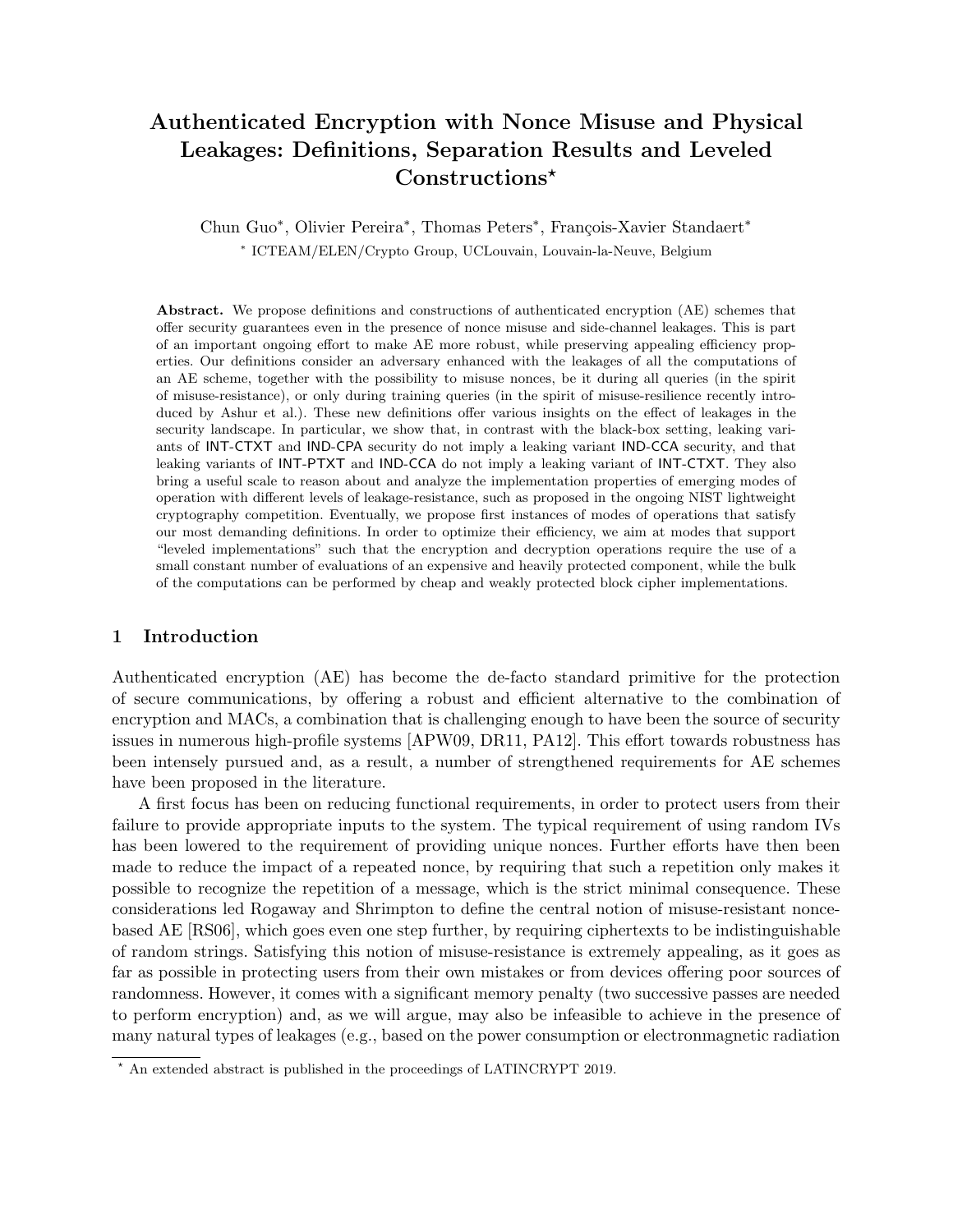of an implementation). More recently, Ashur et al. [ADL17] proposed the relaxed security notion of misuse-resilience, which requires that nonce misuse does not have an impact on the security of messages encrypted with a fresh nonce. This notion can be satisfied by much more efficient schemes, and we will show that it is also compatible with the side-channel attack scenarios mentioned above.

A second line of efforts aims at protecting from weaknesses that implementers could introduce in an AE scheme, by creating observable behaviors that are not part of its specifications. One type of implementation weakness comes from the decryption of invalid ciphertexts [BDPS13, ABL+14, HKR15, MOSW15, ADL17]. While security models usually assume that the decryption of an invalid ciphertext returns an error signal, the reality is often different, and some implementations return different messages depending on the step at which decryption fails, or would even go as far as releasing the partially decrypted message to the adversary, either explicitly, or by treating it as public garbage.

Another source of weakness coming from implementations is the possibility of side-channel attacks [BKP+18, BMOS17, BPPS17]. Here, the attacker does not (only) exploit explicit software messages, but extracts information from side-effects such as the computation time, the power consumption, or the electromagnetic radiation of the device performing cryptographic operations. In this context, the previous focus on decryption failures must be broadened, as side-channel leakages happen at encryption and decryption times, and happen at decryption time whether a ciphertext is valid or not.

What can be achieved in the presence of leakages of course depends on the type, the permanence and the amount of leakages granted to the adversary. As far as the type is concerned, we separate scalar leakages (like timing) that allow so-called univariate attacks and vector leakages (like the aforementioned power consumption or electromagnetic radiation) that allow so-called multivariate attacks. As far as the permanence is concerned, we separate between full leakages (that allow to leak during all interactions with the device) and partial leakages that exclude the leakages of some interactions. This leads us to define a first taxonomy of leakages as Vector & Full (VF), Scalar & Full (SF), Vector and Partial (VP), Scalar & Partial (SP). In the rest of this paper, we are concerned with the strongest category of VF leakages.

As for the amount of leakage, it is in general hard to quantify and highly depends on the implementations and measurement devices that are at hand. In this respect, our starting observation is that the leakage of all secrets makes confidentiality-preserving cryptography impossible, but the full protection against leakages at the implementation level brings us back to a situation in which we put a lot of pressure on implementers, who we must completely trust to limit the leakages. Furthermore, even in that case, this will come at high cost in terms of extra computation time, energy, or circuit area, since strong protections against side-channel attacks (especially in the case of VF leakages) typically increase the "code size  $\times$  cycle count" metric by 2 or 3 orders of magnitude compared to a non-protected implementation [BGS15, GR17].

This state-of-the-art motivated the design of authentication, encryption and AE schemes allowing "leveled implementations" (or implementations in the leveled leakage setting). By leveled implementations, we mean that different levels of security are required for different parts of the computations: some computations must be well protected, while a weaker protection would be sufficient for others. As put forward in [PSV15, BKP<sup>+</sup>18, BPPS17], this setting usually allows lower cost or more efficient implementations with symmetric building blocks.

The design of such schemes being guided by the security definitions to target, it can be viewed as a tradeoff between the pressure on implementers to limit the leakages and the pressure on the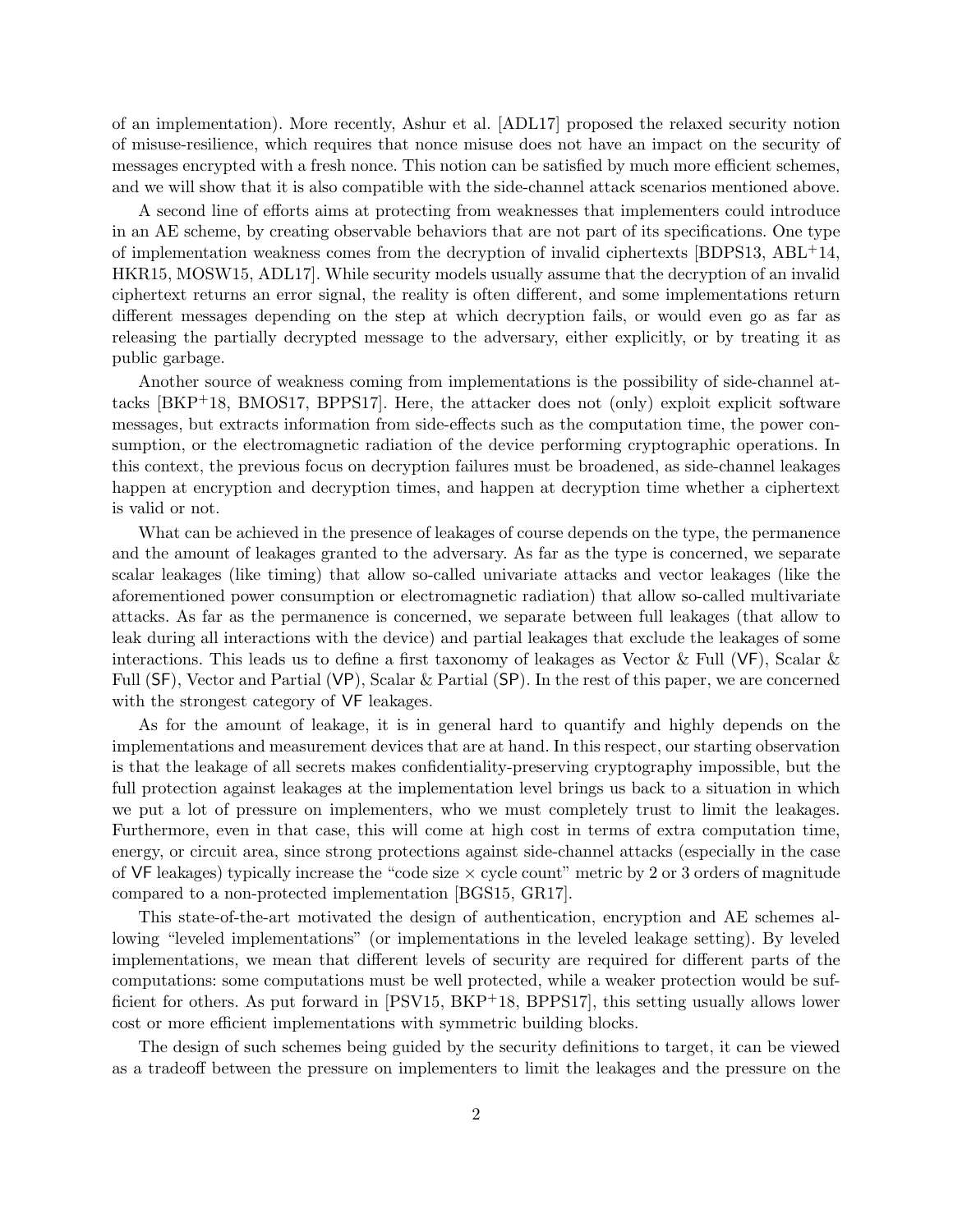modes to deal with the remaining leakages. Our following contributions therefore aim at defining security targets and modes of operation with an effective balance between leakage reduction at the implementation level and leakage-resistance at the cryptographic mode level, in order to reach AE with high physical security and a minimum implementation cost.

#### 1.1 Contributions

Our main contributions target deterministic (nonce-based) authenticated encryption with associated data (AEAD) [Rog02]. We:

- (i) Define confidentiality and integrity notions in the presence of nonce misuse and leakages. Our security notions capture leakages in encryption and decryption and allow the computation of the "challenge ciphertexts" to leak. Several variants are explored and put in relation.
- (ii) Identify the strongest form of security that an AEAD can offer to protect messages in the presence of nonce misuse and VF leakage, which we call AEML-VF security, as a combination of black-box misuse-resistance, ciphertext integrity with VF leakage and misuse-resistance and CCA security with VF leakage, and misuse-resilience. We also argue why CCA security with VF leakage and misuse-resistance cannot be achieved.
- (iii) Propose modes of operation that satisfy our definitions and allow leveled implementations, using a set of weaker assumptions for the integrity part of the definition and stronger ones for its confidentiality part, leading to "gradual security degradations": even if some of the security requirements for confidentiality are not satisfied, integrity may be preserved.

Inspired by the misuse-resistance vs. misuse-resilience terminology, we denote as leakage-resistant the modes that aim to cope with full leakage, and as leakage-resilient the modes that aim to cope with partial leakage.

Security definition. Our definition of AEML-VF security (written more simply as AEML security when  $VF$  is understood) is a combination of three requirements: (i) The AE scheme must be misuse-resistant (MR) in the black-box setting (without leakages), in the usual sense of Rogaway and Shrimpton [RS06]. (ii) The AE scheme must offer CIML2 security, which is a natural extension of ciphertext integrity and nonce misuse-resistance in the presence of (full) leakages, introduced by Berti et al. [BKP+18, BPPS17]. (iii) The AE scheme must offer CCAmL2 security, which is an extension of CCA security with nonce misuse-resilience in the presence of (full) leakages that we propose here. Misuse-resilience and full leakages are reflected by the small m and large L in these notations.

The first requirement is there to ensure that, for someone who does not have access to leakages, an AEML scheme is also a traditional MR AE scheme.

In the presence of leakages, we unfortunately cannot just easily extend the Rogaway-Shrimpton definition of MR AE in any natural way that would uniformly combine confidentiality and integrity. Indeed, their definition requires that ciphertexts look random as soon as they are produced from a fresh (nonce, message) pair. But defining the leakage function corresponding to the generation of such random-looking ciphertexts is difficult, since the very definition of this function is implementation-dependent. In order to avoid this caveat, we therefore turn back to the original definitional approach for AE security, as a combination of confidentiality and ciphertext integrity, which we gradually extend to the leakage world in the presence of nonce misuse. Such a combination turns out to be especially relevant in the leakage setting where ensuring confidentiality and integrity may benefit from different types of physical assumptions.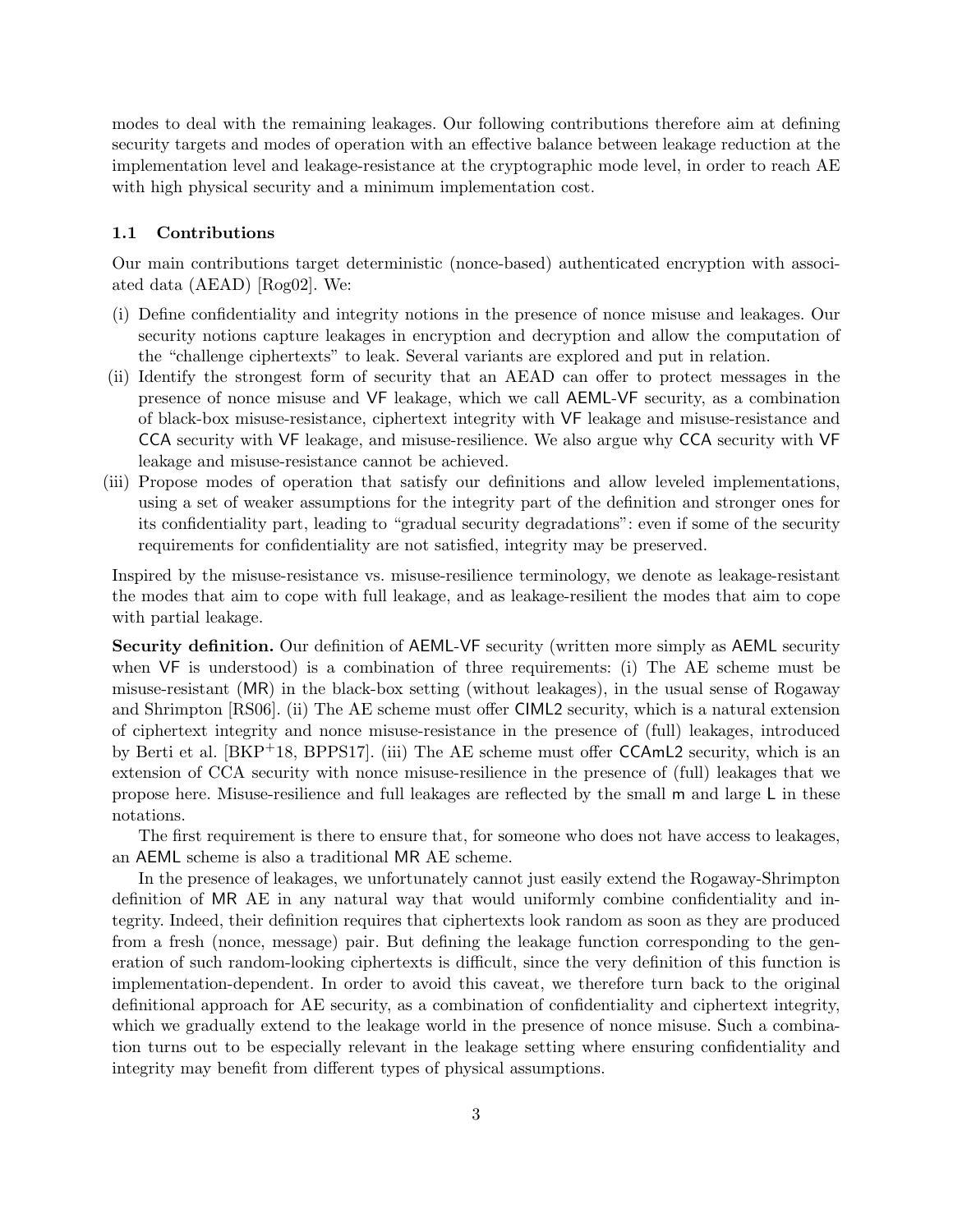The extension of INT-CTXT (the hardness to forge a fresh ciphertext that would pass decryption) to the setting of misuse and leakages has been recently proposed as the CIML2 notion [BPPS17]. (The same notion excluding decryption leakages has been proposed beforehand in  $[BKP^+18]$  - we denote it as CIML1). This extension can be viewed as natural as it provides the adversary with full nonce misuse capabilities (as in the black box setting) and leakages from all the computations performed in encryption and decryption. Furthermore and as will be detailed next, it can be obtained under quite mild leakage assumptions, making it a particularly desirable property to reach in practice.

It would be tempting to complete this picture with an extension of CPA security to the misuse and leakage setting, e.g., based on the notions defined/used in  $SPY13$ ,  $BKP+18$ . However, this leads to guarantees that are weaker than the theoretical limits. While  $INT-CTXT + IND-CPA$ implies (the desired) IND-CCA security in the black box setting [BN08], we show that this is not true anymore when leakages enter the picture: the implication towards an extension of CCA security with leakages does not hold, mainly because it does not capture the risks associated to decryption leakages.

With this difficulty in mind, we introduce the notion of CCAmL2 security as an extension of CCA security that also offers nonce misuse-resilience [ADL17] in the presence of full leakages: as long as the nonce used in the test query is fresh, confidentiality must hold. Besides the aforementioned separation, we also show that leaking variants of INT-PTXT and CCAmL2 do not imply CIML2 security: the alternate definition of AE as INT-PTXT and IND-CCA security [KY00] does not suffice in the leaking setting either. By the above, we propose to use CCAmL2 in combination with CIML2 (and MR) to define AEML-VF security.

Finally, the reason of our focus on nonce misuse-resilience for CCAmL2 security, rather than on the stronger requirement of nonce misuse-resistance, is due to the nature of VF leakages. Concretely, if an implementation of an AE scheme processes a message block-by-block, as it is standard, the leakages happening during the processing of the first blocks will only depend on these blocks, and not on all blocks. So, if an adversary asks for an encryption of two messages that have identical first blocks (but differ otherwise), using a single nonce, the leakages of the computation associated to these first blocks will be highly similar, something that can be easily observed and trivially contradicts misuse-resistance. Nonce misuse-resilience is then the natural form of protection against misuse that can be aimed for in the VF setting. Note that this argument may not hold for scalar leakages (i.e., in the SF of SP settings): if there is a single scalar leaked for a full message encryption process, then that scalar may depend on the full message, not just on its first blocks. It also does not hold in the VP setting since, in that case, the security game does not provide the adversary with the challenge leakages that can help her to distinguish.

New modes of operation. Based on the above definitions, we propose new modes of operation for which the driving motivation, and our choice of leakage models, is to push towards the most effective balance between the pressure on implementers and the pressure on designers of modes (i.e., trading more complicated leakage-resistant modes for simpler implementations).

Traditional (non leakage-resistant) encryption modes, when intended to be used in a VF leakage setting, require implementers to offer an implementation that can at least withstand so-called Differential Power Analysis attacks (DPAs). Informally, DPAs are the most commonly exploited side-channel attacks and take advantage of the leakages about a secret (e.g., key) obtained from computations based on different inputs [MOS11]. A DPA reduces the computational secrecy of the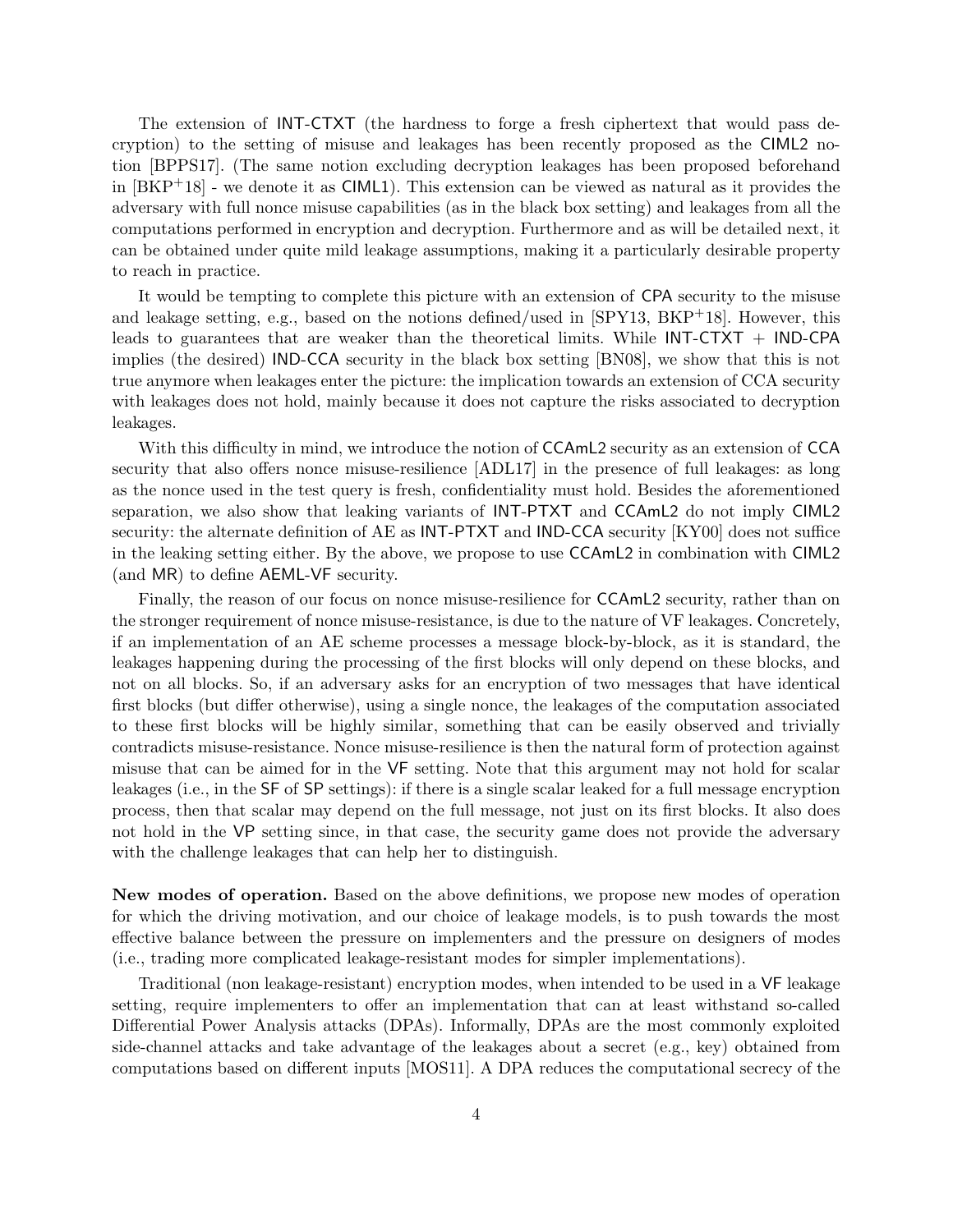state manipulated by a device at a rate that is exponential in the number of leakages, by combining the information of these different inputs (e.g., plaintexts).

Leakage-resistant modes have the potential to considerably lower the costs of physical protection (in terms of time/energy/code size needed to perform an encryption) by removing, to a large extent, DPAs from the attack surface (mostly via consistently refreshing internal secrets, so that it's impossible to collect multiple traces), leaving the adversary with the more challenging task of exploiting leakage with Simple Power Analysis attacks (SPAs). SPAs are side-channel attacks taking advantage of the leakage of a single input, possibly measured multiple times to reduce the measurement noise, and therefore correspond to a minimum threat that targets the unavoidable manipulation of the messages to encrypt/decrypt. SPA protection is considerably cheaper than DPA protection (see  $[DEM+17]$ ), and it is expected that the overhead coming from the use of a more demanding encryption mode (e.g., requiring more block cipher calls per message block) can be compensated by the cheaper physical protections against SPA. This concern is reflected in the assumptions that we make about leakages. They differ in strength depending on the security property that we analyze but, based on these assumptions, any mode offering the possibility to mount a traditional DPA, message block by message block, would be considered insecure.

We define two modes of operation. Our first mode, FEMALE (for Feedback-based Encryption with Misuse, Authentication and LEakages), offers AEML-VF security. The second one, AEDT, is CIML2 and CCAmL2 but not MR, a combination which we denote as AEmL-VF (where the lowercase m indicates that black-box misuse-resistance is abandoned – still, misuse-resilience is offered). It is proposed for situations in which the processing of the message in two passes (inherent to misuse-resistance) leads to excessive memory requirements.

FEMALE is a two-pass encryption scheme offering traditional AE security, which is compatible with leveled implementations: independently of the length of the message and associated data, a strongly protected block cipher (BC) must be called only twice – which we model as a "leak-free" block cipher for simplicity. Apart from that, a weakly protected BC must be called  $4\ell + 5$  times for a message of  $\ell$  blocks. The MR security of FEMALE holds in the standard model. The CIML2 security holds in the unbounded leakage model [BPPS17], which lets weakly protected components leak their state completely, hence only relying on the two heavily protected blocks. The CCAmL2 security holds based on the assumption that leakages are simulatable [SPY13]. Our reduction shows that any attacker that breaks the CCAmL2 security of FEMALE is either violating the simulatable leakage assumption, or able to break the eavesdropper security of a very simple encryption scheme that can only encrypt one single block and has no leak-free component (so in some sense we extend the domain of the single block encryption in a security-preserving manner and enhance functionality). The single-block security formally reflects the aforementioned "minimum attack surface" that our modes aim to provide. It cannot be derived from the simulatable leakage assumption: the leakage of one single bit of a secret message may not contradict simulatability but break confidentiality [PSV15]. So this approach is as far as one can go based on the current understanding of leakage-resistance and the fact that accurately defining the confidentiality guarantees offered by a single message block remains an open problem. Still, it makes the application of DPA attacks impossible by design (excepted for the calls to a strongly protected block, which we make two times per message to be encrypted, independently of the length of this message). Also, testing the eavesdropper security of a single-block encryption scheme is a much simpler target for a side-channel evaluation laboratory than evaluating the CCAmL2 security of a fully fledged scheme.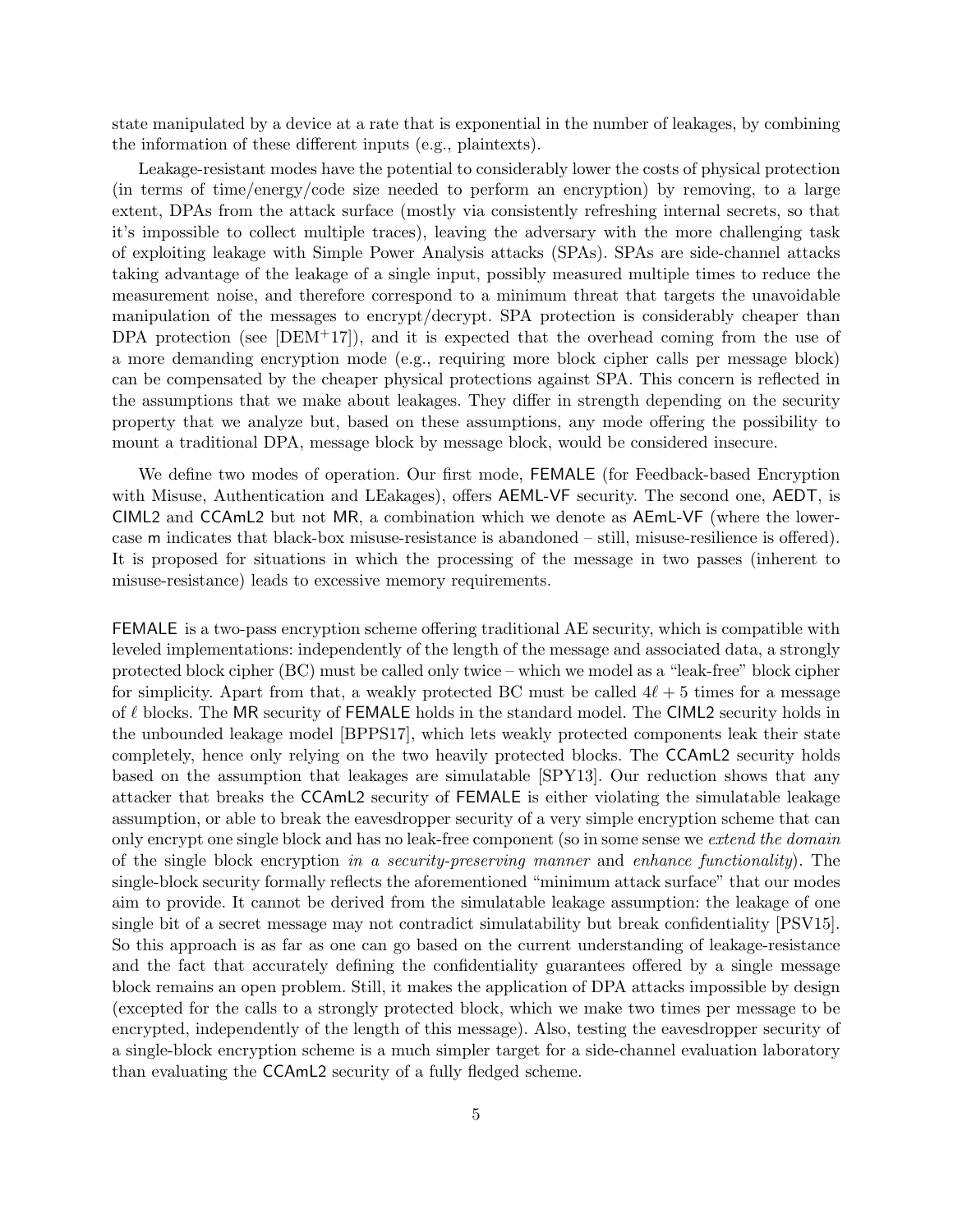AEDT is a simple variant of the EDT scheme of Berti et al. [BPPS17] which was designed to support leveled implementations. It is already known to be CIML2 secure, and we show that AEDT also offers CCAmL2 security (the combination of which gives AEmL-VF). Giving up on black-box MR security leads to efficiency improvements: AEDT requires two calls of leak-free BC, but only  $2\ell - 1$  calls of a weakly protected BC, and the evaluation of a hash function on public values. We note that, if the hash function proceeds by blocks (as any function based on the Merkle-Damgård transformation or sponge constructions), then AEDT does not require any latency for producing ciphertexts, and reduces the memory complexity for encryption to constant instead of requiring the storage of the message in full as for traditional MR. Still, and as usual, the full ciphertext is needed before decryption can start. Combining leakage-resistance with modes like in the works of Fleischmann et al. [FFL12] and Hoang et al. [HRRV15] on on-line misuse-resistance, which explore weakened notions of misuse-resistance that are compatible with single-pass encryption (but do not consider the presence of leakages) is an interesting scope for further research.

The properties achieved by these constructions are summarized in Table 1. We do not mention standard modes that are not designed for leakage-resistance since they do not provide any of these properties (e.g., the CIML1 security of the SIV construction [RS06] is broken with a DPA in  $[BKP^+18]$ .

Table 1. Existing AE designs that support leveled leakage-resistant implementations. LR hash indicates whether the scheme relies a hash functions that's resistant to some leakages. AD indicates whether the scheme supports the processing associated data.

|                  |  |   |   | LR hash LF calls AD CIML CCAmL2 MR | Ref.        |
|------------------|--|---|---|------------------------------------|-------------|
| <b>DTE</b>       |  | × |   |                                    | $[BKP^+18]$ |
| DTE <sub>2</sub> |  | × | 2 | $\times$                           | [BPPS17]    |
| <b>FDT</b>       |  |   | 2 |                                    | [BPPS17]    |
| <b>FEMALE</b>    |  |   | 2 |                                    | new         |
| AFDT             |  |   | っ |                                    | new         |

Remark on gradual security degradations. As encouraged by our composite definitions, the security proofs of FEMALE and AEDT are obtained under physical assumptions that differ depending on whether we target confidentiality or integrity guarantees, as outlined above, and as will be carefully discussed in Section 5. In this respect, it is important to note that our definitions of AEML and AEmL security allow expressing gradual security degradations in the sense (present in our modes) that imperfectly simulatable leakages or strongly leaking single-block encryptions (which would harm CCAmL2 security) do not affect the CIML2 guarantees. In other words, CIML2 and CCAmL2 should be seen as gradual improvements that modes of operation can bring to better cope with leakages, with a risk of non-negligible adversarial advantages (especially for CCAmL2) that are in the same time inherent to physical security issues, and significantly reduced compared to modes of operations ignoring physical leakages in their design.

## 1.2 Related works

Recently, Barwell et al. [BMOS17] introduced notions of misuse-resistant and leakage-resilient AE, and proposed modes of operation satisfying their definitions. We will refer to this work as BMOS, by the initial of its authors. The BMOS definition captures leakage-resilient AE security as follows (we just focus on encryption queries for simplicity): they first follow the Rogaway-Shrimpton strategy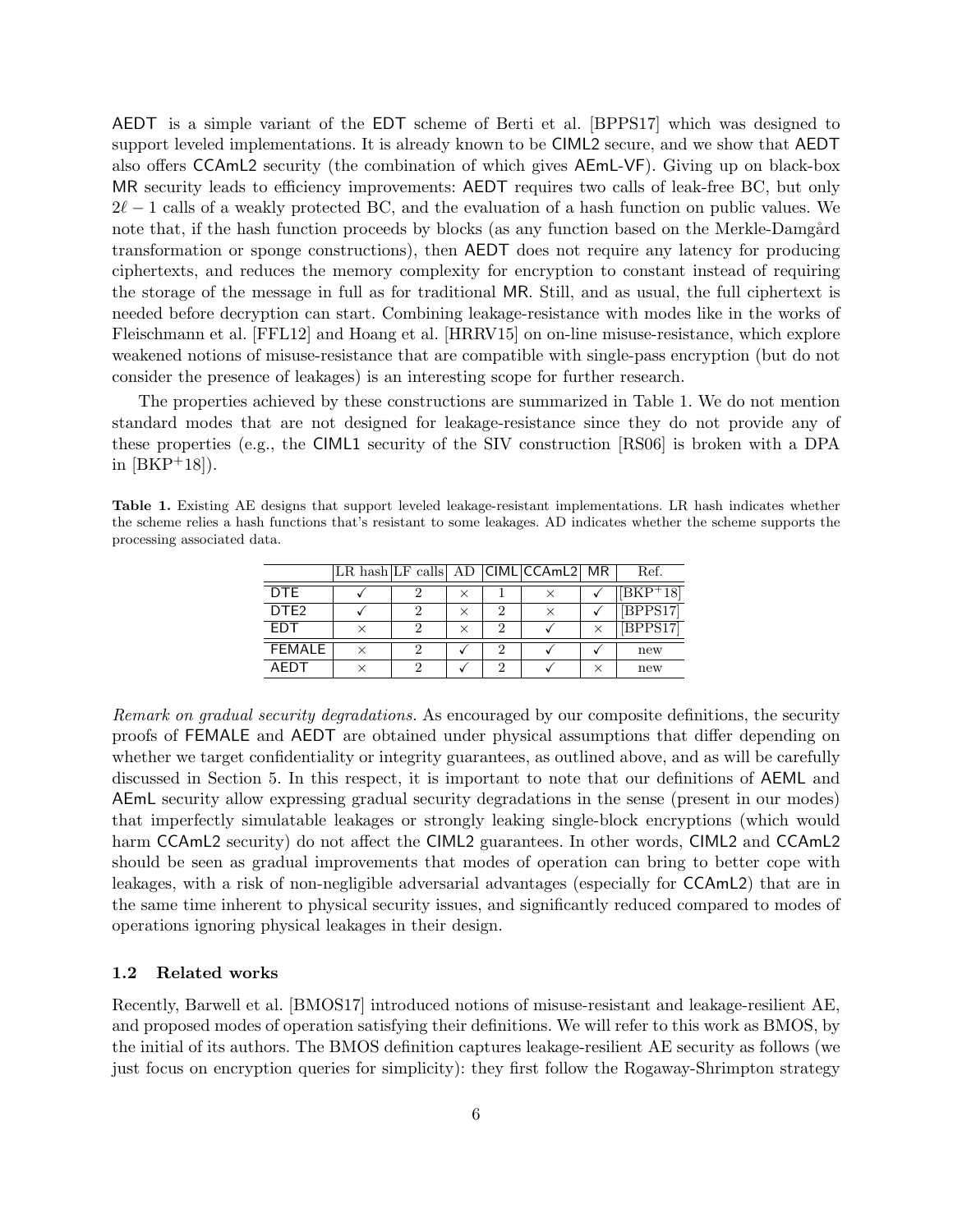by challenging the adversary to distinguish between non-leaking real or random encryption oracles, then augment the power of the adversary by giving him access to a leaking encryption oracle that cannot be queried with inputs identical to those of the non-leaking oracles. As a result, it is impossible to win their game by exploiting leakages that would reveal information about the messages that the AE scheme is supposed to hide: leakages are excluded from the "challenge" queries. In our terminology, BMOS focuses on the VP (Vector & Partial) leakage model, which we reflect with a small l in our notations.

As a result of the weaker VP leakage model, BMOS can realistically require misuse-resistance to hold for confidentiality, and not only misuse-resilience (i.e., CCAMI1, CCAMI2), which is in line with our previous discussions. As such, the BMOS work can be viewed as dual to ours: we consider full leakages (i.e., leakage-resistance) and as a consequence have to exclude full misuse-resistance; they consider partial leakages (i.e., leakage-resilience) which makes misuse-resistance possible. On the positive side, the BMOS authors show that their definition is compatible with strong composition results. Yet, the VP model may be insufficient in many practical cases: according to the BMOS definition, an implementation that leaks plaintexts in full during encryption may be considered as perfectly secure. By contrast, such an implementation would be considered completely insecure in the VF model, which is our focus here.

A secondary difference is on the modes of operation of BMOS, which require "uniform implementations" (or an implementations in the uniform leakage setting). In contrast with the leveled implementations we propose, all the components in their constructions are required to offer the same strong level of protection against side-channel attacks. This is expected to lead to considerably more expensive implementations. For example, the proposed implementation strategy of the BMOS modes of operation processes each message block with a pairing-based leakage-resilient PRF (while we leverage symmetric building blocks).

Note that in general, our approach is motivated by the observation that restricting the misuse capabilities may be easier to control by implementers than excluding some leakages (which usually depends on when the target device is monitored – a hard to control parameter). Our following results therefore focus on this important (and so far unexplored) part of the problem, and analyze how to deal with adversaries having full leakage capabilities.

Our CCAmL2 definition builds on the notion of misuse-resilience introduced by Ashur, Dunkelman and Luykx [ADL17]. The actual definitions and their motivations are quite different, though. Ashur et al. introduce misuse-resilience to offer a finer grained evaluation of several standard AE schemes that are not misuse-resistant. They do not consider side-channel leakages. In contrast, these leakages are the central concern of our security definitions, and they are our motivation for departing from traditional misuse-resistance in the VF leakage model.

Eventually, we mention the line of works about "after-the-fact" leakages which is complementary to ours [HL11] and allows the adversary to obtain leakage information after the challenge ciphertext. While the latter is meaningful in certain scenarios (e.g., in the context of a cold boot attack  $[HSH<sup>+</sup>09]$ , the adversary could first see the encrypted disk – hence getting access to the ciphertext – and then try to design a method of measuring the memory for the purpose of decrypting this ciphertext), it still excludes the leakages during the challenge phase, as will be available in the context of a side-channel attack based on power consumption leakages, which is our main concern here.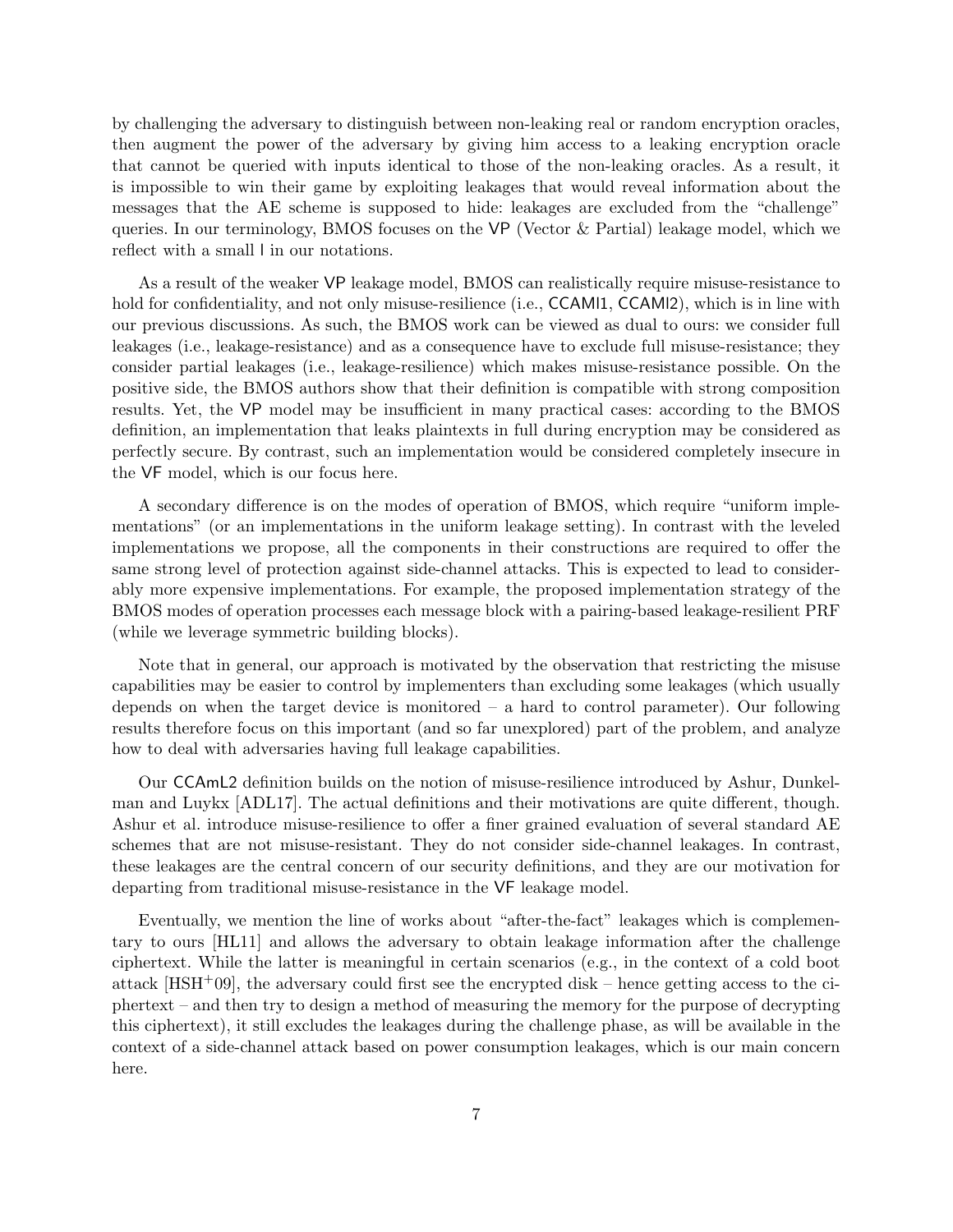#### 1.3 Paper structure

After introducing preliminary notions in Sec. 2, we introduce, in Sec. 3, our definitions of CCAmL2, AEML and AEmL security. These definitions are analyzed and compared with other leaking variants of standard authentication, integrity and confidentiality guarantees in Section 4. (These results are extended to the multi-challenge setting in Appendix A). We then discuss our model and assumptions on leakages in Section 5, and conclude by describing and proving the AEML (resp., AEmL) security of FEMALE (resp., AEDT) in Section 6.

## 2 Preliminaries

Throughout the paper *n* denotes the security parameter. For any set S, we define  $S^* = \bigcup_{i=1}^{\infty} S^i$ so that  $s \in S^*$  if and only if it exists a non negative integer  $\ell$  such that  $s \in S^{\ell}$ . This notation is convenient for instance for variable block-length (authenticated) encryption with message space  $\mathcal{M}^*$ , where messages of  $M$  consist of one block.

## 2.1 Notations

**Adversary.** We denote by a  $(q_1, \ldots, q_\omega, t)$ -bounded adversary a probabilistic algorithm that has access to  $\omega$  oracles, can make at most  $q_i$  queries to its *i*-th oracle, and can perform computations bounded by running time  $t$ . For algorithms that have no oracle to access, we simply call them  $t$ bounded. In this paper, we use subscripts to make a clear distinction between the number of queries to different oracles: the number of queries to the (authenticated) encryption oracle, decryption oracle, and leakage oracle L are denoted by  $q_e, q_d$ , and  $q_l$  respectively. For example, a  $(q_e, q_d, q_l, t)$ bounded adversary runs in time t, makes  $q_e$  and  $q_d$  queries to the encryption and decryption oracles of the Authenticated Encryption with Associated Data (AEAD) scheme respectively, and makes  $q_l$ additional queries to the leakage oracle L.

Leaking algorithm. For an algorithm Algo, a leaking version is denoted LAlgo. It runs both Algo and a *leakage function*  $L_{\text{algo}}$  which captures the additional information given by an implementation of Algo during its execution. LAlgo returns the outputs of both Algo and  $L_{\text{algo}}$  which all take the same input.

## 2.2 Definitions of primitives

We first need the following definition of collision-resistant hash function.

**Definition 1 (Collision-Resistant Hash Function).** A  $(t, \varepsilon_{cr})$ -collision resistant hash function  $H: \mathcal{S} \times \{0,1\}^* \to \mathcal{B}$  for security parameter n is a function that is such that, for every t-bounded adversary A, the probability that  $\mathcal{A}(1^n, s)$  outputs a pair of distinct bit-strings  $(m_0, m_1)$  such that  $H_s(m_0) = H_s(m_1)$  is bounded by  $\varepsilon_{cr}$ , where  $s \stackrel{\text{d}}{\leftarrow} S$  is selected uniformly at random.

We next need the following definition of range-oriented preimage resistance.

Definition 2 (Range-Oriented Preimage-Resist. Hash Function [AS11]).  $A(t, \varepsilon_{pr})$ -rangeoriented preimage resistant hash function  $H : \mathcal{S} \times \{0,1\}^* \to \mathcal{B}$  for security parameter n is a function such that, for every adversary A running in time t, the probability that  $A(1^n, s, y)$  outputs a bitstring m such that  $H_s(m) = y$  is bounded by  $\varepsilon_{pr}$ , where  $s \stackrel{\$}{\leftarrow} S$ ,  $y \stackrel{\$}{\leftarrow} B$  are selected uniformly at random.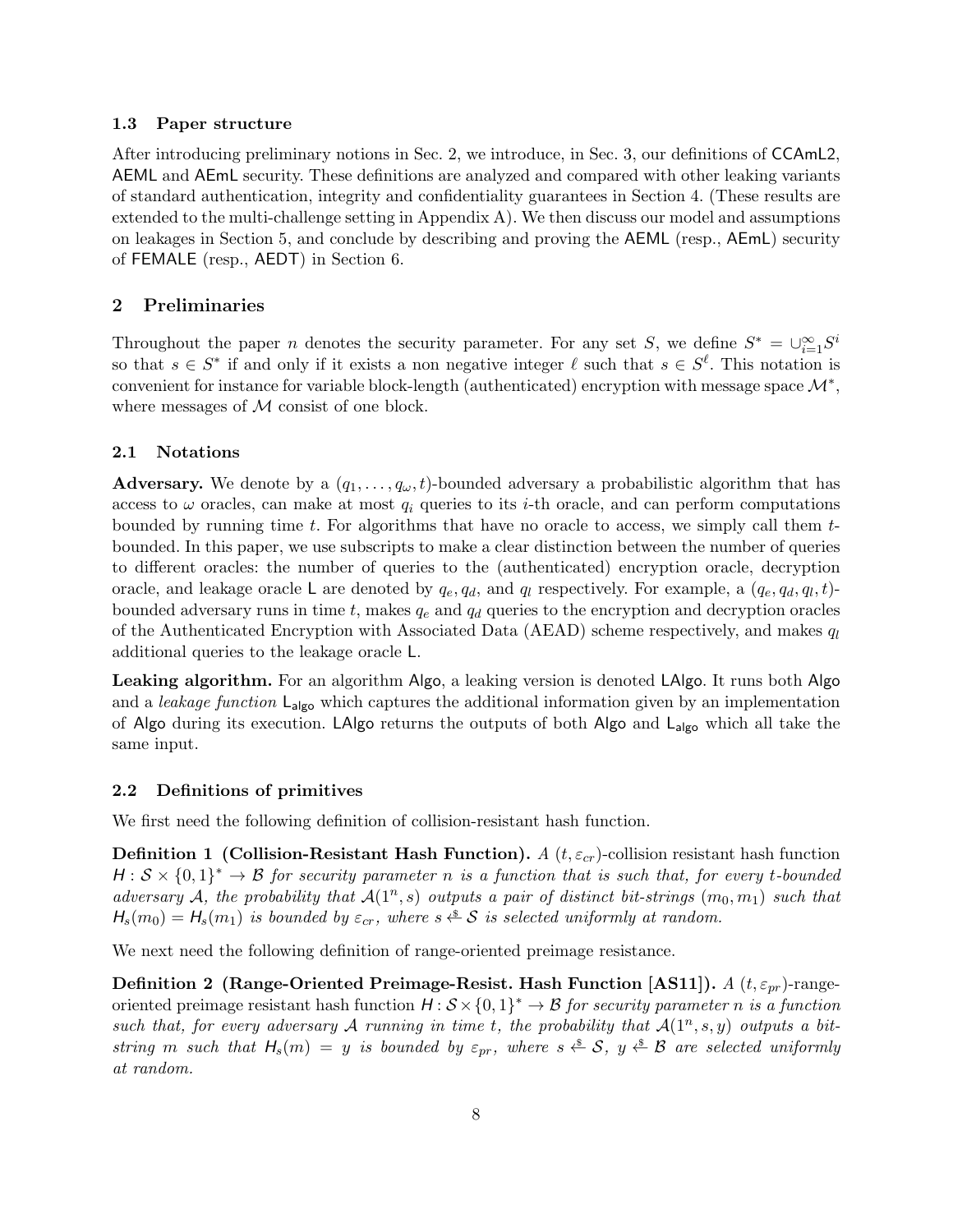In the following, we assume that the key s is not private, and refer to the hash function simply as H for simplicity, the key s being implicit.

We also need the following definitions of pseudorandom permutation.

**Definition 3** (Pseudorandom Function). A function  $F : K \times \mathcal{M} \rightarrow \mathcal{M}$  is a  $(q, t, \varepsilon_F)$ -pseudorandom function (PRF) for a security parameter n if, for all  $(q, t)$ -bounded adversaries A, we have:

$$
\left|\Pr\left[k \stackrel{\$}{\leftarrow} \mathcal{K}: \mathcal{A}^{F_k}(1^n) \Rightarrow 1\right] - \Pr\left[f \stackrel{\$}{\leftarrow} \mathcal{F}: \mathcal{A}^f(1^n) \Rightarrow 1\right]\right| \leq \varepsilon_F,
$$

where  $\mathcal F$  denotes the set of all functions from  $\mathcal M$  to  $\mathcal M$ .

The strong pseudorandom permutation notion is as follows.

**Definition 4 (Strong Pseudorandom Permutation).** A function  $E : K \times M \rightarrow M$  is a  $(q, t, \varepsilon_F)$ -strong pseudorandom permutation (SPRP) for a security parameter n if, for all  $(q, t)$ bounded adversaries A, we have:

$$
\left|\Pr\left[k \stackrel{\$}{\leftarrow} \mathcal{K}: \mathcal{A}^{E_k, E_k^{-1}}(1^n) \Rightarrow 1\right] - \Pr\left[P \stackrel{\$}{\leftarrow} \mathcal{P}: \mathcal{A}^{P, P^{-1}}(1^n) \Rightarrow 1\right]\right| \leq \varepsilon_E,
$$

where  $P$  denotes the set of all permutations on  $M$ .

We will focus on authenticated encryption with the following formalism.

Definition 5 (Nonce-Based AEAD [Rog02]). A nonce-based authenticated encryption scheme with associated data is a tuple  $AED = (Gen, Enc, Dec)$  such that, for any security parameter n, and keys in  $K$  generated from  $Gen(1^n)$ :

- Enc :  $K \times N \times AD \times M \rightarrow C$  deterministically maps a key selected from K, a nonce value from  $N$ , some blocks of associated data selected from  $AD$ , and a message from  $M$  to a ciphertext in  $\mathcal{C}$ .
- Dec :  $K \times N \times AD \times C$  →  $M \cup \{\perp\}$  deterministically maps a key from K, a nonce from N, some associated data from AD, and a ciphertext from C to a message in M or to a special symbol  $\perp$ if integrity checking fails.

The sets K, N, AD, M, C are completely specified by n. Given a key  $k \leftarrow$  Gen $(1^n)$ , Enc $_k(N, A, M) :=$  $Enc(k, N, A, M)$  and  $Dec_k(N, A, M) := Dec(k, N, A, M)$  are deterministic functions whose implementations may be probabilistic.

Since we only focus on nonce-based authenticated encryption with associated data in this paper, we will simply refer to it as *authenticated encryption*.

#### 2.3 Security definitions

We first recall the definition of Misuse-Resistance (MR) formalized in [RS06].

**Definition 6** (MR). A nonce-based authenticated encryption scheme with associated data  $AEAD =$ (Gen, Enc, Dec) is  $(q_e, q_d, t, \varepsilon)$  misuse resistant for a security parameter n if, for all  $(q_e, q_d, t)$ -bounded adversaries A,

$$
\left|\Pr\left[k \stackrel{\$}{\leftarrow} \mathsf{Gen}(1^n): \mathcal{A}^{\mathsf{Enc}_k, \mathsf{Dec}_k}(1^n) \Rightarrow 1\right] - \Pr\left[\mathcal{A}^{\$,\perp}(1^n) \Rightarrow 1\right]\right| \leq \varepsilon,
$$

where  $\mathcal{S}(N, A, M)$  outputs and associates a fresh random ciphertext  $C \leftarrow C$  of appropriate length to fresh inputs, and the associated C otherwise, and  $\bot(N, A, C)$  outputs  $\bot$  except if C was associated to  $(N, A, M)$  for some message M, in which case it returns M.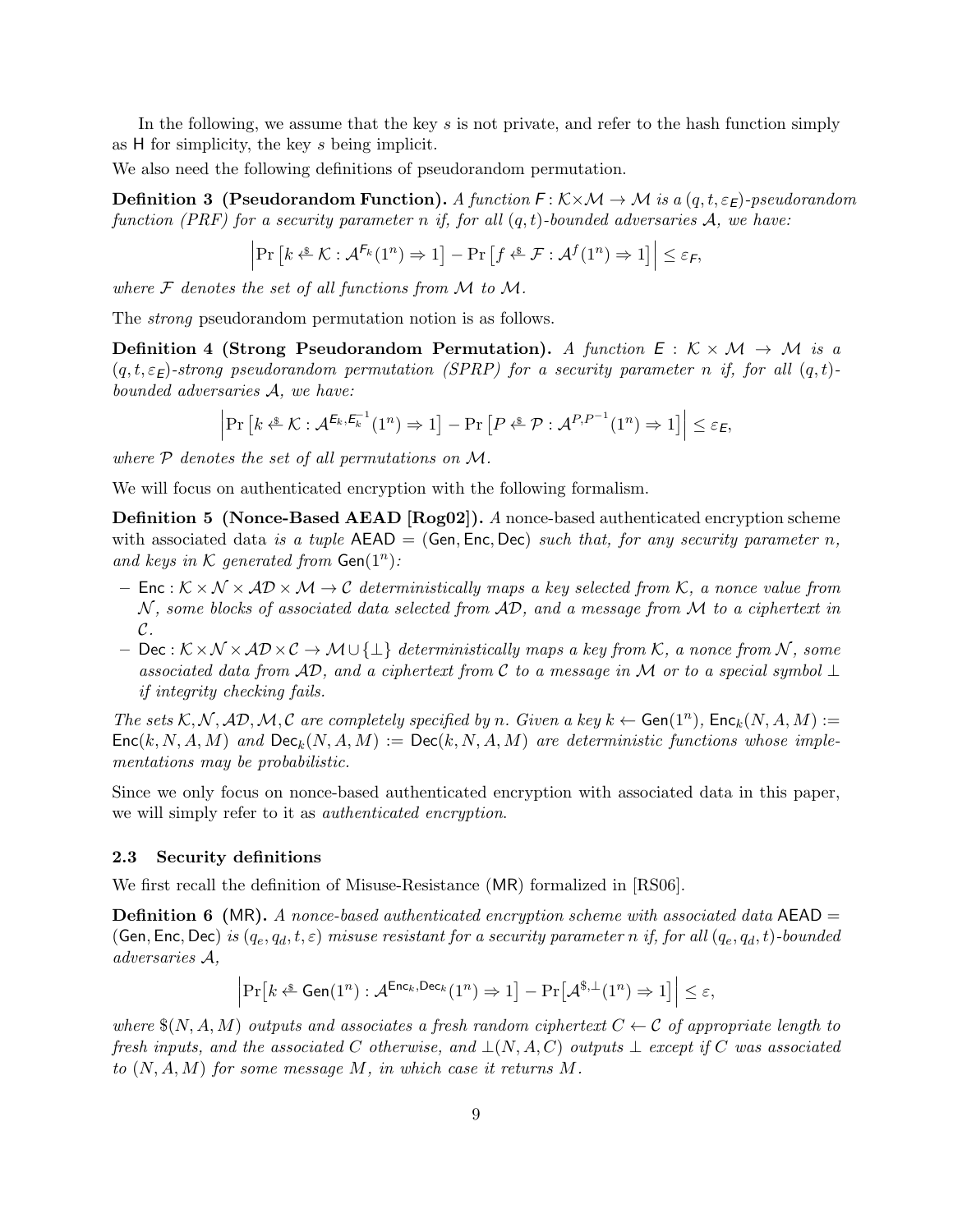## 3 AE with full vectorial leakages

In order to define AEML security, our proposed security notion for authenticated encryption in the full vectorial leakage setting in the presence of nonce misuse, we start by extending the existing black-box security notions to the leakage setting. Surprisingly, the combination of our strongest extensions of confidentiality and integrity is separated from any other combinations unlike the situation without misuse and leakages. This motivates our definition to be at least as secure as this strongest combination.

#### 3.1 Variants of black-box notions with misuse and leakages

We first adapt the IND-CPA and the IND-CCA confidentiality notions of nonce-based authenticated encryption in the setting of nonce misuse and leakages. We focus then on the extension of the INT-PTXT and INT-CTXT integrity notions.

Confidentiality Contrary to existing confidentiality notions in a leaking setting (e.g., [BMOS17]), our definition includes leakages during encryption and decryption even on the challenge ciphertext(s). We first focus on security against chosen-ciphertext attacks with misuse-resilience and leakages, denoted CCAmL2. Then, we derive the weaker notion of security against chosen-plaintext attacks with misuse-resilience and leakages, denoted CPAmL2.

Chosen-ciphertext security with misuse and leakages. To capture the CCAmL2 security, as it is motivated in the introduction, we define the game  $PrivK_{\mathcal{A},AEAD,L}^{CCAmL2,b}$  detailed in Figure 1. This game takes as parameters an adversary  $A$ , a nonce-based authenticated encryption  $AEAD$  and a (possibly probabilistic) leakage function pair  $L = (L_{\text{enc}}, L_{\text{dec}})$  resulting from the implementation of the scheme. During Priv $\mathsf{K}_{\mathcal{A},\mathsf{A}\mathsf{E}\mathsf{A}\mathsf{D},\mathsf{L}}^{\mathsf{CCAml2},b}$ , the adversary  $\mathcal A$  has to guess the bit b of which depend the challenge ciphertext  $C^b$  and the encryption leakages leak<sup>b</sup><sub>enc</sub>, computed as a leaking encryption of  $(N_{ch}, A_{ch}, M^b)$ , where the nonce  $N_{ch}$ , the associated data  $A_{ch}$  and the messages  $M^0, M^1$  are chosen by A under certain conditions. All along this game  $A$  is also granted unbounded and adaptive access to three types of oracles: LEnc, a leaking encryption oracle; LDec, a leaking decryption oracle; and L<sub>decch</sub>, a challenge decryption leakage oracle that provides the leakage of the decryption process, but not the resulting plaintext.

Overall, this definition follows the general pattern of CCA security. In terms of misuse-resilience, it only forbids the adversary to reuse a nonce  $N_{ch}$  in its challenge query. This captures real situations where, for instance, a counter providing the nonce has been unintentionally reset or shifted. As long as the counter recovers increments and provides fresh nonce values, the security of the challenges should remain unaltered even if the previous encryptions leaked. In terms of leakage-resistance, both the encryption and the decryption oracles leak (hence the "2" of CCAmL2 for the two leaking oracles), including during the challenge query. We go one step further with the  $L_{\text{deech}}$  oracle, which offers the leakages corresponding to the decryption of the challenge ciphertext (but of course not the corresponding plaintext, as it would offer a trivial win). This addition captures the fact that the adversary may be allowed to observe the decryption of this challenge ciphertext through sidechannels, which might be valuable in applications such as secure bootloading or firmware update with a device controlled by  $\mathcal{A}$  [OC15] (see [BPPS17] for more discussion). We let the adversary query the  $L_{\text{decoh}}$  oracle multiple times, as leakages can be non-deterministic (e.g., contain measurement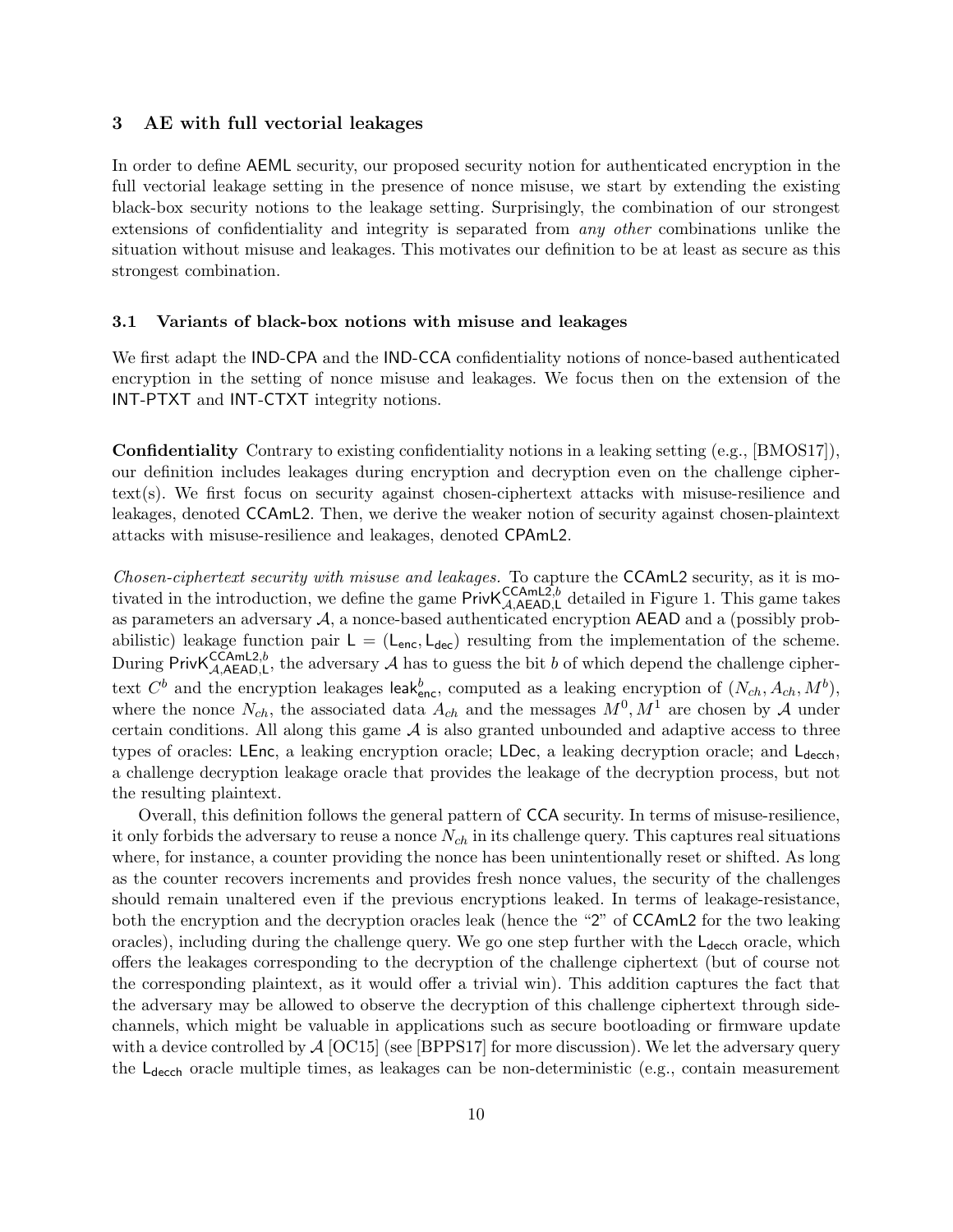Priv $\mathsf{K}_{\mathcal{A},\mathsf{A}\mathsf{E}\mathsf{A}\mathsf{D},\mathsf{L}}^{\mathsf{CCAmL2},b}(1^n)$  is the output of the following experiment: *Initialization:* generates a secret key  $k \leftarrow$  Gen( $1^n$ ) and sets  $\mathcal{E} \leftarrow \emptyset$ Pre-challenge queries:  $A^L$  gets adaptive access to  $\mathsf{LEnc}(\cdot,\cdot,\cdot)$  and  $\mathsf{LDec}(\cdot,\cdot,\cdot)$ (1) LEnc(N, A, M) computes  $C \leftarrow \mathsf{Enc}_k(N, A, M)$  and leak<sub>e</sub>  $\leftarrow \mathsf{L}_{enc}(k, N, A, M)$ updates  $\mathcal{E} \leftarrow \mathcal{E} \cup \{N\}$  and finally returns  $(C, \text{leak}_e)$ (2)  $\mathsf{LDec}(N, A, C)$  computes  $M \leftarrow \mathsf{Dec}_k(N, A, C)$  and leak<sub>d</sub>  $\leftarrow \mathsf{L}_{\mathsf{dec}}(k, N, A, C)$ and returns  $(M, \text{leak}_d)$  – we stress that  $M = \perp$  may occur *Challenge query:* on a single occasion  $\mathcal{A}^{\mathsf{L}}$  submits a tuple  $(N_{\mathsf{ch}}, A_{\mathsf{ch}}, M^0, M^1)$ If  $M^0$  and  $M^1$  have different (block) length or  $N_{\text{ch}} \in \mathcal{E}$  return  $\perp$ Else compute  $C^b \leftarrow \mathsf{Enc}_k(N_{\mathsf{ch}}, A_{\mathsf{ch}}, M^b)$  and  $\mathsf{leak}^b_\mathsf{e} \leftarrow \mathsf{L}_{\mathsf{enc}}(k, N_{\mathsf{ch}}, A_{\mathsf{ch}}, M^b)$ and return  $(C^b, \mathsf{leak}^b_\mathsf{e})$ Post-challenge queries:  $A<sup>L</sup>$  can keep accessing LEnc and LDec with some restrictions but it can also get an unlimited access to  $L_{\text{decch}}$ (3) LEnc(N, A, M) returns  $\perp$  if  $N = N_{ch}$  otherwise computes  $C \leftarrow \mathsf{Enc}_k(N, A, M)$ and leak<sub>e</sub>  $\leftarrow$  L<sub>enc</sub>(k, N, A, M) and finally returns (C, leake) (4) LDec(N, A, C) returns  $\perp$  if  $(N, A, C) = (N_{ch}, A_{ch}, C^b)$  otherwise computes  $M \leftarrow \mathsf{Dec}_k(N, A, C)$  and leak<sub>d</sub>  $\leftarrow \mathsf{L}_{\mathsf{dec}}(k, N, A, C)$  and returns  $(M, \mathsf{leak}_d)$ (5) L<sub>decch</sub> outputs the leakage trace leak<sup>b</sup><sub>d</sub>  $\leftarrow$  L<sub>dec</sub>(k, N<sub>ch</sub>, A<sub>ch</sub>, C<sup>b</sup>) of the challenge Finalization:  $A^{\perp}$  outputs a guess bit b' which is defined as the output of the game

# **Fig. 1:** The Priv $\mathsf{K}_{\mathcal{A},\mathsf{A}\mathsf{E}\mathsf{A}\mathsf{D},\mathsf{L}}^{\mathsf{CCAml2},b}(1^n)$  game.

noise), and  $A$  may benefit from the observation of leakages from multiple decryptions of the same plaintext.

Here, we focus on a single challenge definition but we extend it to the multi-challenge setting in Appendix A.1 where we establish their equivalence.

**Definition 7** (CCAmL2). A nonce-based authenticated encryption with associated data AEAD  $=$ (Gen, Enc, Dec) with leakage function pair  $L = (L_{\text{enc}}, L_{\text{dec}})$  is  $(q_e, q_d, q_c, q_l, t, \varepsilon)$ -CCAmL2 secure for a security parameter n if, for every  $(q_e, q_d, q_c, q_l, t)$ -bounded adversary  $\mathcal{A}^{\mathsf{L}},^1$  we have:

$$
\left|\Pr\left[\mathsf{PrivK}_{\mathcal{A},\mathsf{AEAD},\mathsf{L}}^{\mathsf{CCAmL2},0}(1^n)\Rightarrow 1\right]-\Pr\left[\mathsf{PrivK}_{\mathcal{A},\mathsf{AEAD},\mathsf{L}}^{\mathsf{CCAmL2},1}(1^n)\Rightarrow 1\right]\right|\leq \varepsilon,
$$

where the adversary  $A^L$  makes at most  $q_e$  leaking encryption queries,  $q_d$  leaking decryption queries,  $q_c$  challenge decryption leakage queries and  $q_l$  leakage evaluation queries on arbitrarily chosen keys.

We will sometimes refer to CCAmL2<sup>\*</sup> as a weakened version of CCAmL2 where we drop the challenge decryption leakage oracle  $L_{\text{decch}}$  from the game of Figure 1.

Chosen-plaintext security with misuse and leakages. Derived from CCAmL2, CPAmL2 is defined by a game PrivK<sup>CPAmL2,b</sup> which is exactly as PrivK<sup>CCAmL2,b</sup> except that we remove A's access to the leaking decryption oracle LDec in Figure 1 (Items 2,4). Yet,  $A$  is still able to get challenge decryption leakages leak ${}_0^b$ —this corresponds to settings in which a passive adversary tries to break confidentiality while being able to observe leakages of encryption and decryption operations. In section 4.1, we will also introduce the CPAmL1 security notion, which can be seen as the CPAmL2

<sup>&</sup>lt;sup>1</sup> The notation of  $A<sup>L</sup>$  indicates that the adversary may query L on chosen inputs including *chosen keys* selected and known by A.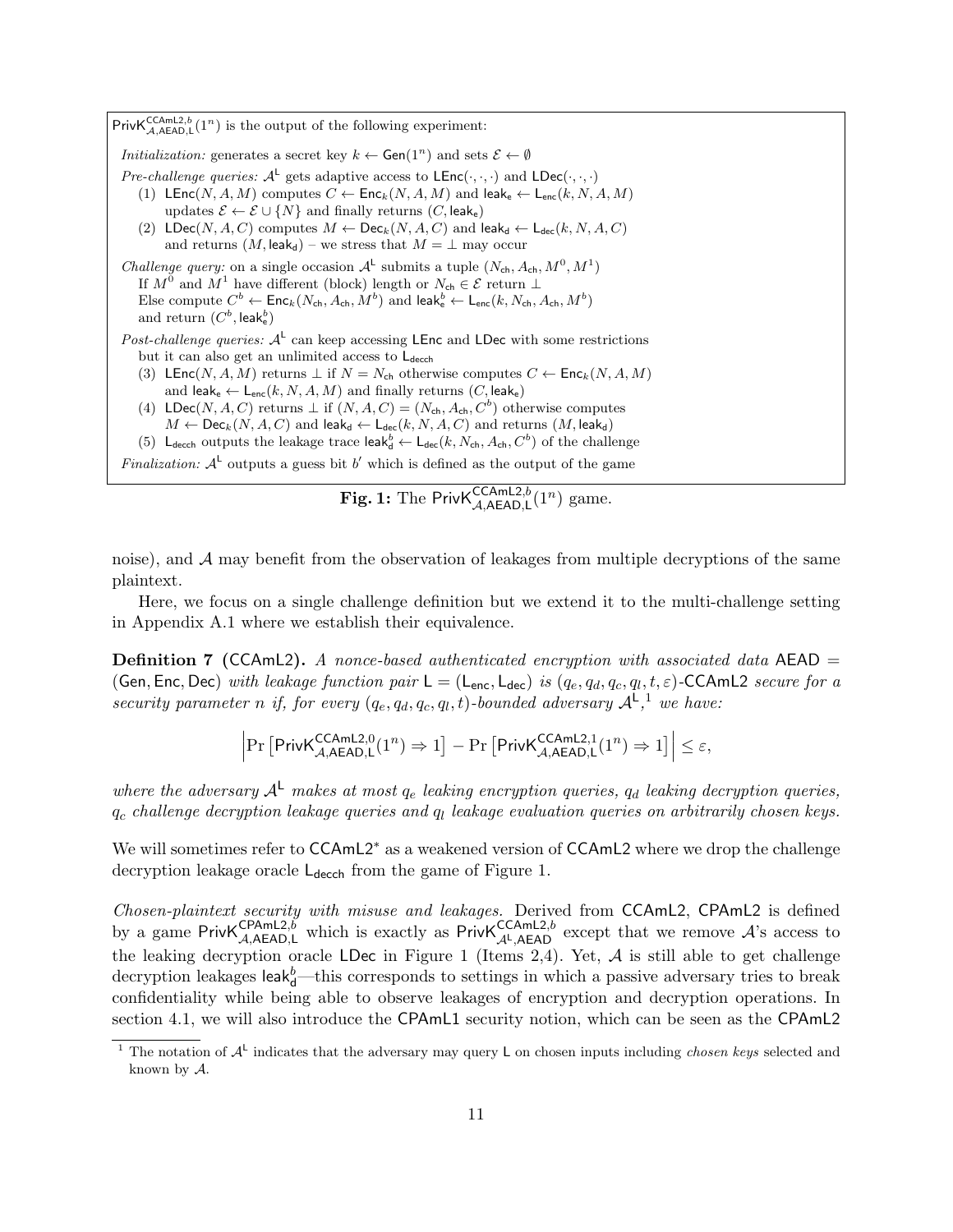| $\mathsf{PrivK}_{\mathcal{A},\mathsf{AEAD},\mathsf{L}}^{\mathsf{CIML2}}(\underline{1^n})$ experiment | $\mathsf{PrivK}_{\mathcal{A},\mathsf{AEAD},\mathsf{L}}^{\mathsf{PIML2}}(1^n)\underline{\text{ experiment}}$ |
|------------------------------------------------------------------------------------------------------|-------------------------------------------------------------------------------------------------------------|
| <i>Initialization:</i>                                                                               | <i>Initialization:</i>                                                                                      |
| 1. $k \leftarrow$ Gen $(1^n)$ , $S \leftarrow \emptyset$                                             | 1. $k \triangleq \mathcal{K}, \mathcal{S} \leftarrow \emptyset$                                             |
| Finalization:                                                                                        | Finalization:                                                                                               |
| 1. $(N, A, C) \leftarrow A^{\mathsf{LEnc}_k, \mathsf{LDec}_k, \mathsf{L}(1^n)}$                      | 1. $(N, A, C) \leftarrow A^{\mathsf{LEnc}_k, \mathsf{LDec}_k, \mathsf{L}(1^n)}$                             |
| 2. If $(N, A, C) \in \mathcal{S}$ , return 0                                                         | 2. $M \leftarrow \textsf{Dec}_k(N, A, C)$                                                                   |
| 3. If $\text{Dec}_k(N, A, C) = \bot$ , return 0                                                      | 3. If $M = \perp$ or $(A, M) \in \mathcal{S}$ , return 0                                                    |
| 4. Return 1                                                                                          | 4. Return 1                                                                                                 |
| <i>Leaking encryption:</i> $\mathsf{LEnc}_k(N, A, M)$                                                | <i>Leaking encryption:</i> LEnc <sub>k</sub> $(N, A, M)$                                                    |
| 1. $C \leftarrow \mathsf{Enc}_k(N, A, M)$                                                            | 1. $C \leftarrow \mathsf{Enc}_k(N, A, M)$                                                                   |
| 2. $S \leftarrow S \cup \{(N, A, C)\}\$                                                              | 2. $S \leftarrow S \cup \{(A, M)\}\$                                                                        |
| 3. Return $(C, L_{enc}(k, N, A, M))$                                                                 | 3. Return $(C, L_{enc}(k, N, A, M))$                                                                        |
| Leaking decryption: $\mathsf{LDec}_k(N, A, C)$                                                       | <i>Leaking decryption:</i> $\textsf{LDec}_k(N, A, C)$                                                       |
| 1. Return $(Dec_k(N, A, C), L_{dec}(k, N, A, C))$                                                    | 1. Return $(Dec_k(N, A, C), Le_c(k, N, A, C))$                                                              |

Table 2. The CIML2 and PIML2 security games.

variant without  $L_{\text{decch}}$ , corresponding to situations in which an adversary cannot observe any decryption operation, which could happen in settings where keys are dependent of the communication direction, and the adversary only has physical access to one end of the communication.

**Definition 8 (CPAmL2).** A nonce-based authenticated encryption with associated data  $AEAD$  = (Gen, Enc, Dec) with leakage function pair  $L = (L_{enc}, L_{dec})$  is  $(q_e, q_c, q_l, t, \varepsilon)$ -CPAmL2 secure for a security parameter n if, for every  $(q_e, q_c, q_l, t)$ -bounded adversary A, we have:

$$
\left|\Pr\left[\mathsf{PrivK}_{\mathcal{A},\mathsf{AEAD},\mathsf{L}}^{\mathsf{CPAmL2},0}(1^n)\Rightarrow 1\right]-\Pr\left[\mathsf{PrivK}_{\mathcal{A},\mathsf{AEAD},\mathsf{L}}^{\mathsf{CPAmL2},1}(1^n)\Rightarrow 1\right]\right|\leq \varepsilon,
$$

where the adversary  $A^L$  makes at most  $q_e$  leaking encryption queries,  $q_c$  challenge decryption leakage queries and  $q_l$  leakage evaluation queries on chosen keys.

Integrity We next adopt the natural and strong extensions of INT-CTXT and INT-PTXT to noncemisuse resistance and (full) leakages in encryption and decryption. The INT-CTXT extension, called Ciphertext Integrity with Misuse and Leakages, noted CIML2, comes from [BPPS17] and is an earlier proposal CIML1 [BKP<sup>+</sup>18] extended with with decryption leakage. Based on this definition, we propose here the corresponding extension of INT-PTXT security, which we call PIML2.

**Definition 9 (CIML2,** PIML2). An authenticated encryption  $AEAD = (Gen, Enc,$ Dec) with leakage function pair  $L = (L_{\text{enc}}, L_{\text{dec}})$  provides  $(q_e, q_d, q_l, t, \varepsilon)$ -ciphertext (resp. plaintext) integrity with nonce misuse and leakages for security parameter n if, for all  $(q_e, q_d, q_l, t)$ -bounded adversaries  $A^L$ , we have:

$$
\Pr\left[\mathsf{PrivK}_{\mathcal{A},\mathsf{A}\mathsf{E}\mathsf{A}\mathsf{D},\mathsf{L}}^{\mathsf{CIML2}}(1^n) \Rightarrow 1\right] \le \varepsilon,
$$
\n
$$
\left(\mathsf{resp.} \Pr\left[\mathsf{PrivK}_{\mathcal{A},\mathsf{A}\mathsf{E}\mathsf{A}\mathsf{D},\mathsf{L}}^{\mathsf{PIML2}}(1^n) \Rightarrow 1\right] \le \varepsilon\right),
$$

where the security game  $PrivK_{\mathcal{A},AEAD,L}^{CIML2}$  (resp. Priv $K_{\mathcal{A},AEAD,L}^{PIML2}$ ) is defined in the left part of Table 2 (resp. right part) when  $A^L$  makes at most  $q_e$  leaking encryption queries,  $q_d$  leaking decryption queries and  $q_l$  leakage evaluation queries.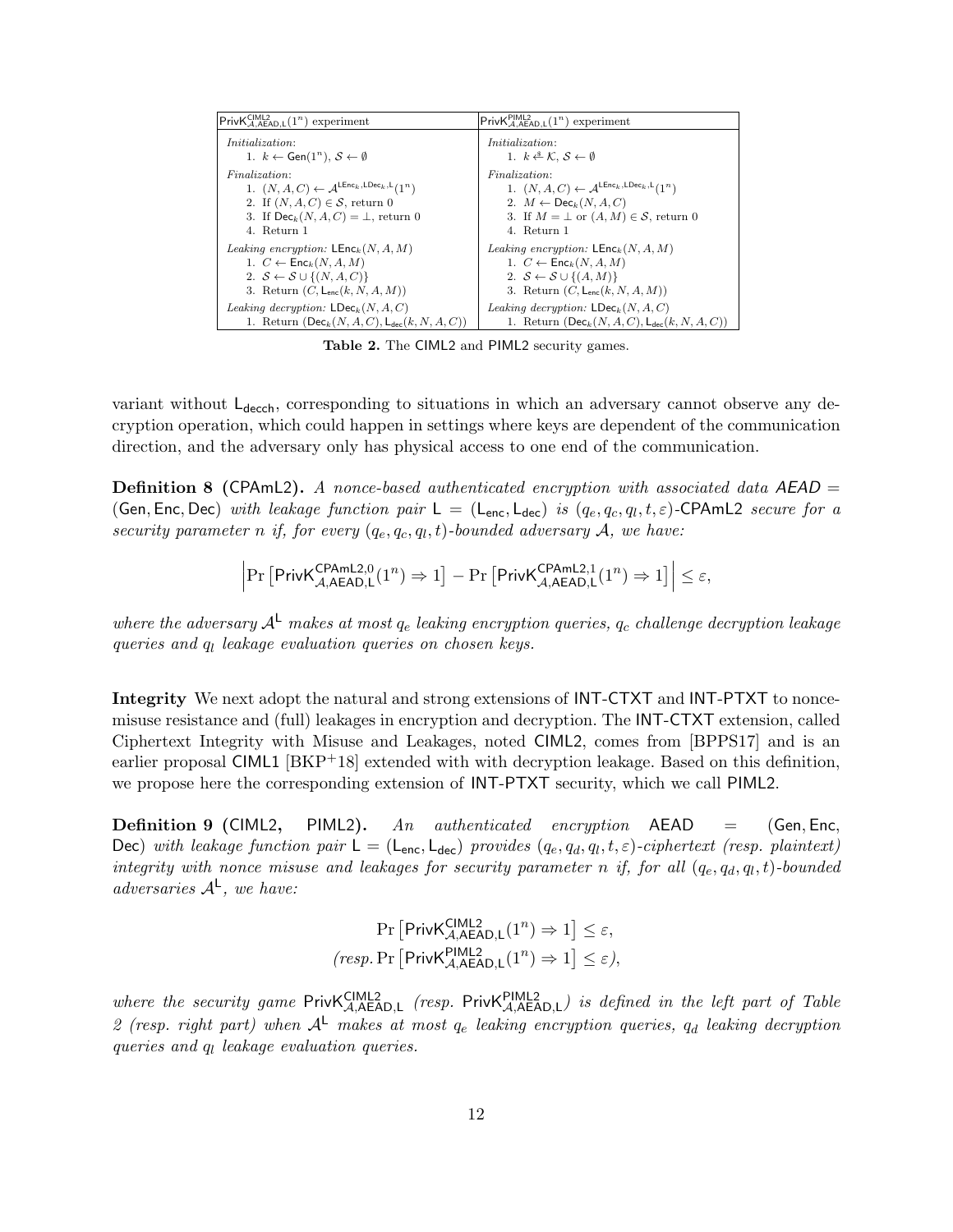

Fig. 2: Relations among notions. Arrows (resp., barred arrows) denote implications (resp., separations). Dotted arrows are trivially implied by other relations.

#### 3.2 Overall requirement on AE

We eventually require that a secure AE intended to support nonce misuse and full leakages satisfies the strongest achievable guarantee presented in the paper: an AEML scheme is expected to offer CCAmL2 and CIML2 security, together with being a MR AEAD scheme without leakages. This definition departs from the traditional ones in the black-box setting, which is based on the combination of CPA and INT-CTXT security [BN08] or CCA and INT-PTXT security [KY00]. We will actually show that there are important separations between these notions: CCAmL2 + PIML2 + MR  $\neq$ CIML2, and CPAmL2 + CIML2 + MR  $\neq$  CCAmL2. Furthermore, even if CCAmL2 (resp., CIML2) implies both IND-CCA and CPAmL2 (resp., INT-CTXT and PIML2), the combination of CCAmL2 and CIML2 security does not imply MR, which is therefore a separate requirement.

**Definition 10 (AEML-VF).** An AE scheme with security against nonce misuse and full vectorial leakages (denoted as  $AEML-VF$ ) is an AE scheme  $AEAD = (Gen, Enc, Dec)$  with a leakage function pair  $L = (L_{enc}, L_{dec})$  satisfying the following assertions: (i) AEAD is misuse resistant; (ii) AEAD is CIML2 secure with leakage function L; (iii) AEAD is CCAmL2 secure with leakage function L.

As indicated above, AEML-VF security will typically be abbreviated as AEML in our paper, since the VF attack setting is understood.

#### 3.3 Separation results

We now explain why the strong security notions of MR, CCAmL2 and CIML2 are needed to define AEML, while one could be tempted to make a definition as a combination of weaker notions, which may be easier to prove. Unfortunately, there is no such equivalence and we show that AEML is strictly stronger than any other combinations, assuming that AEML-secure AEAD exists.

We summarize even more relations in Figure 2. In contrast to the black-box setting, these relations show that one cannot choose between different ways to achieve AEML since, for instance, CCAmL2 ∧ PIML2  $\#$  CPAmL2 ∧ CIML2.

MR  $\land$  CPAmL2  $\land$  CIML2  $\Rightarrow$  CCAmL2<sup>\*</sup>. It is not surprising that MR does not imply CCAmL2 since the leakage function  $\sf L$  is absent from the black-box notion. Contrarily,  $\sf L$  appears both in CPAmL2 and CIML2. This claim thus says that leakages in decryption may not alter integrity but may alter confidentiality. To reflect this intrinsic separation of the leakage setting, we show that the implication does not even hold for  $\mathsf{CCAmL2}^*$  where the challenge decryption leakage oracle  $\mathsf{L}_{\mathsf{decch}}$  is unavailable. While the latter leakages are motivated in the context of side-channel attacks [BPPS17], is is also quite specific to such attacks. So ignoring it in the separation makes our result stronger and more general.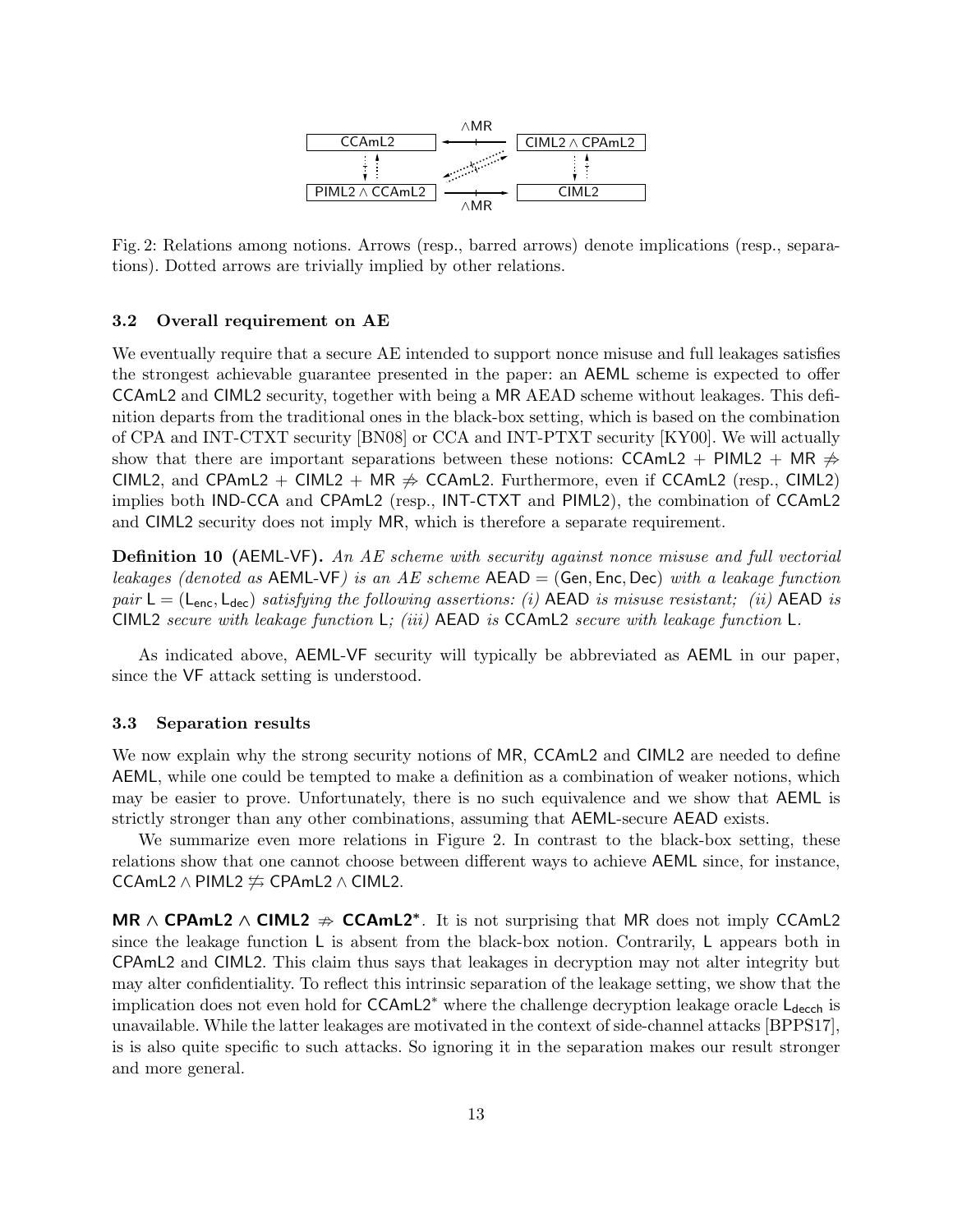Theorem 1. Assuming that there exists an AE scheme which satisfies MR, CPAmL2, and CIML2 in the unbounded leakage setting, then there exists an AE with the same security properties but which fails to achieve CCAmL2, even without challenge decryption leakages (i.e., CCAmL2<sup>\*</sup>).

The proof utilizes information leaked by invalid decryption queries, which was also exploited in the "protocol leakage" setting [BPS15]. The implication does not hold either when starting from the multiple challenge variant of CPAmL2 (discussed in Section A).

*Proof.* Let AEAD = (Gen, Enc, Dec) with leakage function  $L = (L_{enc}, L_{dec})$  be MR, CPAmL2 with respect to  $\mathsf{L}$  and CIML2 with respect to  $\mathsf{L}^*$  as such authenticated encryption exists by assumption. Then we build  $AEAD' = (Gen', Enc, Dec)$  with leakage  $L' = (L'_{enc}, L'_{dec})$  such that, for a fixed message  $M^{\dagger} \in \mathcal{M}$ :

Gen'(1<sup>n</sup>): returns  $k \leftarrow$  Gen(1<sup>n</sup>) and  $k' \leftarrow$  Gen(1<sup>n</sup>);

- $\mathsf{L}_{\sf enc}^{\prime}((k,k'),N,A,M)$ : outputs (leak<sub>e</sub>, C', leak<sub>e'</sub>) where leak<sub>e</sub> =  $\mathsf{L}_{\sf enc}(k,N,A,M)$  (comes from the computation of  $C \leftarrow \mathsf{Enc}_k(N, A, M)$ , the ciphertext  $C' = \mathsf{Enc}_{k'}(N, A, M)$  and consequently  $\mathsf{leak}_{\mathsf{e}'} = \mathsf{L}_{\mathsf{enc}}(k',N,A,M);$
- $\mathsf{L}'_{\mathsf{dec}}((k,k'),N,A,C)$ : outputs leak $_{\mathsf{d}} = \mathsf{L}_{\mathsf{dec}}(k,N,A,C)$  if  $M \neq \bot$  (which comes from the computation of  $M \leftarrow \mathsf{Enc}_k(N, A, C))$  and outputs  $(\mathsf{leak_d}, C^\dagger, \mathsf{leak_{e'}^\dagger})$  otherwise, where  $\mathsf{leak_d} = \mathsf{L_{dec}}(k, N, A, C),$  $C^{\dagger} \leftarrow \mathsf{Enc}_{k'}(N, A, M^{\dagger})$  and consequently also leak $_{e'}^{\dagger} = \mathsf{L}_{\mathsf{enc}}(k', N, A, M^{\dagger}).$

From a black-box standpoint,  $k'$  does not even exist so  $AEAD'$  is still MR. Therefore, let us focus on the security notions involving leakages.

CPAmL2. In the Priv $K_{\mathcal{A}',AEAD',L'}^{CPAML2,b}(1^n)$  game, the adversary  $\mathcal{A}'$  does not have access to  $L'_{dec}$  except from the challenge decryption leakage through  $L'_{\text{decoh}}$ . But since the challenge ciphertext is valid,  $L'_{\text{decch}} = L_{\text{decch}}$  which returns  $L_{\text{dec}}(k, N_{\text{ch}}, A_{\text{ch}}, C^b)$ . Consequently, an adversary A in PrivK ${}_{\mathcal{A},\text{AEAD},\text{L}}^{\text{CPAmL2},b}$ can easily simulate the view of A' simply by picking  $k' \leftarrow$  Gen(1<sup>n</sup>) transmitting all the queries to its own oracles and just add the encryption leakage  $(C', \text{leak}_{e'})$  if necessary.

CIML2. In the Priv $\mathsf{K}_{\mathcal{A}',\mathsf{A}\mathsf{EAD}',(\mathsf{L}')^*}^{(\mathsf{I}^n)}(1^n)$  game, the adversary  $\mathcal{A}'$  still needs to forge a fresh ciphertext of AEAD with key k while the additional unbounded leakage given by  $(L')^*$  only depends k'. Then, building a reduction to  $\text{PrivK}_{\mathcal{A},\text{AEAD},\mathsf{L}^*}(1^n)$  is straightforward.

¬CCAmL2<sup>\*</sup>. We build a distinguisher  $\mathcal{A}'$  against AEAD'. In the security game PrivK ${}_{\mathcal{A}',\mathsf{AEAD}',\mathsf{L}'}^{\mathsf{CCAmL2},b}(1^n)$ , the adversary queries leaking decryption of  $(N_{ch}, A_{ch}, C)$  for any chosen  $N_{ch}, A_{ch}$  and C. If the ciphertext is valid, it receives some  $M \neq \perp$  and it sets  $(M^0, C^0) = (M, C)$ . If not, it receives  $(\perp, (\text{leak}_e, C^\dagger, \text{leak}_{e'}^\dagger))$  from  $\text{LDec}_{k,k'}(N_{ch}, A_{ch}, C)$  and sets  $(M^0, C^0) = (M^\dagger, C^\dagger)$ . In the challenge phase,  $\mathcal{A}'$  sends  $(N_{ch}, A_{ch}, M^0, M^1)$  for any distinct  $M^1$  than  $M^0$ . Since the pair  $(N_{ch}, A_{ch})$  has never been queried for (leaking) encryption,  $\mathcal{A}'$  does not receive ⊥. In the answer LEnc<sub>k</sub>(N<sub>ch</sub>, A<sub>ch</sub>, M<sup>b</sup>),  $\mathcal{A}'$ gets  $C^b$ . If  $C^b$  equals the known  $C^0$ ,  $\mathcal{A}'$  outputs 0, otherwise it outputs 1. Obviously the distinction holds with probability 1.

Now, it is easy to see that  $AEAD'$  with leakage L' fulfills all the desired requirements of the theorem based on the existence of AEAD.  $\Box$ 

 $MR \wedge CCAmL2 \wedge PIML2 \nightharpoonup CIML2$ . As for the previous assertion, being MR does not say anything about leakages, so not being CIML2 is obviously compatible. The most interesting part comes from CCAmL2 and PIML2 which include leakages. This claim exploits the fact that leakages on repeated queries may degrade ciphertext integrity but neither confidentiality nor plaintext integrity.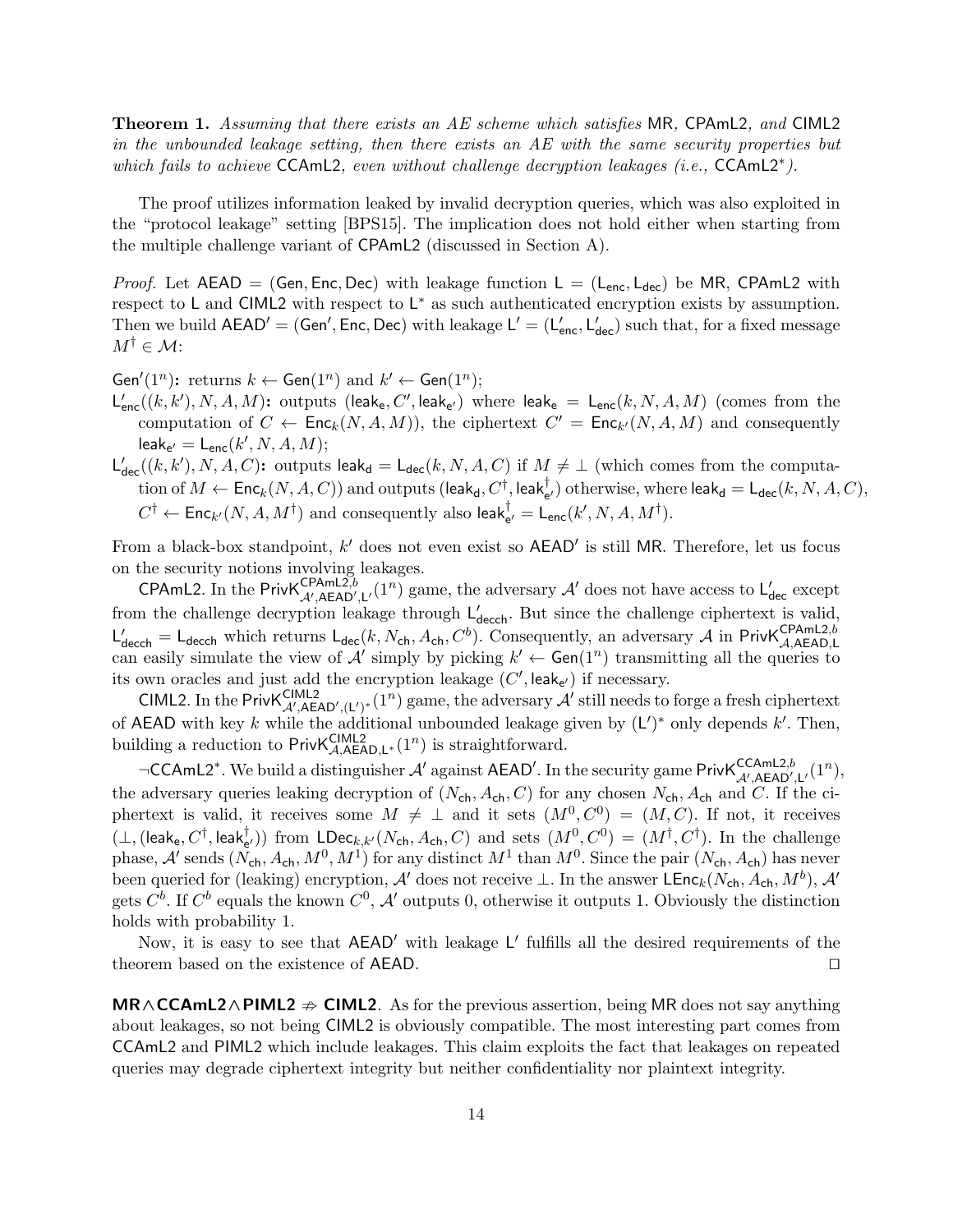Theorem 2. Assuming that there exists an AE scheme which satisfies MR, CCAmL2, and PIML2 in the unbounded leakage model, then there exists an AE which satisfies the same security properties but which fails to achieve CIML2 (even if not in the unbounded leakage model).

The proof proceeds by building a  $\neg$ CIML2 scheme AEAD' from an MR  $\land$  CCAmL2  $\land$  PIML2 scheme AEAD. An interesting feature is that this counterexample AEAD<sup>'</sup> preserves the tidyness of AEAD. This deviates from Bellare and Namprempre's well-known approach for establishing INT-PTXT  $\Rightarrow$  INT-CTXT, which did utilize non-tidy counterexamples [BN08]. It is possible in our case due to the presence of leakages.

*Proof.* Let AEAD = (Gen, Enc, Dec) with leakage function  $L = (L_{enc}, L_{dec})$  be MR, CCAmL2 with respect to  $L$  and PIML2 with respect to  $L^*$  as such authenticated encryption exists by assumption. Then we build  $AEAD' = (Gen', Enc, Dec)$  with leakage  $L' = (L'_{enc}, L_{dec})$  as follows, where  $N^{\dagger}, A^{\dagger}, M^{\dagger}, N^{\circ}, A^{\circ}, M^{\circ}$  below are the outputs of a publicly samplable distribution parametrized by  $n$ :

- Gen'(1<sup>n</sup>): generates  $k \leftarrow$  Gen(1<sup>n</sup>). Then, it selects distinct nonces  $N^{\dagger}, N^{\circ} \in \mathcal{N}$ , distinct  $A^{\dagger}, A^{\circ} \in$  $AD$  and distinct messages  $M^{\dagger}, M^{\circ} \in \mathcal{M}$ . It computes the ciphertext  $C^{\dagger} \leftarrow \mathsf{Enc}_k(N^{\dagger}, A^{\dagger}, M^{\dagger})$ and splits it into four random shares: it samples three  $|C^{\dagger}|$ -bit strings  $R_0, R_1, S_0$  and sets  $S_1 = C^{\dagger} \oplus R_0 \oplus R_1 \oplus S_0$ . It outputs  $(k, sh)$  where  $sh = (R_0, R_1, S_0, S_1)$ .
- $\mathsf{L}_{\mathsf{enc}}'((k,sh),N,A,M)$ : outputs leak<sub>e</sub> =  $\mathsf{L}_{\mathsf{enc}}(k,N,A,M)$  (which comes from the computation of the ciphertext  $C \leftarrow \mathsf{Enc}_k(N, A, C)$  as well as the additional value B but only in four cases:
	- $-$  Case 1.1:  $(N, A) = (N^{\dagger}, A^{\circ}), M \neq M^{\circ}: B = R_0;$
	- $-$  Case 1.2:  $(N, A) = (N^{\dagger}, A^{\circ}), M = M^{\circ}: B = R_1;$
	- $-$  Case 2.1:  $(N, A) = (N^{\circ}, A^{\dagger}), M \neq M^{\dagger}: B = S_0;$
	- $-$  Case 2.2:  $(N, A) = (N^{\circ}, A^{\dagger}), M = M^{\dagger}: B = S_1.$

If we drop the leakage functions AEAD' shows no deviation from AEAD and thus is still MR. It remains to establish the desired leakage-related claims:

CCAmL2. We prove that if there is a CCAmL2 adversary  $A'$  against AEAD', then there is an adversary A which uses A' to break the CCAmL2 security of AEAD. In detail, once  $\text{PrivK}_{\mathcal{A},\mathsf{AEAAD},\mathsf{L}}^{\text{CCAmL2},b}(1^n)$ is setup,  $\mathcal{A}(1^n)$  publicly sample  $N^{\dagger}, A^{\dagger}, M^{\dagger}, N^{\circ}, A^{\circ}, M^{\circ}$  and sends to  $\mathcal{A}'$  whatever specified by AEAD'. Even if the ciphertext  $C^{\dagger} = \text{Enc}_k(N^{\dagger}, A^{\dagger}, M^{\dagger})$  has never been computed its length is fully determined by n and  $(N^{\dagger}, A^{\dagger}, M^{\dagger})$ . Therefore, A picks random  $|C^{\dagger}|$ -bit strings  $R_1, S_0, S_1$ . Then it runs  $\mathcal{A}'$  and simulates the game PrivK ${}_{\mathcal{A}',A}^{CCAmL2,b}$  using its own interaction PrivK ${}_{\mathcal{A},A\text{EAD},L}^{CCAmL2,b}$ . For each query from  $A'$ , the actions of  $A$  are as follows:

Leaking (non-challenge) encryption queries: On input  $(N, A, M)$ ,

- (i) If  $N = N^{\dagger}$  appears for the first time in a leaking encryption query (and so not in the challenge query) A queries a leaking encryption on  $(N^{\dagger}, A^{\dagger}, M^{\dagger})$  to its own oracle and gets back  $C^{\dagger}$  and then computes  $R_0 = C^{\dagger} \oplus R_1 \oplus S_0 \oplus S_1$ ;
- (ii) A queries its own leaking encryption oracle on  $(N, A, M)$  and gets back some  $(C, \text{leak}_e)$  or possibly  $\perp$  (for forbidden queries);
- (iii) A checks whether it should append an additional leakage B to  $(C, \text{leak}_e)$  depending on  $(N, A, M)$  falls into one of the four cases described above.

A respectively returns (C, leak<sub>e</sub>) or  $\perp$  or even (C, leak<sub>e</sub>, B) to A' according to the above situations.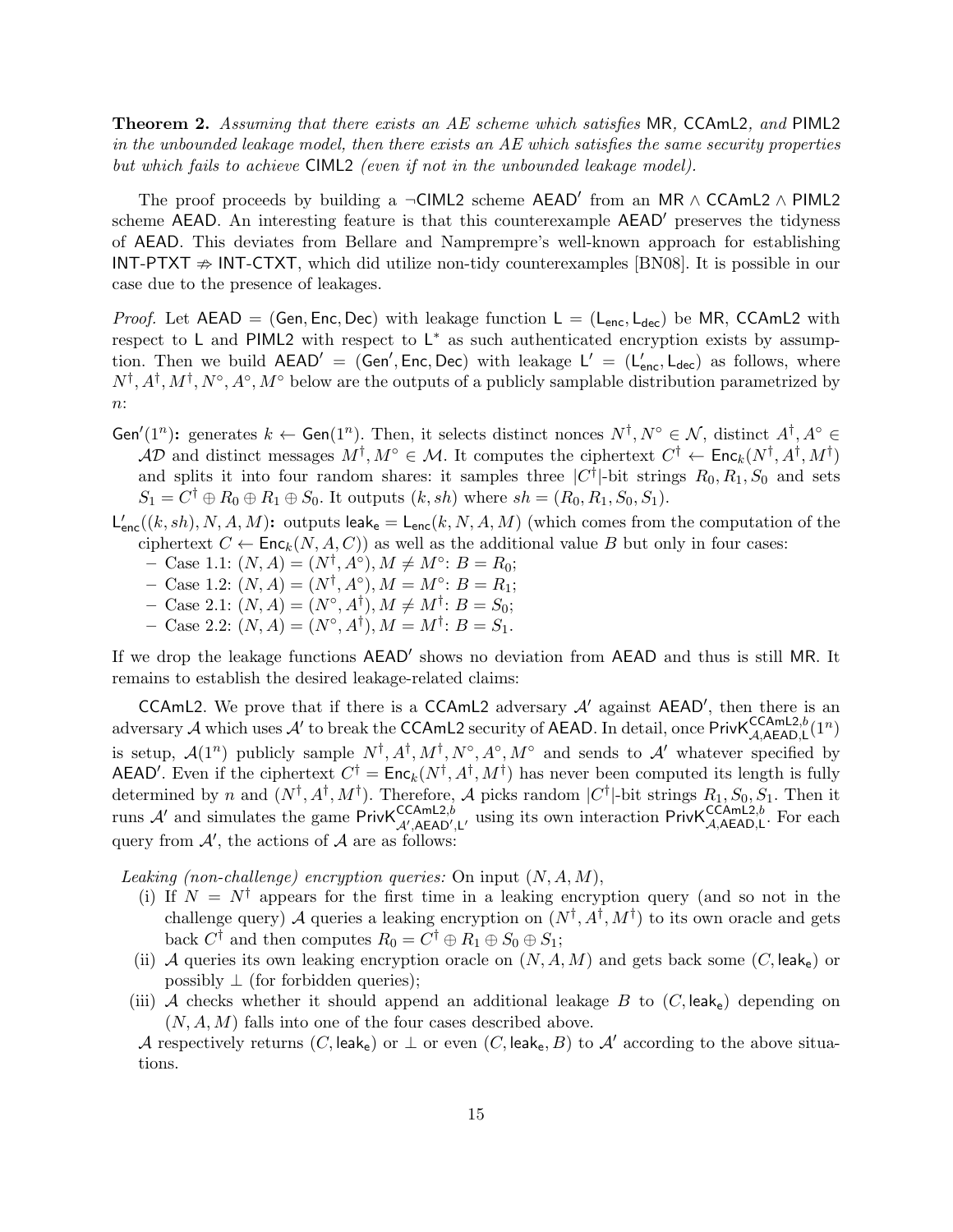- Leaking decryption queries: on input  $(N, A, C)$ , A simply calls its own oracle and reply to A' with the answer it received.
- Leaking challenge query: on input  $(N_{ch}, A_{ch}, M^0, M^1)$ , A sends it to its leaking challenge oracle and gets the tuple  $(C^b, \text{leak}_e^b)$  or possibly  $\bot$ . If not  $\bot$ ,
	- (i) if  $(N_{ch}, A_{ch}) = (N^{\dagger}, A^{\circ})$ , A returns  $(C^{b}, \text{leak}_{e}^{b}, R_{1})$ . In other words, the additional leakage is always  $R_1$  regardless of the messages  $M^0, M^1$ ;
	- (ii) if  $(N_{ch}, A_{ch}) = (N^{\circ}, A^{\dagger}), A$  returns  $(C^b, \text{leak}_e^b, S_0)$  regardless of  $M^0, M^1$ ;
- (iii) else,  $\mathcal A$  just returns  $(C^b, \mathsf{leak}_e^b)$ .
- Challenge decryption leakage: returns the corresponding decryption leakage of the challenge ciphertext.

Eventually,  $A$  outputs the bit returned by  $A'$ .

Now we explain why  $A$  properly emulates the CCAmL2 game in front of  $A'$ . First, as long as  $C^{\dagger}$  is returned to A in a leaking encryption queries A' can not make a leaking challenge query with  $N_{ch} = N^{\dagger}$  and then case (i) in the challenge phase will not occur since A will receive  $\perp$  and will send it to A' as expected by the game. Therefore,  $B = R_0$  or  $B = R_1$  cannot be among the encryption leakage of the challenge ciphertext. Second, if  $N^{\circ}$  appears at first in a leaking encryption query, case (ii) of the challenge phase will not occur and  $B = S_0$  or  $B = S_1$  will never be among the encryption leakage of the challenge ciphertext as in  $\mathsf{AEAD}'$ . We stress that  $R_0, R_1, S_0, S_1$  might appear several times in next responses to leaking encryption queries but exactly as in the honest run of Priv $\mathsf{K}_{\mathcal{A}',\mathsf{A}\mathsf{E}\mathsf{A}\mathsf{D}',\mathsf{L}'}^{\mathsf{CCAML2},b}$ . Third, if  $N_{ch}=N^{\dagger}$  appears for the first time in the challenge phase, case (i) of the leaking encryption query phase will not occur and A will receive  $\perp$  and send it to A' if  $\mathcal{A}^{\prime}$  queries a leaking encryption involving  $N^{\dagger}$  afterwards, which corresponds to the right view of the game. Therefore,  $R_0$  will never be defined and if we also have  $A_{ch} = A^{\circ}$  the additional leakage  $B^b = R_1$  will be given in the encryption leakage of the challenge ciphertext. Here it is easy to see, since  $\mathcal{A}'$  will receive a single share among those specified in Case 1.1 and Case 1.2 of  $\mathsf{L}'_{\mathsf{enc}}$ , that this distribution is exactly as the one expected from AEAD'. Four, if  $N_{ch} = N^{\circ}$  appears for the first time in the challenge phase, a similar argument shows that  $A'$  will only get a single share among those specified in Case 1.1 and Case 1.2 of  $L'_{\text{enc}}$  and only if  $A_{ch} = A^{\dagger}$  independently of the choice  $M^0, M^1$ . Once again, this is exactly the right distribution where  $B^b = S_0$  is random and remains independent of the rest of the game. Five, all the previous arguments show that in any of these situations the potential additional leakage  $B(B^b)$  included) can be perfectly emulated by  $\mathcal A$  so that we have

$$
\Pr\left[\mathsf{PrivK}_{\mathcal{A},\mathsf{AEAD},\mathsf{L}}^{\mathsf{CCAmL2},b}(1^n) \Rightarrow 1\right] = \Pr\left[\mathsf{PrivK}_{\mathcal{A}',\mathsf{AEAD}',\mathsf{L}'}^{\mathsf{CCAmL2},b}(1^n) \Rightarrow 1\right].
$$

Finally, in any other cases the above conclusion obviously holds as well.

PIML2. We prove that if there is a PIML2 adversary  $A'$  against  $AEAD'$ , then there is an adversary A which uses  $\mathcal{A}'$  to break the PIML2 security of AEAD. In detail, once Priv $\mathsf{K}_{\mathcal{A},\mathsf{A}\mathsf{EAD},\mathsf{L}}^{\mathsf{PIML2},b}(1^n)$  is setup,  $\mathcal{A}(1^n)$  publicly sample  $N^{\dagger}$ ,  $A^{\dagger}$ ,  $M^{\dagger}$ ,  $N^{\circ}$ ,  $A^{\circ}$ ,  $M^{\circ}$  and sends to  $\mathcal{A}'$  whatever is specified by AEAD'. Since it is assumed that the size of  $C^{\dagger} = \text{Enc}_k(N^{\dagger}, A^{\dagger}, M^{\dagger})$  is known, A can pick random  $|C^{\dagger}|$ -bit strings  $R_0, R_1, S_0$ . Then it runs A' and simulates PrivK $R_{\mathcal{A}',\mathsf{AEAD}',\mathsf{L}'}^{\mathsf{PIML2},b}$  using its own interaction PrivK $R_{\mathcal{A},\mathsf{AEAD},\mathsf{L}}^{\mathsf{PIML2},b}$ such that any query made by  $A'$  is simply relayed by  $A'$  to its oracles and answered back with the answer possibly augmented with an additional encryption leakage according to the different four cases defined in  $L'_{\text{enc}}$  except in Case 2.2, namely if A' requests an encryption of  $(N^{\circ}, A^{\dagger}, M^{\dagger})$ . In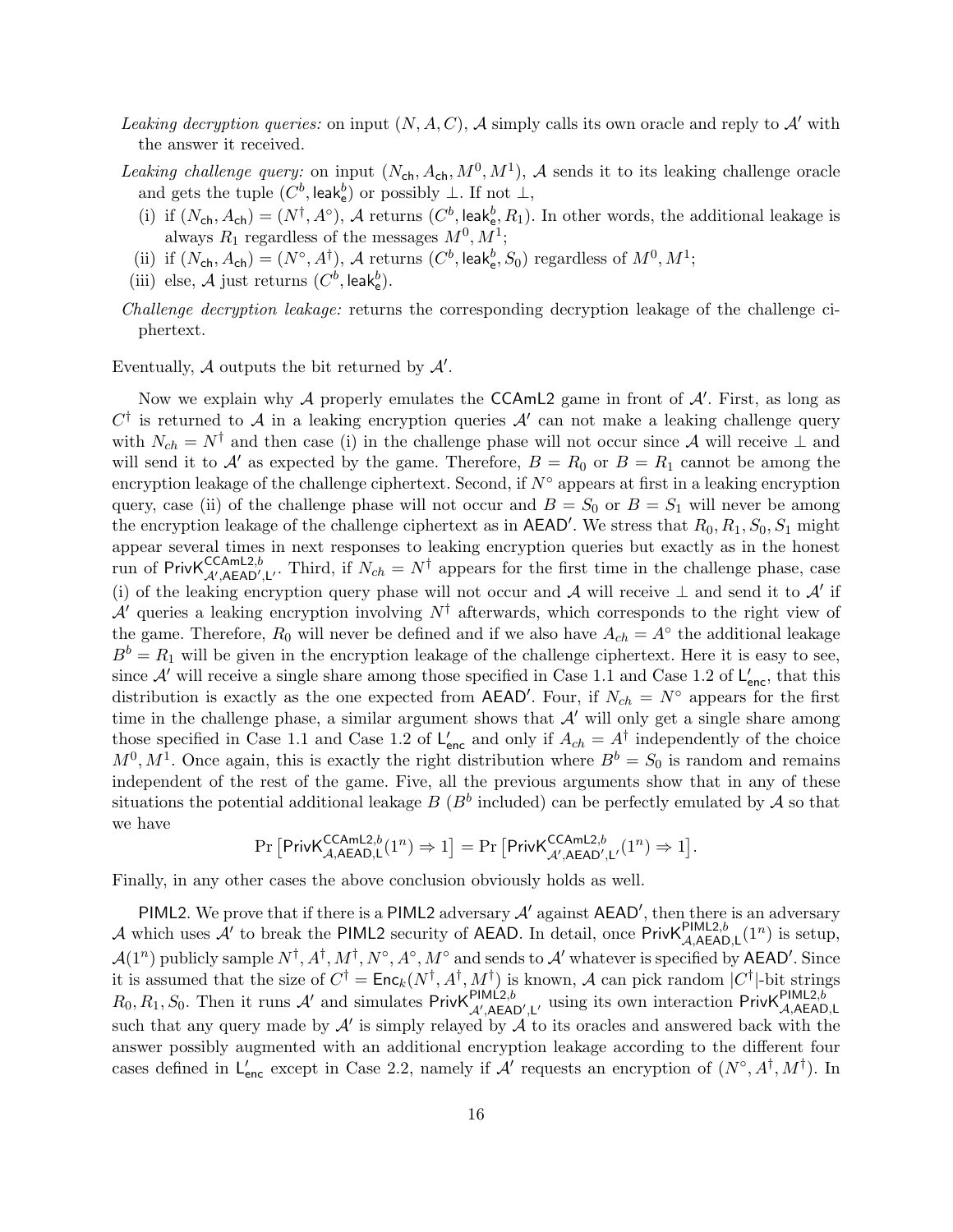the latter case, A first queries an encryption of  $(N^{\dagger}, A^{\dagger}, M^{\dagger})$  and gets back  $C^{\dagger}$ . Then, A proceeds as in the other cases but adds the leakage  $S_1 = C^{\dagger} \oplus R_0 \oplus R_1 \oplus S_0$ .

It should be straightforwards that the simulation is perfect. Furthermore, as long as  $\mathcal{A}'$  does not get the share  $S_1$  all the information in its view is exactly the same as the information A gets in its PIML2 view and therefore any associated-data/plaintext forgery computed by  $A'$  is a valid forgery against AEAD. In order to get some information about  $C^{\dagger}$ ,  $\mathcal{A}'$  must receive the four shares  $R_0, R_1, S_0, S_1$  but it means that it queried  $(N^\circ, A^\dagger, M^\dagger)$  but then  $C^\dagger = R_0 \oplus R_1 \oplus S_0 \oplus S_1$  is no more considered as a valid forgery since the pair  $(A^{\dagger}, M^{\dagger})$  is already involved in a leaking encryption query. As a conclusion  $A$  never makes a leaking encryption query involving  $(A, M)$  which has never been among a leaking encryption query made by  $\mathcal{A}'$  at the first place.

Note that this reduction works in the unbounded leakage setting as well.

 $\neg$ CIML2. We mount a ciphertext forgery attack against AEAD'. Let  $\mathcal{A}'$  be an adversary which given  $N^{\dagger}, A^{\dagger}, M^{\dagger}, N^{\circ}, A^{\circ}, M^{\circ}$  sequentially queries a leaking encryption on  $(N^{\dagger}, A^{\circ}, M^{\dagger}), (N^{\dagger}, A^{\circ}, M^{\circ}),$  $(N^{\circ}, A^{\dagger}, M^{\circ})$ , and  $(N^{\circ}, A^{\dagger}, M^{\dagger})$  which fall into the four cases where each one of the shares  $R_0, R_1, S_0, S_1$ are additionally given in the encryption leakage. Then, A' output  $C^{\dagger} = R_0 \oplus R_1 \oplus S_0 \oplus S_1$  which is a valid encryption of  $(N^{\dagger}, A^{\dagger}, M^{\dagger})$  which has never been received as an answer to some leaking encryption query.  $\Box$ 

As a side note, (i) it can be seen the leakage functions  $L' = (L'_{\text{enc}}, L'_{\text{dec}})$  of the counterexample AEAD' preserves the deterministicness of the original one  $L = (L_{\text{enc}}, L_{\text{dec}});$  (ii) we never require that  $|\mathcal{M}| > 2$ .

#### 4 Completing the definitions' zoo

To give a complete picture of the different security flavors of AE with misuse-resistance or resilience and full vectorial leakages, we list all the security definitions that can be derived from our confidentiality and integrity notions. We then study their relations which may be useful in order to guide future designs with relaxed requirements (e.g., in order to reach better performances). It shows that, apart from the obvious implications between the different flavors of confidentiality (resp., integrity), all the notions are separated from each other. In this section we concentrate on the single challenge notions. The extension to the multi-challenge setting is discussed in Appendix A.

## 4.1 Security definition list (single challenge setting)

The CCAmL2 security game  $PrivK_{A,AEAD,L}^{CCAmL2,b}$  is defined in Section 3.1, Figure 1. By dropping some accesses to the distinct oracles of this game, we naturally derive other confidentiality notions. For instance CPAmL2 is defined by removing items (2) and (4) from the security game. By doing similar modifications, we can define different integrity notions from the CIML2 security game PrivK<sup>CIML2</sup><br> defined in Section 2.3, Table 2. We next formalize these variants.

Prefix-suffix definitions In all the notions derived from CCAmL2 and CIML2 we only focus on those capturing full leakages (partial leakage is covered by BMOS). Therefore all the definitions below keep the large L in their notation. This leads us to consider 16 different notions denoted as "pre-suf" with prefix pre  $\in \{CCA,CPA, CI, PI\}$  and suffix suf  $\in \{ML2, ML1, mL2, mL1, L2, L1\}$ : a large "M" corresponds to misuse resistance, a small "m" corresponds to misuse-resilience and no "M/m" means that the security game is nonce-respecting (which only restricts leaking encryption queries).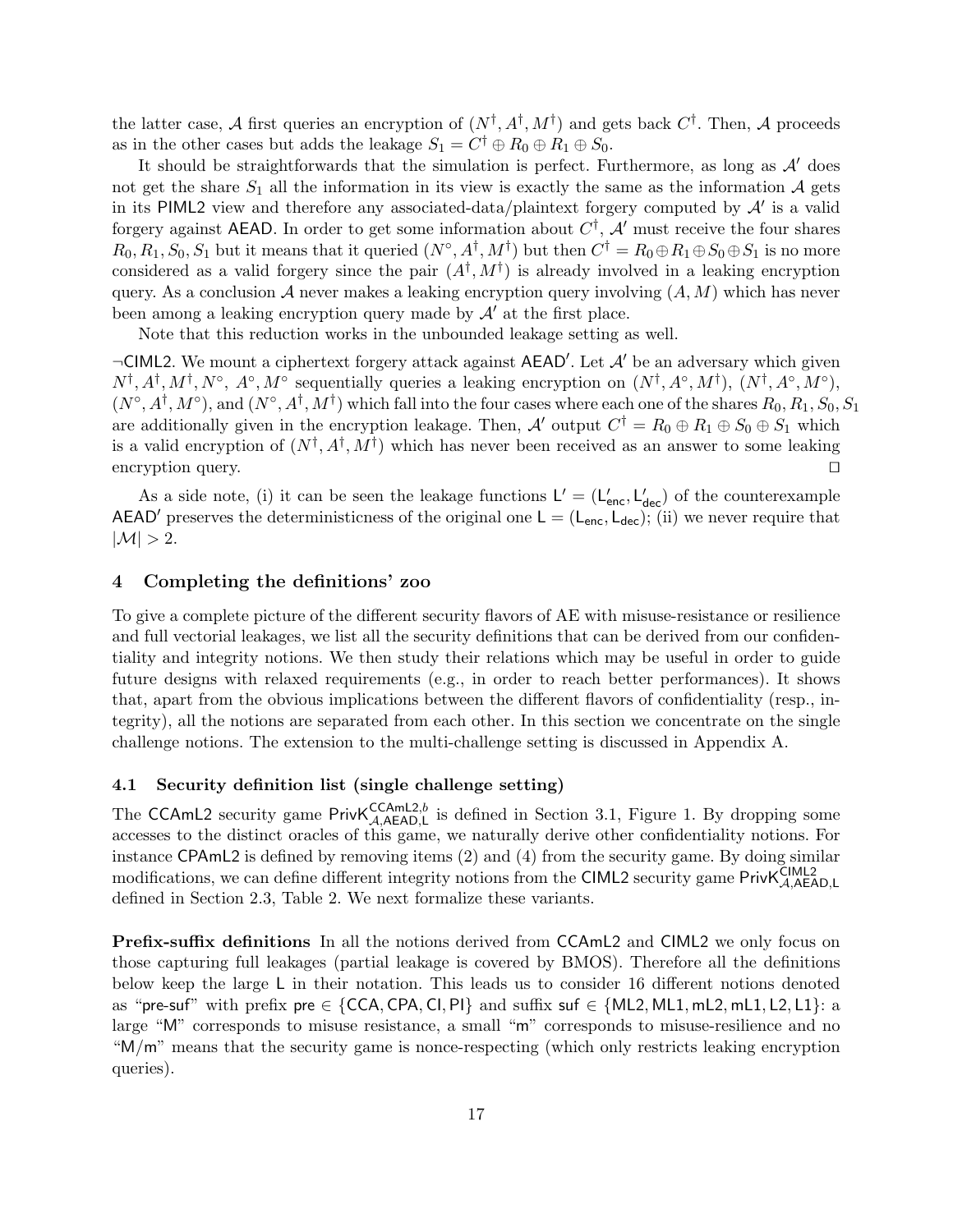Zoo of confidentiality notions. For  $pre \in \{CCA,CPA\}$  we obtain the following 8 notions, by starting from CCAmL2 and by removing one security layer at a time:

 $CCAmL2 \rightarrow CCAmL1$ , CCAL2, CPAmL2  $\rightarrow$  CPAmL1, CPAL2, CCAL1  $\rightarrow$  CPAL1.

**Definition 11.** A nonce-based authenticated encryption with associated data  $AEAD = (Gen, Enc, Dec)$ with leakages  $\mathsf{L} = (\mathsf{L}_{\text{enc}}, \mathsf{L}_{\text{dec}})$  is  $(q_{\text{pre-suf}}, q_l, t, \varepsilon)$ -pre-suf secure for a security parameter n if, for every  $(q_{pre-suf}, q_l, t)$ -bounded adversary  $A^L$ , we have pre  $\in \{CCA, CPA\}$  and:

$$
\left|\Pr\left[\mathsf{PrivK}_{\mathcal{A},\mathsf{AEAD},\mathsf{L}}^{\mathsf{pre-suf},0}(1^n)\Rightarrow 1\right]-\Pr\left[\mathsf{PrivK}_{\mathcal{A},\mathsf{AEAD},\mathsf{L}}^{\mathsf{pre-suf},1}(1^n)\Rightarrow 1\right]\right|\leq \varepsilon,
$$

where the adversary  $A^L$  makes at most q<sub>pre-suf</sub> queries defined in Priv $K_{A, A\in AD, L}^{pre-suf, b}$  below, and  $q_l$  leakage evaluation queries on arbitrarily chosen keys.

- (i) PrivKCCAmL2,b:  $q_{\text{CAmL2}} = (q_e, q_d, q_c)$  with the CCAmL2 game in Figure 1.
- (ii) Priv $K_{\mathcal{A},\mathsf{AEAD},\mathsf{L}}^{\mathsf{CCAmL1},b}$ :  $q_{\mathsf{CCAmL1}} = (q_e, q_d)$  and the CCAmL1 security game "removes 2" from the CCAmL2 game, meaning that  $L_{\text{dec}}$  is removed from all the oracles. In other words items (2),(4) become black-box and (5) disappears.
- (iii) Priv $\mathsf{K}_{\mathcal{A},\mathsf{A}\in\mathsf{AD},\mathsf{L}}^{CCAL2,b}$ :  $q_{\mathsf{C}\in\mathsf{AL2}} = (q_e, q_d, q_c)$  and the CCAL2 security game "removes M" from the CCAmL2 game which becomes a nonce-respecting.
- (iv) PrivKCPAmL2,b:  $q_{\text{CPAML2}} = (q_e, q_c)$  and no decryption oracle access is given in Figure 1: items (2) and  $\overline{4}$  are removed but not item  $(5)$ , hence the 2.
- (v) Priv $K_{\mathcal{A},\mathsf{A}\mathsf{EAD},\mathsf{L}}^{\mathsf{CPAmL1},b}$ :  $q_{\mathsf{CPAmL1}} = (q_e)$  and the CPAmL1 game only keeps items (1) and (3) from the CCAmL2 game, (like the CPAmL2 game without  $L_{decoh}$ ).
- (vi) Priv $\mathsf{K}_{\mathcal{A},\mathsf{A}\in\mathsf{AD},\mathsf{L}}^{CPAL2,b}$ :  $q_{\mathsf{C}\mathsf{PAL2}} = (q_e, q_c)$ , the CPAL2 game is a nonce-respecting version of the CPAmL2 and  $L_{\text{decch}}$  is still available in item (5).
- (vii) PrivKCCAL1,b,  $q_{\text{CAL1}} = (q_e, q_d)$  and the CCAL1 is a nonce-respecting version of CCAmL1 (with black-box dec. and nonce-respecting leaking enc.).
- (viii) Priv $\mathsf{K}_{\mathcal{A},\mathsf{A}\mathsf{E}\mathsf{A}\mathsf{D},\mathsf{L}}^{\mathsf{CPAL1},b}$ :  $q_{\mathsf{CPAL1}} = (q_e)$  with only nonce-respecting leaking encryption.

Zoo of integrity notions. For  $pre \in \{CI, PI\}$  we obtain the following 8 notions, by starting from CIML2 and by removing one security layer at a time:

$$
CIML2 \rightarrow CIML1, CIL2, PIML2 \rightarrow PIML1, PIL2, CIL1 \rightarrow PIL1.
$$

**Definition 12.** A nonce-based authenticated encryption with associated data  $AEAD = (Gen, Enc, Dec)$ with leakages  $\mathsf{L} = (\mathsf{L}_{\text{enc}}, \mathsf{L}_{\text{dec}})$  is  $(q_e, d_d, q_l, t, \varepsilon)$ -pre-suf secure for a security parameter n if, for every  $(q_e, q_d, q_l, t)$ -bounded adversary  $A^L$ , we have pre  $\in \{\textsf{CI}, \textsf{PI}\}$  and:

$$
\Pr\left[\mathsf{PrivK}_{\mathcal{A}, \mathsf{AEAD}, \mathsf{L}}^{\mathsf{pre-suf}}(1^n) \Rightarrow 1\right] \le \varepsilon,
$$

where the adversary  $A^L$  makes at most  $q_e$  encryption queries and  $q_d$  decryption queries defined in Priv $K_{\mathcal{A},\mathsf{A} \in \mathsf{AD},\mathsf{L}}^{\mathsf{pre-sum}}$  below, and  $q_l$  leakage evaluation queries on arbitrarily chosen keys.

- (i) Priv $K_{\mathcal{A},\mathsf{AEAD},\mathsf{L}}^{\mathsf{CIML2}}$ : the CIML2 game, see Table 2.
- (ii) PrivK $\zeta_{\mathcal{A},\mathsf{AEAD},\mathsf{L}}^{\mathsf{CIML1}}$ : the CIML1 game removes  $\mathsf{L}_{\mathsf{dec}}$  (i.e., decryption is black-box).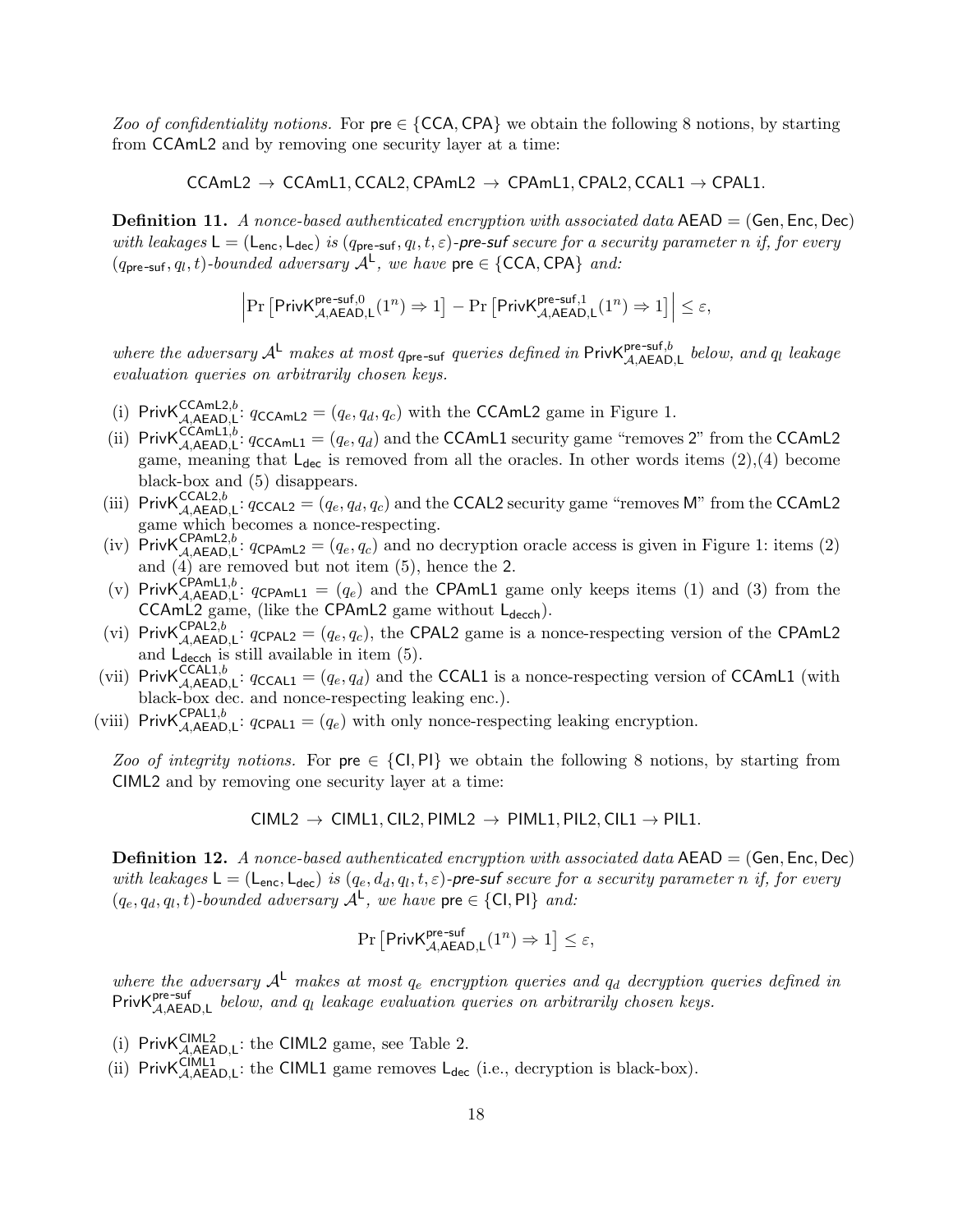- (iii)  $PrivK_{A, AEAD, L}^{CIL2}$ : the CIL2 game is a nonce-respecting version of CIML2.
- (iv) Priv $K_{\mathcal{A},A\text{EAD},L}^{PIML2}$ : in the PIML2 game the winning condition changed (Table 2).
- (v) Priv $K_{\mathcal{A},A\text{EAD},L}^{\text{PIML1}}$ : the PIML1 game removes  $L_{dec}$  from PIML2.
- (vi) Priv $K_{\mathcal{A},A\text{EAD},L}^{PIL2}$ : the PIL2 game is a nonce respecting version of PIML2.
- (vii) Priv $K_{\mathcal{A},AEAD,L}^{CIL1}$ : the CIL1 game is a nonce-respecting version of CIML2 free of L<sub>dec</sub>.
- (viii) Priv $K_{\mathcal{A},A\text{EAD},L}^{PIL1}$ : the PIL1 game is a nonce-respecting version of PIML2 free of L<sub>dec</sub>.

Connection with previous works Among the above sixteen notions, three of them are equivalent to already defined ones: CPAL1 appeared in [PSV15] under the name of LMCPA, CIML1 was introduced in [BKP+18] (under the name CIML) and CIML2 was introduced in [BPPS17].

#### 4.2 Relations within the zoo (single challenge setting)

We picture all the 16 notions with their natural implications in Figure 3.



Fig. 3: Single-challenge security notions with various combinations of C/P (Ciphertext/Plaintext),  $m/M$  (misuse),  $1/2$  (# of leaking oracles). Left: confidentiality notions, right: integrity notions. Arrows indicate implications.

**Theorem 3 (Long diagonals).** There exist authenticated encryptions schemes showing that:

| <code>CCAmL1</code> $\not\leftrightarrows$ <code>CPAL2</code> | CCAL2 $\not\leftrightharpoons$ CPAmL1 | CPAmL2 $\not\leftrightharpoons$ CCAL1 |
|---------------------------------------------------------------|---------------------------------------|---------------------------------------|
| CIML1 $\not\simeq$ PIL2                                       | CIL2 $\not\approx$ PIML1              | PIML2 $\not\simeq$ CIL1               |

As a corollary, all the arrows of Figure 3 are strict. The proof only requires to show 4 of the 6 assertions.

Proof. We are to prove 12 non-implications:

| (i) CCAmL1 $\Rightarrow$ CPAL2,     | (vii) CIML1 $\Rightarrow$ PIL2,   |
|-------------------------------------|-----------------------------------|
| (ii) CPAL2 $\Rightarrow$ CCAmL1,    | (viii) PIL2 $\Rightarrow$ CIML1,  |
| (iii) $CCAL2 \nRightarrow CPAmL1$ , | $(ix)$ CIL2 $\Rightarrow$ PIML1,  |
| $(iv)$ CPAmL1 $\Rightarrow$ CCAL2,  | $(x)$ PIML1 $\Rightarrow$ CIL2,   |
| (v) CPAmL2 $\Rightarrow$ CCAL1,     | (xi) PIML2 $\Rightarrow$ CIL1,    |
| $(vi)$ CCAL1 $\Rightarrow$ CPAmL2,  | $(xii)$ CIL1 $\Rightarrow$ PIML2. |
|                                     |                                   |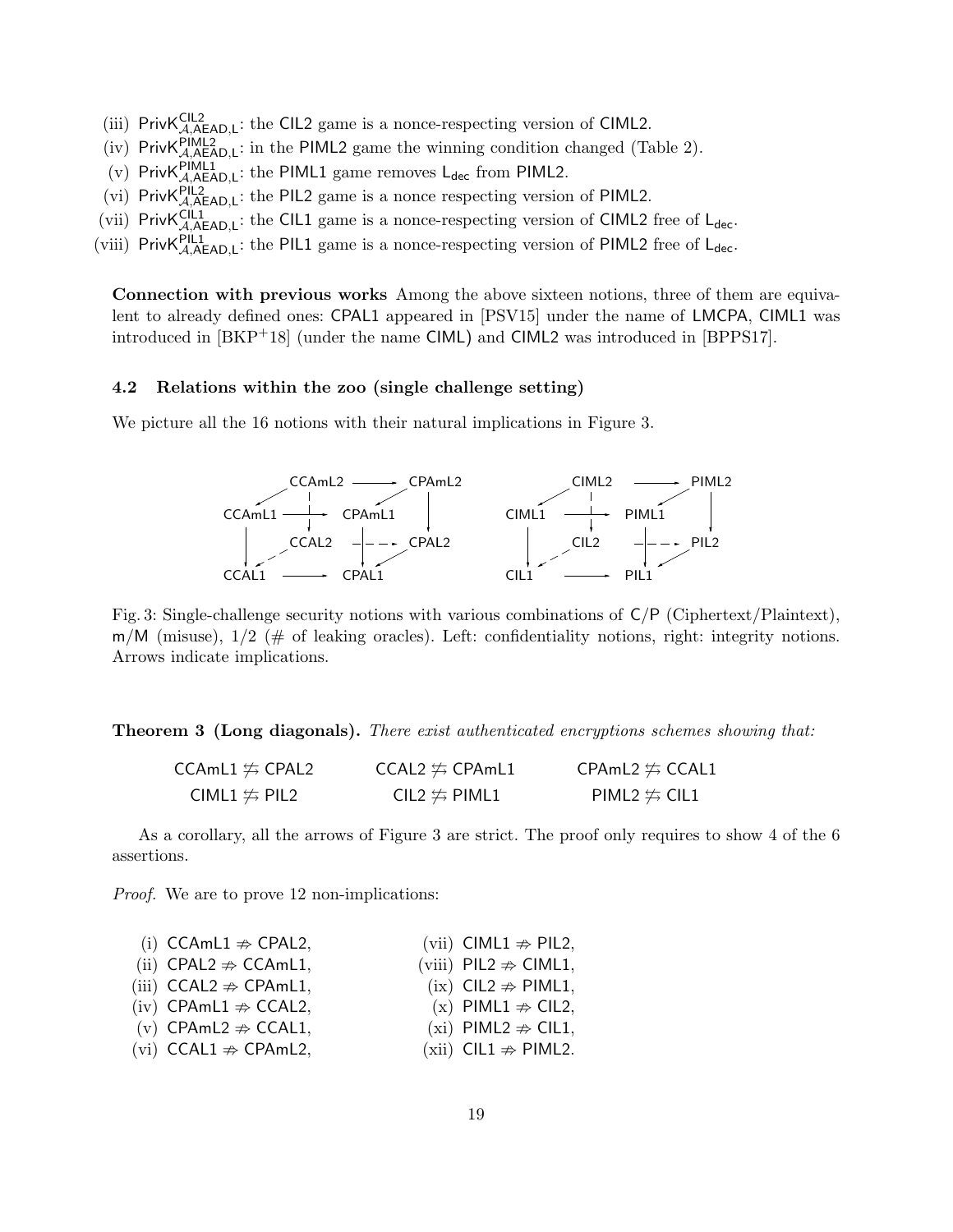We first show that a security notion X1 *without* decryption leakages cannot imply the corresponding notion  $X2$  with decryption leakages. This would establish six separations (i), (iv), (vi), (vii),  $(x)$ , and (xii). For this, assume that AEAD is a X1 secure scheme with master-key K. We define a new scheme  $AEAD^*$ , which is the same as AEAD except that its leakages for decryption queries explicitly include the master-key  $K$ . In this way,  $AEAD^*$  is clearly not X2 secure (as the key is leaked). But it remains X1 secure, since this enhancement of decryption leakage cannot be observed in the X1 security game.

We then show that a security notion  $X$  without supporting nonce-misuse resistance/resilience cannot imply the corresponding notion XM with misuse resilience. This would establish four separations (ii), (iii), (viii), and (ix). For this, assume that  $AEAD = (Gen, Enc, Dec)$  with leakage L = (L<sub>enc</sub>, L<sub>dec</sub>) is a X secure scheme. We define a new scheme  $AEAD^*$  = (Gen', Enc, Dec) with leakage  $L = (L'_{\text{enc}}, L'_{\text{dec}})$  as follows:

Gen'(1<sup>n</sup>): generates two keys  $k \leftarrow$  Gen(1<sup>n</sup>) and  $k' \leftarrow$  Gen(1<sup>n</sup>), and selects a public pair (N<sup>†</sup>, A<sup>†</sup>).  $L'_{enc}((k, k'), N, A, M)$ : outputs leak<sub>e</sub> =  $L_{enc}(k, N, A, M)$  as well as the additional value B but in only two cases:

- if  $N = N^{\dagger}$  and  $A = A^{\dagger}$ ,  $B = k \oplus k'$ ; - if  $N = N^{\dagger}$  and  $A \neq A^{\dagger}$ ,  $B = k'$ ;

Clearly, when multiple encryption queries with the same nonce  $N^{\dagger}$  is made, then both  $k \oplus k'$  and  $k'$ could be leaked, and the key of the underlying scheme AEAD could be recovered. Therefore, AEAD<sup>∗</sup> is not misuse-resistant in any security setting. This is not the case in the nonce-respecting setting, and it thus remains X secure.

It remains to prove CPAmL2  $\Rightarrow$  CCAL1 and PIML2  $\Rightarrow$  CIL1. For this we follow the standard idea of showing CPA $\Rightarrow$ CCA and INT-PTXT  $\Rightarrow$  INT-CTXT. In detail, consider CPAmL2  $\Rightarrow$  CCAL1 first, and assume that  $AEAD = (Gen, Enc, Dec)$  is CPAmL2 secure. We define a new scheme  $AEAD^* =$  $(Gen, Enc, Dec')$  as follows:

 $\mathsf{Dec}'_k(N, A, C)$ : outputs  $\mathsf{Dec}_k(N, A, C)| k$ , i.e. the main key k is appended to the decrypted plaintext.

This very artificial scheme "gives up" by appending its key to the decrypted message upon any decryption query. Therefore, it cannot be CCA secure under any reasonable definition. Thus CPAmL2  $\Rightarrow$  CCAL1.

For PIML2  $\Rightarrow$  CIL1, assume that AEAD = (Gen, Enc, Dec) is PIML2 secure. We define a new scheme  $AEAD^* = (Gen, Enc', Dec')$  as follows:

 $\mathsf{Enc}'_k(N, A, M)$ : outputs  $\mathsf{Enc}_k(N, A, M) ||0||0$ , i.e., two bits are appended to the ciphertext.  $\mathsf{Dec}_k^{\prime}(N, A, C)$ : parses  $C = C^{\prime} ||b|| b^{\prime}$ , and outputs  $\mathsf{Dec}_k(N, A, C^{\prime})$  if and only if  $b = b^{\prime}$ .

Then it's clear that  $AEAD^*$  is not CIL1 since from any valid ciphertext  $(N, A, C||0||0)$  obtained before the adversary could use  $(N, A, C||1||1)$  as a forgery. Yet, it remains PIML2 secure.

Remark #1. By revisiting the proof for MR∧CCAmL2∧PIML2  $\Rightarrow$  CIML2 in subsection 3.3, it can be seen that the exhibited CIML2 adversary *only* relies on the leaking encryption. This means that it also breaks the CIML1 security. Therefore, we already know that  $MR \wedge CCAML2 \wedge PIML2 \Rightarrow CIML1$ .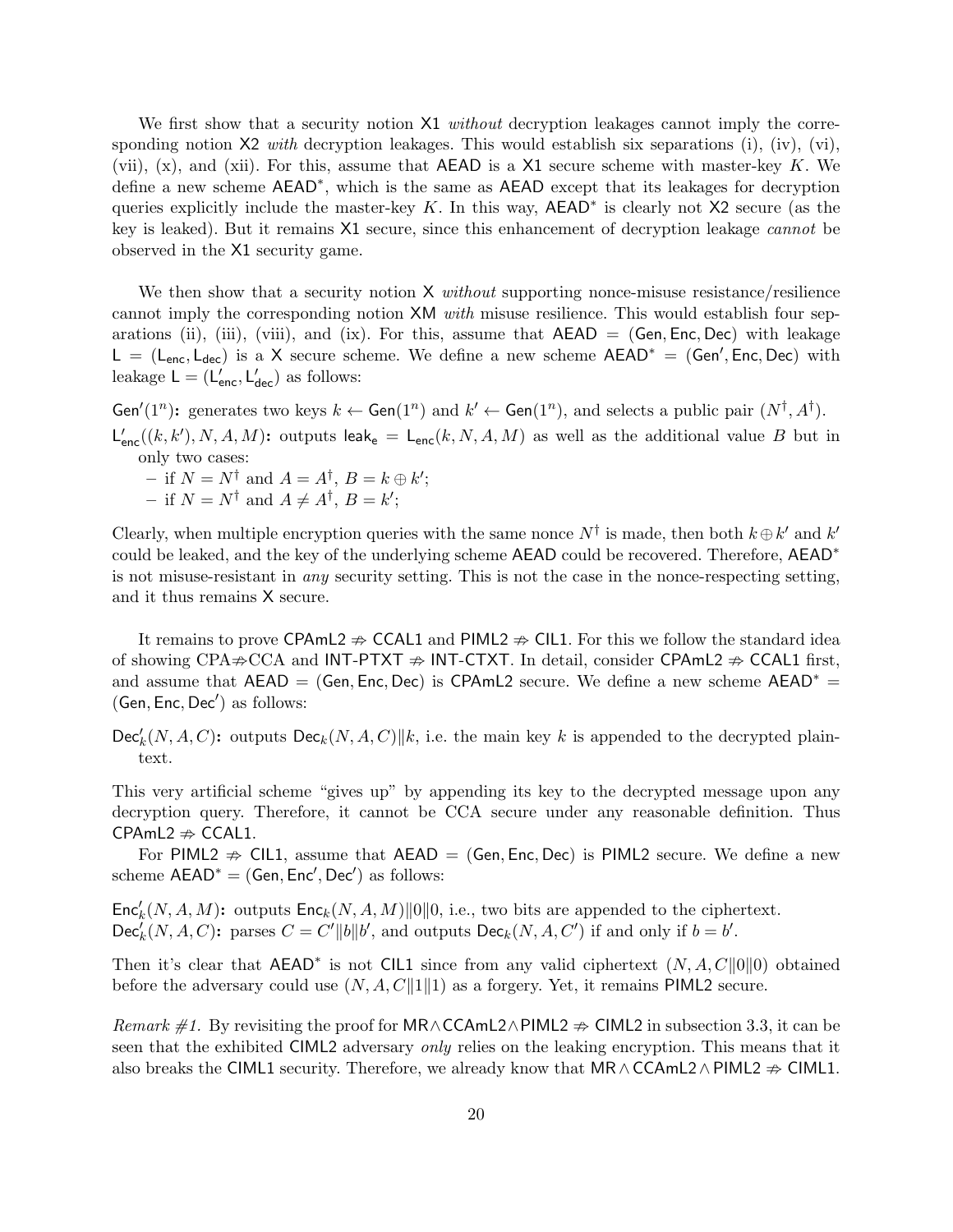Remark #2. We discuss the relations between these notions and the Eavesdropper Security with Decryption Leakages (EavDL) introduced in [BPPS17] (which is implied by AEML) in Appendix B. We also recall that the treatment of the multi-challenge setting in given in Appendix A.

#### 5 Model and assumptions

Before moving to the description and proof of first modes of operations satisfying the previous security definitions, we now discuss the physical assumptions that will be required for this purpose in more detail.

#### 5.1 Assumptions for CIML2

Starting with the authentication and integrity guarantees, the only assumption required for proving the CIML2 of the following designs is a strongly protected block cipher, that we will formalize as a leak-free SPRP hiding the long-term key, and that will be used a small constant number of times (i.e., 2) per message to encrypt, independently of the length of the message. In our current model, we assume this is perfectly achieved but it is an interesting open problem to investigate how gracefully the security degrades in case of moderate key leakages. For the rest, CIML2 is proven in the very liberal unbounded leakage model introduced in  $[BKP^+18]$ : all the intermediate values computed by our AE designs (excepted the long term-key) can be leaked in full. Note that the need of a PRP (and not a PRF) is a strict one. As discussed in [BPPS17], this allows avoiding attacks where valid tags are produced thanks to the decryption leakages of invalid ciphertexts.<sup>2</sup>

Concretely, it is expected that the leak-free block is protected with state-of-the-art countermeasures such as masking, which reduces the amount of leakages at a level depending on the number of shares selected by the implementer. For example, [JS17, GPSS18] described how security levels of up to 128 bits can be achieved on ARM Cortex M4/M8 devices, at the cost of significant performance overheads that our limited use of this strongly protected component aim to limit.

#### 5.2 Assumptions for CCAmL2

Confidentiality guarantees are much harder to obtain with leakages. This was already put forward by Micali and Reyzin in their seminal paper on physically observable cryptography [MR04], and is also reflected by the combination of stronger assumptions that we will use to prove the CCAmL2 of our AE designs.

Precisely, we will need a (slightly) stronger version of the leak-free block cipher required for CIML2, together with simulatable leakages for the other block ciphers, and will reduce the security of a full AE implementation to the eavesdropper security of a leaking single-block encryption scheme (which is therefore part of our assumptions).

Strongly protected block cipher Our proofs of CCAmL2 require a strongly protected SPRP that hides its master key, as in our proofs of CIML2. Yet, in this case, we will additionally need that this SPRP hides its output. More precisely, one out of the two strongly protected block ciphers in our following modes of operation will need to enforce this additional feature, which we can explain

<sup>2</sup> We note that such attacks may even prevent to achieve PIL2.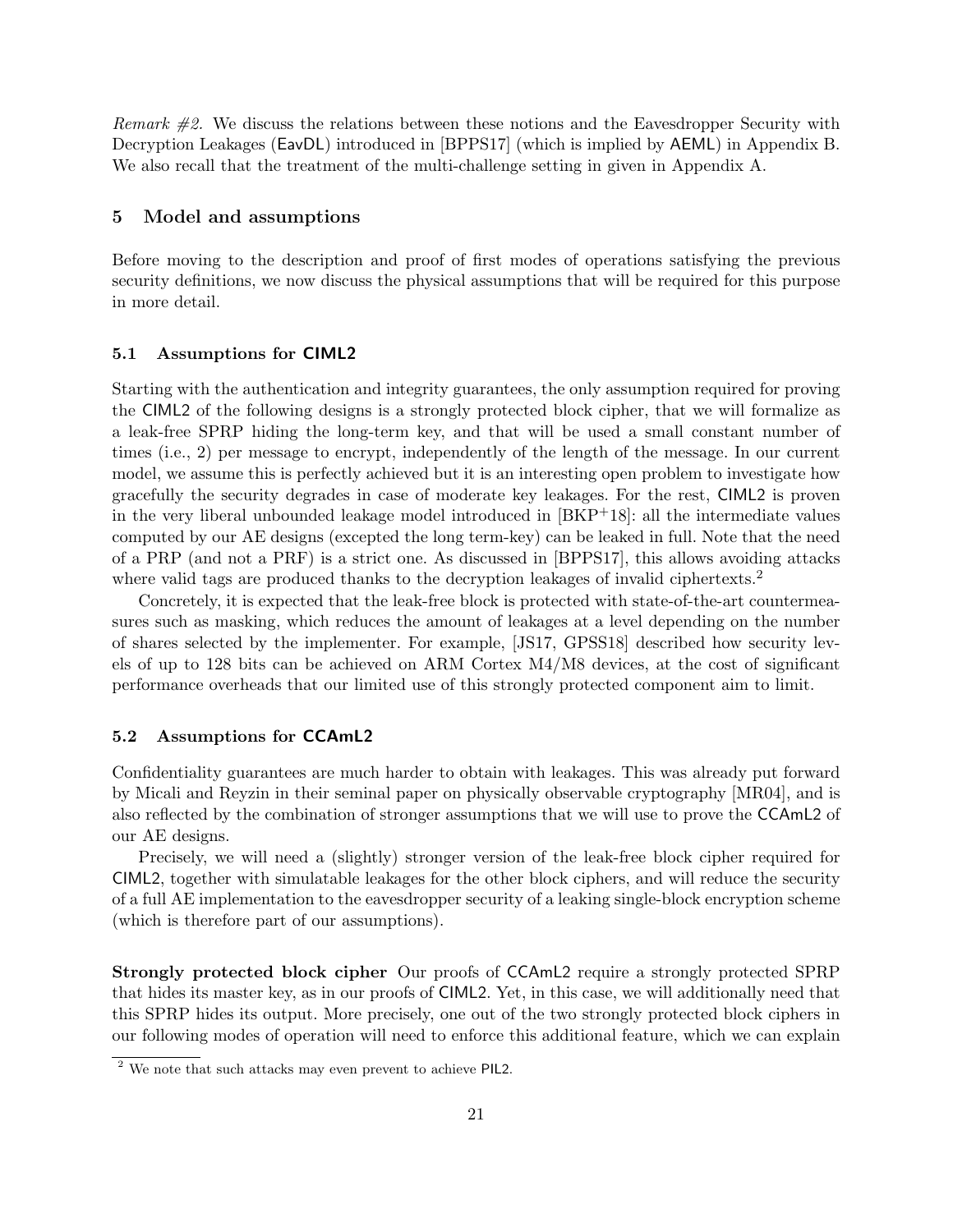as follows.<sup>3</sup> Given a nonce N, associated data A and message M, the proposals in the next section start by processing a hash of  $(N, A)$  which is then sent to the strongly protected SPRP in order to generate a pseudorandom ephemeral key. This ephemeral key must be strongly protected as well, since it will be used to derive all the other keys of the scheme (by contrast, the leakage-restance of these other keys used in the "re-keying" parts of the modes will only rely on the simulatability assumption).

Note that, if the strongly protected block cipher is implemented as a masked design, this stronger requirement is not expected to lead to improved concrete attacks. For example, one could consider a setup where this cipher outputs several key shares, that are then re-combined as part of the key scheduling of the following block cipher in our encryption schemes. From the DPA viewpoint, it is unlikely that XORing these shares provides significantly more information than loading an unprotected key.

Simulatable leakages Besides the previous idealized components that are, by far, the most expensive in terms of side-channel countermeasures, our leakage-resilient modes of operation also require that the bulk of the computation does not leak too much (e.g., does not leak the ephemeral keys in full in just two executions). For this part of the computation, weaker and cheaper countermeasures are expected to be sufficient. Various types of limitations on leakages have been proposed in the literature – see Fuller and Hamlin [FH15] for a review and a comparison (excluding idealized assumptions such as used in [YSPY10]). For instance, leakages may be required to be limited in size at each round of computation, as used by Dziembowski and Pietrzak [DP08] and follow up works [Pie09, DP10, FPS12], or required to be simulatable [SPY13] as we exploit in the next section.

Admittedly, none of these assumptions is fully convincing. Assuming the leakages to be bounded in size is known to be unrealistic (i.e., it is hopeless to bound the output of an oscilloscope), extensions based on preserving the HILL pseudoentropy of the leaking secrets are hard to quantify  $[SPY^+10]$ , while the first instance of simulator proposed in  $[SPY13]$  has been falsified in  $[LMO^+14]$ and it remains an open problem to propose new (implementations of) simulators that withstand the correlation distinguisher put forward by Galea et al.

We selected the simulatability assumption since it provides an elegant way to deal with unrealistic precomputation / future computation attacks (where the leakages in one round provide exploitable information about a later round)  $[DP08, SPY^+10]$ , and it seems the only standard model assumption for arguing security of the single-pass fresh rekeying schemes without public randomness. In a departure, as far as our main goal of minimizing the adversary's surface is concerned, proofs in the bounded leakage model (or even proofs using idealized assumptions such as in [YSPY10]) would provide good hints that a mode of operation is well suited to resist sidechannel attacks as well. In general, we leave the security analysis of our constructions under these complementary leakage assumptions as an important scope for further research.

Formally, the leakage-resistance of FEMALE and AEDT relies on the assumption that leakages satisfy  $(p, q)$ -recyclable-simulatability defined below, and based on the  $(p, q)$ -rsim-game in Table 3. This assumption is an extension of the q-simulatability  $\text{SPY13}: (p, q)$ -recyclable-simulatability is defined as q-simulatability where each of the q leakages can be obtained  $p$  times.

<sup>3</sup> For this "output-hidden" ideal component, a PRF would be sufficient.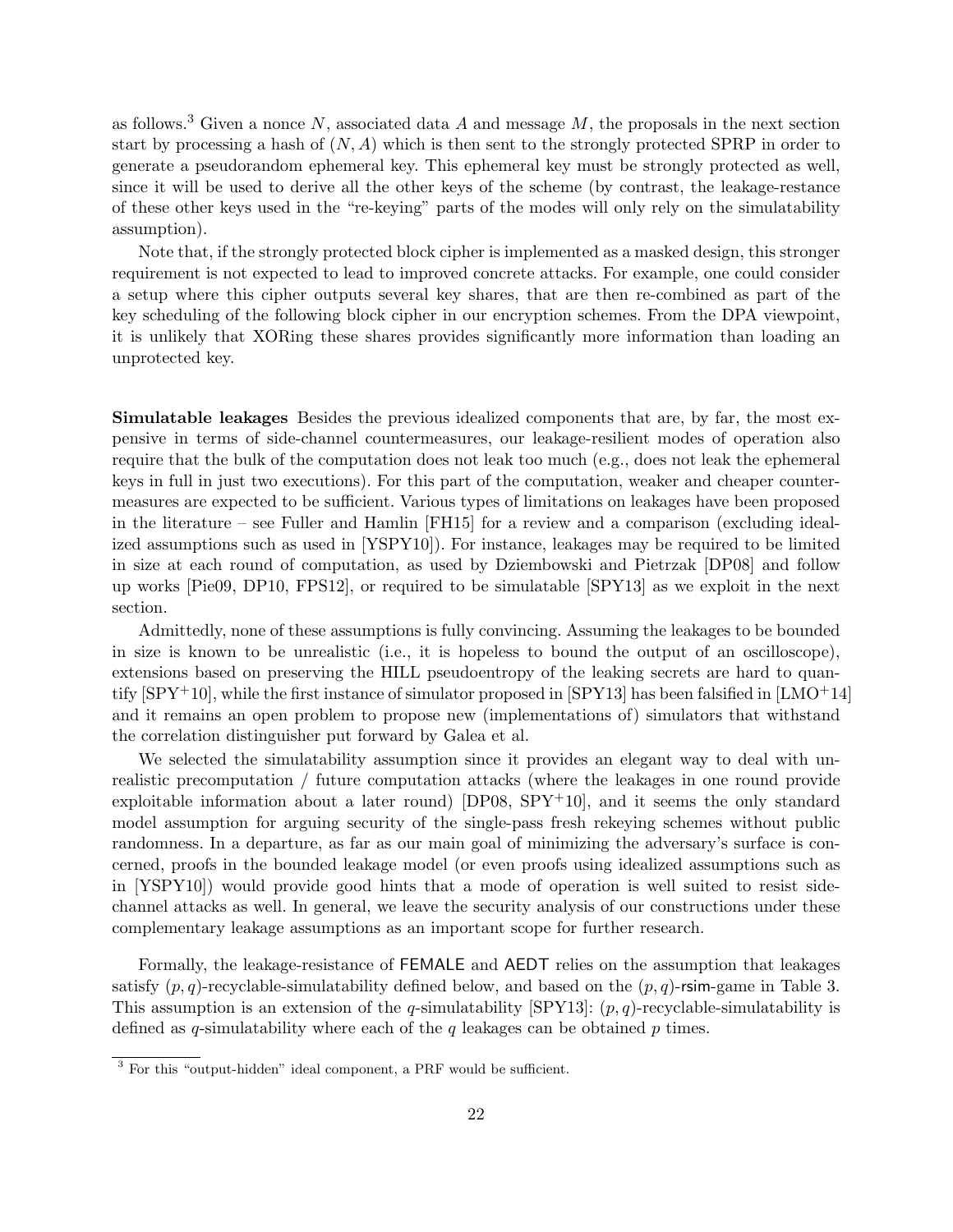| Game $(p, q)$ -rsim $(A, E, L, S, b)$ .                                            |                                                                                                                       |  |  |  |
|------------------------------------------------------------------------------------|-----------------------------------------------------------------------------------------------------------------------|--|--|--|
|                                                                                    | The challenger selects two random keys $k, k^* \xleftarrow{\$} \mathcal{K}$ . The output of the game is a             |  |  |  |
| bit b' computed by $A^L$ based on th challenger responses to a total of at most qe |                                                                                                                       |  |  |  |
| adversarial queries of the following type, each repeated at most $p$ times:        |                                                                                                                       |  |  |  |
| Query                                                                              | Response if $b = 0$ Response if $b = 1$                                                                               |  |  |  |
| Enc(x)                                                                             | $E_k(x)$ , $L(k, x)$ $E_k(x)$ , $S^L(k^*, x, E_k(x))$                                                                 |  |  |  |
| and one query of the following type, repeated at most $p$ times:                   |                                                                                                                       |  |  |  |
| Query                                                                              | Response if $b = 0$ Response if $b = 1$                                                                               |  |  |  |
|                                                                                    | Gen $(k_{pre}, x)   \mathcal{S}^{\mathsf{L}}(k_{pre}, x, k)$ $ \mathcal{S}^{\mathsf{L}}(\overline{k_{pre}, x, k^*)} $ |  |  |  |

Table 3. The  $(p, q)$ -rsim-game.

**Definition 13** ((p, q)-recyclable-simulatability of leakages). Let E be a PRP with L as its leakage function. Then the leakages of E are said to have  $(q_S, t_S, q_l, t, \varepsilon_{(p,q)\text{-}rsim})$   $(p, q)$ -recyclable-simulatability, if there exists a  $(q_S, t_S)$ -bounded simulator  $S^{\mathsf{L}}$  such that, for every  $(q_l, t)$ -bounded adversary  $\mathcal{A}^{\mathsf{L}}$ (making at most  $q_l$  queries to L and running in time t), we have:

$$
\left|\Pr[(p,q)\text{-}\mathsf{sim}(\mathcal{A}, \mathsf{E}, \mathsf{L}, \mathcal{S}, 1) \Rightarrow 1] - \Pr[(p,q)\text{-}\mathsf{sim}(\mathcal{A}, \mathsf{E}, \mathsf{L}, \mathcal{S}, 0) \Rightarrow 1]\right| \leq \varepsilon_{(p,q)\text{-}\mathsf{r}\mathsf{s}\mathsf{i}\mathsf{m}}.
$$

The necessity of the recyclable assumption stems from the CCAmL2 game which offers the challenge decryption leakage oracle  $L_{\text{decch}}$  that was not considered in previous works [BKP<sup>+</sup>18, BPPS17] and (in cooperation with the challenge encryption leakages) may result in the same set of leakages traces being generated more than once. Recyclable simulatability is a stronger assumption than simulatability, since the typical q one considers in leakage-resilient constructions is 2 and the p values allowed by decryption leakages are polynomial.

We note that if only CCAmL1 or CCAmL2<sup>\*</sup> (i.e., the weakened version of CCAmL2 from Section 3.1) is required, in which only challenge encryption leakages are generated (and  $L_{\text{decch}}$  oracle is not available), the original q-simulatability is sufficient (with  $q = 2$ ). So overall, what our proofs demonstrate is that security with only challenge encryption leakages for multiple messages and blocks can be reduced to the security of a single block with (noisy, unrepeated) leakages under the assumption that 2 (noisy) leakages can be simulated. By contrast, security with challenge decryption leakages for multiple messages and blocks can only be reduced to the security of a single block with (noise-free, repeated) leakages under the assumption that 2 (noise-free) leakages can be simulated.

Concretely, the recommended designs for (recyclable) simulatable block cipher implementations can be quite different from the strongly protected ones. As already mentioned, leak-free PRPs will typically be implemented with very high-order masking to resist DPA (and thus can be very expensive). By contrast, simulatability is expected to be achievable with weakly protected implementations and essentially requires resistance against SPA with noisy measurements. Similarly, recyclable simulatability requires resistance against SPA with noise-free measurements and could for example be obtained with very low latency hardware (e.g., an unrolled AES implementation in one or two clock cycles [KDH+12], limiting the number of noise-free samples that the adversary can collect).

Reduction to a single message block & gradual security degradations Eventually, our proofs reduce the security of multiple (long) messages to the eavesdropper security of the singleblock encryption scheme against CPA, which is not expected to hold with negligible adversarial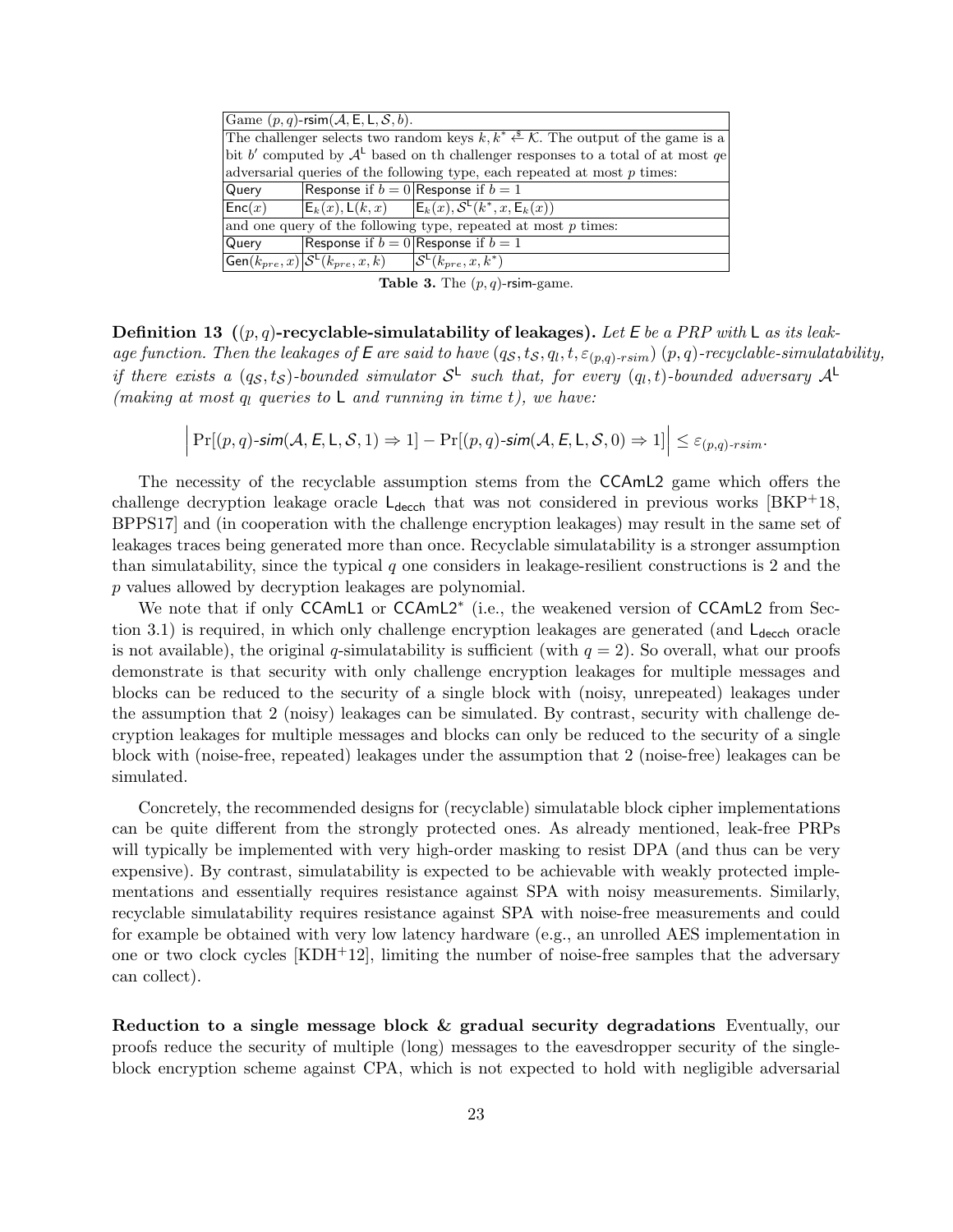advantage. This is because the current state-of-the-art does not provide tools to prevent some minimum leakages on plaintext/ciphertext manipulations that inevitably occur when fully leakageresilient encryption schemes are considered (i.e., when the leakages of the challenge query is given to the adversary).

Yet, as mentioned in the Introduction, we achieve *security-preserving domain extension* of the single-block encryption (an important direction in theory), and we add mechanisms to render decryption leakage harmless (to resist CCA rather than mere CPA). There is (clearly) a significant theoretical difference between such security-preserving modes of operation (as considered next) and the non-preserving ones. In practice, the former enforce that DPA attacks are hard(er) to mount, for example thanks to re-keying which is usually instrumental to enable the reductions. This is what we informally denote as minimizing the adversary's surface.

In this respect, it is important to mention that the stronger nature of these confidentiality assumptions is actually the main motivation for the gradual security degradations that our aggregate definition of AEML allows. That is, even if the confidentiality of a message is reduced due to a powerful side-channel attack against the single-block encryption scheme or the (recyclable) simulatability assumption, it will have no impact on other messages.

#### 5.3 Leveled leakage setting

The previous descriptions allow us to clarify the meaning of leveled implementations. In general and informally, leveled implementations mix different types of cipher designs, with different levels of protections against side-channel attacks. In our specific case, leveled implementations mix two types of block cipher designs: a minimally used and strongly protected one that has to resist side-channel adversaries able to collect the leakages corresponding to polynomial number of inputs (i.e., a DPA), and an intensely used and weakly protected one that only has to resist side-channel adversaries able to collect the leakages corresponding to a small constant number of inputs (equivalent to an SPA).

Based on the discussion in this section, a more technical comparison with the work of Barwell et al. [BMOS17] is available in Appendix C.

## 6 First instantiations: FEMALE and AEDT

We finally present FEMALE and AEDT, two AE schemes making only two calls to a strongly protected block cipher and enabling leveled implementations. FEMALE is AEML. AEDT only offers both CIML2 and CCAmL2 but is more efficient.

#### 6.1 FEMALE design and analysis

FEMALE is named after Feedback-based Encryption with Misuse, Authentication and LEakage as it starts processing the message blocks using a (re-keying) ciphertext feedback mode (see the top of Figure 4). The encryption processes the key only twice and the message blocks only once.

**Description** Given a hash function  $H: \{0,1\}^* \mapsto \mathcal{B}$  and a block cipher E on  $\mathcal{M} = \{0,1\} \times \mathcal{B}$  as well as two distinct public constants  $p_A$  and  $p_B$  of  $\mathcal{M}$ , the FEMALE encryption algorithm has 3 stages: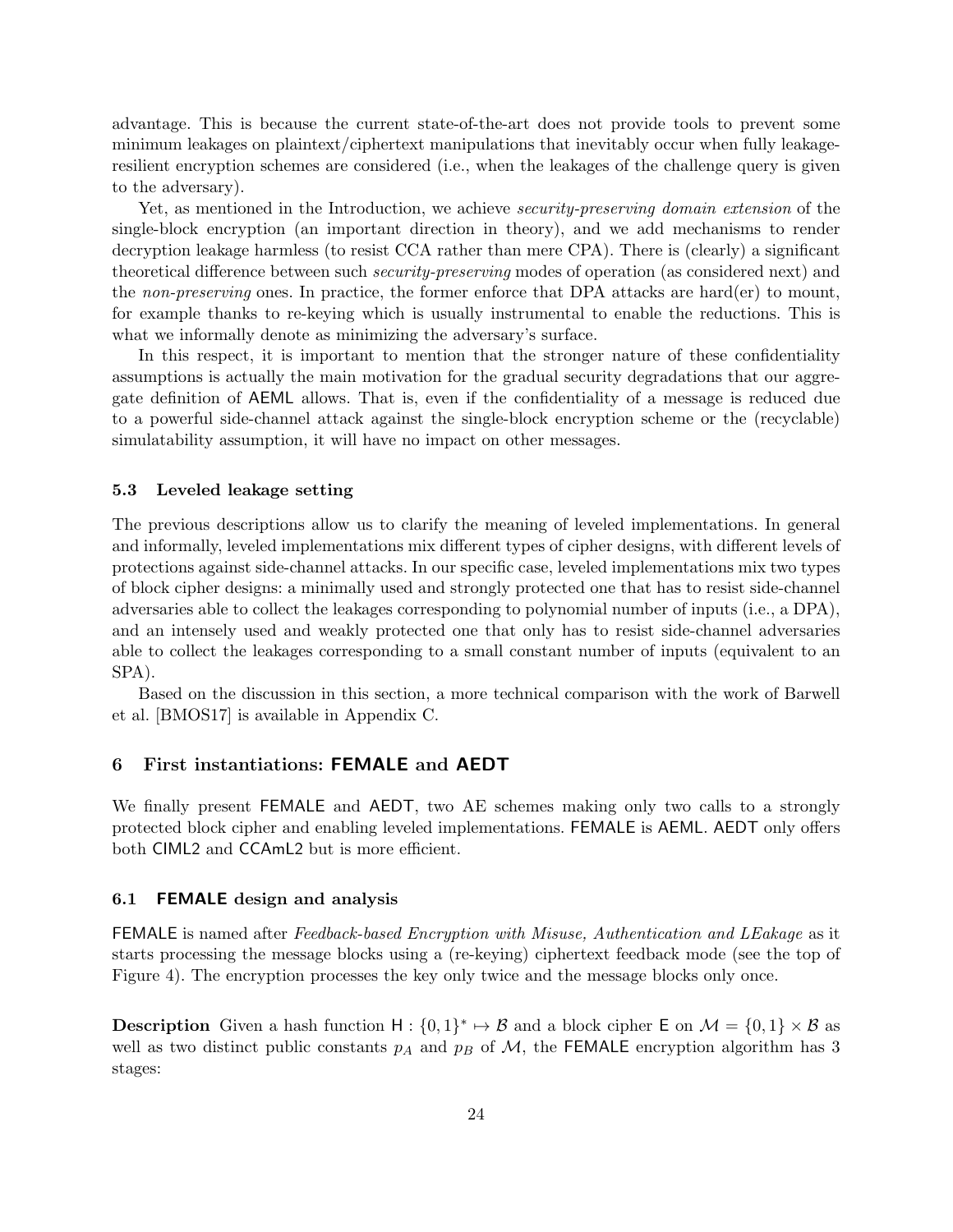

Fig. 4: FEMALE encryption algorithm. "Leak free" block ciphers are in gray with "\*".  $E^{*,b}$ :  $B \mapsto M$  is such that  $\mathsf{E}^{*,b}(B) := \mathsf{E}^*(b,B)$ . Triangles in block ciphers indicate key inputs. If  $M \in \mathcal{M}^*$  is such that  $M = (m_1, \ldots, m_\ell)$ , the output ciphertext is  $C = (V, c, T) \in \mathcal{M}^{\ell+2}$ . (Top) Generates  $(U, V)$  and  $d = (d_1, \ldots, d_\ell)$ , a pre-encryption of  $M = (m_1, \ldots, m_\ell)$ . (Middle) One-time encryption of d into  $c = (c_1, \ldots, c_\ell)$  with one-time key U and pseudorandom IV  $V$ . (Bottom) Authentication from tag  $T$ .

- (i) Ephemeral key-IV generation: on input  $(N, A, M)$  with  $M \in \mathcal{M}^*$ , derives a pseudorandom ephemeral key U depending only on  $(N, A)$  as well as a pseudorandom IV V depending on the whole triple. During this process all the blocks  $m_i$  of  $M = (m_1, \ldots, m_\ell)$  are "pre-encrypted" as  $d_i$ , resulting in  $d = (d_1, \ldots, d_\ell)$ , where  $d_i$  depends on  $(N, A, m_1, \ldots, m_i);$
- (ii) One-time encryption: on input  $(V, d)$  and the ephemeral key U, produces a one-time encryption  $c$  of  $d$  with initialized vector  $V$ ;
- (iii) Authentication: on input  $(R, V, c)$ , where  $R = H(0||N||A)$ , computes a pseudorandom tag T.

The ciphertext is given by  $C = (V, c, T)$  and it does not include d. To decrypt the ciphertext  $(N, A, C)$ , FEMALE first checks (iii) before deriving the one-time key U from  $(N, A)$  as in step (i) in order to decrypt c into d as the reverse process of step (ii). Eventually,  $(N, A, d)$  allows retrieving M at step (i). The full specification of  $FEMALE$  is available in Figure 5.

Security Analysis We show that FEMALE satisfies AEML security. In the black-box setting, MR follows from the fact that V is pseudorandom on  $(N, A, M)$  even for a variable-length M. This is because W remains secret and already depends on all the (ordered) input. Computing and giving  $V = E_w(W)$  rather than W prevents continuing the computation of the first stage of the encryption algorithm from multiple encryption queries (and captures the message length).

The CIML2 property mainly stems from the last stage of the encryption algorithm and how this stage is verified from the tag in the decryption algorithm. The result follows the technique used in [BPPS17] where tag verifications are made by inverting the SPRP (which is useless to produce valid fresh tags).

Therefore, our main focus is on CCAmL2 security. To make it formal, we define the leakage function  $L = (L_{\text{enc}}, L_{\text{dec}})$  of FEMALE as:

– Lenc consists of the leakages that are generated during the encryption: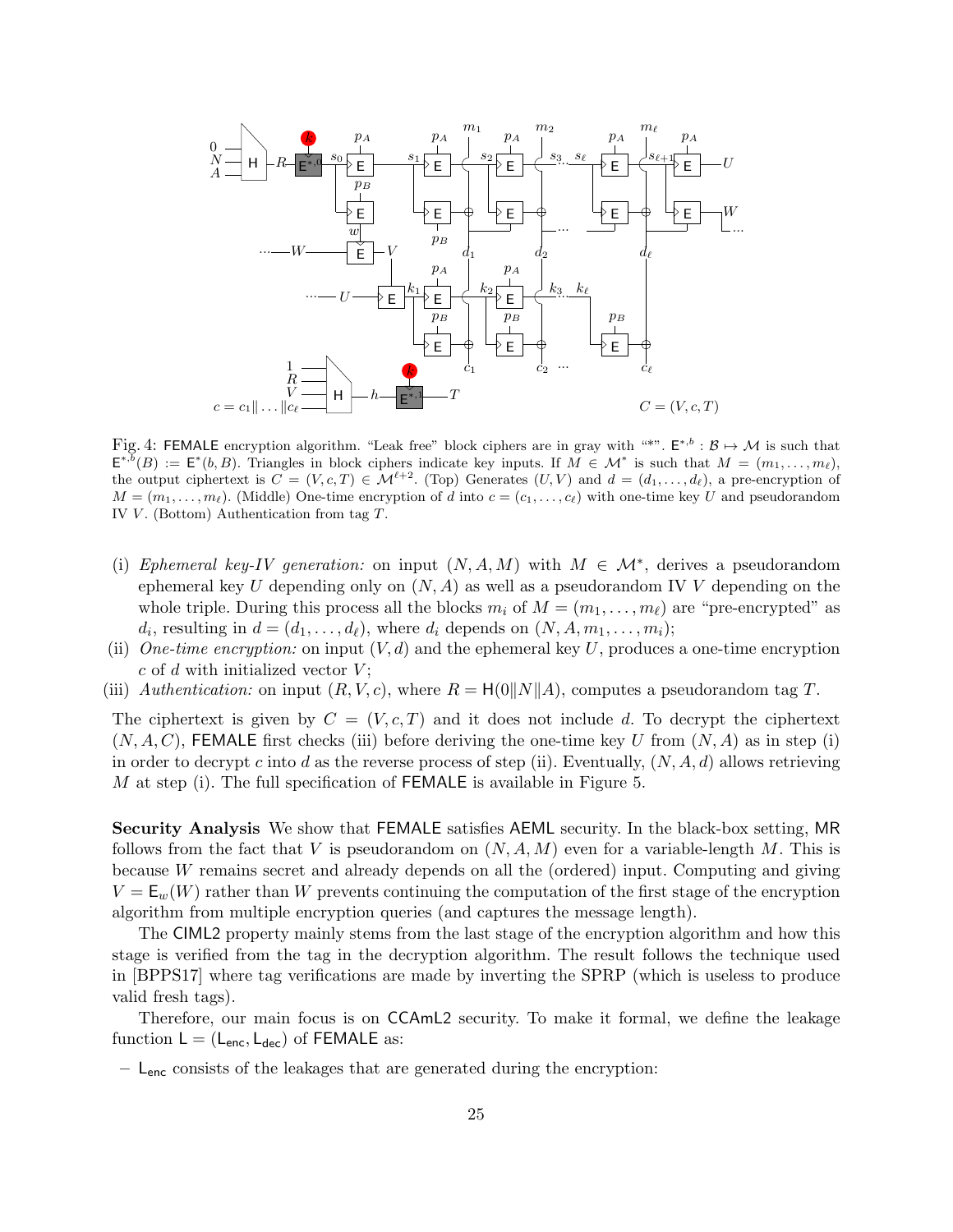#### Description of FEMALE:

**Gen(1<sup>n</sup>)** picks a random key  $k \stackrel{\$}{\leftarrow} \{0,1\}^n = \mathcal{K}.$ 

- **Enc**<sub>k</sub>(N, A, M) parses  $M \in \mathcal{M}^*$  into as many blocks as needed as  $M = (m_1, \ldots, m_\ell)$  for some  $\ell$ . Computes  $R \leftarrow H(0||N||A)$ . Then:
	- 1. Ephemeral key-IV generation: (skip step (b) if  $\ell = 0$ )
		- (a) Computes  $s_0 \leftarrow \mathsf{E}_k^*(0||R)$ ,  $w \leftarrow \mathsf{E}_{s_0}(p_B)$ ,  $s_1 \leftarrow \mathsf{E}_{s_0}(p_A)$ , and sets  $d_0 \leftarrow p_B$ ;
		- (b) Computes  $s_{i+1} \leftarrow \mathsf{E}_{s_i}(p_A), y_i \leftarrow \mathsf{E}_{s_i}(d_{i-1}), d_i \leftarrow y_i \oplus m_i$ , for  $i = 1$  to  $\ell$ ;
		- (c) Computes  $U \leftarrow \mathsf{E}_{s_{\ell+1}}(p_A), W \leftarrow \mathsf{E}_{s_{\ell+1}}(d_{\ell}), V \leftarrow \mathsf{E}_w(W).$
	- 2. One-time encryption: first computes  $k_1 \leftarrow \mathsf{E}_U(V)$  and then, for  $i = 1$  to  $\ell 1$ , computes  $k_{i+1} \leftarrow \mathsf{E}_{k_i}(p_A)$ ,  $z_i \leftarrow \mathsf{E}_{k_i}(p_B)$ , and  $c_i \leftarrow z_i \oplus d_i$ .
	- 3. Authentication: sets  $c = c_1 || \dots || c_\ell$ , computes  $h \leftarrow \mathsf{H}(1 || R || V || c)$ , and computes  $T \leftarrow \mathsf{E}_k^*(1 || h)$ .
	- Eventually, returns the ciphertext  $C = (V, c, T)$ .

 $\mathsf{Dec}_k(N, A, C)$  parses  $C = (V, c, T), c = c_1 || \dots || c_\ell$ , then proceeds in four phases:

- 1. Integrity Checking: computes  $R \leftarrow H(0||N||A)$ ,  $h \leftarrow H(1||R||V||c)$ , and  $h^* \leftarrow \text{trunc}((\mathsf{E}_k^*)^{-1}(T))$ , where trunc drops the first bit of its input. Then, if  $h^* = h$ , it enters the next phase, and returns  $\perp$  otherwise.
- 2. Ephemeral key extraction: first computes  $s_0 \leftarrow \mathsf{E}_k^*(0||R)$  and  $s_{i+1} \leftarrow \mathsf{E}_{s_i}(p_A)$ , for  $i = 0$  to  $\ell$ , and finally  $U \leftarrow \mathsf{E}_{s_{\ell+1}}(p_A).$
- 3. One-time decryption: first computes  $k_1 \leftarrow \mathsf{E}_U(V)$  and then, for  $i = 1$  to  $\ell 1$ , computes  $k_{i+1} \leftarrow \mathsf{E}_{k_i}(p_A)$ ,  $z_i \leftarrow \mathsf{E}_{k_i}(p_B)$ , and  $d_i \leftarrow z_i \oplus c_i$ ; Set  $d_0 \leftarrow p_B$ .
- 4. Message recovery: for  $i = 1$  to  $\ell$ , computes  $y_i \leftarrow \mathsf{E}_{s_i}(d_{i-1})$  and  $m_i \leftarrow y_i \oplus d_i$ .
- Eventually, returns the message  $M = (m_1, \ldots, m_\ell)$ .

## Fig. 5: The FEMALE AEAD scheme.

- the leakages  $\mathsf{L}_{\mathsf{E}}(s,x)$  generated by all the internal calls to  $\mathsf{E}_{s}(x)$ , and
- the leakages  $\mathsf{L}_{\oplus}(a, b)$  generated by all the internal actions  $a \oplus b$ , and
- all the intermediate values involved in the computations of the hash functions (i.e., hash functions are non-protected, and leak everything).
- $-$  L<sub>dec</sub> consists of the above that are generated during the decryption.

Our security reduction is made against  $(i)$  the simulatability of the leaking blocks,  $(ii)$  the security of the encryption of one single block with a fresh key.

Description of LRSE scheme:

**RSGen(1<sup>n</sup>)** picks  $k_{ch} \triangleq \{0,1\}^n$ ,  $M, C = \{0,1\}^n$   $(p_0, p_1 \in \{0,1\}^n$  can be chosen by the adversary with  $p_0 \neq p_1$ **RSEnc**<sub>kch</sub> (m) returns (k<sub>up</sub>, c), where  $c = y_{ch} \oplus m$ ,  $y_{ch} = E_{kch}(p_1)$ , and  $k_{up} = E_{kch}(p_0)$ . (The term "up" is short for "update".)

**RSDec**<sub>kch</sub> (c) proceeds in the natural way.

The leakage  $L_{RSE}$  =  $(L_{\text{rsenc}}, L_{\text{rsdec}}, k_{pre})$  resulting from the LRSE implementation is defined as  $\mathsf{L}_{\mathsf{rsenc}}(k_{ch},m)$  =  $(\mathsf{L}_{\mathsf{E}}(k_{ch}, p_0), \mathsf{L}_{\mathsf{E}}(k_{ch}, p_1), \mathsf{L}_{\oplus}(y_{ch}, m), \mathcal{S}^{\mathsf{L}}(k_{pre}, p_0, k_{ch})), \mathsf{L}_{\mathsf{rsdec}}(k_{ch}, c)$  =  $(L_{\mathsf{E}}(k_{ch}, p_0), L_{\mathsf{E}}(k_{ch}, p_1), L_{\oplus}(y_{ch}, c), \mathcal{S}^{\mathsf{L}}(k_{pre}, p_0, k_{ch}))$  for a fixed random  $k_{pre} \triangleq \{0, 1\}^n$ . As usual we denote LRSEnc $_{k_{ch}}(m) = (\text{RSEnc}_{k_{ch}}(m), \text{L}_{\text{rsenc}}(k_{ch}, m)).$ 

| Fig. 6: Basic unit: the single-block encryption scheme LRSE. |  |  |
|--------------------------------------------------------------|--|--|
|--------------------------------------------------------------|--|--|

Following Pereira et al.'s approach [PSV15], we consider a Leaking Real Single-block Encryption scheme LRSE defined in Figure 6 as the basic unit of FEMALE. As motivated in the previous section, it is introduced to determine the CCAmL2 security bound. Since for each generated key  $k_{ch}$  LRSE is used to encrypt a single message  $m$  composed of a single block, we assume that given a security parameter n, LRSE is  $(p, q_l, t, \varepsilon_{s-block})$  secure in the sense that for any  $(q_l, t)$ -bounded eavesdropper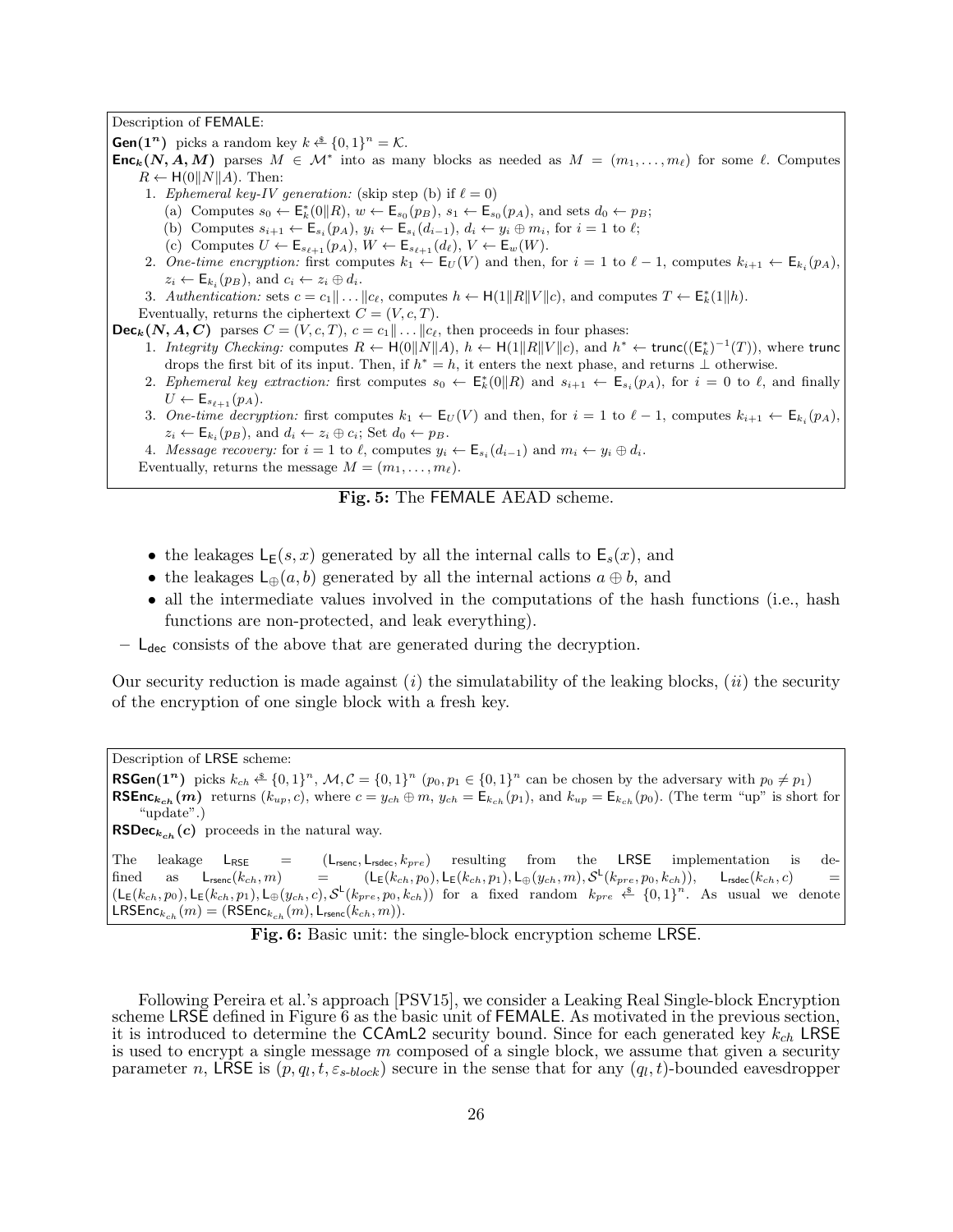adversary  $\mathcal{A}^{\mathsf{L}_{\mathsf{RSE}}}$  choosing  $m^0, m^1 \in \mathcal{M}$ , we have:

$$
\left| \Pr[\mathcal{A}^{\mathsf{LRSE}}(\mathsf{LRSEnc}_{k_{ch}}^+(m^0)) \Rightarrow 1] - \Pr[\mathcal{A}^{\mathsf{LRSE}}(\mathsf{LRSEnc}_{k_{ch}}^+(m^1)) \Rightarrow 1] \right| \leq \varepsilon_{s\text{-block}},\tag{1}
$$

where  $\mathsf{LRSEnc}_{k_{ch}}^+(m^b) = (\mathsf{LRSEnc}_{k_{ch}}(m^b), [\mathsf{L_{rsdec}}(k_{ch}, c^b)]^{p-1}, k_{pre})$  for  $(c^b, k_{up}) = \mathsf{RSEnc}_{k_{ch}}(m^b)$ here the superscript  $p-1$  indicates the adversary could measure the trace  $p-1$  times (this typically *doesn't* give identical traces). The reason why the adversary also gets the auxiliary outputs  $k_{pre}$ and  $k_{up}$  is for composability purpose (which appear in the proof).

With the above, our CCAmL2 result is informally given below. The precise bounds (for both theorems below) can be found in Appendix D.

**Theorem 4 (informal).** Let  $H: \{0,1\}^* \to \mathcal{B}$  be a  $(0,t',\varepsilon_{cr})$ -collision resistant and  $(q_d,t',\varepsilon_{pr})$ range-oriented preimage resistant hash function. And let  $E: \mathcal{M} \times \mathcal{M} \to \mathcal{M}$  be a  $(2q_e + 2q_d + 2, t', \varepsilon_E)$  $SPRP$  with two implementations: a strongly protected implementation  $E^*$  is leak free, and a plain implementation E have leakage function  $\mathsf{L}_\mathsf{E}$  that is  $(q_\mathcal{S}, t_\mathcal{S}, q_l, t, \varepsilon_{(p,2)\text{-}rsim})$   $(p, 2)$ -R-simulatable. Then the FEMALE implementation with leakage function  $L = (L_{enc}, L_{dec})$  is  $(q_e, q_d, p - 1, q_l, t, \epsilon_{\text{CCAmL2}})$ CCAmL2-secure, with

$$
\varepsilon \text{ccamL2} \le O\left(\frac{t^2}{2^n}\right) + O\left(\frac{t(q_e+q_d)}{2^n}\right) + O\left(\frac{\sigma \cdot t + \sigma^2}{2^n}\right) + O\left(\sigma(\varepsilon_{(p,2)\text{-}rsim} + \varepsilon_{s\text{-}block})\right),
$$

where  $\sigma$  denotes the total number of blocks in the challenge messages.

The proof is given in Appendix D. The term  $O(\sigma(\varepsilon_{(p,2)\text{-}rsim}+\varepsilon_{s\text{-}block}))$  corresponds to the security degradation in the presence of side-channel leakage  $\&$  the reduction to a single block encryption. The bound is roughly of birthday type, and it shows FEMALE is secure up to  $t = 2^{n/2} \cdot c^{-1}$  computation and encrypting  $2^{n/2} \cdot c^{-1}$  message blocks, where  $c \ge 1$  depends on the side-channel strength of the concrete (plain) implementation E.

The CIML2 and MR security of FEMALE are finally presented below.

**Theorem 5 (informal).** Let  $H: \{0,1\}^* \to \mathcal{B}$  be a  $(0,t',\varepsilon_{cr})$ -collision resistant and  $(q_d+1,t',\varepsilon_{pr})$ range-oriented preimage resistant hash function. And let  $E: \mathcal{M} \times \mathcal{M} \to \mathcal{M}$  be a  $(2q_e + 2q_d + 2, t', \varepsilon_E)$ - $SPRP$ , with  $E^*$  being its strongly protected leak free implementation. Then:

- (1) FEMALE provides  $(q_e, q_d, t, \varepsilon_{\text{CIML2}})$ -ciphertext integrity with coin misuse and unbounded leakage on encryption and decryption as long as  $t \leq t' - O(q_e + q_d)$ , where  $\varepsilon_{\text{CIML2}} \leq O(\frac{t^2}{2^n} + \frac{t(q_e + q_d)}{2^n})$  $\frac{e+q_d)}{2^n}\Big);$
- (2) FEMALE scheme is  $(q_e, q_d, t, \varepsilon_{mr})$ -MR as long as  $t \leq t' O(q_e+q_d)$ , where  $\varepsilon_{MR} \leq O(\frac{t^2}{2^n} + \frac{\sigma \cdot t}{2^n} + \frac{\sigma^2}{2^n})$  $\frac{\sigma^2}{2^n}\Big),$  $\sigma$  denotes the total number of blocks in the encryption queries.

The proofs are in Appendices D.3 and D.4. Both bounds are roughly birthday.

#### 6.2 AEDT design and analysis

AEDT is a simplified version of FEMALE achieving only AEmL security, that is, dropping the blackbox MR requirement. The AEDT encryption algorithm has only two stages: given  $(N, A, M)$  with an  $\ell$ -block message M, it computes the hash  $R = H(0||N||A)$ , and then just uses  $\mathsf{E}_k^*(0||R)$  as the initial key to "start" a one-time encryption of  $M$  (in the nonce-respecting case this process will indeed occur once). Then, AEDT applies the same authentication principle as FEMALE. The encryption algorithm is depicted in Figure 7.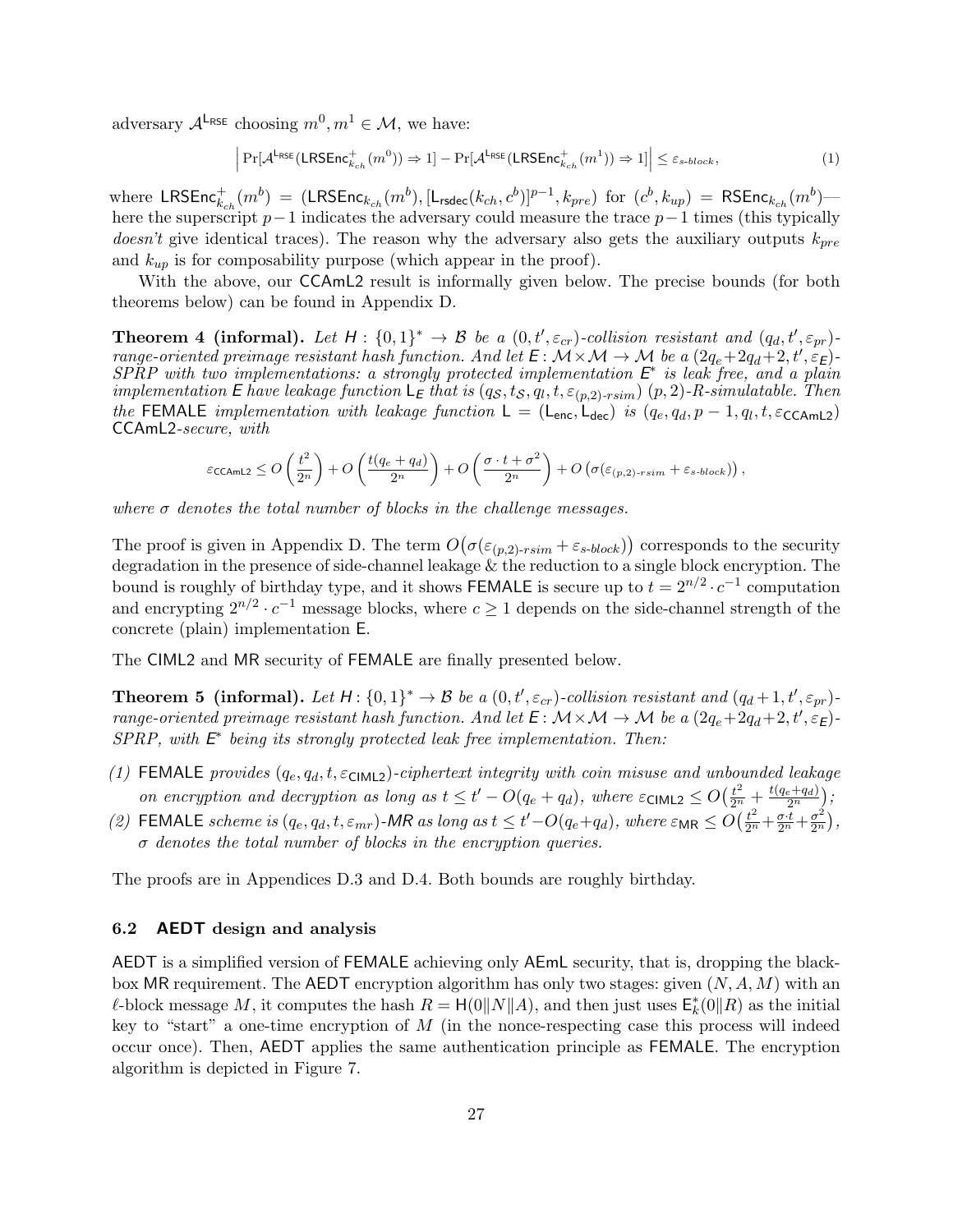

Fig. 7: (Top) Initialization and encryption parts of AEDT, with notations to be used in its specification and security analysis. The meaning of  $E^{*,b}$  is similar to Figure 4. (Bottom) Authentication part of AEDT, with notations consistent with the top half. The final output is  $C = (c, T)$ .

AEDT uses 2 leak-free blocks, just as FEMALE, but is twice more efficient in terms of number of weakly protected blocks to evaluate. Furthermore, its encryption can be performed "on-the-fly" by pushing each ciphertext block  $c_i$  directly into the hash function (if it proceeds block by block).

The CIML2 security of AEDT follows from the one of the EDT mode in [BPPS17]. Its CCAmL2 security is is analyzed in a similar way as FEMALE and is deferred to Appendix E, resulting in similar bounds.

Acknowledgments. Thomas Peters and François-Xavier Standaert are post-doctoral researcher and senior associate researcher of the Belgian Fund for Scientific Research (FNRS-F.R.S). This work has been funded in part by the ERC consolidator grant SWORD (724725), and also by the EU and Walloon Region through the FEDER project USERMedia (501907-379156).

## References

- [ABL<sup>+</sup>14] Elena Andreeva, Andrey Bogdanov, Atul Luykx, Bart Mennink, Nicky Mouha, and Kan Yasuda. How to securely release unverified plaintext in authenticated encryption. In ASIACRYPT (1), volume 8873 of LNCS, pages 105–125. Springer, 2014.
- [ADL17] Tomer Ashur, Orr Dunkelman, and Atul Luykx. Boosting authenticated encryption robustness with minimal modifications. In CRYPTO  $(3)$ , volume 10403 of LNCS, pages 3-33. Springer, 2017.
- [APW09] Martin R. Albrecht, Kenneth G. Paterson, and Gaven J. Watson. Plaintext recovery attacks against SSH. In IEEE Symposium on Security and Privacy, pages 16–26. IEEE Computer Society, 2009.
- [AS11] Elena Andreeva and Martijn Stam. The symbiosis between collision and preimage resistance. In IMA Int. Conf., volume 7089 of LNCS, pages 152–171. Springer, 2011.
- [BDPS13] Alexandra Boldyreva, Jean Paul Degabriele, Kenneth G. Paterson, and Martijn Stam. On symmetric encryption with distinguishable decryption failures. In FSE, volume 8424 of LNCS, pages 367–390. Springer, 2013.
- [BGS15] Sonia Belaïd, Vincent Grosso, and François-Xavier Standaert. Masking and leakage-resilient primitives: One, the other(s) or both? Cryptography and Communications, 7(1):163–184, 2015.
- [BKP<sup>+</sup>18] Francesco Berti, François Koeune, Olivier Pereira, Thomas Peters, and François-Xavier Standaert. Ciphertext integrity with misuse and leakage: Definition and efficient constructions with symmetric primitives. In AsiaCCS, pages 37–50. ACM, 2018.
- [BMOS17] Guy Barwell, Daniel P. Martin, Elisabeth Oswald, and Martijn Stam. Authenticated encryption in the face of protocol and side channel leakage. In ASIACRYPT (1), volume 10624 of LNCS, pages 693-723. Springer, 2017.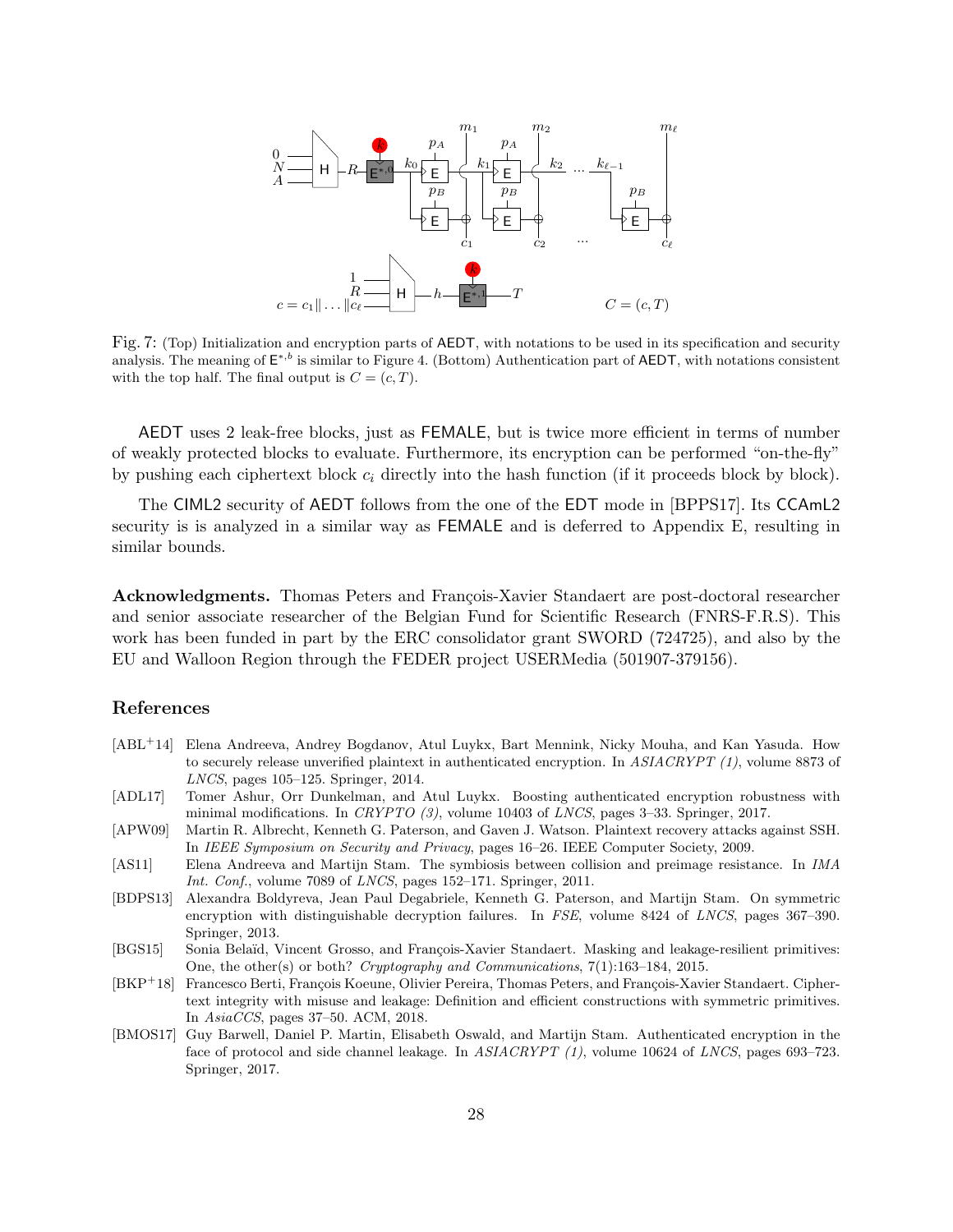- [BN08] Mihir Bellare and Chanathip Namprempre. Authenticated encryption: Relations among notions and analysis of the generic composition paradigm. J. Cryptology, 21(4):469–491, 2008.
- [BPPS17] Francesco Berti, Olivier Pereira, Thomas Peters, and François-Xavier Standaert. On leakage-resilient authenticated encryption with decryption leakages. IACR Trans. Symmetric Cryptol., 2017(3):271–293, 2017.
- [BPS15] Guy Barwell, Daniel Page, and Martijn Stam. Rogue decryption failures: Reconciling AE robustness notions. In IMA Int. Conf., volume 9496 of LNCS, pages 94–111. Springer, 2015.
- [DEM<sup>+</sup>17] Christoph Dobraunig, Maria Eichlseder, Stefan Mangard, Florian Mendel, and Thomas Unterluggauer. ISAP - towards side-channel secure authenticated encryption. IACR Trans. Symmetric Cryptol., 2017(1):80–105, 2017.
- [DP08] Stefan Dziembowski and Krzysztof Pietrzak. Leakage-resilient cryptography. In FOCS, pages 293–302. IEEE Computer Society, 2008.
- [DP10] Yevgeniy Dodis and Krzysztof Pietrzak. Leakage-resilient pseudorandom functions and side-channel attacks on feistel networks. In CRYPTO, volume 6223 of LNCS, pages 21–40. Springer, 2010.
- [DR11] Thai Duong and Juliano Rizzo. Cryptography in the web: The case of cryptographic design flaws in ASP.NET. In IEEE Symposium on Security and Privacy, pages 481–489. IEEE Computer Society, 2011.
- [FFL12] Ewan Fleischmann, Christian Forler, and Stefan Lucks. Mcoe: A family of almost foolproof on-line authenticated encryption schemes. In FSE, volume 7549 of LNCS, pages 196–215. Springer, 2012.
- [FH15] Benjamin Fuller and Ariel Hamlin. Unifying leakage classes: Simulatable leakage and pseudoentropy. In ICITS, volume 9063 of LNCS, pages 69–86. Springer, 2015.
- [FPS12] Sebastian Faust, Krzysztof Pietrzak, and Joachim Schipper. Practical leakage-resilient symmetric cryptography. In CHES, volume 7428 of LNCS, pages 213–232. Springer, 2012.
- [GPSS18] Benjamin Grégoire, Kostas Papagiannopoulos, Peter Schwabe, and Ko Stoffelen. Vectorizing higher-order masking. In COSADE, volume 10815 of LNCS, pages 23–43. Springer, 2018.
- [GR17] Dahmun Goudarzi and Matthieu Rivain. How fast can higher-order masking be in software? In EURO- $CRYPT (1)$ , volume 10210 of *LNCS*, pages 567–597, 2017.
- [HKR15] Viet Tung Hoang, Ted Krovetz, and Phillip Rogaway. Robust authenticated-encryption AEZ and the problem that it solves. In EUROCRYPT (1), volume 9056 of LNCS, pages 15–44. Springer, 2015.
- [HL11] Shai Halevi and Huijia Lin. After-the-fact leakage in public-key encryption. In TCC, volume 6597 of LNCS, pages 107–124. Springer, 2011.
- [HRRV15] Viet Tung Hoang, Reza Reyhanitabar, Phillip Rogaway, and Damian Vizár. Online authenticatedencryption and its nonce-reuse misuse-resistance. In CRYPTO (1), volume 9215 of LNCS, pages 493-517. Springer, 2015.
- [HSH<sup>+</sup>09] J. Alex Halderman, Seth D. Schoen, Nadia Heninger, William Clarkson, William Paul, Joseph A. Calandrino, Ariel J. Feldman, Jacob Appelbaum, and Edward W. Felten. Lest we remember: cold-boot attacks on encryption keys. Commun. ACM, 52(5):91–98, 2009.
- [JS17] Anthony Journault and François-Xavier Standaert. Very high order masking: Efficient implementation and security evaluation. In CHES, volume 10529 of LNCS, pages 623–643. Springer, 2017.
- [KDH<sup>+</sup>12] Stéphanie Kerckhof, François Durvaux, Cédric Hocquet, David Bol, and François-Xavier Standaert. Towards green cryptography: A comparison of lightweight ciphers from the energy viewpoint. In CHES, volume 7428 of LNCS, pages 390–407. Springer, 2012.
- [KY00] Jonathan Katz and Moti Yung. Unforgeable encryption and chosen ciphertext secure modes of operation. In FSE, volume 1978 of LNCS, pages 284–299. Springer, 2000.
- [LMO<sup>+</sup>14] Jake Longo, Daniel P. Martin, Elisabeth Oswald, Daniel Page, Martijn Stam, and Michael Tunstall. Simulatable leakage: Analysis, pitfalls, and new constructions. In ASIACRYPT (1), volume 8873 of LNCS, pages 223–242. Springer, 2014.
- [MOS11] Stefan Mangard, Elisabeth Oswald, and François-Xavier Standaert. One for all all for one: unifying standard differential power analysis attacks. IET Information Security, 5(2):100–110, 2011.
- [MOSW15] Daniel P. Martin, Elisabeth Oswald, Martijn Stam, and Marcin Wójcik. A leakage resilient MAC. In IMA Int. Conf., volume 9496 of LNCS, pages 295-310. Springer, 2015.
- [MR04] Silvio Micali and Leonid Reyzin. Physically observable cryptography (extended abstract). In TCC, volume 2951 of LNCS, pages 278–296. Springer, 2004.
- [OC15] Colin O'Flynn and Zhizhang (David) Chen. Side channel power analysis of an AES-256 bootloader. In CCECE, pages 750–755. IEEE, 2015.
- [PA12] Kenneth G. Paterson and Nadhem J. AlFardan. Plaintext-recovery attacks against datagram TLS. In NDSS. The Internet Society, 2012.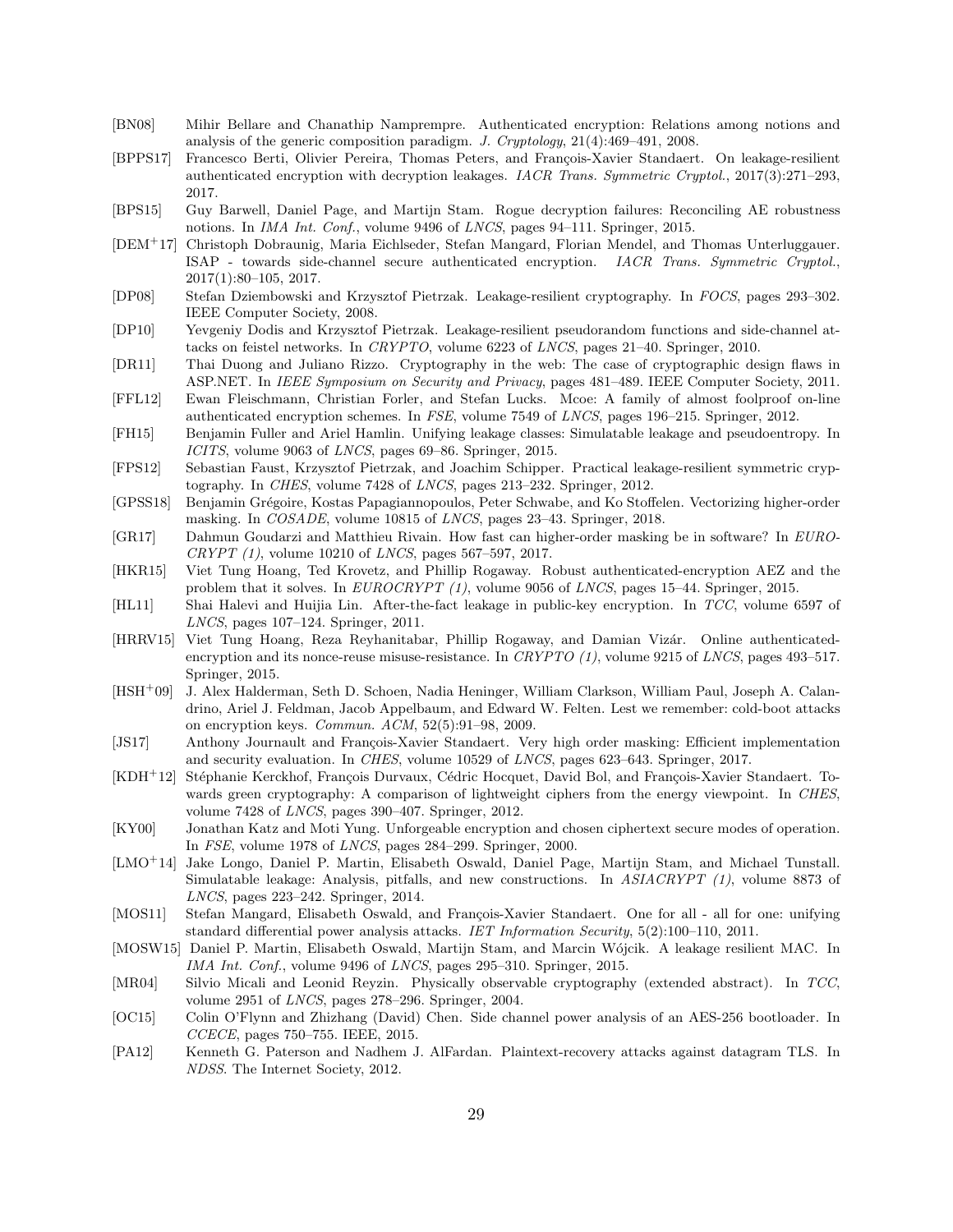- [Pie09] Krzysztof Pietrzak. A leakage-resilient mode of operation. In EUROCRYPT, volume 5479 of LNCS, pages 462–482. Springer, 2009.
- [PSV15] Olivier Pereira, François-Xavier Standaert, and Srinivas Vivek. Leakage-resilient authentication and encryption from symmetric cryptographic primitives. In ACM Conference on Computer and Communications Security, pages 96–108. ACM, 2015.
- [Rog02] Phillip Rogaway. Authenticated-encryption with associated-data. In ACM Conference on Computer and Communications Security, pages 98–107. ACM, 2002.
- [RS06] Phillip Rogaway and Thomas Shrimpton. A provable-security treatment of the key-wrap problem. In EUROCRYPT, volume 4004 of LNCS, pages 373–390. Springer, 2006.
- [SPY<sup>+</sup>10] François-Xavier Standaert, Olivier Pereira, Yu Yu, Jean-Jacques Quisquater, Moti Yung, and Elisabeth Oswald. Leakage resilient cryptography in practice. In Towards Hardware-Intrinsic Security, Information Security and Cryptography, pages 99–134. Springer, 2010.
- [SPY13] François-Xavier Standaert, Olivier Pereira, and Yu Yu. Leakage-resilient symmetric cryptography under empirically verifiable assumptions. In CRYPTO  $(1)$ , volume 8042 of LNCS, pages 335–352. Springer, 2013.
- [YSPY10] Yu Yu, François-Xavier Standaert, Olivier Pereira, and Moti Yung. Practical leakage-resilient pseudorandom generators. In ACM Conference on Computer and Communications Security, pages 141–151. ACM, 2010.

## A Extention to the multi-challenge setting

We next revisit the confidentiality against chosen-ciphertext and chosen-plaintext adversaries with partial misuse and full leakages in the multi-challenge setting. We show that the single-challenge and multi-challenge settings are equivalent for chosen-ciphertext notions, but not for chosen-plaintext notions.

#### A.1 Multi-challenge chosen-ciphertext security

Priv $\mathsf{K}_{\mathcal{A},\mathsf{A}\mathsf{E}\mathsf{A}\mathsf{D},\mathsf{L}}^{\mathsf{mC}\mathsf{C}\mathsf{A}\mathsf{mL}\mathsf{2},b}(1^n)$  is the output of the following experiment:

*Initialization:* generates a secret key  $k \leftarrow$  Gen $(1^n)$  and sets  $\mathcal{E}, \mathcal{E}_{ch} \leftarrow \emptyset$ .

Leaking encryption queries:  $A^L$  gets adaptive access to  $\mathsf{LEnc}(\cdot,\cdot,\cdot)$ ,

LEnc(N, A, M) outputs  $\perp$  if  $(N, *, *) \in \mathcal{E}_{ch}$ , else computes  $C \leftarrow \mathsf{Enc}_k(N, A, M)$  and leak<sub>e</sub>  $\leftarrow \mathsf{L}_{enc}(k, N, A, M)$ . updates  $\mathcal{E} \leftarrow \mathcal{E} \cup \{N\}$  and finally returns  $(C, \text{leak}_e)$ .

Leaking decryption queries:  $A^L$  gets adaptive access to  $LDec(\cdot, \cdot, \cdot)$ ,  $\mathsf{LDec}(N, A, C)$  outputs  $\bot$  if  $(N, A, C) \in \mathcal{E}_{ch}$ , else computes  $M \leftarrow \mathsf{Dec}_k(N, A, C)$  and leak<sub>d</sub>  $\leftarrow \mathsf{L}_{\mathsf{dec}}(k, N, A, C)$  and returns  $(M, \text{leak}_d)$ ; (Where  $M = \perp$  may occur.)

*Challenge queries:* on possibly many occasions  $\mathcal{A}^{\mathsf{L}}$  submits  $(N_{ch}, A_{ch}, M^0, M^1)$ , If  $M^0$  and  $M^1$  have different (block) length or  $N_{ch} \in \mathcal{E}$  or  $(N_{ch},*,*) \in \mathcal{E}_{ch}$ , returns  $\perp$ ; Else computes  $C^b \leftarrow$  $\mathsf{Enc}_k(N_{ch}, A_{ch}, M^b)$  and leak $_e^b \leftarrow \mathsf{L}_{\mathsf{enc}}(k, N_{ch}, A_{ch}, M^b)$ , updates  $\mathcal{E}_{ch} \leftarrow \mathcal{E}_{ch} \cup \{(N_{ch}, A_{ch}, C^b)\}$  and finally returns  $(C^b, \mathsf{leak}^b_\mathsf{e});$ 

Decryption challenge leakage queries:  $A<sup>L</sup>$  gets adaptive access to  $L_{\text{decch}}(\cdot)$ ,  $\mathsf{L}_{\mathsf{decoh}}(i)$  takes the *i*-th challenge ciphertext  $(N_{ch}, A_{ch}, C^b) \in \mathcal{E}_{ch}$  and outputs a leakage trace leak<sub>d</sub>  $\leftarrow$  $\mathsf{L}_{\mathsf{dec}}(k,N_{ch},A_{ch},C^{b});$ 

Finalization:  $A^{\perp}$  outputs a guess bit b' which is defined as the output of the game.

**Fig. 8:** The Priv $K_{\mathcal{A},\mathsf{AEAD},\mathsf{L}}^{\mathsf{mCCAmL2},b}(1^n)$  game.

A natural extension of the CCAmL2 experiment of Figure 1 to the multi-challenge setting is given by the mCCAmL2 experiment in Figure 8 . It leads to the following definition.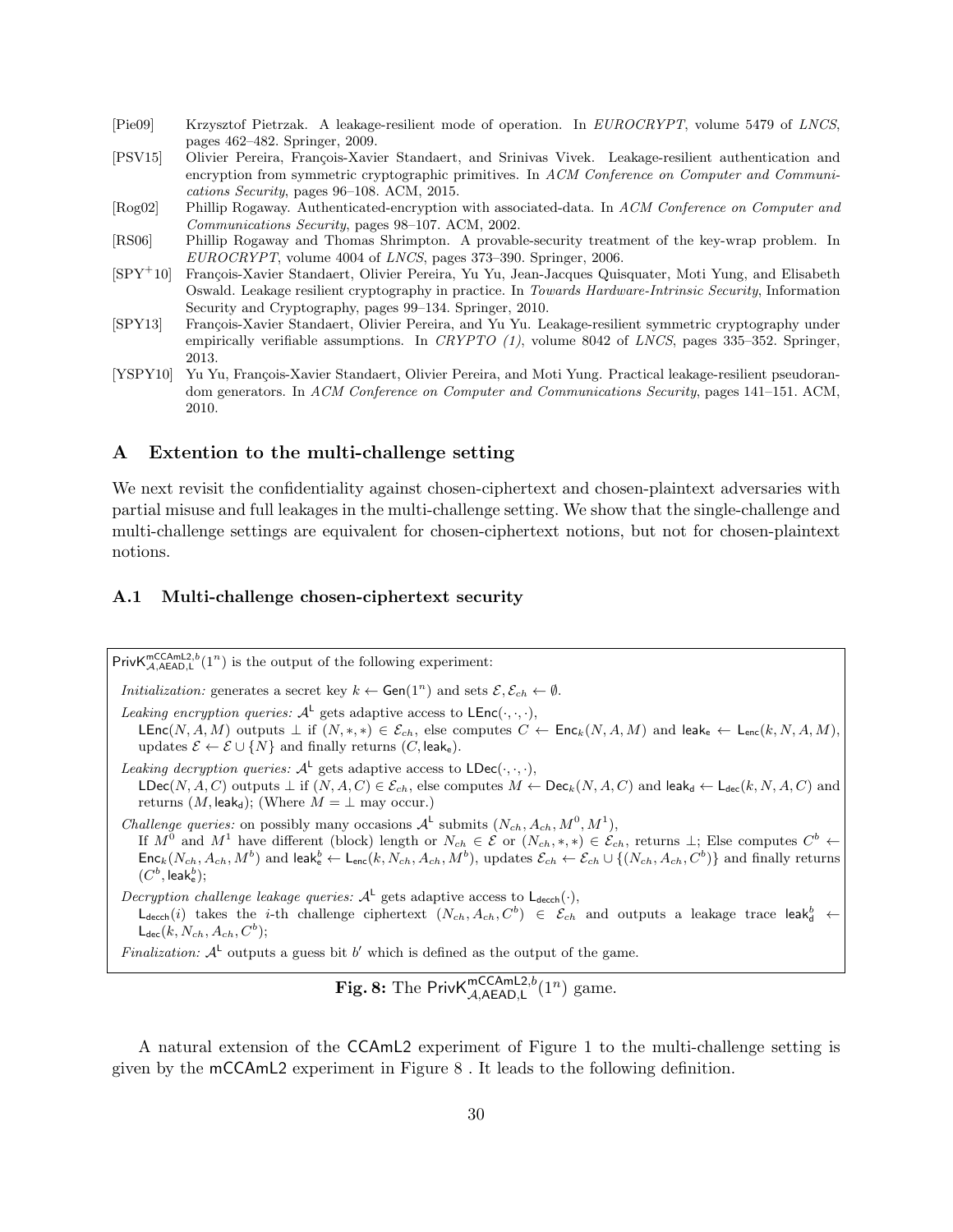**Definition 14 (mCCAmL2).** (For a security parameter n) a nonce-based authenticated encryption with associated data  $AED = (Gen, Enc, Dec)$  with leakage function pair  $L = (L_{enc}, L_{dec})$  is  $(q_e, q_d, q_c, q_m, q_l, t, \varepsilon)$ -mCCAmL2 secure if for every  $(q_e, q_d, q_c, q_m, q_l, t)$ -bounded adversary  $\mathcal{A}^L$ , we have:

$$
\left|\Pr\left[\mathsf{PrivK}_{\mathcal{A},\mathsf{AEAD},\mathsf{L}}^{\mathsf{mcCAmL2},0}(1^n)\Rightarrow 1\right]-\Pr\left[\mathsf{PrivK}_{\mathcal{A},\mathsf{AEAD},\mathsf{L}}^{\mathsf{mcCAmL2},1}(1^n)\Rightarrow 1\right]\right|\leq\varepsilon,
$$

where the adversary  $A^L$  makes at most  $q_e$  leaking encryption queries,  $q_d$  leaking decryption queries,  $q_c$  challenge decryption leakage queries,  $q_m$  leaking challenge queries and  $q_l$  leakage evaluation queries on arbitrarily chosen keys.

**Equivalent notions** If the adversary  $A$  in the multi-challenge experiment above is restricted to  $q_m \leq 1$  challenge query then the mCCAmL2 security and the CCAmL2 security collide. Therefore, mCCAmL2 security implies CCAmL2 security. The next theorem states that the both notions are equivalent.

Theorem 6. The CCAmL2 security is equivalent to the mCCAmL2 security. Formally, for any  $(q_e, q_d, q_c, q_m, q_l, t)$ -bounded adversary  $A<sup>L</sup>$  against the mCCAmL2 security of AEAD for a security parameter n, if  $AED$  is  $(q_e + q_m - 1, q_d + q_c, q_c, q_l, t, \epsilon_{\text{CCAmL2}})$ -CCAmL2 secure for a security parameter n, we have:

> $\begin{array}{c} \begin{array}{c} \begin{array}{c} \end{array} \\ \begin{array}{c} \end{array} \end{array} \end{array}$  $\Pr\left[\mathsf{PrivK}_{\mathcal{A},\mathsf{AEAD,L}}^{\mathsf{mCCAmL2,0}}(1^n) \Rightarrow 1\right] - \Pr\left[\mathsf{PrivK}_{\mathcal{A},\mathsf{AEAD,L}}^{\mathsf{mCCAmL2,1}}(1^n) \Rightarrow 1\right] \leq q_m \times \varepsilon_{\mathsf{CCAmL2}}.$

*Proof.* Given an adversary  $A^L$  against the mCCAmL2 security of AEAD making  $q_m$  leaking challenge queries, we build  $q_m$  adversaries  $\mathcal{A}'_i$  against the CCAmL2 security of AEAD, for  $i = 1$  to  $q_m$ . To simulate the mCCAmL2 game in front of  $\mathcal{A}^L$ , each  $\mathcal{A}'_i$  has to emulate the responses to the different types of queries in Priv $\mathsf{K}_{\mathcal{A},\mathsf{A}\mathsf{E}\mathsf{A}\mathsf{D},\mathsf{L}}^{\mathsf{mCCA}\mathsf{mL2},b}(1^n)$ . Therefore,  $\mathcal{A}'_i$  proceeds as follows with  $\mathcal{E}'_i = \emptyset$ :

Leaking encryption queries: when  $\mathcal{A}^{\mathsf{L}}$  queries  $\mathsf{LEnc}(N, A, M)$ ,

If  $(N,*,*)\in\mathcal{E}'_i$ ,  $\mathcal{A}'_i$  returns  $\bot$ , else  $\mathcal{A}'_i$  queries  $\mathsf{LEnc}(N,A,M)$  and gets back either  $\bot$  or  $(C, \mathsf{leak}_e)$ which it sends to  $\mathcal{A}^{\mathsf{L}}$ .

Leaking decryption queries: when  $\mathcal{A}^{\mathsf{L}}$  queries  $\mathsf{LDec}(N, A, C)$ ,

If  $(N, A, C) \in \mathcal{E}'_i$ ,  $\mathcal{A}'_i$  returns  $\perp$ , else  $\mathcal{A}'_i$  queries  $\mathsf{LDec}(N, A, C)$  and gets back either  $\perp$  or  $(M, \text{leak}_d)$ , where  $M = \perp$  may occur, and sends it to  $\mathcal{A}^{\mathsf{L}}$ .

Challenge queries: for  $j = 1$  to  $q_m$ ,  $\mathcal{A}^{\mathsf{L}}$  queries  $(N_{ch}^j, A_{ch}^j, M_j^0, M_j^1)$ ,

If  $(N_{ch}^j, *, *) \in \mathcal{E}'_i$ ,  $\mathcal{A}'_i$  returns  $\bot$ , else

- $j < i$ ,  $\mathcal{A}'_i$  queries its leaking encryption oracle LEnc( $N_{ch}$ ,  $A_{ch}$ ,  $M^1$ ) and gets either  $\perp$  or  $(C_j^1,\textsf{leak}_{e,j}^1)$  which it sends to  $\mathcal{A}^{\mathsf{L}}$ .  $\mathcal{A}'_i$  updates  $\mathcal{E}'_i = \mathcal{E}'_i \cup (N_{ch}^j, A_{ch}^j, C_j^1);$
- $j = i$ ,  $\mathcal{A}'_i$  queries its leaking *challenge* oracle on  $(N_{ch}^i, A_{ch}^i, M_i^0, M_i^1)$  and gets either  $\perp$  or  $(C^b, \text{leak}_e^b)$  which it sends to  $\mathcal{A}^{\mathsf{L}}$ ;
- $j > i$ ,  $\mathcal{A}'_i$  queries its leaking encryption oracle LEnc( $N_{ch}$ ,  $A_{ch}$ ,  $M^0$ ) and gets either  $\perp$  or  $(C_j^0, \text{leak}^0_{e,j})$  which it sends to  $\mathcal{A}^{\mathsf{L}}$ .  $\mathcal{A}_i'$  updates  $\mathcal{E}_i' = \mathcal{E}_i' \cup (N_{ch}^j, A_{ch}^j, C_j^0)$ .

Decryption challenge leakage queries: when  $A<sup>L</sup>$  queries  $L_{\text{deccch}}(j)$ , for  $j = 1$  to  $q_m$ ,

 $- j \neq i$ , if  $\mathcal{A}'_i$  sent ⊥ to the j-th challenge query made by  $\mathcal{A}^{\mathsf{L}}$  it sends ⊥, else it queries its leaking decryption oracle  $(N_{ch}^j, A_{ch}^j, C_j^{[j and gets leak $_{d,j}^{[j which it sends to  $\mathcal{A}^{\mathsf{L}};$$$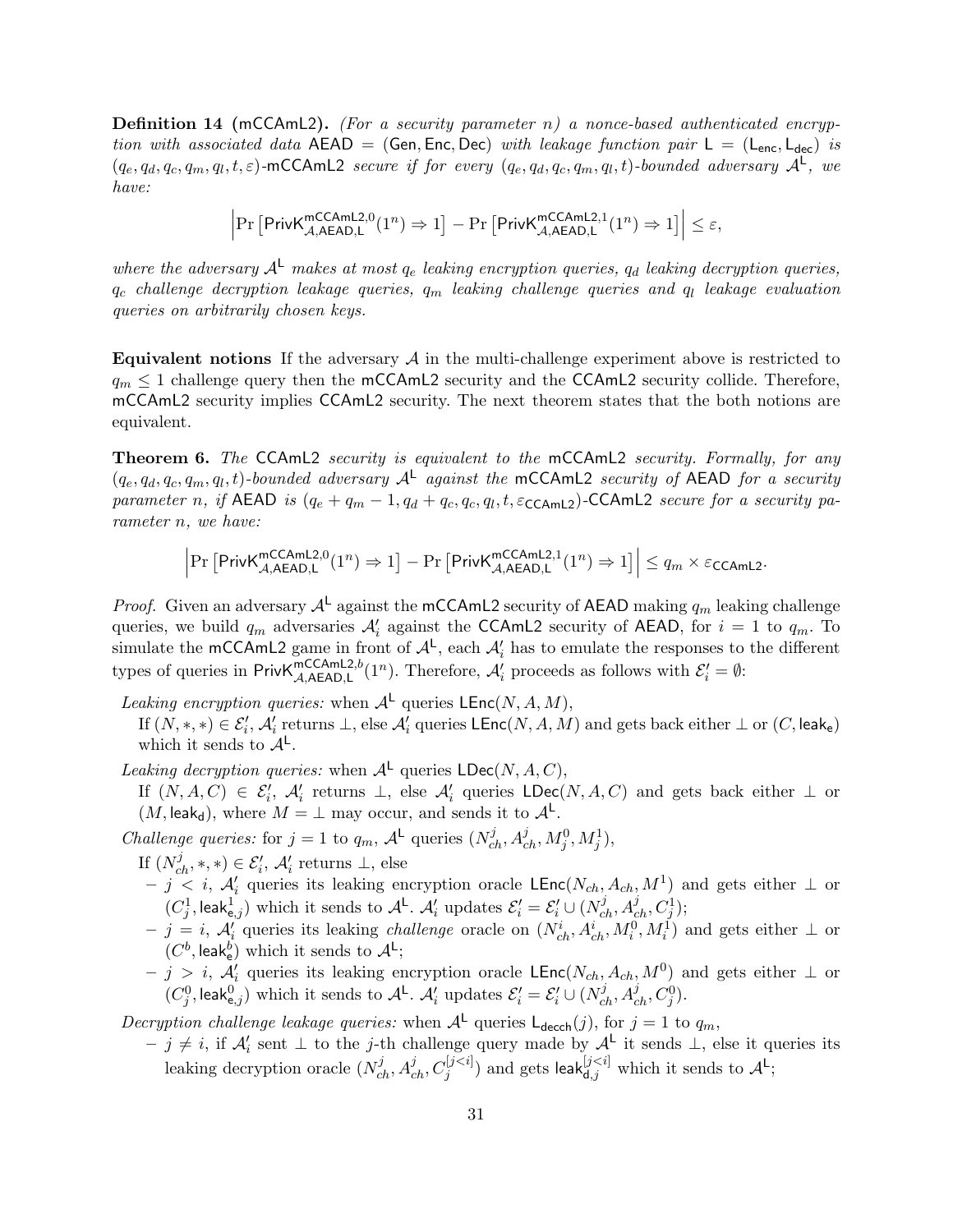$-$  j = i,  $\mathcal{A}'_i$  queries its oracle L<sub>decch</sub> and receives either ⊥ or leak<sub>d</sub><sup>b</sup> which it sends to  $\mathcal{A}^{\mathsf{L}}$ . Finalization:  $\mathcal{A}'_i$  outputs whatever is the  $\mathcal{A}^L$ 's output bit b'.

The list  $\mathcal{E}'_i = \{ (N_{ch}^j, A_{ch}^j, C_j^{[j < i]}) \}_{j=1, j \neq i}^m$  maintained by  $\mathcal{A}'_i$  serves to identify forbidden query attempts made by  $\mathcal{A}^{\mathsf{L}}$  that would not be deemed as such in the CCAmL2 experiment played by  $\mathcal{A}'_i$ . The conclusion of the proof easy follows from standard hybrid arguments, the assumption made on  $AEAD$  and by evaluating the efficiency of the adversaries.  $\square$ 

By removing the decryption challenge leakage oracle  $L_{\text{decoh}}$  from the game in Figure 8, we define the security notion of mCCAmL2<sup>\*</sup>. It is easy to see that CCAmL2<sup>\*</sup> security is equivalent to mCCAmL2<sup>∗</sup> security as well.

#### A.2 Multi-challenge chosen-plaintext case

A natural extension of the CPAmL2 experiment to the multi-challenge setting is obtained by removing the leaking decryption oracle of the above mCCAmL2 experiment. The resulting experiment is called the mCPAmL2 experiment, where the 2 highlights the access to the decryption challenge leakage oracle.

**Definition 15** (mCPAmL2). A nonce-based authenticated encryption scheme with associated data  $\mathsf{AEAD}=(\mathsf{Gen},\mathsf{Enc},\mathsf{Dec})\; with\; leakage\; function\; \mathsf{L}=(\mathsf{L_{enc}},\mathsf{L_{dec}})\; is\; (q_e,q_c,q_m,q_l,t,\varepsilon)$ -m<code>CPAmL2</code>  $secure$ for a security parameter n if, for every  $(q_e, q_c, q_m, q_l, t)$ -bounded adversary  $\mathcal{A}^{\mathsf{L}}$ , we have:

> $\Pr\left[\mathsf{PrivK}_{\mathcal{A},\mathsf{AEAD},\mathsf{L}}^{\mathsf{mCPAmL2},0}(1^n)\Rightarrow 1\right]-\Pr\left[\mathsf{PrivK}_{\mathcal{A},\mathsf{AEAD},\mathsf{L}}^{\mathsf{mCPAmL2},1}(1^n)\Rightarrow 1\right]\leq \varepsilon,$

when the adversary  $A^L$  makes at most  $q_e$  leaking encryption queries,  $q_c$  challenge decryption leakage queries,  $q_m$  leaking challenge queries and  $q_l$  leakage evaluation queries on arbitrarily chosen keys.

Non equivalent notions In general, while mCPAmL2 security obviously implies CPAmL2 security, the converse is false.

Theorem 7. Assuming there exists a CPAmL2 secure AE, then there exists CPAmL2 secure authenticated encryption which is not mCPAmL2 secure.

Essentially, in the mCPAmL2 game an adversary can obtain decryption leakages for multiple tuples  $(N, A, C)$  via the multiple challenge queries, whereas in the CPAmL2 game she can obtain such leakages for only one (challenge) tuple  $(N, A, C)$ . This difference establishes the separation. By removing the  $L_{\text{decoh}}$  oracle as well, the aforementioned difference disappears, and we find back the equivalence of CPAmL1 := CPAmL2<sup>\*</sup>, for the single-challenge notion, with  $mCPAmL1 := mCPAmL2^*$ , for the multi challenge notion.

*Proof.* Let  $AEAD = (Gen, Enc, Dec)$  be a CPAmL2 secure authenticated encryption with leakage function pair  $L = (L_{\text{enc}}, L_{\text{dec}})$ . Then, we build the following authenticated encryption AEAD' = (Gen', Enc, Dec) with leakage function pairs  $L' = (L_{enc}, L'_{dec})$ , where  $N_0, N_1$  below are the outputs of a publicly samplable distribution parametrized by  $n$ :

Gen'(1<sup>n</sup>): runs  $k \leftarrow$  Gen(1<sup>n</sup>),  $k_0 \leftarrow$  Gen(1<sup>n</sup>) and computes  $k_1 = k \oplus k_0$ . The secret key is defined as  $(k, k_0, k_1).$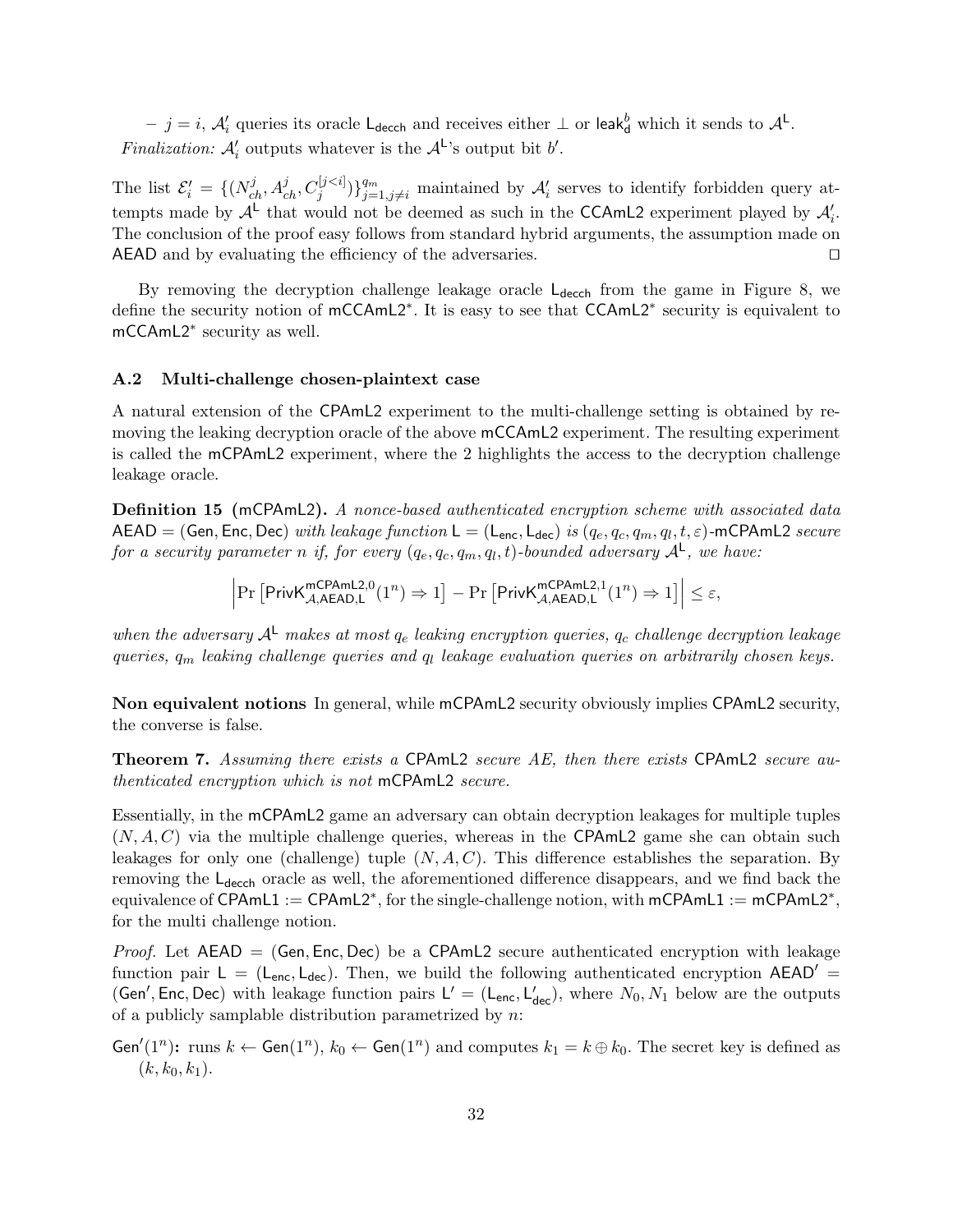$\mathsf{L}'_{\mathsf{dec}}((k, k_0, k_1), N, A, C)$  outputs  $\mathsf{L}_{\mathsf{dec}}(k, N, A, C)$  and possibly the following additional decryption leakage:

– If  $N = N_0$ , gives  $k_0$ ;

– If  $N = N_1$ , gives  $k_1$ .

Since an adversary against the CPAmL2 security of AEAD<sup>'</sup> will never receive leakage traces for more than one ciphertext of the form  $(N, A, C)$ , it will never get both  $k_0$  and  $k_1$ . Since they are random shares of the key  $k$ , the CPAmL2 security still holds from AEAD because we can simulated the additional leakage by picking  $k' \leftarrow \text{Gen}(1^n)$  and set  $k_0 = k'$  or  $k_1 = k'$  on-the-fly when needed. However, an mCPAmL2 adversary simply has to make two challenge queries involving  $N_0$  and  $N_1$ and then to call the decryption challenge leakage oracle  $L_{\text{decch}}$  on the corresponding challenge ciphertexts received as answers to get  $k_0$  and  $k_1$ , from which the secret key  $k = k_0 \oplus k_1$  can be efficiently computed.  $\Box$ 

## B EavDL and AEML

The notion  $EavDL$  was introduced by Berti et al.  $[BKP<sup>+</sup>18]$ . It formalizes message confidentiality in a context where an adversary can observe decryption leakages but not the corresponding messages. This setting is motivated by applications such as secure bootloading and bitstream decryption. In this section, we recall this notion, and make discussion on the links between this notion and the other ones.

#### B.1 mEavDL and its extension mEavDL2

The original definition given by Berti et al. is of a single-challenge form. To save space, we concentrate on its multi-challenge variant mEavDL, which is based on the experiment in Fig. 9.

Priv $\mathsf{K}_{\mathcal{A}^{\mathsf{L}},\mathsf{A EAD}}^{\mathsf{maxDL}(2),b}(1^n)$  is the output of the following experiment. *Initialization:* generates a secret key  $k \leftarrow$  Gen(1<sup>n</sup>) and sets  $\mathcal{E}_{ch} \leftarrow \emptyset$ . *Challenge queries:* on possibly many occasions  $A^{\mathsf{L}}$  submits  $(N_{ch}, A_{ch}, M^0, M^1)$ , If  $M^0$  and  $M^1$  have different (block) length or  $N_{ch} \in \mathcal{E}$ , returns  $\perp$ ; Else updates  $\mathcal{E}_{ch} \leftarrow \mathcal{E}_{ch} \cup \{N_{ch}\}$  and finally  $-$  Priv $\mathsf{K}_{\mathcal{A}^{\mathsf{L}},\mathsf{A EAD}}^{\mathsf{maxDL},b}$ : computes and returns  $C^{b} \leftarrow \mathsf{Enc}_{k}(N_{ch}, A_{ch}, M^{b});$ - Priv $\mathsf{K}_{\mathcal{A}^{\mathsf{L}},\mathsf{A}\mathsf{EAD}}^{\mathsf{mEa}\vee\mathsf{DL2},b}$ : computes and returns  $(C^{b},\mathsf{leak}_{\mathsf{e}}^{b})\leftarrow \mathsf{LEnc}_{k}(N_{ch},A_{ch},M^{b}).$ Decryption leakage queries:  $A^L$  gets adaptive access to  $L_{Dec}(\cdot, \cdot, \cdot)$ ,  $L_{Dec}(N, A, C)$  outputs leak<sub>d</sub>  $\leftarrow L_{dec}(k, N, A, C)$ . *Finalization:*  $A^L$  outputs a guess bit b'. If  $b = b'$ , return 1, else return 0.

**Fig. 9:** The PrivK ${}^{mEavDL,b}_{\mathcal{A}^{\textrm{L}},\textrm{AEAD}}$  and PrivK ${}^{mEavDL2,b}_{\mathcal{A}^{\textrm{L}},\textrm{AEAD}}$  games.

Note that the challenge nonce has to be respecting for both mEavDL and mEavDL2. If we restrict the number of challenges to 1 in mEavDL then we recover the original EavDL notion of Berti et al. [BKP+18]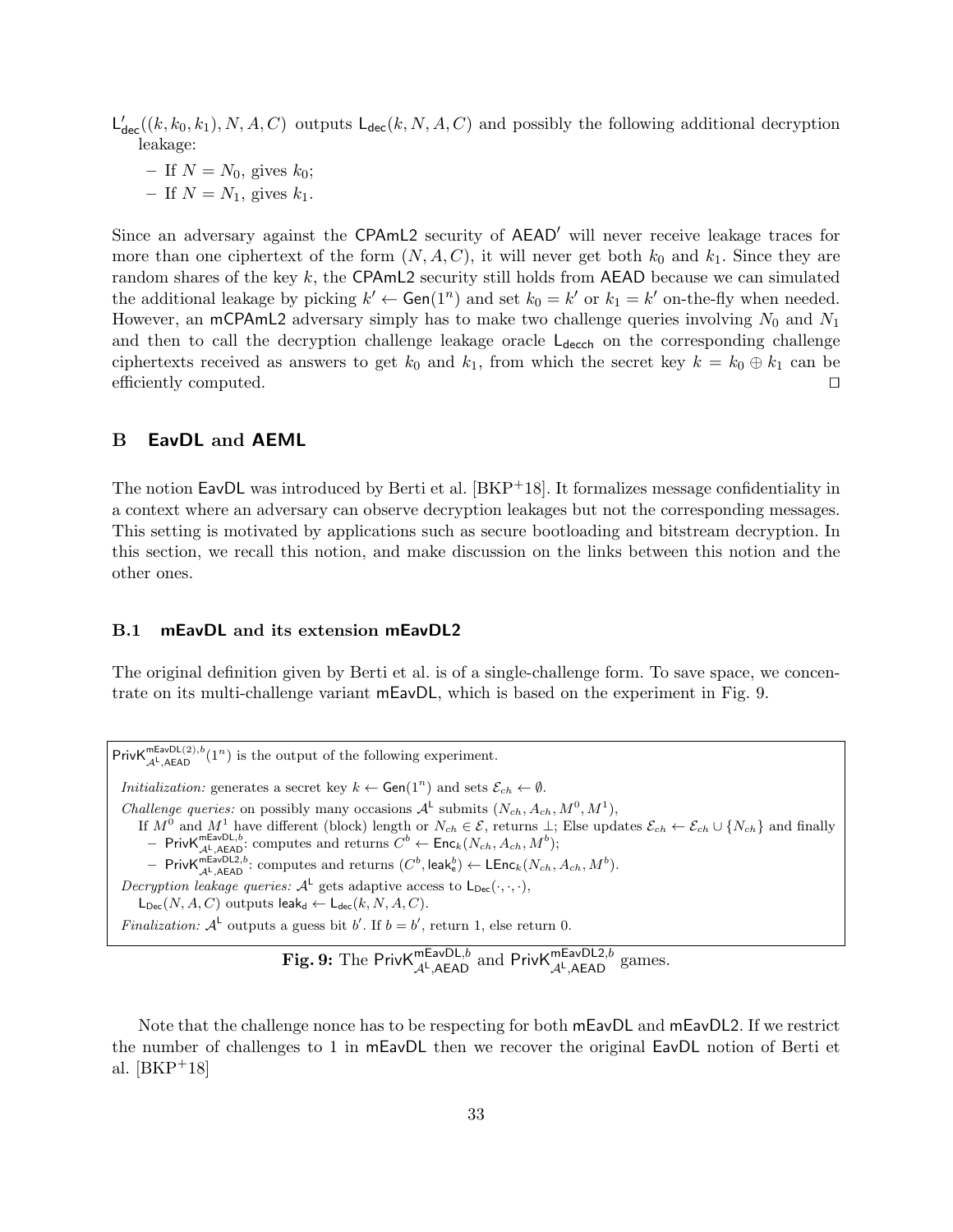Definition 16 (mEavDL: Eavesdropper Security with Decryption Leakage). An authenticated encryption  $AEAD = (Gen, Enc, Dec)$  with decryption leakage function  $L_{dec}$  provides  $(q_m, q_d, t, \varepsilon)$ indistinguishability of ciphertexts against eavesdropping with differential leakage attacks for a security parameter n, or is  $(q_m, q_d, t, \varepsilon)$ -mEavDL secure for short, if for any adversary A that makes at most  $q_m$  challenge queries,  $q_d$  queries to  $\mathsf{L}_{\text{dec}}$ , and runs in time t,

$$
\Pr\left[\mathsf{PrivK}_{\mathcal{A}^{\mathsf{L}}, \mathsf{AEAD}}^{\mathsf{mEavDL}, b}(1^n) \Rightarrow 1\right] \leq \frac{1}{2} + \varepsilon
$$

for the Priv $\mathcal{K}_{\mathcal{A}^{\mathsf{L}},\mathsf{A}\mathsf{E}\mathsf{A}\mathsf{D}}^{\mathsf{maxDL},b}$  game defined in Fig. 9.

Stronger variant: mEavDL2 We define a strengthened variant mEavDL2, which is mEavDL enhanced with *challenge encryption leakages* so that the "2" means that both the leaking oracles in encryption and decryption are available.

Definition 17 (mEavDL2: Eavesdropper Security with Encryption & Decryption Leakage). An authenticated encryption  $AEAD = (Gen, Enc, Dec)$  with leakage function pair  $L = (L_{enc}, L_{dec})$ provides  $(q_m, q_d, t, \varepsilon)$ -indistinguishability of ciphertexts against eavesdropping with differential leakage attacks in encryption and decryption for a security parameter n, or is  $(q_m, q_d, t, \varepsilon)$ -mEavDL2 secure for short, if for any adversary A that makes at most  $q_m$  leaking challenge queries,  $q_d$  queries to  $L_{\text{dec}}$ , and runs in time t,

$$
\Pr\left[\mathsf{PrivK}_{\mathcal{A}^{\mathsf{L}}, \mathsf{AEAD}}^{\mathsf{mEavDL}, b}(1^n) \Rightarrow 1\right] \le \frac{1}{2} + \varepsilon
$$

for the Priv $K_{\mathcal{A}^L, A\text{EAD}}^{\text{maxDL2}, b}$  game defined in Fig. 9.

 $mCCAmL2 \Rightarrow mEavDL2$  Our definition of  $mCCAmL2$  almost explicitly incorporates the elements of mEavDL2, and thus mCCAmL2  $\Rightarrow$  mEavDL2. This means CCAmL2 captures all pre-existing confidentiality notions.

#### B.2 mCCAmL2<sup>\*</sup>  $\Rightarrow$  EavDL

In this subsection, we show the necessity of including challenge decryption leakage, by showing that the weakened version mCCAmL2<sup>∗</sup> does not imply EavDL (neither EavDL2, of course). The idea is that if the decryption leakages always leak the decrypted plaintext, then it remains possible to retain mCCAmL2<sup>\*</sup> security; yet, this feature immediately ruins out the possibility of EavDL, since in the EavDL security game, the challenge plaintext  $M<sup>b</sup>$  has to be hidden from A.

More clearly, let  $AEAD = (Gen, Enc, Dec)$  with leakage function  $L = (L_{enc}, L_{dec})$  be mCCAmL2<sup>\*</sup> secure with respect to L. Then we build  $AEAD' = (Gen, Enc, Dec)$  with leakage  $L' = (L_{enc}, L'_{dec})$  such that:

 $\mathsf{L}'_{\mathsf{dec}}(k,N,A,C)$ : outputs leak<sub>d</sub> =  $\mathsf{L}_{\mathsf{dec}}(k,N,A,C)$  if  $\mathsf{Dec}_k(N,A,C)$  =  $\bot$  and outputs (leak<sub>d</sub>, M) otherwise, where  $\mathsf{leak}_d = \mathsf{L}_{\mathsf{dec}}(k, N, A, C), M = \mathsf{Dec}_k(N, A, C).$ 

It's not hard to see AEAD<sup>\*</sup> remains mCCAmL2<sup>\*</sup> secure, since the additional decryption leakage (the correct message) essentially contains no new information. However, during the EavDL security game, the challenge plaintext  $M^b$  is directly given by this leakage, allowing to precisely determine the value of b.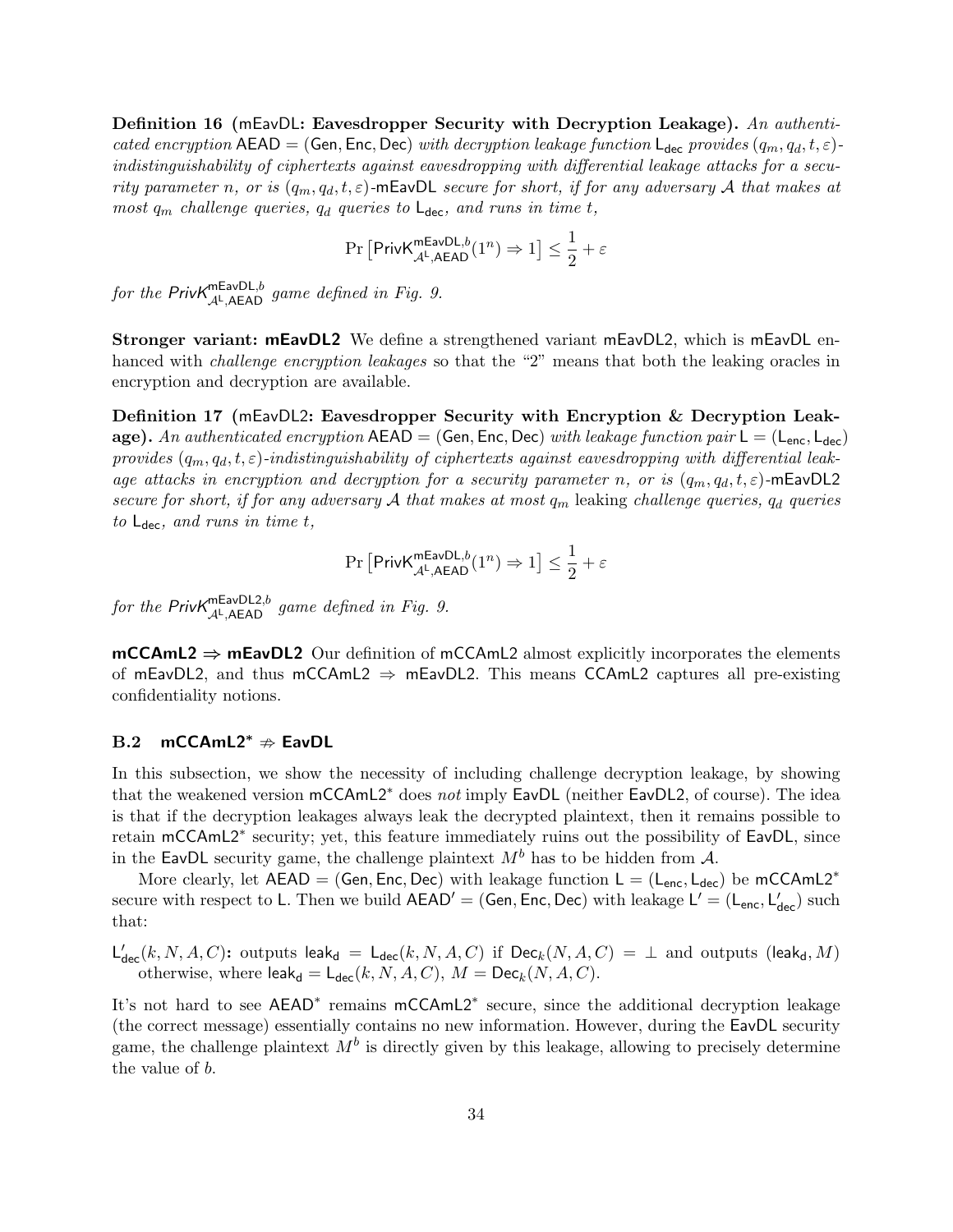## B.3 MR  $\land$  mCPAmL2  $\land$  CIML2  $\land$  mEavDL2  $\Rightarrow$  CCAmL2<sup>\*</sup>

In subsection 3.3 we have proved MR ∧ CPAmL2  $\wedge$  CIML2  $\Rightarrow$  CCAmL2<sup>\*</sup>. In this subsection we prove an even stronger claim of MR  $\land$  mCPAmL2  $\land$  CIML2  $\land$  mEavDL2  $\Rightarrow$  CCAmL2<sup>\*</sup>. The idea stems from the following observations:

- in the MR game, no leakage traces are given;
- in the mCPAmL2 game, decryption leakage is only available for challenge ciphertexts, and thus "nonce respecting";
- in the CIML2 game, additional information unrelated to the key k but only to messages M are irrelevant;
- in the mEavDL2 game, assuming CIML2 holds, the decryption leakage oracle will essentially be "nonce respecting";
- on the other hand, in the CCAmL2<sup>∗</sup> game, many valid decryption leakages with respect to a single are available through trivial leaking decryption query, i.e. from ciphertext returned by the leaking encryption oracle.

Let AEAD = (Gen, Enc, Dec) be MR, mCPAmL2  $\land$  mEavDL2 with respect to leakage function L =  $(L<sub>enc</sub>, L<sub>dec</sub>)$  and CIML2 with respect to  $L^*$ . Then we build  $AEAD' = (Gen', Enc, Dec)$  with leakage function  $L' = (L'_{\text{enc}}, L'_{\text{dec}})$  as follows, where  $N^{\dagger}$ ,  $N^{\circ}$ ,  $M^{\dagger}$  below are the outputs of a publicly samplable distribution parametrized by *n*:

Gen'(1<sup>n</sup>): generates  $k \leftarrow$  Gen(1<sup>n</sup>) and samples two random bits  $t_0, t_1$ . It returns  $(k, sh)$  where  $sh = (t_0, t_1).$ 

 $\mathsf{L}_{\mathsf{enc}}'((k,sh), N, A, M)$ : outputs leak<sub>e</sub> =  $\mathsf{L}_{\mathsf{enc}}(k, N, A, M)$  as well as the additional value B but only in two cases:

- Case 1:  $N = N^{\dagger}$  and  $M = M^{\dagger}$ , then  $B = t_0 \oplus t_1 \oplus 1$ ;

- Case 2:  $N = N^{\dagger}$  and  $M \neq M^{\dagger}$ , then  $B = t_0 \oplus t_1$ .

 $\mathsf{L}'_{\mathsf{dec}}((k,sh),N,A,C)$ : outputs leak $_{\mathsf{d}}=\mathsf{L}_{\mathsf{dec}}(k,N,A,C)$  as well as the additional value  $B$  if  $\mathsf{Dec}_k(N,A,C)=0$  $M \neq \perp$  and:

- Case 1:  $N = N^{\circ}$  and  $M = M^{\dagger}$ , then  $B = t_0$ ;
- Case 2:  $N = N^{\circ}$  and  $M \neq M^{\dagger}$ , then  $B = t_1$ .

We establish the desired claims in turn:

MR. Both scheme are the same from a black-box perspective.

CIML2. Given a CIML2 adversary  $A'$  against  $AEAD'$ , it's not hard to see a CIML2 adversary A could use the oracles of AEAD and internally sampled bits  $t_0$  and  $t_1$  to perfectly simulate the oracles of  $AEAD'$  in front of  $A'$ . By this,  $AEAD'$  is CIML2 as long as  $AEAD$  is CIML2.

mCPAmL2. we show that if there is a mCPAmL2 adversary  $A'$  against AEAD', then there is an adversary A which uses A' to break the mCPAmL2 security of AEAD. In detail, once PrivK ${}_{\mathcal{A},\mathsf{AEAAD,L}}^{\mathsf{CCAmL2},b}(1^n)$ is setup,  $\mathcal{A}(1^n)$  publicly samples  $N^{\dagger}$ ,  $N^{\circ}$ ,  $M^{\dagger}$  and sends to  $\mathcal{A}'$  whatever is specified by AEAD'.  $\tilde{\mathcal{A}}$  also picks two random bits  $t_0, t_1$ . Then it runs  $A'$  and simulates Priv $\mathsf{K}_{\mathcal{A}',\mathsf{AEAD',L'}}^{\mathsf{mCPAML2},b}$  using its own interaction PrivK<sup>mCPAmL2,b</sup>. For each query from  $\mathcal{A}'$ , the actions of  $\mathcal{A}$  are as follows:

Leaking (non-challenge) encryption queries: On input  $(N, A, M)$ ,

(i) A queries its own leaking encryption oracle on  $(N, A, M)$  and gets back some  $(C, \text{leak}_e)$  or possibly  $\perp$ ;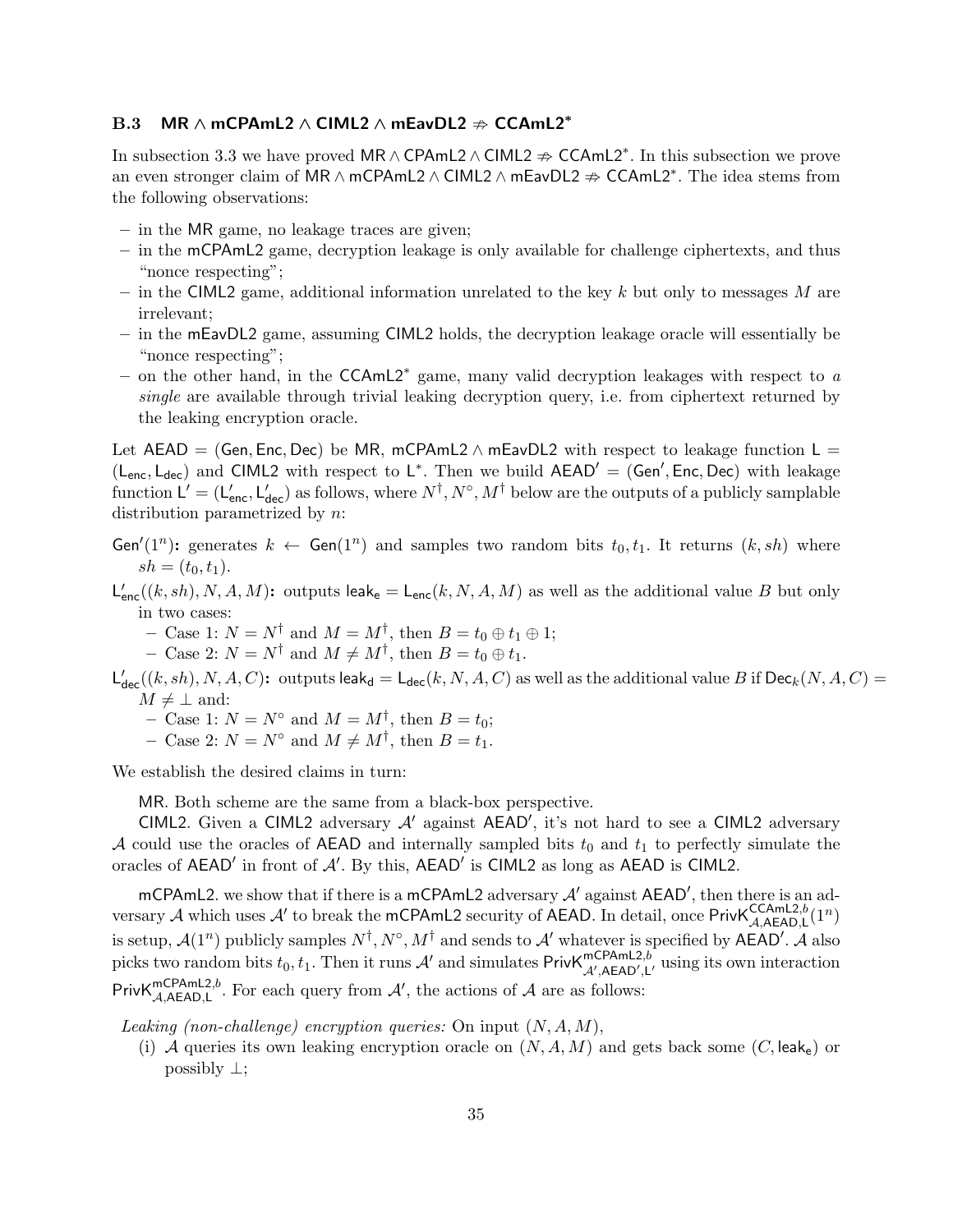(ii) If not  $\perp$ , A checks whether it should append an additional leakage B to  $(C, \text{leak}_e)$  in the case  $(N, A, M)$  falls into one of the two cases described above.

A respectively returns (C, leake) or  $\perp$  or even (C, leake, B) to A' according to the above situations.

- Leaking challenge query: on input  $(N_{ch}, A_{ch}, M^0, M^1)$ , A sends it to its leaking challenge oracle and gets the tuple  $(C^b, \text{leak}_e^b)$  or possibly  $\perp$ . In the latter case it returns  $\perp$  as well, otherwise
	- (i) if  $N_{ch} = N^{\dagger}$ , regardless of what is encrypted by the challenge oracle, A uniformly samples a new random bit  $s^*$  and returns  $(C^b, \text{leak}_e^b, s^*)$ ;
	- (ii) else,  $\mathcal A$  just returns  $(C^b, \mathsf{leak}_e^b)$ .
- Challenge decryption leakage: on input  $i$ ,  $A$  sends  $i$  to its challenge decryption leakage oracle and gets leak $_{d}^{b}$ . Then,
	- (i) if the *i*-th challenge ciphertext contains  $N_{ch} = N^{\circ}$ , A returns (leak $_{d}^{b}$ ,  $t_{0}$ );
	- (ii) else,  $A$  just returns leak $_{d}^{b}$ .

Eventually,  $A$  outputs the bit returned by  $A'$ .

Now we explain why A properly emulates the mCPAmL2 game in front of  $\mathcal{A}'$ . As long as  $N^{\dagger}$  is never involved in a challenge query, the additional decryption leakage associated to the nonce  $N<sup>°</sup>$ is independent of the involved message. Therefore, the simulation is of no deviation.

We next concentrate on the case  $N^{\dagger}$  is first involved in a challenge query. Since  $N^{\dagger}$  can only appear once there it means that A will never sees either  $t_0 \oplus t_1 \oplus 1$  or  $t_0 \oplus t_1$ . By the definition of mCPAmL2 we know there is at most one challenge query under the nonce  $N^{\circ}$ . This means that even  $\mathcal{A}'$  would have been received either  $t_0$  or  $t_1$  in the real game both equally remains uniform. So when A always gives  $t_0$  it makes no difference in the view of  $\mathcal{A}'$ . Therefore, the distributions of the transcript of queries and answers obtained in the game  $PrivK_{\mathcal{A},AEAD',L}^{mCPAmL2,b}(1^n)$  and the game simulated by  $A$  are the same, and thus

$$
\Pr\left[\mathsf{PrivK}_{\mathcal{A},\mathsf{AEAD},\mathsf{L}}^{\mathsf{mCPAml2},b}(1^n)\Rightarrow 1\right]=\Pr\left[\mathsf{PrivK}_{\mathcal{A}',\mathsf{AEAD}',\mathsf{L}'}^{\mathsf{mCPAml2},b}(1^n)\Rightarrow 1\right].
$$

mEavDL2. The proof just follows the same line as the proof for mCPAmL2, except that the adversary  $A$  aborts if the internally ran  $A'$  manages to call the decryption leakage oracle on a valid ciphertext which is not a challenge ciphertext. Since the probability to abort is bounded by the probability to create a forgery, the abort probability is at most  $Pr[PrivK_{\mathcal{A},AEAD,L}^{CIML2}(1^n) \Rightarrow 1]$ , which is small since AEAD is CIML2 secure. Now, assuming that abort does not occur we are in the same situation than in the mCPAL1 argument above.

 $\neg$ CCAmL2<sup>\*</sup>. Let  $\mathcal{A}'$  be an adversary which given  $N^{\dagger}$ ,  $N^{\circ}$ ,  $M^{\dagger}$  sequentially makes the following queries for  $M \neq M^{\dagger}$ :

- (i)  $(N^{\circ}, A, M^{\dagger})$  to the leaking encryption oracle and get  $C^{\dagger}$ ;
- (ii)  $(N^{\circ}, A, M)$  to the leaking encryption oracle and get C;
- (iii)  $(N^{\circ}, A, C^{\dagger})$  to the leaking decryption oracle and get  $t_0$ ;
- (iv)  $(N^{\circ}, A, C)$  to the leaking decryption oracle and get  $t_1$ .

A' finally submits  $(N^{\dagger}, A, M^{\dagger}, M)$  and obtains ciphertext  $C^b$  and (the additional) leakage bit B. Now whether  $B = t_0 \oplus t_1$  or not allows distinguishing.

This concludes our proof for MR  $\land$  mCPAmL2  $\land$  CIML2  $\land$  mEavDL2  $\neq$  CCAmL2<sup>\*</sup>.  $\Box$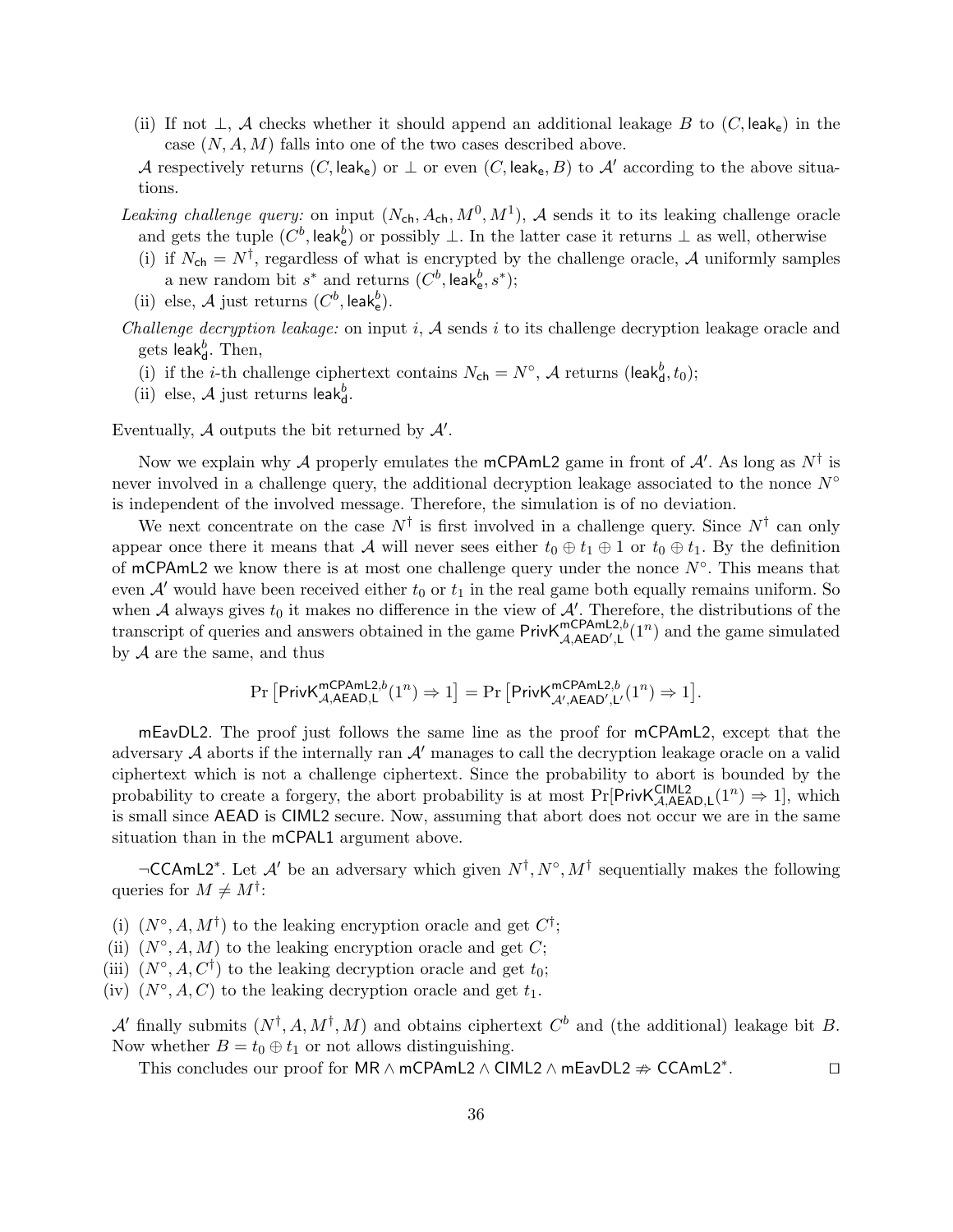## C Relation with BMOS

Despite it is hard to prove that our strongly protected SPRP and our leakage assumptions are necessary (which is another important and challenging open problem), we observe that the BMOS work requires very similar ones.

Strongly protected block. The BMOS [BMOS17] security proofs are based on very similar assumptions, and require an ideal component that essentially solves the same challenges as ours which can be viewed as a counterpart to our leak-free SPRP, as we explain next.

Given  $(N, A, M)$ , the BMOS construction combines an IV-based encryption scheme with a pseudorandom Hash-then-MAC. To verify a tag T, the proposed implementation described in the appendices of the long version of [BMOS17] recomputes fresh shares, say  $T_1$  and  $T_2$ , of the right tag  $T_1 \cdot T_2$  by applying a PRF on its hashed value, leading to the following observations.

First, the key of this PRF has to be "well protected". The BMOS authors propose an instantiation based on pairings which is proven in the generic group model for this purpose. Critically, this instantiation shares the long-term key in two pieces, which are rerandomized after every call. This creates two security demands: (i) the implementation should be protected well enough so that the two fresh shares do not gradually leak the single long-term secret key of the PRF, and (ii) randomness is needed in order to refresh these shares.

As a result, both BMOS' and our following constructions require the same type of ideal component. Yet, it is worth observing that our model and constructions allow a gradual security degradation. That is, the stronger requirement to perfectly hide one of our leak-free PRF's output only impacts the CCAmL2 security of our schemes. By contrast, it is already required for integrity guarantees in BMOS.

Bounded leakage. For the rest, the BMOS proofs require that each execution of their well protected PRF only leaks a bounded amount of bits per call (i.e., bounded leakages). As already mentioned, this requirement is conceptually similar to our requirement of simulatable leakages (i.e., it aims at avoiding that ephemeral secrets are leaked in full) and analyzing our following constructions under this complementary leakage assumption is an interesting open problem.<sup>4</sup>

## D FEMALE Security Proofs

We first analyze the CCA security of FEMALE in sections D.1 and D.2, and then prove CIML2 and MR in sections D.3 and D.4 resp.

#### D.1 Preparations for CCAmL2 Proof

We are also interested in the mCCAmL2 security, namely our strongest confidentiality notion in the multi-challenge setting introduced in Appendix A.1. An approach is to first prove the CCAmL2 bound claimed in Theorem 4 and then use the generic result of Theorem 6 to derive the mCCAmL2 bound. However, we prefer an "inverse" direction: we directly prove a mCCAmL2 bound, and then obtain the CCAmL2 bound by setting  $q_m = 1$ . This approach could produce a slightly better bound without the factor  $q_m$  in some terms. Formally, sections D.1 and D.2 devote to prove the following theorem.

<sup>4</sup> In the case of BMOS, the systematic exploitation of shared computations (based on pairings) also prevents the issue of precomputation / future computation attacks that is typical of symmetric constructions (which is an additional motivation for using the simulatability assumption in our analyzes).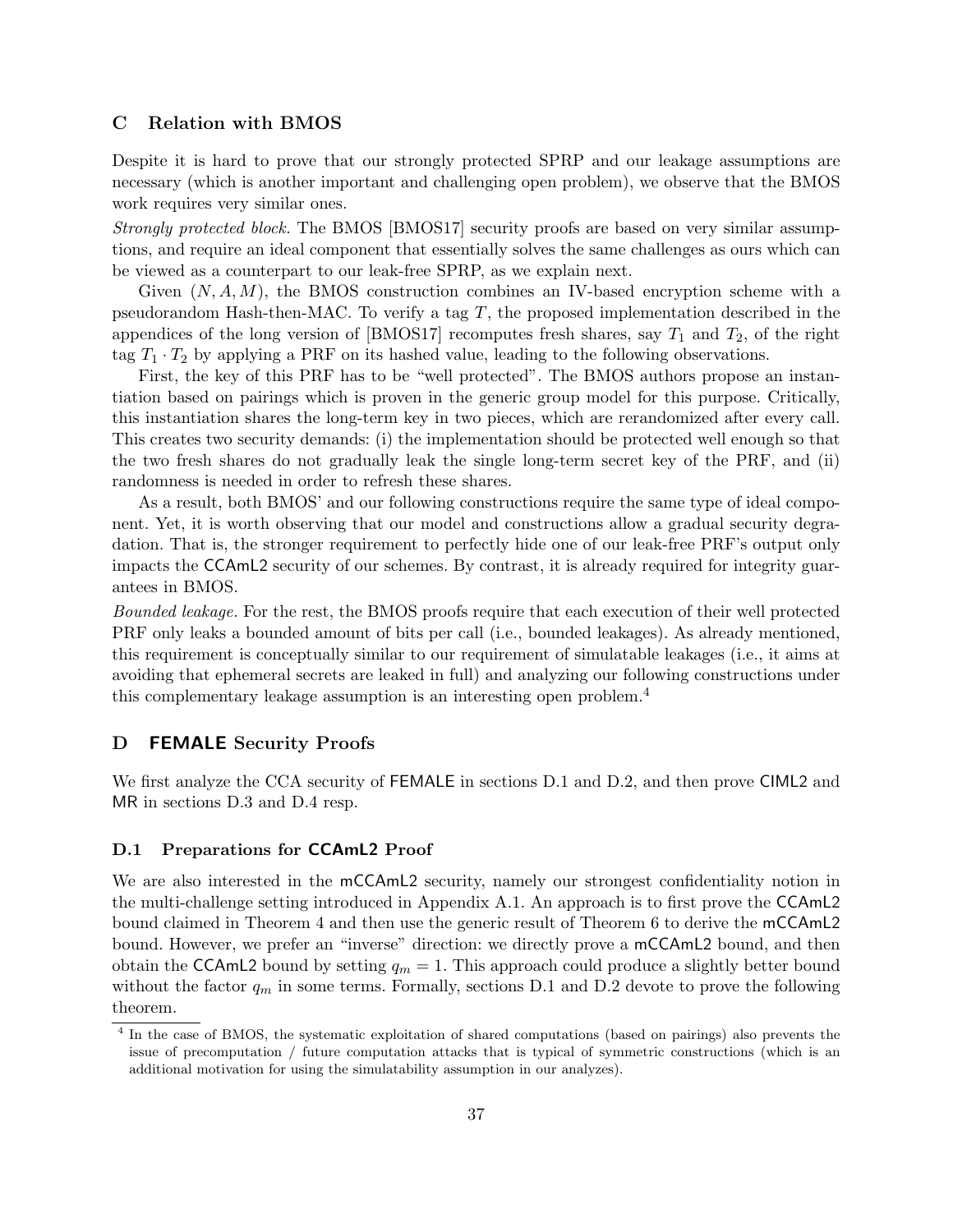**Theorem 8.** Let  $H: \{0,1\}^* \to \mathcal{B}$  be a  $(0,t',\varepsilon_{cr})$ -collision resistant and  $(q_d,t',\varepsilon_{pr})$ -range-oriented preimage resistant hash function. And let  $E: \mathcal{M} \times \mathcal{M} \to \mathcal{M}$  be a  $(2q_e + 2q_d + 2q_m, t', \varepsilon_E)$ -SPRP with two implementations: a strongly protected implementation  $E^*$  is leak free, and a plain implementation E have leakage function  $\mathsf{L}_{\mathsf{E}}$  that is  $(q_{\mathcal{S}}, t_{\mathcal{S}}, q_l, t, \varepsilon_{(p,2)\text{-}rsim})$   $(p, 2)$ -R-simulatable. Then the FEMALE implementation with leakage function  $\mathsf{L} = (\mathsf{L}_{\text{enc}}, \mathsf{L}_{\text{dec}})$  defined before is  $(q_e, q_d, p 1, q_m, q_l, t, \varepsilon_{\sf mcCAML2})$  mCCAmL2-secure, where

$$
\varepsilon_{\mathsf{mCCAmL2}} \leq 2\varepsilon_{\mathsf{E}} + \varepsilon_{cr} + \varepsilon_{pr} + \sum_{i=1}^{q_m} \varepsilon_{\mathsf{FEMALE}\text{-}eav}(\ell_i),
$$

 $\ell_i$  is the number of blocks in the i-th challenge message, and  $\varepsilon_{\text{FEMALE-eav}}(\ell_i)$  is the upper bound on the eavesdropper advantage of  $(q_l, t')$ -bounded adversaries against FEMALE on messages with  $\ell_i$ blocks. Concretely, we have:

$$
\varepsilon_{\textsf{FEMALE-}eav}(\ell_i) \leq (6\ell_i+8)(\varepsilon_{\textsf{E}}+\varepsilon_{(p,2)\text{-}rsim}) + \ell_i \cdot \varepsilon_{s\text{-}block} + \frac{6\ell_i+4}{2^n}.
$$

Here  $t' = t + (q_e + q_d + q_m)(t_{\frac{1}{2}} + t_{1-pass})$ ,  $t_{1-pass}$  is the maximum running time of FEMALE upon a single (encryption or decryption) query, and  $t<sub>s</sub>$  is the time needed for randomly sampling a value from M.

As mentioned, setting  $q_m = 1$  yields the exact CCAmL2 bound which was interpreted as

$$
O\left(\frac{t^2}{2^n}\right) + O\left(\frac{t(q_e+q_d)}{2^n}\right) + O\left(\frac{\sigma \cdot t + \sigma^2}{2^n}\right) + O\left(\sigma(\varepsilon_{(p,2)\text{-rsim}} + \varepsilon_{s\text{-block}})\right)
$$

in Theorem 4. To further clarify, the first two terms correspond to  $\varepsilon_{cr}$  and  $\varepsilon_{pr}$ . The term  $\frac{\sigma \cdot t + \sigma^2}{2^n}$  is different from the classical non-rekeying modes (which typically only contains the term  $\frac{t}{2^n}$ ), and it stems from  $O(\sigma \cdot \varepsilon_{\mathsf{E}})$  in  $\sum_{i=1}^{q_m} \varepsilon_{\mathsf{FEMALE}\text{-}eav}(\ell_i)$ : since  $t' = t + O(\sigma)$ , we have  $\varepsilon_{\mathsf{E}} = \frac{t + O(\sigma)}{2^n}$ , and thus  $O(\sigma \cdot \varepsilon_{\mathsf{E}}) = O(\frac{\sigma \cdot t + \sigma^2}{2^n})$ . As mentioned, the term  $O(\sigma(\varepsilon_{(p,2)\text{-}rsim} + \varepsilon_{s\text{-}block}))$  corresponds to the security degradation due to side-channel & the reduction to a single block encryption.

It will be apparent in the proof that FEMALE actually satisfies an even stronger notion of mCCAmL2. Since the encryption starts with  $R \leftarrow H(0||N||A)$ , only the pairs  $(N, A)$ 's must be fresh in the challenge phase to derive the security instead of each of these nonces  $N$ 's.

The analysis proceeds in five steps, each corresponding to a subsubsection. As the first step, we prove a useful "indistinguishablity-like" lemma for our leaking setting. Then is a preparation: we define a model named Leaking, Idealized, Single-block Encryption scheme LISE with encryption and decryption leakages. This is actually the idealized version of the LRSE scheme defined in Fig. 6, and could be proved indistinguishable from LRSE (Lemma 2). It will be used in the 4th step (see below), constituting a bridge in the reduction.

Third, (informally speaking) we prove indistinguishability result for the two systems (FEMALE(M),  $L_{\sf FEMALE(M)}$ ) and  $(\$, \mathcal{S}_{\mathsf{FEMALE}}(M)),$  for a single message  $M$  (Lemma 3). In other words,  $(\mathsf{FEMALE}(M), \mathsf{L}_{\mathsf{FEMALE}(M)}),$ the process of using FEMALE to encrypt a single message, is indistinguishable from an idealized process that produces random outputs \$ and simulated leakages  $\mathcal{S}_{\mathsf{FEMALE}}(M)$ . This shows the design of FEMALE is good in the sense that it achieves nice confusion and diffusion (so that it produces somewhat pseudorandom outputs).

Yet, the conclusion of step 3 says nothing about the message confidentiality—or eavesdropper security—of FEMALE(M), since the leakages  $L_{FEMALE(M)}$  or its indistinguishable counterpart  $\mathcal{S}_{\mathsf{FEMALE}}(M)$  may leak M completely. To remedy this, we focus on the idealized process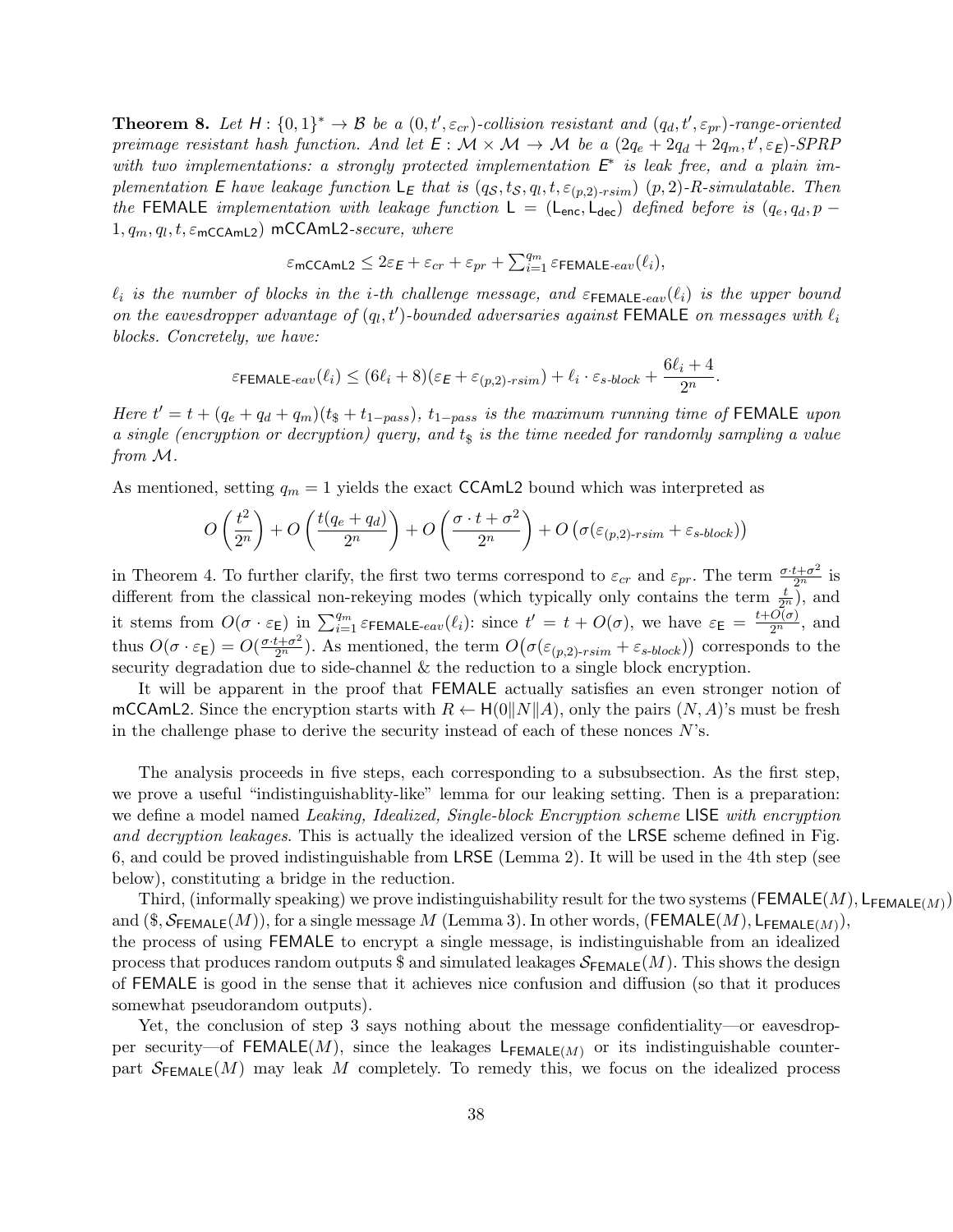$(\text{\$}, \mathcal{S}_{\mathsf{FEMALE}}(M))$ , and show how to relate its eavesdropper security to the eavesdropper security of applying LISE—the single-block encryption scheme—to independently encrypt  $|M|$  blocks. Since we've established the indistinguishability of LISE and LRSE, the eavesdropper security of (FEMALE $(M)$ , L<sub>FEMALE $(M)$ </sub>) can be established via the following chain:

eavesdropper security of LRSE (our assumption, see (1))

⇒eavesdropper security of LISE (using indistinguishability of LRSE and LISE)

 $\Rightarrow$ eavesdropper security of the idealized process (\$,  $S_{\sf FEMALE}(M)$ )

 $\Rightarrow$  eavesdropper security of (FEMALE(M), L<sub>FEMALE(M)</sub>).

Eventually, based on the eavesdropper security of  $(\mathsf{FEMALE}(M), \mathsf{L}_{\mathsf{FEMALE}(M)})$ , we establish the mCCAmL2 security (this step is in subsection D.1). Roughly, the proof relies on the following features of FEMALE:

- (i) Every invalid decryption query only leaks a pseudorandom value, i.e.  $(\mathsf{E}_k^*)^{-1}(T)$  for some T. So the encryption can be seen as independent from these values;
- (ii) For each challenge encryption query, since the nonce is used only once during the experiment, the process starts from a ephemeral key  $s_0$  that is different from any other ephemeral key of the other encryption queries. By this, encryption of this challenge is quite independent from the other encryption queries, and we can view the entire experiment as an eavesdropper adversary against (FEMALE $(M)$ , L<sub>FEMALE $(M)$ </sub>) with a lot of offline computations (i.e. all the other encryptions are turned into offline computations).

Indistinguishability of Real-Leaking and Ideal-Simulating Worlds Standaert et al. proved that based on the pseudorandom security of E and the simulatability of the leakage, (roughly) the "real-leaking world"  $(E_k(p), L(k, p))$  is indistinguishable from the "ideal-simulating" world  $(\$, \mathcal{S}^{\mathsf{L}}(k, p, \$))$  [SPY13]. A similar intermediate result could be obtained in our R-simulatability framework. For convenience of applying later in our analysis, we focus on the case  $q = 2$ . Moreover, we write  $[leak_1, \ldots, leak_\ell]^p$ for the vector of  $\ell p$  leakages, which consist of  $\ell$  (probably distinct) leakages, and each is obtained p times. We stress that trying to obtain the same leakage for p times would not result in completely identical traces: each time  $\mathsf{L}(x)$  is queried for some input x, the trace would be mixed with random noise, and would probably deviate from the traces generated by previous queries to  $L(x)$ .

**Lemma 1.** Let  $E: \mathcal{M} \times \mathcal{M} \rightarrow \mathcal{M}$  be a  $(2,t,\varepsilon_E)$ -PRP, whose implementation has a leakage function  $\mathsf{L}_\mathsf{E}$  having  $(q_\mathcal{S},t_\mathcal{S},q_l,t,\varepsilon_{(p,2)\text{-}rsim})$   $(p,2)$ -R-simulatable leakages, and let  $\mathcal{S}^\mathsf{L}$  be an appropriate  $(q_\mathcal{S},t_\mathcal{S})$ bounded leakage simulator. Then, for every  $k_{pre}, p_0, p_1, z \in \mathcal{M}$  and every  $(q_l - q^*, t - t^*)$ -bounded distinguisher  $\mathcal{D}^{\mathsf{L}}$ , the following holds:

$$
\begin{aligned} \left| \Pr[k_{ch}, \stackrel{\&\&\mathcal{M}}{\sim} \mathcal{D}^{\mathsf{L}}(\mathcal{E}_{k_{ch}}(p_0), \mathcal{E}_{k_{ch}}(p_1), [\mathsf{L}_{\mathsf{E}}(k_{ch}, p_0), \mathsf{L}_{\mathsf{E}}(k_{ch}, p_1), \mathcal{S}^{\mathsf{L}}(k_{pre}, z, k_{ch})]^p) \Rightarrow 1 \right| \\ &- \Pr[k_{ch}, c_A, c_B \stackrel{\&\mathcal{M}}{\sim} \mathcal{M}, c_A \neq c_B \text{ iff. } p_0 \neq p_1 : \\ \mathcal{D}^{\mathsf{L}}(c_A, c_B, [\mathcal{S}^{\mathsf{L}}(k_{ch}, p_0, c_A), \mathcal{S}^{\mathsf{L}}(k_{ch}, p_0, c_B), \mathcal{S}^{\mathsf{L}}(k_{pre}, z, k_{ch})]^p) \Rightarrow 1] \right| \leq \varepsilon_{\mathsf{E}} + \varepsilon_{(p, 2)\text{-rsim}}. \end{aligned}
$$

Here  $q^* = 3p \cdot q_s$ , while  $t^* = Max\{t_r, t_{sim}\}\$ , in which  $t_r$  is equal to  $3p \cdot t_s$  augmented with the time needed to make 2 oracle queries to the PRP challenger and select a uniformly random key in M, and  $t_{sim}$  is the time needed to relay the content of 2p Enc and p Gen queries from and to a  $(p, 2)$ -rsim challenger.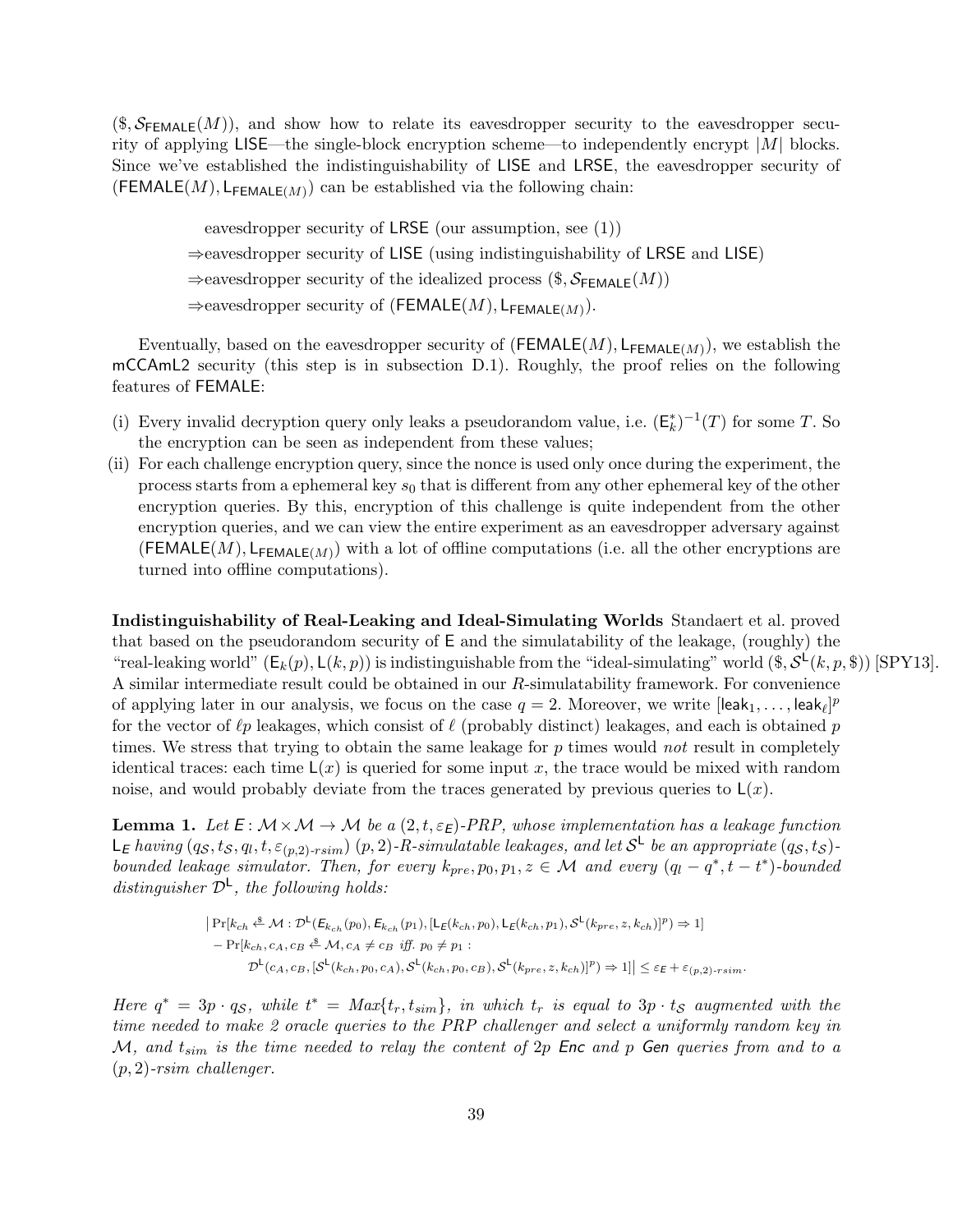Proof. The proof consists of two simple transitions: we first replace the real leakages by with simulated ones, relying on the recyclable-simulatability assumption, then replace  $E_{k_{ch}}(p_0)$  and  $E_{k_{ch}}(p_1)$ by two distinct random values to obtain the target inputs, relying on the assumption that E is a PRP.

It's not hard to see the claim remains valid if E is a PRF rather than PRP. To save space we concentrate on the latter case (that will be used in our proof).

Single-Block One-Time Encryption Scheme This is actually an extension of the analogue introduced in [PSV15]. In detail, the use of  $E$  for computing  $k_{up}$  and  $y_{ch}$  is replaced by sampling random values. And we adapt the corresponding leakage traces using  $S<sup>L</sup>$ . The resulted algorithm is defined in Fig. 10.

Description of LISE: (tool for the proof) **ISGen**(1<sup>n</sup>) picks  $k_{ch} \triangleq M$ ,  $M, C = M$  ( $p_0, p_1 \in M$  can be chosen) **ISEnc**<sub>kch</sub> (*m*) returns  $(k_{up}, c)$ , where  $c = y_{ch} \oplus m$ , and  $k_{up}, y_{ch} \triangleq \mathcal{M}$ ,  $k_{up} \neq y_{ch}$  as long as  $p_1 \neq p_0$  (and  $k_{up} = y_{ch}$ otherwise). **ISDec**<sub>kch</sub> (c) proceeds in the natural way. The leakage  $L_{\text{ISE}} = (L_{\text{isenc}}, L_{\text{isdec}}, k_{pre})$  resulting from the LISE implementation is defined as  $\mathsf{L}_{\text{isenc}}(k_{ch}, m)$  =  $\mathsf{L}(k_{ch},p_1,k_{up}),\mathcal{S}^\mathsf{L}(k_{ch},p_0,y_{ch}),\mathsf{L}_\oplus(y_{ch},m),\mathcal{S}^\mathsf{L}(k_{pre},p_1,k_{ch})),\quad \mathsf{L}_{\mathsf{isdec}}(k_{ch},c) \qquad \equiv \qquad \qquad \nonumber$  $(S^{\mathsf{L}}(k_{ch}, p_1, k_{up}), S^{\mathsf{L}}(k_{ch}, p_0, y_{ch}), \mathsf{L}_{\oplus}(y_{ch}, c), S^{\mathsf{L}}(k_{pre}, p_1, k_{ch}))$  for a fixed random  $k_{pre} \triangleq \mathcal{M}$ .

Fig. 10: The ideal single-block encryption scheme ISEnc.

We also define  $\mathsf{LISEnc}^+_{k_{ch}}(m) = (\mathsf{LISEnc}_{k_{ch}}(m), [\mathsf{L}_{\mathsf{isdec}}(k_{ch}, c)]^{p-1}, k_{pre})$  for  $(c, k_{up}) = \mathsf{ISEnc}_{k_{ch}}(m)$ . Similarly to Pereira et al. [PSV15], our ISEnc scheme is indistinguishable from its real version RSEnc.

**Lemma 2.** Let  $E: \mathcal{M} \times \mathcal{M} \rightarrow \mathcal{M}$  be a  $(2, t, \varepsilon_E)$ -PRP, whose implementation has a leakage function  $\mathsf{L}_\mathsf{E}$  having  $(q_\mathcal{S},t_\mathcal{S},q_l,t,\varepsilon_{(p,2)\text{-}rsim})$   $(p,2)$ -R-simulatable leakages, and let  $\mathcal{S}^\mathsf{L}$  be an appropriate  $(q_\mathcal{S},t_\mathcal{S})$ bounded leakage simulator. Then, for every  $p_0, p_1 \in \mathcal{M}$ ,  $p_0 \neq p_1$ , and every  $(q_l - q^*, t - t^*)$ -bounded distinguisher  $\mathcal{D}^{\mathsf{L}}$ , the following holds:

 $|\Pr[\mathcal{D}^{\mathsf{LRSE}}(m, \mathsf{LRSEnc}_{k_{ch}}^+(m)) \Rightarrow 1] - \Pr[\mathcal{D}^{\mathsf{LISE}}(m, \mathsf{LISEnc}_{k_{ch}}^+(m)) \Rightarrow 1]| \leq \varepsilon_E + \varepsilon_{(p,2)\text{-rsim}}.$ 

Here  $q^* = 3p \cdot q_S + p$ , while  $t^* = Max\{t_r, t_{sim}\}$ , in which  $t_r$  is equal to  $3p \cdot t_S + 2t_{\oplus}$  augmented with the time needed to make 2 oracle queries to the PRP challenger and select a uniformly random key in M,  $t_{\oplus}$  is the time needed to evaluate the  $\oplus$  action on an n-bit input, and  $t_{sim}$  is the time needed to relay the content of four Enc and two Gen queries from and to a  $(p, 2)$ -rsim challenger.

*Proof.* The proof just follows the same line as Lemma 1. Note that to generate the leakage  $L_{\oplus}(y_{ch}, c)$  $p-1$  times, one does not need to evaluate  $\oplus$  for that many times; instead, one just needs to make  $p-1$  queries L.

It's not hard to see Lemma 2 actually holds even if  $p_0 = p_1$ . However, as we remarked before, when the input  $p_1$  equals  $p_0$ , neither RSEnc not ISEnc ensures eavesdropper security. To highlight this issue and avoid confusion, we put this restriction in Lemma 2.

On the other hand, for the scheme **ISEnc** we do not enforce the constraint  $p_1 \neq p_0$ , since the case of  $p_1 = p_0$  would be used in some of our arguments below (of course, these arguments do not rely on the eavesdropper security of **ISEnc** in the case of  $p_1 = p_0$ .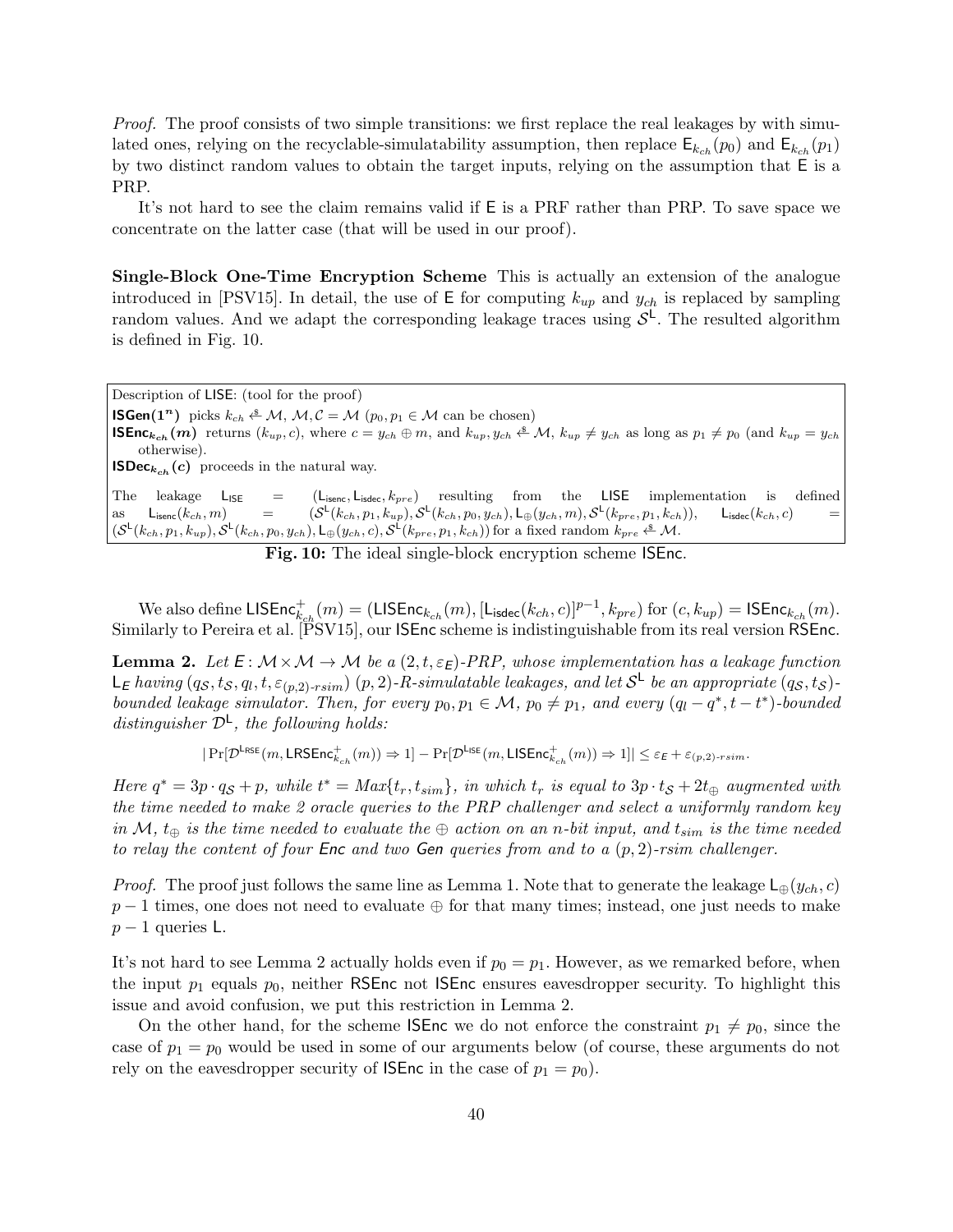LRFSM and LIFSM: FEMALE on a Single Message, and its Ideal Version We first formally describe two algorithms (L)RFSM and (L)IFSM, which denote the processes of using (Leaking) Real/Idealized FEMALE to encrypt a Single Message respectively (without generating the tag). The algorithm LRFSM is described in Fig. 11, while LIFSM is in Fig. 12.

Description of RFSM:

- Gen picks  $s_0 \stackrel{\$}{\leftarrow} \mathcal{M}$
- $-$  RFSM<sub>k<sub>0</sub></sub> $(m_1, \ldots, m_\ell)$  proceeds in four steps:
	- (i) Initializes an empty list leak for the leakage;
	- (ii) Computes  $s_1 \leftarrow \mathsf{E}_{s_0}(p_A)$  and  $w \leftarrow \mathsf{E}_{s_0}(p_B)$ , and adds  $[\mathsf{L}_{\mathsf{E}}(s_0, p_A)]^p$  and  $\mathsf{L}_{\mathsf{E}}(s_0, p_B)$  to the list leak. Here the two constants  $p_A$  and  $p_B$  are those used in FEMALE.
	- (iii) For  $i = 1, \ldots, \ell$ , computes  $s_{i+1} \leftarrow \mathsf{E}_{s_i}(p_A), y_i \leftarrow \mathsf{E}_{s_i}(d_{i-1}),$  and  $d_i \leftarrow y_i \oplus m_i$ , and adds  $\mathsf{L}_{\mathsf{E}}(s_i, p_A), \mathsf{L}_{\mathsf{E}}(s_i, d_{i-1}),$  $\mathsf{L}_{\oplus}(y_i,m_i)$ , and  $[\mathsf{L}_{\mathsf{E}}(s_i,p_A),\mathsf{L}_{\mathsf{E}}(s_i,d_{i-1}),\mathsf{L}_{\oplus}(y_i,d_i)]^{p-1}$  to the list leak;
	- (iv) Computes  $U \leftarrow \mathsf{E}_{s_{\ell+1}}(p_A), W \leftarrow \mathsf{E}_{s_{\ell+1}}(d_{\ell}), V \leftarrow \mathsf{E}_w(W)$ , and  $k_1 \leftarrow \mathsf{E}_U(V)$ ; and adds  $\mathsf{L}_{\mathsf{E}}(s_{\ell+1}, p_A)$ ,  $\mathsf{L}_{\mathsf{E}}(s_{\ell+1}, d_{\ell}), \mathsf{L}_{\mathsf{E}}(w, W), \mathsf{L}_{\mathsf{E}}(U, V)$ , and  $[\mathsf{L}_{\mathsf{E}}(s_{\ell+1}, p_A), \mathsf{L}_{\mathsf{E}}(U, V)]^{p-1}$  to the list leak;
	- (v) for  $i = 1, \ldots, \ell$ , computes  $k_{i+1} \leftarrow \mathsf{E}_{k_i}(p_A)$ ,  $z_i \leftarrow \mathsf{E}_{k_i}(p_B)$ , and  $c_i \leftarrow z_i \oplus d_i$ , and adds  $\mathsf{L}_{\mathsf{E}}(k_i, p_A)$ ,  $\mathsf{L}_{\mathsf{E}}(k_i, p_B)$ ,  $\mathsf{L}_{\oplus}(z_i, d_i)$ , and  $[\mathsf{L}_{\mathsf{E}}(k_i, p_A), \mathsf{L}_{\mathsf{E}}(k_i, p_B), \mathsf{L}_{\oplus}(z_i, c_i)]^{p-1}$  to the list leak.

RFSM $k_0(m_1, \ldots, m_\ell)$  eventually returns  $(V, c)$ , where  $c = (c_1, \ldots, c_\ell)$ .

We define  $\tt LRFSM_{k_0}(m) = (RFSM_{k_0}(m),$  leak), where leak is the list of traces standing at the end of the computation.

Fig. 11: The RFSM scheme and the involved leakages.

## Description of IFSM:

- $-$  IFSM<sub>k<sub>0</sub></sub> $(m_1, \ldots, m_\ell)$  proceeds in four steps:
	- (i) Initializes an empty list leak for the leakage;
	- (ii) Samples  $s_1 \xleftarrow{\$} \mathcal{M}$ , and adds  $[\mathcal{S}^{\mathsf{L}}(s_0, p_A, s_1)]^p$  to the list leak;
	- (iii) For  $i = 1, \ldots, \ell$ , samples  $s_{i+1} \stackrel{\text{d}}{\leftarrow} \mathcal{M}$  and  $y_i \stackrel{\text{d}}{\leftarrow} \mathcal{M}$  such that  $s_{i+1} \neq y_i$  as long as  $d_{i-1} \neq p_A$  $(s_{i+1} = y_i$  otherwise), sets  $d_i \leftarrow y_i \oplus m_i$ , and adds  $S^{\mathsf{L}}(s_i, p_A, s_{i+1}), S^{\mathsf{L}}(s_i, d_{i-1}, y_i), \mathsf{L}_{\oplus}(y_i, m_i)$ , and  $[\mathcal{S}^{\mathsf{L}}(s_i,p_A,s_{i+1}),\mathcal{S}^{\mathsf{L}}(s_i,d_{i-1},y_i),\mathsf{L}_{\oplus}(y_i,d_i)]^{p-1}$  to the list leak;
	- (iv) Samples  $U \triangleq \mathcal{M}, W \triangleq \mathcal{M}, U \neq W$  iff.  $d_\ell \neq p_A$ ;  $w \triangleq \mathcal{M}, w \neq s_1$ ;  $V \triangleq \mathcal{M}$ , and  $k_1 \triangleq \mathcal{M}$ ; and adds  $\mathcal{S}^{\mathsf{L}}(s_{\ell+1}, p_A, U)$ ,  $\mathcal{S}^{\mathsf{L}}(s_{\ell+1}, d_{\ell}, W), \, \mathcal{S}^{\mathsf{L}}(s_0, p_B, w), \, \mathcal{S}^{\mathsf{L}}(w, W, V), \, \mathcal{S}^{\mathsf{L}}(U, V, k_1), \, [\mathcal{S}^{\mathsf{L}}(s_{\ell+1}, p_A, U), \mathcal{S}^{\mathsf{L}}(U, V, k_1)]^{p-1}$  to the list leak;
	- (v) For  $i = 1, \ldots, \ell$ , samples  $k_{i+1} \notin M$ ,  $z_i \notin M$ , and  $c_i \leftarrow z_i \oplus d_i$ , and adds  $S^{\mathsf{L}}(k_i, p_A, k_{i+1}), S^{\mathsf{L}}(k_i, p_B, z_i)$ ,  $\mathsf{L}_{\oplus}(z_i, d_i)$ , and  $[\mathcal{S}^{\mathsf{L}}(k_i, p_A, k_{i+1}), \mathcal{S}^{\mathsf{L}}(k_i, p_B, z_i), \mathsf{L}_{\oplus}(z_i, c_i)]^{p-1}$  to the list leak.
	- **IFSM**<sub> $k_0$ </sub> $(m_1, \ldots, m_\ell)$  eventually returns  $(V, c)$ , where  $c = (c_1, \ldots, c_\ell)$ .

We define  $\mathsf{LIFSM}_{k_0}(m) = (\mathsf{IFSM}_{k_0}(m), \mathsf{leak})$  for the list leak standing at the end of the computation.

Fig. 12: The IFSM scheme and the involved leakages.

We then prove that LRFSM and LIFSM are indistinguishable, by relying on the  $(p, 2)$ -recyclable-simulatability assumption and the cryptographic strength of E.

**Lemma 3.** Let  $E: \mathcal{M} \times \mathcal{M} \rightarrow \mathcal{M}$  be a  $(2,t,\varepsilon_E)$ -PRP, whose implementation has a leakage function  $\mathsf{L}_\mathsf{E}$  having  $(q_\mathcal{S},t_\mathcal{S},q_l,t,\varepsilon_{(p,2)\text{-}rsim})$   $(p,2)$ -R-simulatable leakages, and let  $\mathcal{S}^\mathsf{L}$  be an appropriate  $(q_\mathcal{S},t_\mathcal{S})$ bounded leakage simulator. Then, for every  $\ell$ -block message m, every  $p_A \neq p_B$ , and every  $(q_l - p \cdot \ell)$  $q_r - q^*, t - p \cdot t_r - t^*$ )-bounded distinguisher  $\mathcal{D}^{\mathsf{L}}$  (that makes at most  $q_l - p \cdot q_r - q^*$  queries to  $\mathsf{L}$  and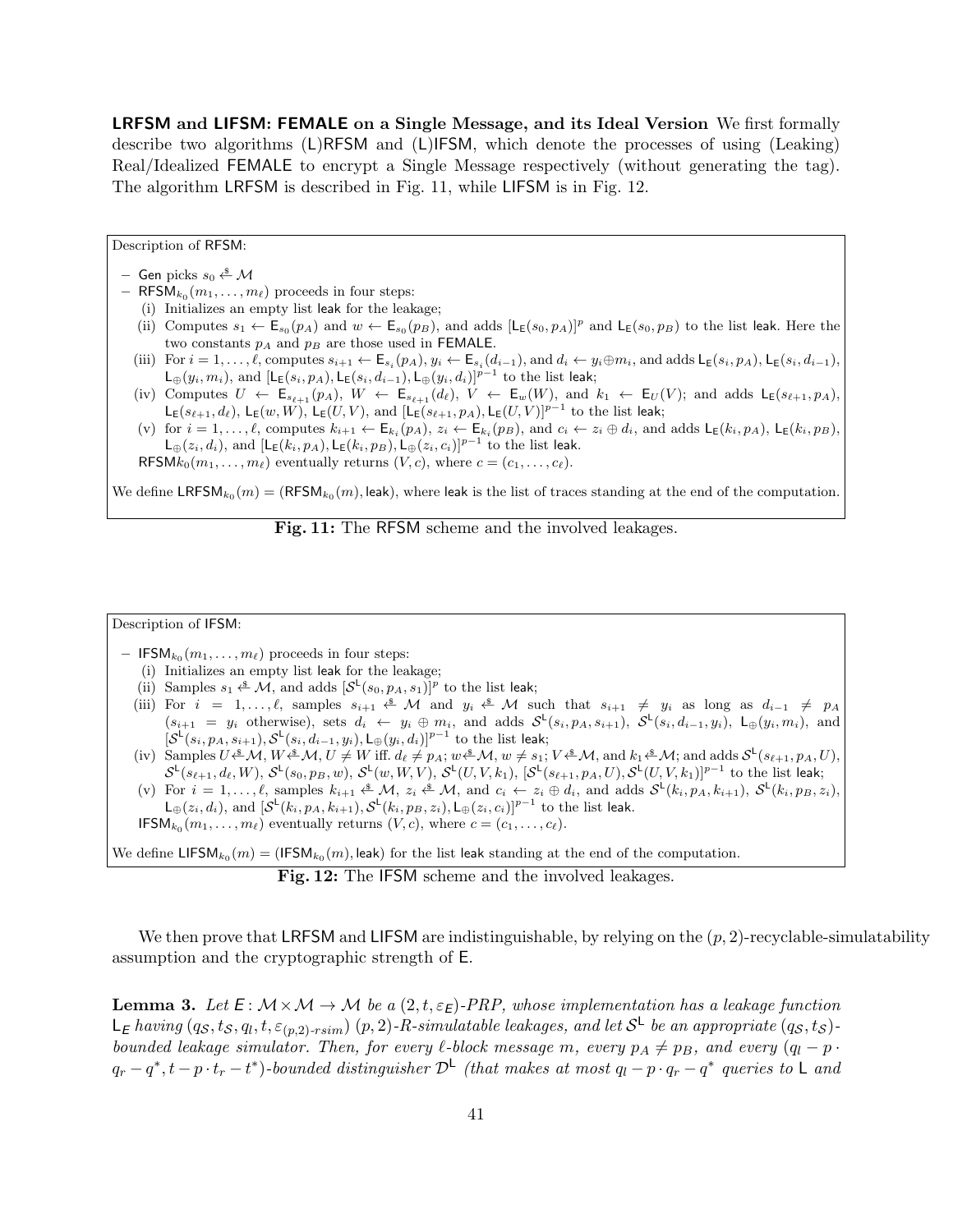runs in time  $t - p \cdot t_r - t^*$ , the following holds:

$$
|\Pr[\mathcal{D}^{\mathsf{L}}(m, \mathsf{LRFSM}_{s_0}(m)) \Rightarrow 1] - \Pr[\mathcal{D}^{\mathsf{L}}(m, \mathsf{LIFSM}_{s_0}(m)) \Rightarrow 1]|
$$
  

$$
\leq 2(\ell+2)(\varepsilon_{\mathsf{E}} + \varepsilon_{(p,2)\text{-rsim}}) + \frac{2\ell+2}{2^n}.
$$

Here  $q_r = (4\ell + 5)(q_S + 1) + 2\ell$ ,  $q^*$  and  $t^*$  are as defined in Lemma 1, and  $t_r = (4\ell + 5)(t_E + t_{\frac{1}{5}} + t_{\frac{1}{5}})$  $(t_\mathcal{S}) + 2\ell \cdot t_\oplus$ , where  $t_\mathsf{E}$  is the time needed for evaluating  $\mathsf E$  once,  $t_\$$  is the time needed for randomly sampling a value from M, and  $t_{\oplus}$  is the time needed for evaluating  $\oplus$  once.

*Proof.* We define  $G_{0,1}$  as the security game in which  $\mathcal{D}^{\mathsf{L}}$  receives LRFSM<sub>s<sub>0</sub></sub> $(m)$  as the input, and  $G_{\ell}^*$ as the game in which  $\mathcal{D}^{\mathsf{L}}$  receives LIFSM<sub>s<sub>0</sub></sub> $(m)$  as the input.

We show that  $G_{0,1}$  could be transited to  $G_{\ell}^*$  via a sequence of games

$$
\mathsf{G}_0,\mathsf{G}_1,\ldots,\mathsf{G}_{\ell},\mathsf{G}_{\ell+1},\mathsf{G}_{\ell+2},\mathsf{G}_{\ell+3}=\mathsf{G}_0^*,\mathsf{G}_1^*,\ldots,\mathsf{G}_{\ell-1}^*.
$$

The first half sequence  $G_0, \ldots, G_\ell, G_{\ell+1}, G_{\ell+2}$ , and  $G_{\ell+3}$  "idealizes" the *Ephemeral key-IV gen*eration phase of the encryption. In detail, we first consider  $G_{0,1}$ , and replace the two intermediate values  $\mathsf{E}_{s_0}(p_A)$  and  $\mathsf{E}_{s_0}(p_B)$  by two distinct random values  $s_1$  and w. We also replace the leakages  $[L_E(s_0, p_A)]^p$  and  $L_E(s_0, p_B)$  with  $[\mathcal{S}^{\mathsf{L}}(s_0, p_A, s_1)]^p$  and  $\mathcal{S}^{\mathsf{L}}(s_0, p_B, w)$ . This yields the game  $\mathsf{G}_0$ .

We next derive an upper bound for  $|\Pr[(\mathcal{D}^{\mathsf{L}})^{\mathsf{G}_0} \Rightarrow 1] - \Pr[(\mathcal{D}^{\mathsf{L}})^{\mathsf{G}_{0,1}} \Rightarrow 1]|$ . For this, we assume a  $(q_l - p \cdot q_r - q^*, t - p \cdot t_r - t^*)$ -bounded distinguisher  $\mathcal{D}^{\mathsf{L}}$  against  $\mathsf{G}_0$  and  $\mathsf{G}_{0,1}$ , and we build a distinguisher  $\mathcal{D}^{L'}$  against the real-leaking-world and the ideal-simulation-world. Concretely,  $\mathcal{D}^{L'}$ uses  $p_0 = p_A$ ,  $p_1 = p_B$ , and  $z = p_A$  to get his challenge tuple, and we assume that  $\mathcal{D}^{L'}$  receives

$$
(c_A,c_B,[\mathsf{leak}_1,\mathsf{leak}_2,\mathcal{S}^\mathsf{L}(\cdot,p_A,k_{ch})]^p)
$$

as inputs, with  $c_A \neq c_B$ .  $\mathcal{D}^{\mathsf{L}'}$  proceeds in two steps:

- (1)  $\mathcal{D}^{L'}$  first uses [leak<sub>1</sub>]<sup>*p*</sup> and leak<sub>2</sub> as the leakages of the first iteration;
- (2)  $\mathcal{D}^{L'}$  then sets  $s_1 \leftarrow c_A$  and  $w \leftarrow c_B$ , and emulates all the remaining actions of LRFSM encryption. Eventually, it serves the obtained ciphertext  $V||c_1|| \dots ||c_\ell$  as well as the leakage traces to  $\mathcal{D}^{\mathsf{L}},$ and outputs whatever  $\mathcal{D}^{\mathsf{L}}$  outputs.

It can be seen depending on whether the inputs to  $\mathcal{D}^{L'}$  follow real-leaking or ideal-simulating distribution,  $\mathcal{D}^{\mathsf{L}}$  is eventually interacting with  $\mathsf{G}_{0,1}$  or  $\mathsf{G}_{0}$ . We show that to perform the additional operations,  $\mathcal{D}^{\mathsf{L'}}$  makes at most  $p \cdot s_r$  additional queries to L and spend  $p \cdot t_r$  additional time. To this end, we note that the encryption process of LRFSM involves  $4\ell + 5$  calls to E and 2 $\ell$  xor operations. Moreover,

- in the real world, each call to  $E$  costs 1 query to L and  $t_E$  running time;
- in the ideal world, each "idealized" call to E is translated into sampling a random value and making a call to S, which costs  $q_S$  queries to L and  $(t_{\$} + t_S)$  running time;
- each xor operation costs 1 query to L and  $t_{\oplus}$  running time.

Therefore, to emulate the "hybrid" encryption process once,  $\mathcal{D}^{L'}$  needs at most  $(4\ell+5)(q_{\mathcal{S}}+1)+2\ell=$  $q_r$  queries to L and  $(4\ell+5)(t_{\mathsf{E}}+t_{\mathsf{S}}+t_{\mathsf{S}})+2\ell\cdot t_{\oplus}=t_r$  running time. To obtain the required decryption leakage traces,  $\mathcal{D}^{L'}$  has to additionally perform the "hybrid" *decryption* process for  $p-1$  times, which contributes to  $(p-1)q_r$  more queries and  $(p-1)t_r$  more time. Therefore, as claimed,  $\mathcal{D}^{L'}$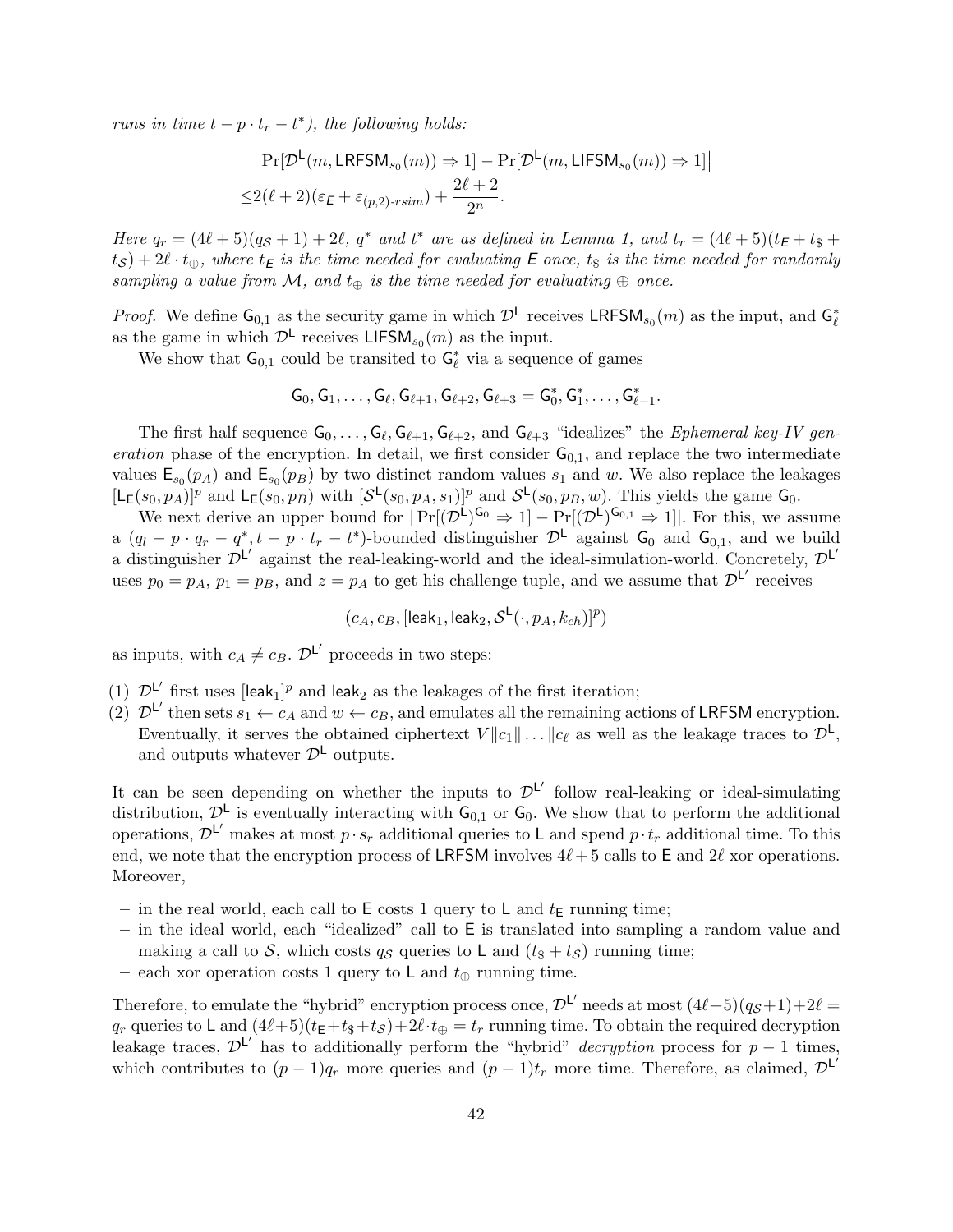makes at most  $p \cdot q_r$  additional queries to L and spends  $p \cdot t_r$  additional time for the additional operations. By the above and Lemma 1 we have

$$
|\Pr[(\mathcal{D}^{\mathsf{L}})^{\mathsf{G_0}} \Rightarrow 1] - \Pr[(\mathcal{D}^{\mathsf{L}})^{\mathsf{G_{0,1}}} \Rightarrow 1]| \leq \varepsilon_{\mathsf{E}} + \varepsilon_{(p,2)\text{-rsim}}.
$$

Then, for  $1 \leq i \leq \ell$ , to obtain  $\mathsf{G}_i$ , we modify the game  $\mathsf{G}_{i-1}$  by replacing the two intermediate values  $\mathsf{E}_{s_i}(p_A)$  and  $\mathsf{E}_{s_i}(d_{i-1})$  with two values  $s_{i+1}$  and  $y_i$ , such that  $s_{i+1}$  is uniform, and  $y_i$  is uniform and  $y_i \neq s_{i+1}$  when  $d_{i-1} \neq p_A$ , and  $y_i = s_{i+1}$  otherwise; and further replacing the leakages  $[L_E(s_i, p_A), L_E(s_i, d_{i-1})]^p$ ,  $L_{\oplus}(E_{s_i}(d_{i-1}), m_i)$ , and  $[L_{\oplus}(E_{s_i}(d_{i-1}), d_i)]^{p-1}$  with  $[\mathcal{S}^{\mathsf{L}}(s_i, p_A, s_{i+1}), \mathcal{S}^{\mathsf{L}}(s_i, d_{i-1}, y_i)]^p$ ,  $\mathsf{L}_{\oplus}(y_i, m_i)$ , and  $[\mathsf{L}_{\oplus}(y_i, d_i)]^{p-1}$ . To show the indistinguishability of  $G_i$  and  $G_{i-1}$ , we build  $\mathcal{D}^{\mathsf{L}'}$  which proceeds in five steps (to ease description, we define  $d_{-1} = p_B$ and  $y_0 = w$ :

- (1)  $\mathcal{D}^{\mathsf{L}'}$  first uniformly samples  $s_0$ ;
- (2) For  $j = 0, \ldots, i-2, \mathcal{D}^{\mathsf{L}'}$  uniformly samples random values  $s_{j+1}, y_j$  such that  $s_{j+1} \neq y_j$  iff.  $d_{j-1} \neq p_A$ , simulates the traces  $[\mathcal{S}^{\mathsf{L}}(s_j, p_A, s_j), \mathcal{S}^{\mathsf{L}}(s_j, d_{j-1}, y_j)]^{p,5}$  computes  $d_j \leftarrow y_j \oplus m_j^0$  and  $m_j^0 \leftarrow y_j \oplus d_j$  and obtains the traces  $\mathsf{L}_{\oplus}(y_j, m_j^0)$  and  $[\mathsf{L}_{\oplus}(y_j, d_j)]^{p-1}$ ;<sup>6</sup>
- (3) Then, if  $d_{i-2} \neq p_A$ , it uniformly samples  $y_{i-1}$ , computes  $d_{i-1} \leftarrow y_{i-1} \oplus m_{i-1}$ ,  $m_{i-1} \leftarrow y_{i-1} \oplus d_{i-1}$ ;
- (4) Uses  $p_0 = p_A$ ,  $p_1 = p_B$ , and  $z = p_A$  to get the challenge tuple

$$
(c_A, c_B, [\mathsf{leak}_1, \mathsf{leak}_2, \mathcal{S}^{\mathsf{L}}(\cdot, p_A, k_{ch})]^p)
$$

with  $c_A \neq c_B$ . Then, it sets  $s_{i+1} \leftarrow c_A$  and  $y_i \leftarrow c_B$ , computes  $d_i \leftarrow y_i \oplus m_i$ , and simulates  $[\mathcal{S}^{\mathsf{L}}(s_{i-1}, p_A, k_{ch}), \mathcal{S}^{\mathsf{L}}(s_{i-1}, d_{i-2}, y_{i-1})]^p$ ,  $\mathsf{L}_{\oplus}(y_{i-1}, m_{i-1}), [\mathsf{L}_{\oplus}(y_{i-1}, d_{i-1})]^{p-1}$  as the traces of the *i*th iteration, $^7$  while  $[$ leak $_1,$  leak $_2]^p$ ,  $\mathsf{L}_\oplus(y_i,m_i),$   $[\mathsf{L}_\oplus(y_i,d_i)]^{p-1}$  as the leakage of the  $i+1$  th iteration in the first pass;

(5) Takes  $s_{i+1}$  and  $d_i$  as the starting points and emulates the remaining part of the execution of **LRFSM** encryption. Eventually,  $\bar{\mathcal{D}}^{L'}$  serves the obtained ciphertext  $V||c_1|| \dots ||c_\ell$  as well as the leakage traces to  $\mathcal{D}^{\mathsf{L}}$ , and outputs whatever  $\mathcal{D}^{\mathsf{L}}$  outputs.

It can be seen that depending on the input tuple received by  $\mathcal{D}^{\mathsf{L}'}$  is real-leaking or ideal-simulation,  $\mathcal{D}^{\mathsf{L}}$  is interacting with  $\mathsf{G}_{i-1}$  or  $\mathsf{G}_{i}$ , unless:

 $- d_{i-2} \neq p_A$ , yet  $y_{i-1} = k_{ch}$ , or  $- d_{i-2} = p_A$ .

Therefore, denoting this event by  $Bad<sub>i</sub>$ , we have

$$
\Pr[(\mathcal{D}^{\mathsf{L}})^{\mathsf{G}_i} \Rightarrow 1] - \Pr[(\mathcal{D}^{\mathsf{L}})^{\mathsf{G}_{i-1}} \Rightarrow 1] \le \Pr[\mathsf{Bad}_i] + \varepsilon_{\mathsf{E}} + \varepsilon_{(p,2)\text{-rsim}}.
$$

It can be seen that:

- for 
$$
i = 3, ..., l
$$
,  $Pr[d_{i-2} = p_A] = \frac{1}{2^n}$ , and  $Pr[y_{i-1} = k_{ch}] = \frac{1}{2^n}$ . Therefore,  $Pr[Bad_i] = \frac{2}{2^n}$ ; and  
- for  $i = 1, 2$ ,  $d_{i-2} = p_B \neq p_A$ , while  $Pr[y_{i-1} = k_{ch}] = \frac{1}{2^n}$ . So  $Pr[Bad_i] = \frac{1}{2^n}$ .

<sup>&</sup>lt;sup>5</sup> When  $j = 0$  the second part of the leakages is  $S^{\mathsf{L}}(s_0, p_B, w)$  without repeating.

<sup>&</sup>lt;sup>6</sup> These xor actions are omitted when  $j = 0$ .

<sup>&</sup>lt;sup>7</sup> When  $i = 1$ , these xor operations are omitted. More clearly,  $\mathcal{D}^{L'}$  uniformly samples w, and uses  $[\mathcal{S}^{L}(s_0, p_A, k_{ch})]^p$ and  $S^{\mathsf{L}}(s_0, p_B, w)$  as the traces of the 1st iteration.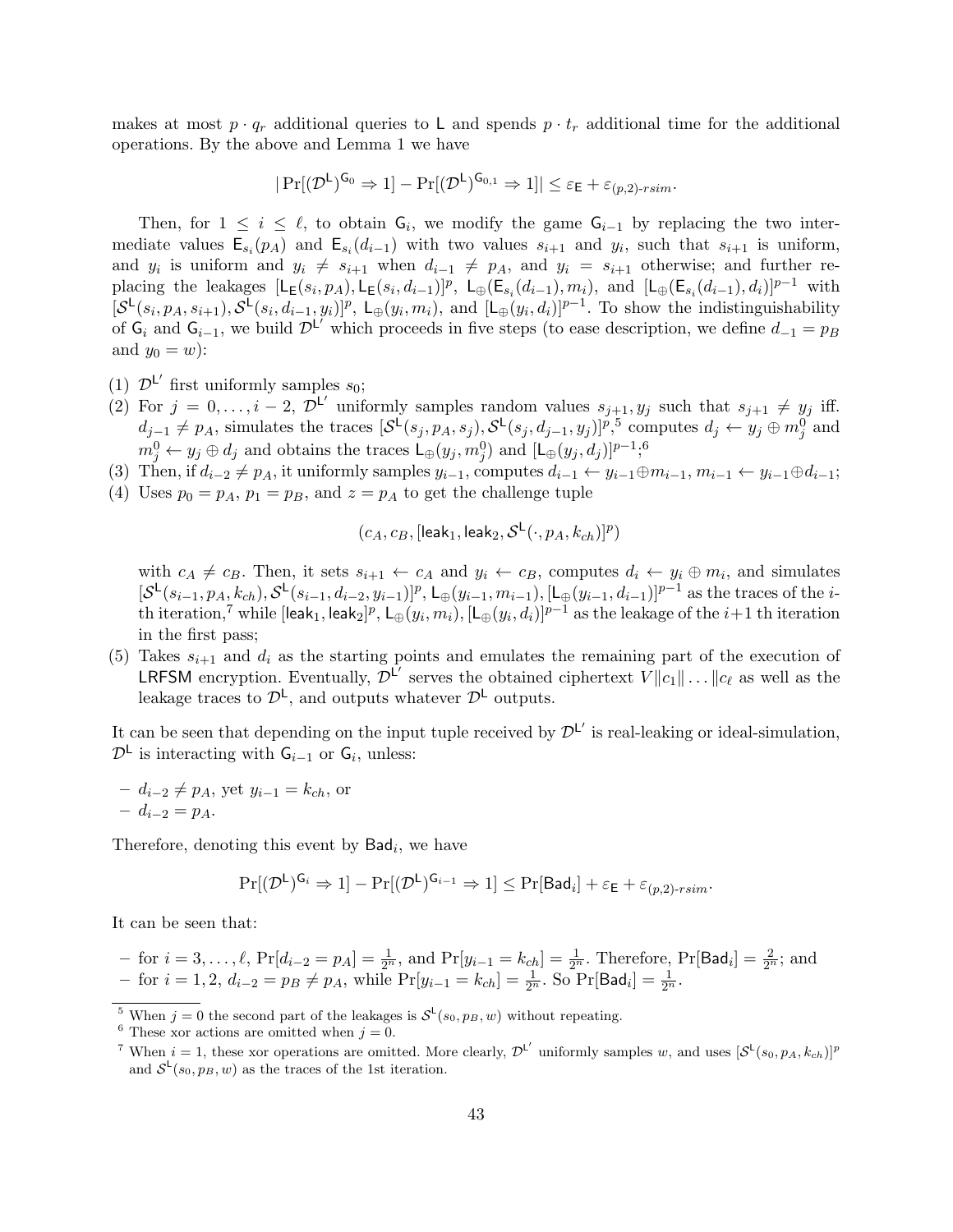The hop from  $G_\ell$  to  $G_{\ell+1}$  is slightly different, as no message block would be xored with  $E_{s_{\ell+1}} (d_\ell)$ . In detail, we replace the two intermediate values  $\mathsf{E}_{s_{\ell+1}}(p_A)$  and  $\mathsf{E}_{s_{\ell+1}}(d_{\ell})$  by two random values U and W such that  $W = U$  iff.  $d_\ell = p_A$ , and replace the leakage  $[L_E(s_{\ell+1}, p_A)]^p$  and  $L_E(s_{\ell+1}, d_\ell)$ by  $[\mathcal{S}^{\mathsf{L}}(s_{\ell+1}, p_A, U)]^p$  and  $\mathcal{S}^{\mathsf{L}}(s_{\ell+1}, d_{\ell}, W)$ . By an analysis similar to the argument above,  $\mathcal{D}^{\mathsf{L}'}$  could consistently simulate  $G_{i-1}/G_i$  against  $\mathcal{D}^{\mathsf{L}}$  unless  $d_{\ell-1} = p_A$  or  $y_{\ell} = k_{ch}$  (denoted  $\mathsf{Bad}_{\ell+1}$ ). Therefore,

$$
|\Pr[(\mathcal{D}^{\mathsf{L}})^{\mathsf{G}_{\ell+1}} \Rightarrow 1] - \Pr[(\mathcal{D}^{\mathsf{L}})^{\mathsf{G}_{\ell}} \Rightarrow 1]| \leq \Pr[\mathsf{Bad}_{\ell+1}] + \varepsilon_{\mathsf{E}} + \varepsilon_{(p,2)\text{-rsim}}
$$

$$
\leq \frac{2}{2^n} + \varepsilon_{\mathsf{E}} + \varepsilon_{(p,2)\text{-rsim}}.
$$

We then replace the intermediate value  $\mathsf{E}_w(W)$  by a random V, and replace the leakage  $\mathsf{L}_{\mathsf{E}}(w, W)$ by  $S^{\mathsf{L}}(w, W, V)$ . This yields  $\mathsf{G}_{l+2}$ . In a similar vein to the above, we have

$$
|\Pr[\mathcal{D}^{\mathsf{G}_{\ell+2}} \Rightarrow 1] - \Pr[\mathcal{D}^{\mathsf{G}_{\ell+1}} \Rightarrow 1]| \le \Pr[d_{-1} = p_A \lor w = k_{ch}] + \varepsilon_{\mathsf{E}} + \varepsilon_{(p,2)\text{-rsim}}
$$
  

$$
\le \frac{1}{2^n} + \varepsilon_{\mathsf{E}} + \varepsilon_{(p,2)\text{-rsim}}.
$$

We then replace the intermediate value  $\mathsf{E}_U(V)$  by a random  $k_1$ , and replace the leakage  $[\mathsf{L}_{\mathsf{E}}(U,V)]^p$ by  $[\mathcal{S}^{\mathsf{L}}(U,V,k_1)]^p$ . This yields  $\mathsf{G}_{l+3} = \mathsf{G}_{0}^*$ . We have

$$
|\Pr[\mathcal{D}^{G_{\ell+3}} \Rightarrow 1] - \Pr[\mathcal{D}^{G_{\ell+2}} \Rightarrow 1]| \le \Pr[d_{\ell} = p_A] + \varepsilon_E + \varepsilon_{(p,2)\text{-rsim}}
$$
  

$$
\le \frac{1}{2^n} + \varepsilon_E + \varepsilon_{(p,2)\text{-rsim}}.
$$

Therefore,

$$
|\Pr[(\mathcal{D}^{\mathsf{L}})^{\mathsf{G}_{\ell+3}} \Rightarrow 1] - \Pr[(\mathcal{D}^{\mathsf{L}})^{\mathsf{G}_{0,1}} \Rightarrow 1]| \leq \frac{2\ell+2}{2^n} + (\ell+4)(\varepsilon_{\mathsf{E}} + \varepsilon_{(p,2)\text{-rsim}}).
$$

Then, for j from 1 to  $\ell$ , we modify the game  $G_{j-1}^*$  to obtain  $G_j^*$ . The modifications are similar to those made for  $G_{j-1}$ : we replace the two intermediate values  $E_{k_j}(p_A)$  and  $E_{k_j}(p_B)$  by two distinct random values  $k_{j+1}$  and  $z_j$  (note that we always have  $p_B \neq p_A$ ), and replace the leakage  $[L_{E}(k_{j}, p_{A}), L_{E}(k_{j}, p_{B})]^{p}, L_{\oplus}(\mathsf{E}_{k_{j}}(p_{B}), d_{j}), \text{and } [L_{\oplus}(\mathsf{E}_{k_{j}}(p_{B}), c_{j})]^{p-1} \text{ by } [\mathcal{S}^{\mathsf{L}}(k_{j}, p_{A}, k_{j+1}), \mathcal{S}^{\mathsf{L}}(k_{j}, p_{B}, z_{j})]^{p},$  $\mathsf{L}_{\oplus}(z_j, d_j)$ , and  $[\mathsf{L}_{\oplus}(z_j, c_j)]^{p-1}$ . We again have  $|\Pr[\mathcal{D}^{\mathsf{G}_j^*} \Rightarrow 1] - \Pr[\mathcal{D}^{\mathsf{G}_{j-1}^*} \Rightarrow 1]| \leq \varepsilon_{\mathsf{E}} + \varepsilon_{(p,2)\text{-rsim}}$ . By these, we eventually obtain the ideal game  $G_l^*$ .

Gathering all the above, we have

$$
|\Pr[\mathcal{D}^{\mathsf{G}_{\ell}^{*}} \Rightarrow 1] - \Pr[\mathcal{D}^{\mathsf{G}_{0,1}} \Rightarrow 1]|
$$
  
=  $(|\Pr[\mathcal{D}^{\mathsf{G}_{\ell}^{*}} \Rightarrow 1] - \Pr[\mathcal{D}^{\mathsf{G}_{0}^{*}} \Rightarrow 1]|) + (|\Pr[\mathcal{D}^{\mathsf{G}_{\ell+3}} \Rightarrow 1] - \Pr[\mathcal{D}^{\mathsf{G}_{0,1}} \Rightarrow 1]|)$   
 $\leq \ell(\varepsilon_{\mathsf{E}} + \varepsilon_{(p,2)\text{-rsim}}) + \frac{2\ell+2}{2^n} + (\ell+4)(\varepsilon_{\mathsf{E}} + \varepsilon_{(p,2)\text{-rsim}})$   
 $\leq 2(\ell+2)(\varepsilon_{\mathsf{E}} + \varepsilon_{(p,2)\text{-rsim}}) + \frac{2\ell+2}{2^n}$ 

as claimed.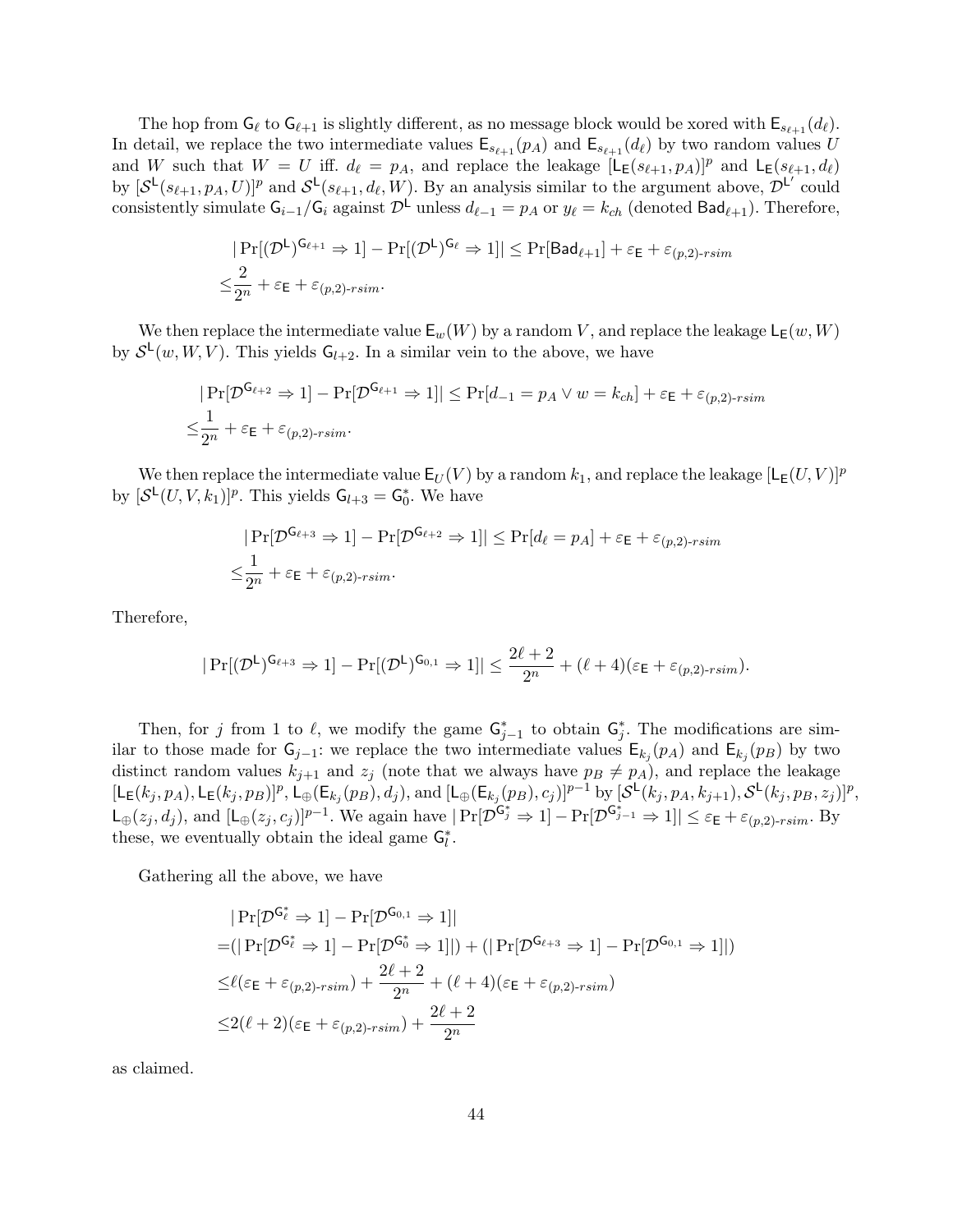**From 1-Block to**  $\ell$ **-Block Security** We now evaluate the (eavesdropper) security of an  $\ell$ -block encryption with LIFSM by comparison with the security of  $\ell$  encryptions with LISEnc performed with independent keys, block by block.

**Lemma 4.** For every pair of  $\ell$ -block messages  $m^0$  and  $m^1$  and  $(q_l, t)$ -bounded adversary  $\mathcal{A}^{\mathsf{L}}$ , there exists a  $(q_l + p \cdot q_r, t + p \cdot t_r)$ -bounded adversary  $A^{L'}$  such that

$$
|\Pr[\mathcal{A}^{\mathsf{L}}(\mathsf{LIFSM}_{s_0}(m^0)) \Rightarrow 1] - \Pr[\mathcal{A}^{\mathsf{L}}(\mathsf{LIFSM}_{s_0}(m^1)) \Rightarrow 1]|
$$
  

$$
\leq \frac{2\ell}{2^n} + \sum_{i=1}^{\ell} |\Pr[\mathcal{A}^{\mathsf{L}'}(\mathsf{LISEnc}_{s_{i-1}}^+(m^0_i)) \Rightarrow 1] - \Pr[\mathcal{A}^{\mathsf{L}'}(\mathsf{LISEnc}_{s_{i-1}}^+(m^1_i)) \Rightarrow 1]|,
$$

where  $s_0, \ldots, s_{\ell-1}$  are chosen uniformly at random, the  $p_1$  value of LISEnc ${}_{s_{i-1}}^+(m_i^b)$  is  $d_{i-1}$ ,  $d_0 = p_1$ ,  $d_1, \ldots, d_{\ell-1}$  are chosen uniformly at random and  $d_1, \ldots, d_{\ell-1} \neq p_0$ , and  $m_i^0$  and  $m_i^1$  are the *i*-th block of  $m^0$  and  $m^1$  respectively. Here  $q_r = (4\ell + 5)q_S + 2\ell$  and  $t_r = (4\ell + 5)(t_s + t_S) + 2\ell \cdot t_{\oplus}$ , where  $t_{\mathsf{E}}, t_{\$},$  and  $t_{\oplus}$  are as assumed in Lemma 3.

*Proof.* We start by building a sequence of  $\ell + 1$  messages  $m_{h,0}, \ldots, m_{h,\ell}$  starting from the "left" message  $m^0$  and modifying its blocks one by one until obtaining the "right" message  $m^1$ . That is,  $m_{h,i} := m_1^0 || \ldots || m_{\ell-i}^0 || m_{\ell-i+1}^1 || \ldots || m_{\ell}^1.$ 

We proceed to argue there exists a  $(q_l + p \cdot q_r, t + p \cdot t_r)$ -bounded adversary  $\mathcal{A}'$  such that

$$
|\Pr[\mathcal{A}^{\mathsf{L}}(\mathsf{LIFSM}_{s_0}(m_{h,i-1})) \Rightarrow 1] - \Pr[\mathcal{A}^{\mathsf{L}}(\mathsf{LIFSM}_{s_0}(m_{h,i})) \Rightarrow 1]|
$$
  

$$
\leq \frac{2}{2^n} + |\Pr[\mathcal{A}^{\mathsf{L}'}(\mathsf{LISEnc}_{s_{\ell-i}}^+(m_{\ell-i+1}^0)) \Rightarrow 1] - \Pr[\mathcal{A}^{\mathsf{L}'}(\mathsf{LISEnc}_{s_{\ell-i}}^+(m_{\ell-i+1}^1)) \Rightarrow 1]|.
$$

This along with a simple summation would imply the main claim.

The arguments on  $m_{h,i-1}$  and  $m_{h,i}$  for all i are similar in general. To make it clearer, we take the first two messages, i.e.,

$$
m_{h,0} = m_1^0 || \dots || m_{\ell-1}^0 || m_\ell^0
$$
, and  $m_{h,1} = m_1^0 || \dots || m_{\ell-1}^0 || m_\ell^1$ ,

as example. For this, assuming a  $(q_l, t)$ -bounded adversary  $\mathcal{A}^{\mathsf{L}}$  against LIFSM<sub>s<sub>0</sub></sub> $(m_{h,0})$  and LIFSM<sub>s<sub>0</sub></sub> $(m_{h,1})$ , we build a  $(q_l + p \cdot q_r, t + p \cdot t_r)$ -bounded adversary  $A^{L'}$  against LISEnc. In detail,  $A^{L'}$  proceeds in six steps:

- (1)  $A^{L'}$  uniformly samples  $s_0, s_1, w$ , such that  $s_1 \neq w$ , and obtains the simulated leakage traces  $[\mathcal{S}^{\mathsf{L}}(s_0, p_A, s_1)]^p$  and  $\mathcal{S}^{\mathsf{L}}(s_0, p_B, w);$
- (2) for  $j = 1, \ldots, \ell 3$ ,  $\mathcal{A}^{\mathsf{L'}}$  uniformly samples random values  $s_{j+1}, y_j$  such that  $s_{j+1} \neq y_j$  iff.  $d_{j-1} \neq p_A$ , obtains traces  $[\mathcal{S}^{\mathsf{L}}(s_j, p_A, s_j), \mathcal{S}^{\mathsf{L}}(s_j, d_{j-1}, y_j)]^p$ , computes  $d_j \leftarrow y_j \oplus m_j^0$  and obtains the traces  $\mathsf{L}_{\oplus}(y_j, m_j^0)$  and  $[\mathsf{L}_{\oplus}(y_j, d_j)]^{p-1}$ ;
- (3)  $\mathcal{A}^{\mathsf{L}'}$  samples  $d_{\ell-1} \neq p_A$ , and computes  $y_{\ell-1} \leftarrow d_{\ell-1} \oplus m_{\ell-1}^0$ .  $\mathcal{A}^{\mathsf{L}'}$  then sets the  $p_0$  value of its eavesdropper security challenger of LISEnc to  $p_A$  while  $p_1$  to  $d_{\ell-1}$ , and submits  $m_{\ell}^0$ , and  $m_{\ell}^1$  to the challenger to obtain the tuple

$$
((k_{up},c_{ch}^b),([{\rm leak}_1,{\rm leak}_2]^p,{\rm L}_\oplus(y_{ch},m_{ch}^b),[{\rm L}_\oplus(y_{ch},c_{ch}^b)]^{p-1},[{\mathcal S}^{\rm L}(k_{pre},p_A,k_{ch})]^p,k_{pre})
$$

as outputs (which is produced by either  $\mathsf{LISEnc}^+_{k_{ch}}(m^0_\ell)$  or  $\mathsf{LISEnc}^+_{k_{ch}}(m^1_\ell)).$ 

(4) if  $d_{\ell-3} = p_A$  then  $\mathcal{A}^{L'}$  sets  $y_{\ell-2} \leftarrow k_{pre}$ , otherwise samples  $y_{\ell-2}$  such that  $y_{\ell-2} \neq k_{pre}$ . It then computes  $d_{\ell-2} \leftarrow y_{\ell-2} \oplus m_{\ell-2}^0$ . At this stage,  $\mathcal{A}^{\mathsf{L}'}$  aborts, if either of the following two conditions is fulfilled: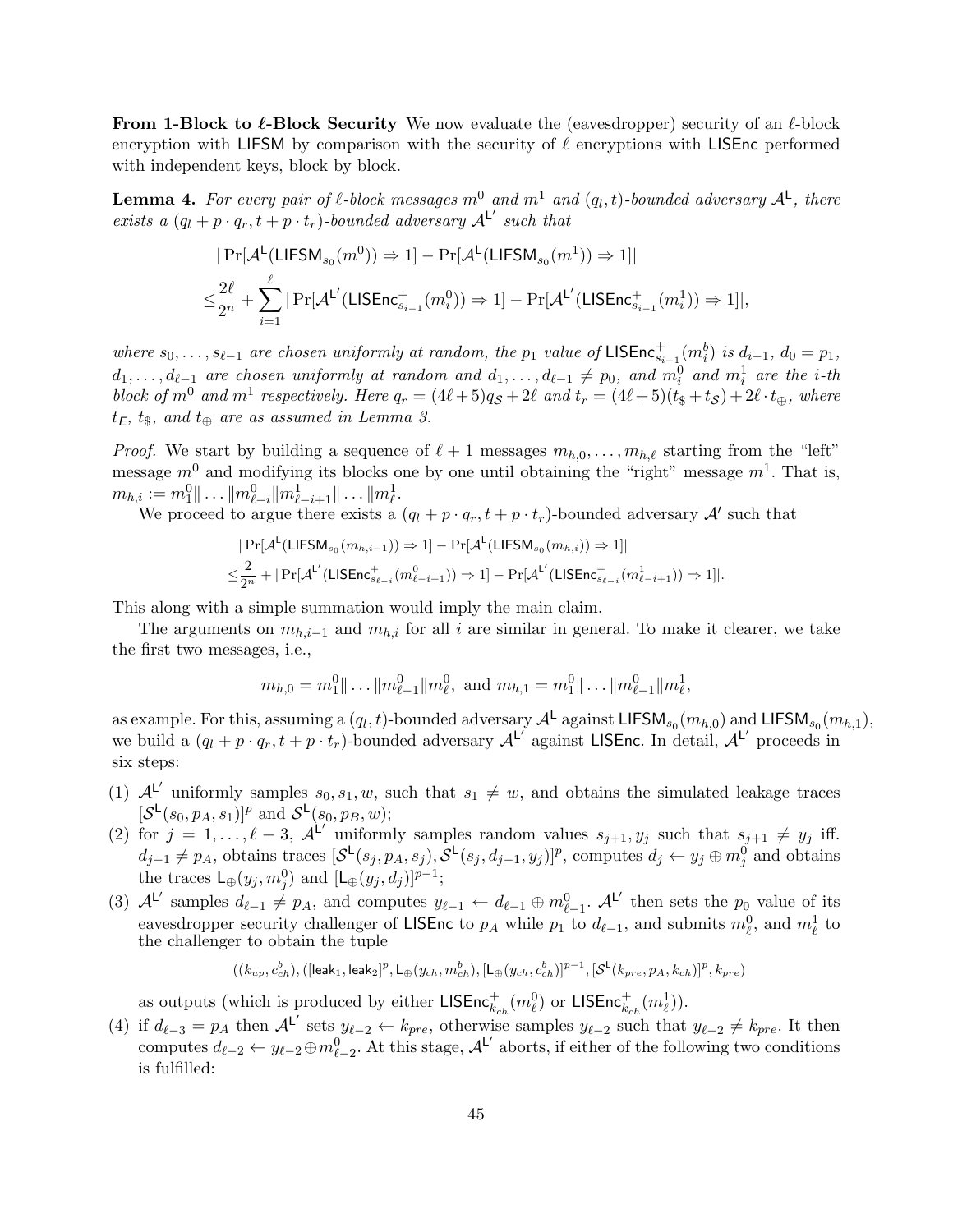$- d_{\ell-2} = p_A$ , yet  $y_{\ell-1} \neq k_{ch}$ ;

 $- d_{\ell-2} \neq p_A$ , yet  $y_{\ell-1} = k_{ch}$ .

Otherwise,  $\mathcal{A}^{\mathsf{L}'}$  uses the leakage traces  $[\mathcal{S}^{\mathsf{L}}(s_{\ell-2}, p_A, k_{pre}), \mathcal{S}^{\mathsf{L}}(s_{\ell-2}, d_{\ell-3}, y_{\ell-2})]^p$ ,  $\mathsf{L}_{\oplus}(y_{\ell-2}, m^0_{\ell-2})$ ,  $[\mathsf{L}_{\oplus}(y_{\ell-2}, d_{\ell-2})]^p$ as the leakages in  $\ell-1$  th iteration, and those  $[\mathcal{S}^{\mathsf{L}}(k_{pre}, p_A, k_{ch}), \mathcal{S}^{\mathsf{L}}(k_{pre}, d_{\ell-2}, y_{\ell-1})]^p$ ,  $\mathsf{L}_{\oplus}(y_{\ell-1}, m^0_{\ell-1})$ ,  $[\mathsf{L}_{\oplus}(y_{\ell-1}, d_{\ell-1}, y_{\ell-1})]$ as leakages in the  $\ell$  th iteration in the first pass;

- (5) sets  $s_{\ell+1} \leftarrow k_{up}$  and  $d_{\ell} \leftarrow c_{ch}^b$ , and uses  $[\text{leak}_1, \text{leak}_2]^p$ ,  $\mathsf{L}_{\oplus}(y_{ch}, m_{ch}^b)$ ,  $[\mathsf{L}_{\oplus}(y_{ch}, c_{ch}^b)]^{p-1}$  as the corresponding leakage traces (now the message absorbing phase of the first pass has been completed);
- (6) Then,  $A^L'$  takes  $s_{\ell+1}$  and  $d_{\ell}$  as the starting points, and emulates the remaining actions of LIFSM  $\text{encryption}$  the message  $m_1^0 \| \ldots \| m_{\ell-1}^0 \| m_{ch}^b$  to obtain  $c_1^0 \| \ldots \| c_{\ell-1}^0 \| c_\ell^b.$  Note that this requires  $\mathcal{A}^{\mathsf{L}'}$ to uniformly sample  $z_{\ell}$  and further compute  $c_{\ell}^{b} \leftarrow z_{\ell} \oplus d_{\ell} = z_{\ell} \oplus c_{ch}^{b}$  and generates the traces  $\mathsf{L}_{\oplus}(z_{\ell}, c_{ch}^b)$  and  $[\mathsf{L}_{\oplus}(z_{\ell}, c_{\ell}^b)]^{p-1}$  at the end of the second pass. Eventually,  $\mathcal{A}^{\mathsf{L}'}$  serves the ciphertext  $V||c_1^0||...||c_{\ell-1}^0||c_{\ell}^b$  as well as all the generated simulated leakages to  $\mathcal{A}^{\mathsf{L}}$ , and outputs whatever  $\mathcal{A}^{\mathsf{L}}$  outputs.

It can be seen that as long as  $\mathcal{A}^{L'}$  does not abort (the probability of which is at most  $2/2^n$  since both  $d_{\ell-2}$  and  $y_{\ell-1}$  are uniform), depending on whether the input tuple received by  ${\mathcal{A}}^{L'}$  captures LISEnc encrypting  $m_\ell^0$  or  $m_\ell^1$ , the inputs to  $\mathcal{A}^{\mathsf{L}}$  capture LIFSM encrypting  $m_1^0||\ldots||m_{\ell-1}^0||m_\ell^0$  or  $m_1^0 \dots ||m_{\ell-1}^0||m_\ell^1$ . Moreover,  $\mathcal{A}^{\mathsf{L}'}$  is indeed  $(q_l + p \cdot q_r, t + p \cdot t_r)$ -bounded if  $\mathcal{A}^{\mathsf{L}}$  is  $(q_l, t)$ -bounded. These complete the proof.

Gathering Lemmas 2, 3, and 4, we obtain Lemma 5 which shows the eavesdropper security bound of LRFSM (which, in fact, is also the eavesdropper bound of FEMALE).

**Lemma 5.** Let  $E: \mathcal{M} \times \mathcal{M} \rightarrow \mathcal{M}$  be a  $(2,t,\varepsilon_E)$ -PRP, whose implementation has a leakage function  $\mathsf{L}_\mathsf{E}$  having  $(q_\mathcal{S},t_\mathcal{S},q_l,t,\varepsilon_{(p,2)\text{-}rsim})$   $(p,2)$ -R-simulatable leakages, and let  $\mathcal{S}^\mathsf{L}$  be an appropriate  $(q_\mathcal{S},t_\mathcal{S})$ bounded leakage simulator. Then, for every pair of  $\ell$ -block messages m<sup>0</sup> and m<sup>1</sup> and (q<sub>l</sub> − p · q<sub>r</sub> −  $q^*, t - p \cdot t_r - t^*$ )-bounded adversary  $\mathcal{A}^{\mathsf{L}}$ , it holds

$$
|\Pr[\mathcal{A}^{\mathsf{L}}(\mathsf{LRFSM}_{s_0}(m^0)) \Rightarrow 1] - \Pr[\mathcal{A}^{\mathsf{L}}(\mathsf{LRFSM}_{s_0}(m^1)) \Rightarrow 1]|
$$
  

$$
\leq (6\ell + 8)(\varepsilon_{\mathsf{E}} + \varepsilon_{(p,2)\text{-rsim}}) + \ell \cdot \varepsilon_{s\text{-block}} + \frac{6\ell + 4}{2^n},
$$

where  $q_r, t_r$  are as defined in Lemma 3, and  $q^*, t^*$  are as defined in Lemma 2.

Proof.

$$
\label{eq:3} \begin{split} &\big|\Pr[\mathcal{A}^{\mathsf{L}}(\mathsf{LRFSM}_{s_0}(m^0))\Rightarrow 1]-\Pr[\mathcal{A}^{\mathsf{L}}(\mathsf{LRFSM}_{s_0}(m^1))\Rightarrow 1] \big|\\ \leq &\underbrace{|\Pr[\mathcal{A}^{\mathsf{L}}(\mathsf{LIFSM}_{s_0}(m^0))\Rightarrow 1]-\Pr[\mathcal{A}^{\mathsf{L}}(\mathsf{LIFSM}_{s_0}(m^1))\Rightarrow 1] \big|}_{A}\\ &+\underbrace{\sum_{b=0,1}|\Pr[\mathcal{A}^{\mathsf{L}}(\mathsf{LRFSM}_{s_0}(m^b))\Rightarrow 1]-\Pr[\mathcal{A}^{\mathsf{L}}(\mathsf{LIFSM}_{s_0}(m^b))\Rightarrow 1] \big|}_{\leq 2\bigg((2\ell+4)(\varepsilon_{\mathsf{E}}+\varepsilon_{(p,2)\text{-rsim}})+\frac{2\ell+2}{2^n}\bigg)\;(\text{by Lemma 3})} \end{split}
$$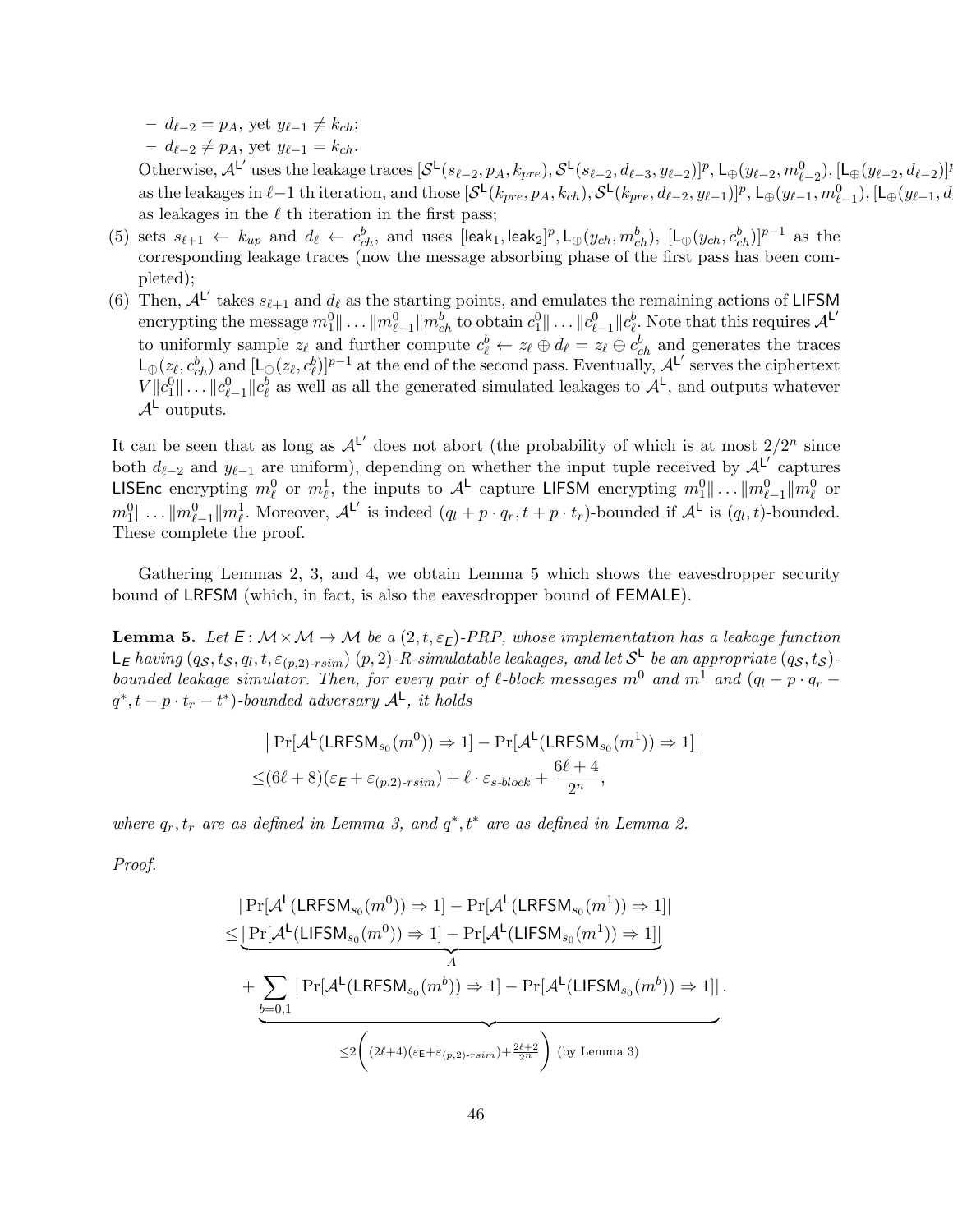For the involved term A, by Lemma 4 there exists a  $(q_l - q^*, t - t^*)$ -bounded adversary  $\mathcal{A}^{L'}$  that satisfies

$$
A \leq \frac{2\ell}{2^n} + \sum_{i=1}^{\ell} \left| \Pr[\mathcal{A}^{L'}(\mathsf{LISEnc}^+_{s_{i-1}}(m_i^0)) \Rightarrow 1] - \Pr[\mathcal{A}^{L'}(\mathsf{LISEnc}^+_{s_{i-1}}(m_i^1)) \Rightarrow 1] \right|
$$
  

$$
\leq \sum_{i=1}^{\ell} \left| \Pr[\mathcal{A}^{L'}(\mathsf{LRSEnc}^+_{s_{i-1}}(m_i^0)) \Rightarrow 1] - \Pr[\mathcal{A}^{L'}(\mathsf{LRSEnc}^+_{s_{i-1}}(m_i^1)) \Rightarrow 1] \right|
$$
  

$$
\leq \ell \cdot \varepsilon_{s\text{-block}}(\text{by (1)})
$$
  

$$
+ \frac{2\ell}{2^n} + 2\ell(\varepsilon_{\mathsf{E}} + \varepsilon_{(p,2)\text{-rsim}}) \text{ (by Lemma 2).}
$$

The claim thus follows.

Theorem 4, the CCAmL2 security of FEMALE, could then be derived from Lemma 5. The argument is in the next subsection.

#### D.2 Proof of Theorem 8

We define trivial decryption queries: if the adversary queries  $\mathsf{Enc}_k(N, A, M) \to C$  and makes the decryption query  $\mathsf{Dec}_k(N, A, C)$  later on, the latter is called *trivial.* Trivial decryption queries are usually deemed useless in black-box models. However, with leakage, such queries may give new information to the adversary. We will have explicit arguments for handling such queries.

Then we step into the proof. We start by defining  $G_0$  as the game Priv $K_{\mathcal{A}^{\perp}, FEMALE}^{CCAmL2,0}$ , and  $G_0^*$ as the game Priv $K_{\mathcal{A}^L,\mathsf{FEMALE}}^{\mathsf{CCAmL2,1}}$ . We show that they are indistinguishable from two games  $G_1$  and  $G_1^*$ respectively, the gap between which is the eavesdropper security bound of LRFSM plus an additional loss.

To this end, we first introduce the game  $G_1$ , which is obtained from  $G_0$  by replacing all the occurrences of  $\mathsf{E}_k^*$  and its inverse function by a random permutation  $\pi$  and its inverse. To upper bound  $|\Pr[\mathsf{G}_1 \Rightarrow 1] - \Pr[\mathsf{G}_0 \Rightarrow 1]|$ , we build a  $(2q_e + 2q_d + 2q_m, t_p)$ -bounded distinguisher  $\mathcal{D}_{SPRP}$ against the SPRP security of  $E^*$  (more precisely, E, since the crypto strength of  $E^*$  stems from E). The challenger  $\mathcal{D}_{SPRP}$  picks all the necessary constants itself, and emulates the encryption and decryption oracles to interact with  $A^L$  as follows. On each query made by  $A^L$ ,  $\mathcal{D}_{SPRP}$  emulates all the actions described by FEMALE, except for the computations involving  $E^*$ , which is replaced by calls to its own permutation oracle  $\mathcal O$  (which is either  $\mathsf E_k$  or  $\pi$ ). When  $\mathcal A^{\mathsf L}$  outputs its guess bit,  $D_{SPRP}$  returns that bit as its own guess. It's clear that depending on whether  $D_{SPRP}$  is interacting with  $\mathsf{E}_k$  or  $\pi$ ,  $\mathcal{A}^{\mathsf{L}}$  is playing  $\mathsf{G}_0$  or  $\mathsf{G}_1$ . Therefore, any difference between  $\Pr[\mathsf{G}_1 \Rightarrow 1]$  and  $\Pr[\mathsf{G}_0 \Rightarrow 1]$ leads to the same difference in  $\mathcal{D}_{SPRP}$  distinguishing  $E_k$  from  $\pi$ . During the emulation, the simulated FEMALE scheme receives  $q_e + q_m$  encryption queries and  $q_d$  decryption queries. Therefore,  $\mathcal{D}_{SPRP}$ is a  $(2q_e + 2q_d + 2q_m, t')$ -bounded adversary against E, making at most  $2q_e + 2q_d + 2q_m$  queries to  $\mathcal{O}$ and running in time at most  $t + (q_e + q_d + q_m)t_{1-pass} \le t'$ . Thus  $|\Pr[\mathsf{G}_1 \Rightarrow 1] - \Pr[\mathsf{G}_0 \Rightarrow 1]| \le \varepsilon_{\mathsf{E}^*}$ follows from the assumption that  $E$  is a  $(2q_e + 2q_d + 2q_m, t', \varepsilon_E)$ -SPRP.

Similarly, we replace  $\mathsf{E}^*$  by  $\pi$  to turn  $\mathsf{G}_0^*$  into  $\mathsf{G}_1^*$ , which also introduces a gap of  $\varepsilon_{\mathsf{E}}$ .

We then prove

$$
\left| \Pr[(\mathcal{A}^{\mathsf{L}})^{\mathsf{G}_1} \Rightarrow 1] - \Pr[(\mathcal{A}^{\mathsf{L}})^{\mathsf{G}_1^*} \Rightarrow 1] \right| \leq \varepsilon_{cr} + \varepsilon_{pr} + \sum_{i=1}^{q_m} \varepsilon_{\mathsf{FEMALE}\text{-}eav}(\ell_i),
$$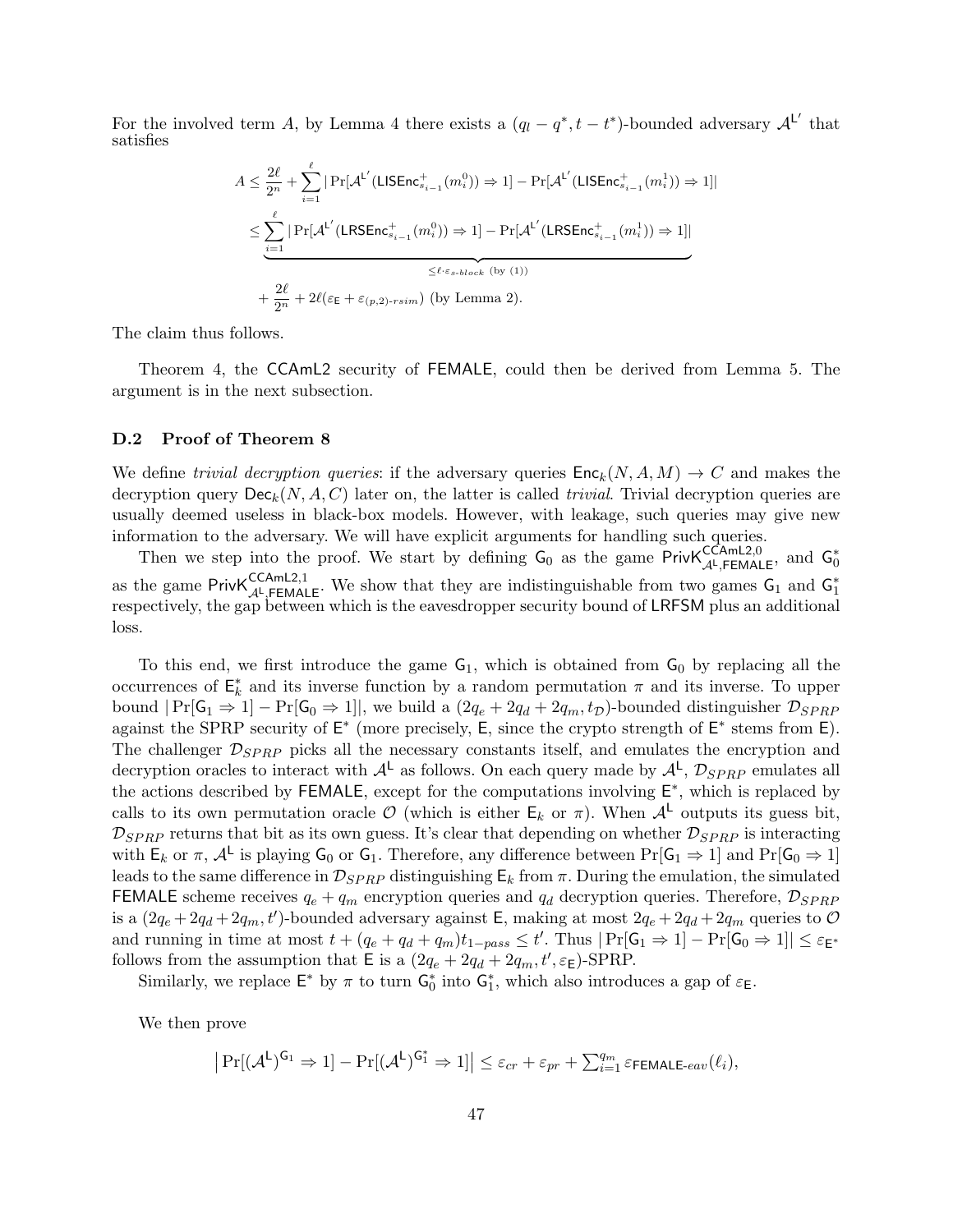where  $\ell_i$  is the number of blocks in the *i*th challenge message, and the bound on  $\varepsilon_{\textsf{FEMALE-}eav}(\ell_i)$  is as defined in Theorem 5 but where  $\ell_i$  corresponds to the block-length of the *i*-th challenge messages. This plus the above gap  $2\varepsilon_{\mathsf{E}^*}$  yields the claimed bound. To this end, we denote the  $q_m$  challenge tuples by

$$
(Nc_1, Ac_1, Mc_1^0, Mc_1^1), \ldots, (Nc_{q_m}, Ac_{q_m}, Mc_{q_m}^0, Mc_{q_m}^1).
$$

Then, we note that in  $G_1$ , the  $q_m$  messages being encrypted by the challenge encryption oracle are  $Mc_1^0, \ldots, Mc_{q_m}^0$ , while those encrypted in  $G_1^*$  are  $Mc_1^1, \ldots, Mc_{q_m}^1$ . We use  $q_m$  hops to replace  $Mc_1^0, \ldots, Mc_{q_m}^0$  by  $Mc_1^1, \ldots, Mc_{q_m}^1$  in turn, to show that  $G_1$  can be transited to  $G_1^*$ . For convenience, we define  $G_{2,0} = G_1$ , and define a sequence of games

$$
{\sf G}_{2,1}, {\sf G}_{2,2},\ldots, {\sf G}_{2,q_m},
$$

such that in the *i*-th system  $G_{2,i}$ , the first *i* messages processed by the challenge encryption oracle are  $Mc_1^0, \ldots, Mc_i^0$ , while the remaining  $q_m - i$  messages being processed are  $Mc_{i+1}^1, \ldots, Mc_{q_m}^1$ . It can be seen actually  $G_{2,q_m} = G_1^*$ .

We then show that for  $i = 1, \ldots, q_m$ ,  $G_{2,i-1}$  and  $G_{2,i}$  are indistinguishable for  $\mathcal{A}^{\mathsf{L}}$ . For this, from  $\mathcal{A}^{\mathsf{L}}$  we build an adversary  $\mathcal{A}^{\mathsf{L}'}$ , such that if  $\mathcal{A}^{\mathsf{L}}$  distinguishes  $\mathsf{G}_{2,i-1}$  and  $\mathsf{G}_{2,i}$  then  $\mathcal{A}^{\mathsf{L}'}$  breaks the eavesdropper security of LRFSM. In detail,  $\mathcal{A}^{\mathsf{L}'}$  keeps a pair of tables  $(\Pi, \Pi^{-1})$  to simulate the random permutation  $\pi$  (via lazy sampling). And it runs  $\mathcal{A}^{\mathsf{L}}$ , and reacts as follows:

- Upon an encryption query  $(N_i, A_i, M_i)$  from  $\mathcal{A}^{\mathsf{L}}, \mathcal{A}^{\mathsf{L}'}$  computes  $R_i \leftarrow \mathsf{H}(0||N_i||A_i)$ . Then:
	- if  $0\|R_i \notin \Pi$ ,  $\mathcal{A}^{\mathsf{L}'}$  samples  $s_0^{(i)} \stackrel{\$}{\leftarrow} \mathcal{M}\setminus \Pi^{-1}$ , sets  $\Pi(0\|R_i) \leftarrow s_0^{(i)}$  $_{0}^{(i)}$  and  $\Pi^{-1}(s_{0}^{(i)})$  $\binom{v}{0} \leftarrow 0 || R_i,$ and then runs LRFSM<sub>s<sub>0</sub><sup>(i)</sup></sub> ( $M_i$ ) to get the ciphertext  $(V_i, c_i)$  and leakages.  $\mathcal{A}^{\mathsf{L}'}$  then computes  $h_i \leftarrow \mathsf{H}(1||R_i||V||c_i)$  and  $T_i \leftarrow \Pi(1||h_i)$  (if  $1||h_i \notin \Pi$  then  $\mathcal{A}^{\mathsf{L}'}$  defines  $\Pi(1||h_i)$  as a value newly sampled from  $\mathcal{M}\setminus \Pi^{-1}$ ). Finally,  $\mathcal{A}^{\mathsf{L}'}$  returns the outputs  $(V_i, c_i, T_i)$  and the leakages to  $\mathcal{A}^{\mathsf{L}};$
	- if  $0\|R_i \in \Pi$ ,  $\mathcal{A}^{\mathsf{L'}}$  simply runs LRFSM $_{\Pi(0\|R_i)}(M_i)$ , performs the tag generation action  $h_i \leftarrow$  $H(1||R_i||V_i||c_i)$  and  $T_i \leftarrow \Pi(1||h_i)$  on the obtained  $V_i$  and  $c_i$ , and returns  $(V_i, c_i, T_i)$  and the leakages to  $\mathcal{A}^{\mathsf{L}}$ .
- Upon a trivial decryption query  $(N_j, A_j, C_j)$  from  $\mathcal{A}^{\mathsf{L}}$  (cf. the beginning of this subsection for the meaning of "trivial"),  $\mathcal{A}^{L'}$  computes  $R_j \leftarrow H(0||N_j||A_j)$ . Since  $(N_j, A_j, C_j)$  is trivial,  $0||R_j \in \Pi$ necessarily holds. Therefore,  $\mathcal{A}^{\mathsf{L}}$  parses  $C_j = (V_j, c_j, T_j)$ , runs LRFSM.Dec $(\Pi(0||R_j), c_j)$ , and relays the outputs to  $\mathcal{A}^{\mathsf{L}}$ .
- Upon a non-trivial decryption query  $(N_j, A_j, C_j)$  from  $\mathcal{A}^{\mathsf{L}}, \mathcal{A}^{\mathsf{L}'}$  parses  $C_j = (V_j, c_j, T_j)$ , and computes  $R_j \leftarrow \mathsf{H}(\mathbf{0}||N_j||A_j)$  and  $h_j \leftarrow \mathsf{H}(\mathbf{1}||R_j||V_j||c_j)$ . Then,
	- if  $T_j \notin \Pi^{-1}$ ,  $\mathcal{A}^{\mathsf{L'}}$  samples  $Z_j \stackrel{\hspace{0.1em}\mathsf{\scriptscriptstyle\$}}{\leftarrow} \mathcal{M}\backslash \Pi$ , and sets  $\Pi(Z_j) \leftarrow T_j$  and  $\Pi^{-1}(T_j) \leftarrow Z_j$ ;
	- if  $T_j \in \Pi^{-1}$ ,  $\mathcal{A}^{\mathsf{L}'}$  simply sets  $Z_j \leftarrow \Pi^{-1}(T_j)$ .

Now  $\mathcal{A}^{\mathcal{L}'}$  defines  $h_j^* = \text{trunc}(Z_j)$ , aborts if  $h_j = h_j^*$  (this type of abortion is defined as BadDec), and returns  $(\perp, h_j^*)$  to  $\mathcal{A}^{\mathsf{L}}$ .

- Upon  $\mathcal{A}^{\mathsf{L}}$  submitting the *j*-th challenge tuple  $(Nc_j, Ac_j, Mc_j^0, Mc_j^1), \mathcal{A}^{\mathsf{L}'}$  computes  $Rc_j \leftarrow$  $H(0||Nc_j||Ac_j)$ . Then, if  $0||Rc_j \in \Pi$ ,  $\mathcal{A}^{L'}$  aborts (this type of abortion is defined as BadChall); otherwise, its action depends on  $j$ :
	- When  $j < i$ , it simply encrypts  $Mc_j^0$  and returns. In detail,  ${\cal A}^{\mathsf{L}'}$  samples  $sc_0^{(j)} \xleftarrow{\text{A}} \mathsf{M} \setminus \Pi^{-1}$ , sets  $\Pi(0 \| Rc_j) \leftarrow sc_0^{(j)}$  $_{0}^{(j)}$  and  $\Pi^{-1}(sc_{0}^{(j)}$  $\mathcal{O}(0^{(j)}) \leftarrow 0 \|\mathit{Rc}_j$ , and then runs LRFSM<sub> $\Pi(0\|\mathit{Rc}_j)(\mathit{Mc}_j^0)$ , performs</sub> the tag generation action  $hc_j \leftarrow H(1||Rc_j||Vc_j||cc_j)$  and  $Tc_j \leftarrow H(1||hc_j)$  on the obtained  $Vc_j$  and  $cc_j$ , and returns  $(Vc_j, cc_j, Tc_j)$  and the leakages to  $\mathcal{A}^{\mathsf{L}}$ .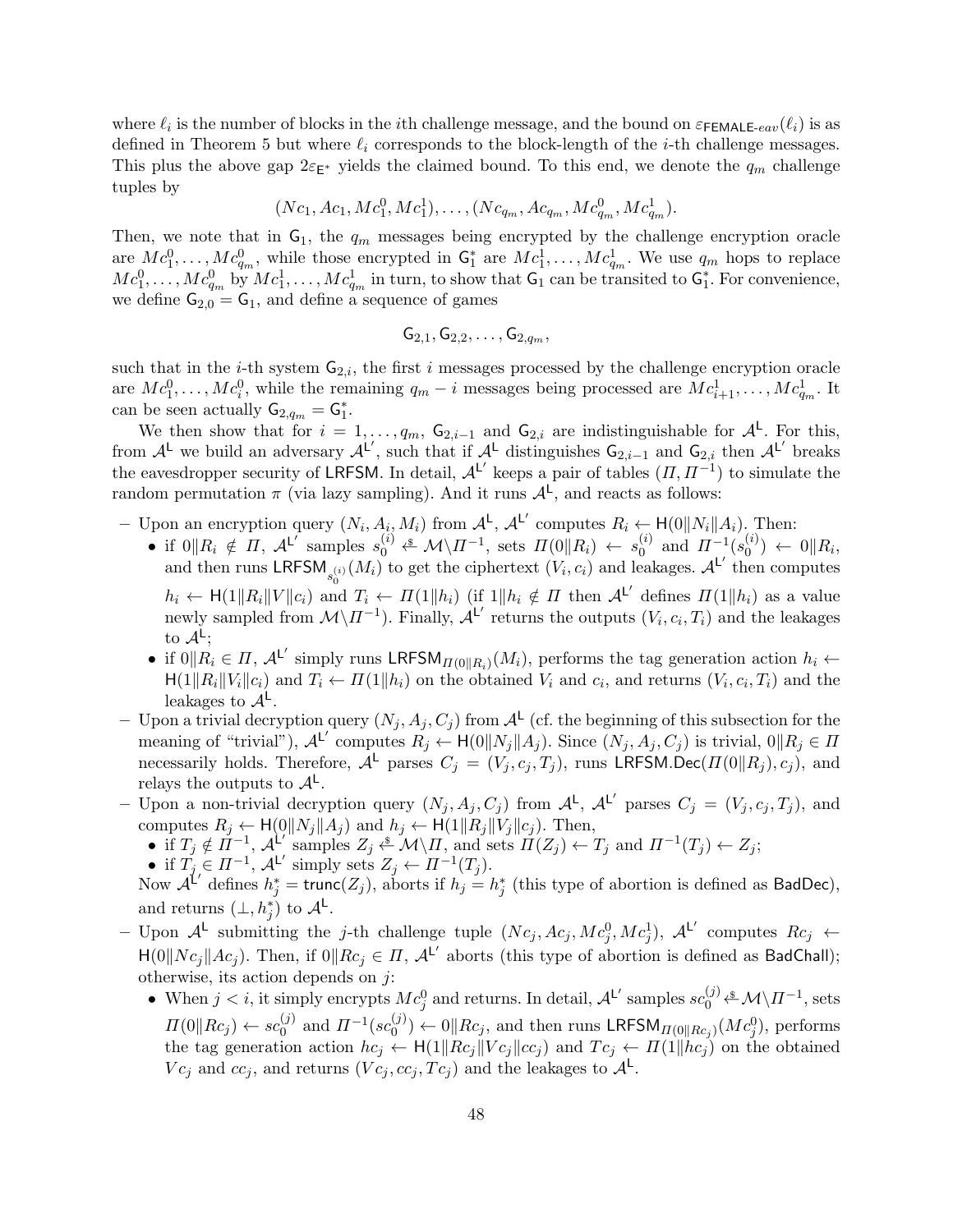- When  $j = i$ , it relays  $Mc_j^0$  and  $Mc_j^1$  to its eavesdropper security challenger to obtain  $(Vc_j^b,cc_j^b)$  and leakages leak $_{enc}$  and [leak $_{dec}]^{p-1},$  and then computes  $Tc_j \leftarrow H(1\|H(1\|Rc_j\|Vc_j^b\|cc_j^b))$ (possibly defines a new entry in  $\Pi$ ) and returns  $C_{ch}^b = (Vc_j^b, cc_j^b, Tc_j)$  to  $\mathcal{A}^{\mathsf{L}}$ . Note that this means the relation  $\Pi(0||Rc_i) = s_0^{ch}$  is implicitly fixed, where  $s_0^{ch}$  is the secret key generated inside the eavesdropper security challenger;
- When  $j > i$ , it simply encrypts  $Mc_j^1$  and returns. The details are similar to the described case  $j < i$ .
- Upon  $\mathcal{A}^{\mathsf{L}}$  making the λ-th query to  $\mathsf{L}_{\mathsf{decch}}(j)$  (1 ≤ λ ≤ p − 1),
	- When  $j \neq i$ ,  $\mathcal{A}^{\mathsf{L}'}$  performs a corresponding decryption process (decrypting  $(Nc_j, Ac_j, Cc_j^0)$ when  $j < i$ , and  $(Nc_j, Ac_j, Cc_j^1)$  when  $j > i$ ) and returns the obtained leakages to  $\mathcal{A}^L$ ;
	- When  $j = i$ ,  $\mathcal{A}^{L'}$  simply returns the  $\lambda$ -th trace in the vector [leak<sub>dec</sub>]<sup>p-1</sup> as the answer.

Moreover, whenever new entries are added to  $\Pi$ ,  $\mathcal{A}^{\mathsf{L}'}$  aborts if  $0\|Rc_j\in\Pi$  (so that the implicit relation  $\Pi(0||Rc_i) = s_0^{ch}$  never causes inconsistency).

It can be seen that the whole process is the same as either  $G_{2,i-1}$  or  $G_{2,i}$  depending on whether  $b = 0$  or 1, given that:

- (i) BadDec never occurs, and
- (ii) BadChall never occurs.

On the other hand, besides running  $A^L$ ,  $A^{L'}$  samples at most  $2(q_e + q_d + q_m)$  random values (to emulate  $\pi$ ) and internally processes  $q_e + q_d + q_m$  queries. Therefore, the running time of  $\mathcal{A}^{L'}$  is at most  $t_{\mathcal{A}^{L'}} \leq t + (q_e + q_d + q_m)(2t_{\mathcal{S}} + t_{1-pass})$  (while  $\mathcal{A}^{L'}$  makes  $q_l$  queries to L, which is the same as  $\mathcal{A}^{L}$ ).

We need to bound the probabilities of the defined events to complete the proof. They are as follows.

**Lemma 6.** Pr[BadDec  $\vee$  BadChall]  $\leq \varepsilon_{cr} + \varepsilon_{pr}$ .

Proof. To show this, we introduce two other events as follows:

- CollH: during the interaction between  $A^{L'}$  and the eavesdropper security challenger, there appears two calls to  $H(x)$  and  $H(x')$  such that  $x \neq x'$  while  $H(x) = H(x')$ ;
- PreimgH: during the interaction between  $A^{L'}$  and the eavesdropper security challenger, there appears a decryption query  $(N_j, A_j, (V_j, c_j, T_j))$  such that  $T_j \notin \Pi^{-1}$  before this query is made, yet after  $\Pi^{-1}(T_j)$  is defined, it holds  $H(x) = \text{trunc}(\Pi^{-1}(T_j))$  for any hash-call  $H(x)$  occurring during the game.

If CollH happens, then from  $A^L$  we are able to build a collision adversary  $A_{cr}$  against H:  $A_{cr}$  just simulates the eavesdropper security challenger and interacts with  $A^L'$ , and waits for CollH to occur. It's clear that the running time of  $\mathcal{A}_{cr}$  is no more than  $t_{\mathcal{A}L'}$  plus the time needed to emulate the eavesdropper challenger, which turns out  $t + (q_e + q_d + q_m)(2t_{\frac{1}{3}} + t_{1-pass}) = t'$  in total. Therefore, by the assumption on the collision resistance of H, we obtain  $Pr[CollH] \leq \varepsilon_{cr}$ .

On the other hand, if PreimgH happens, then from  $A^{L'}$  we are able to build a preimage adversary against H. To this end, note that by the definition of PreimgH, if it happens with respect to a decryption query  $(N_j, A_j, (V_j, c_j, T_j))$ , then  $T_j \notin \Pi^{-1}$  before this query is made. According to the description of  $\mathcal{A}^{L'}$ ,  $\Pi^{-1}(T_j)$  will be defined to a randomly sampled value, and thus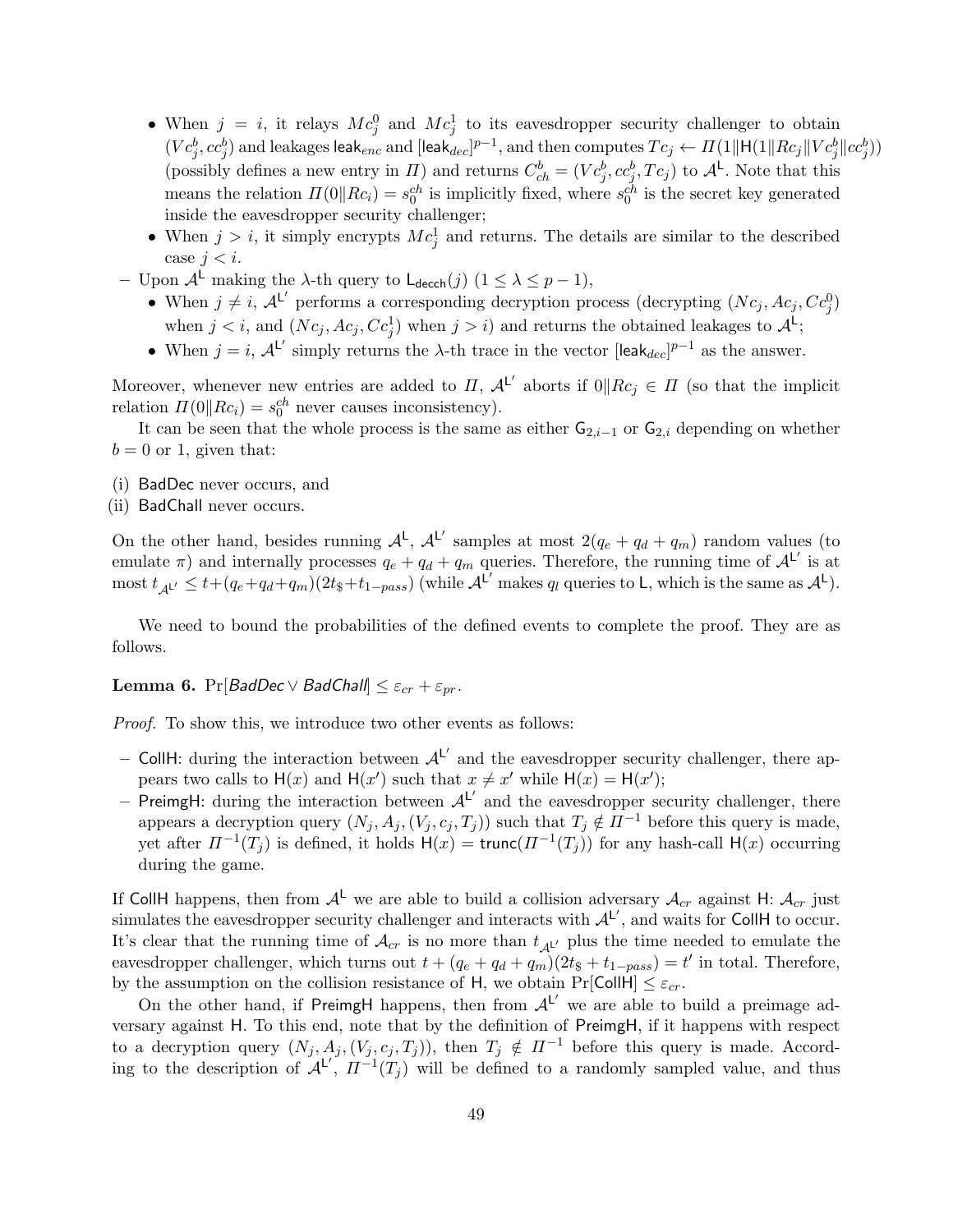$H(1||R_j||V_j||c_j) = \text{trunc}(\Pi^{-1}(T_j))$  exactly fits into the definition of range-oriented preimage resistance. Therefore, we could use an adversary  $\mathcal{A}_{pr}$  to emulate the interaction between  $\mathcal{A}^{L'}$  and the eavesdropper security challenger, and if PreimgH happens then  $A_{pr}$  turns out a preimage adversary against the hash function H. Since  $\mathcal{A}_{pr}$ 's running time is also at most  $t'$ , and there are at most  $q_d$ such decryption queries, we have  $Pr[PreimgH] \leq \varepsilon_{pr}$  by the assumption that H is  $(q_d, t', \varepsilon_{pr})$ -rangeoriented preimage resistance. This further yields Pr[CollH ∨ PreimgH]  $\leq \varepsilon_{cr} + \varepsilon_{pr}$ .

We now prove Pr[BadDec∨BadChall |  $\neg$ (CollH ∨ PreH)] = 0 to complete the proof. Assume that BadDec occurs, and let  $(N_i, A_i, (V_i, c_i, T_i))$  be the decryption query with the smallest index that passes the integrity checking. We distinguish several cases:

- (i) Case 1: upon this decryption query, it holds  $T_i \notin \Pi^{-1}$ . Then  $\Pi^{-1}(T_i)$  will be defined random and  $H(1||R_i||V_i||c_i) = \text{trunc}(\Pi^{-1}(T_i))$  implies the occurrence of PreimgH.
- (ii) Case 2: upon this decryption query it holds  $T_i \in \Pi^{-1}$ , and  $\Pi^{-1}(T_i)$  was defined due to an earlier backward call to  $\pi^{-1}$ . Then it's the same as Case 1.
- (iii) Case 3: contrary to Case 1 & 2, and  $\Pi^{-1}(T_i) = 0 \mid Z_i$  for some  $Z_i \in \mathcal{B}$ . Then the entry  $\Pi(0 \mid Z_i)$ was defined due to the "first" leak free call  $\mathsf{E}_k^*(0\|\cdot)$ . Then  $\mathsf{H}(1\|R_i\|V_i\|c_i) = \mathsf{trunc}(\Pi^{-1}(T_i))$  means during the game there exists  $N', A'$  such that  $H(0||N'||A') = Z_i = H(1||R_i||V_i||c_i)$ , indicating CollH.
- (iv) Case 4: contrary to Case 1 & 2, and  $\Pi^{-1}(T_i) = 1 || Z_i$  for some  $Z_i \in \mathcal{B}$ . Then the entry  $\Pi(1 || Z_i)$ was defined in an earlier encryption query, due to the "second" leak free call  $\mathsf{E}_k^*(1||\cdot)$ . Assume that this encryption query was  $(N_j, A_j, M_j)$ , and the corresponding response was  $C_j = (V_j, c_j, T_j)$ . Clearly it has to be  $T_j = T_i$ . Since we are considering non-trivial decryption queries, this means  $(N_j, A_j, V_j, c_j) \neq (N_i, A_i, V_i, c_i)$ . Now, if  $V_j||c_j \neq V_i||c_i$  then it holds  $R_j||V_j||c_j \neq R_i||V_i||c_i$ ; otherwise, either  $N_j \neq N_i$  or  $A_j \neq A_i$  would imply  $R_j \neq R_i$  by  $\neg$ CollH, which by  $\neg$ CollH further implies  $Z_i = H(1||R_i||V_j||c_i) \neq H(1||R_i||V_i||c_i)$ .

Therefore, Pr[BadDec |  $\neg$ (CollH  $\vee$  PreH)] = 0.

Conditioned on that BadDec does not occur, entries of the form  $\Pi(0||R)$  may be defined due to two events:

- First, the "first" leak free call  $E^*(0||R)$  that occurs during an encryption query (not possible in decryption queries by ¬BadDec);
- Second, the "second" backward leak free call  $(E^*)^{-1}$  during a decryption query.

If BadChall due to the first type of entries, then there necessarily exists an encryption query  $(N, A, M)$  such that  $H(0||N||A) = H(0||Nc_i||Ac_i)$ . According to the requirements of the CCAmL2 security game, it has to be  $(N, A) \neq (N c_i, Ac_i)$ ; therefore,  $\mathsf{H}(0||N||A) = \mathsf{H}(0||N c_i||Ac_i)$  would contradict  $\neg$ CollH. If BadChall due to the second type of entries, then it means  $H(0||Nc_i||Ac_i)$  = trunc( $\Pi^{-1}(T)$ ) for T specified in some decryption query. By the assumption on this type of entries, trunc $(\Pi^{-1}(T))$  is defined to random, and thus this case contradicts ¬PreimgH. Thus the claim.

By all the above, define

$$
Bad = BadDec \vee BadChall,
$$

then we have

$$
\Pr[(\mathcal{A}^{\mathsf{L}})^{\mathsf{G}_{2,i}} \Rightarrow 1] - \Pr[(\mathcal{A}^{\mathsf{L}})^{\mathsf{G}_{2,i-1}} \Rightarrow 1]
$$
  

$$
\leq \Pr[(\mathcal{A}^{\mathsf{L}})^{\mathsf{G}_{2,i}} \Rightarrow 1 \wedge \text{Bad}] - \Pr[(\mathcal{A}^{\mathsf{L}})^{\mathsf{G}_{2,i-1}} \Rightarrow 1 \wedge \text{Bad}] + \varepsilon_{\mathsf{FEMALE}\text{-}eav}(\ell_{i}).
$$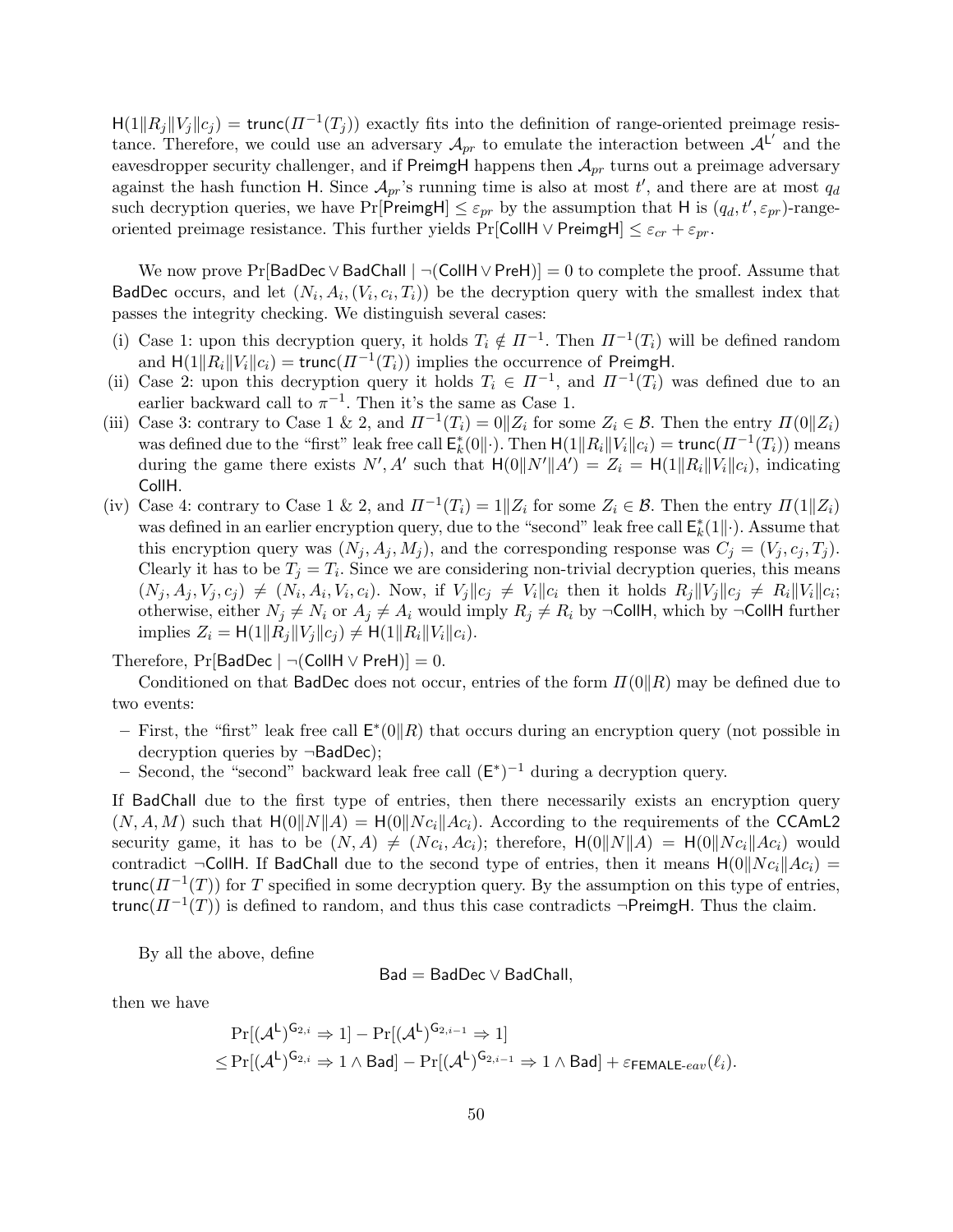This means

$$
|\Pr[(\mathcal{A}^{\mathsf{L}})^{\mathsf{G}_{1}^{*}} \Rightarrow 1] - \Pr[(\mathcal{A}^{\mathsf{L}})^{\mathsf{G}_{1}} \Rightarrow 1]| \leq \Pr[(\mathcal{A}^{\mathsf{L}})^{\mathsf{G}_{2,qm}} \Rightarrow 1] - \Pr[(\mathcal{A}^{\mathsf{L}})^{\mathsf{G}_{2,0}} \Rightarrow 1]
$$
  

$$
\leq \sum_{i=1}^{q_{m}} \left( \Pr[(\mathcal{A}^{\mathsf{L}})^{\mathsf{G}_{2,i}} \Rightarrow 1] - \Pr[(\mathcal{A}^{\mathsf{L}})^{\mathsf{G}_{2,i-1}} \Rightarrow 1] \right)
$$
  

$$
\leq \varepsilon_{cr} + \varepsilon_{pr} + \sum_{i=1}^{q_{m}} \varepsilon_{\mathsf{FEMALE-eav}}(\ell_{i}).
$$

These complete the proof.

Influence of Empty Message. It's meaningless to use empty message for  $(m)CCAmL2$  challenge message, as otherwise it's not possible to pick two distinct challenges. Therefore, in the (m)CCAmL2 game, they can only appear in decryptions and non-challenge encryptions. Our proof has covered both cases (without specific treatment): for such decryptions, it can be seen the arguments around the bad events (in particular, BadDec) remains valid; for such non-challenge encryptions, the adversary  $A^L'$  remains able to simulate the corresponding actions.

## D.3 Proof for CIML2

Since the main body only contains an informal theorem we give the formal one as follows.

**Theorem 9.** Let  $H: \{0,1\}^* \to \mathcal{B}$  be a  $(0,t',\varepsilon_{cr})$ -collision resistant and  $(q_d+1,t',\varepsilon_{pr})$ -rangeoriented preimage resistant hash function. And let  $E: M \times M \to M$  be a  $(2q_e+2q_d+2, t', \varepsilon_{E^*})$ -SPRP with  $E^*$  being its strongly protected leak free implementation. Then FEMALE provides  $(q_e, q_d, t, \varepsilon_{\text{CIML2}})$ ciphertext integrity with coin misuse and unbounded leakage on encryption and decryption as long as  $t \leq t' - (q_e + q_d + 1)t_{1-pass}$ , where  $t_{1-pass}$  is the maximum running time of FEMALE upon a single (encryption or decryption) query, and

$$
\varepsilon_{\text{CIML2}} \leq \varepsilon_{E^*} + \varepsilon_{cr} + \varepsilon_{pr}.
$$

The claim can be established by some intermediate results obtained during the proof of Theorem 4. To see this, let's revisit these results:

- First, define  $G_0$  as the real CIML2 security game between the adversary and FEMALE. Then replacing  $\mathsf{E}_k^*$  by a random permutation  $\pi$ , we obtain a game  $\mathsf{G}_1$ , with a gap of  $\varepsilon_{\mathsf{E}}$ ;
- Second, as long as neither of the two bad events CollH and PreimgH happens during the execution of  $G_1$ , every non-trivial decryption query would yield  $\perp$  as the answer. And we have Pr[CollH  $\vee$ PreimgH $\leq \varepsilon_{cr} + \varepsilon_{pr}$ .

Note that the above steps do not rely on additional leakage assumptions. Therefore, the claim holds in the unbounded leakage model. And as remarked in the previous subsection, our proof has covered empty messages.

#### D.4 Proof for MR

Also we give the formal theorem as follows.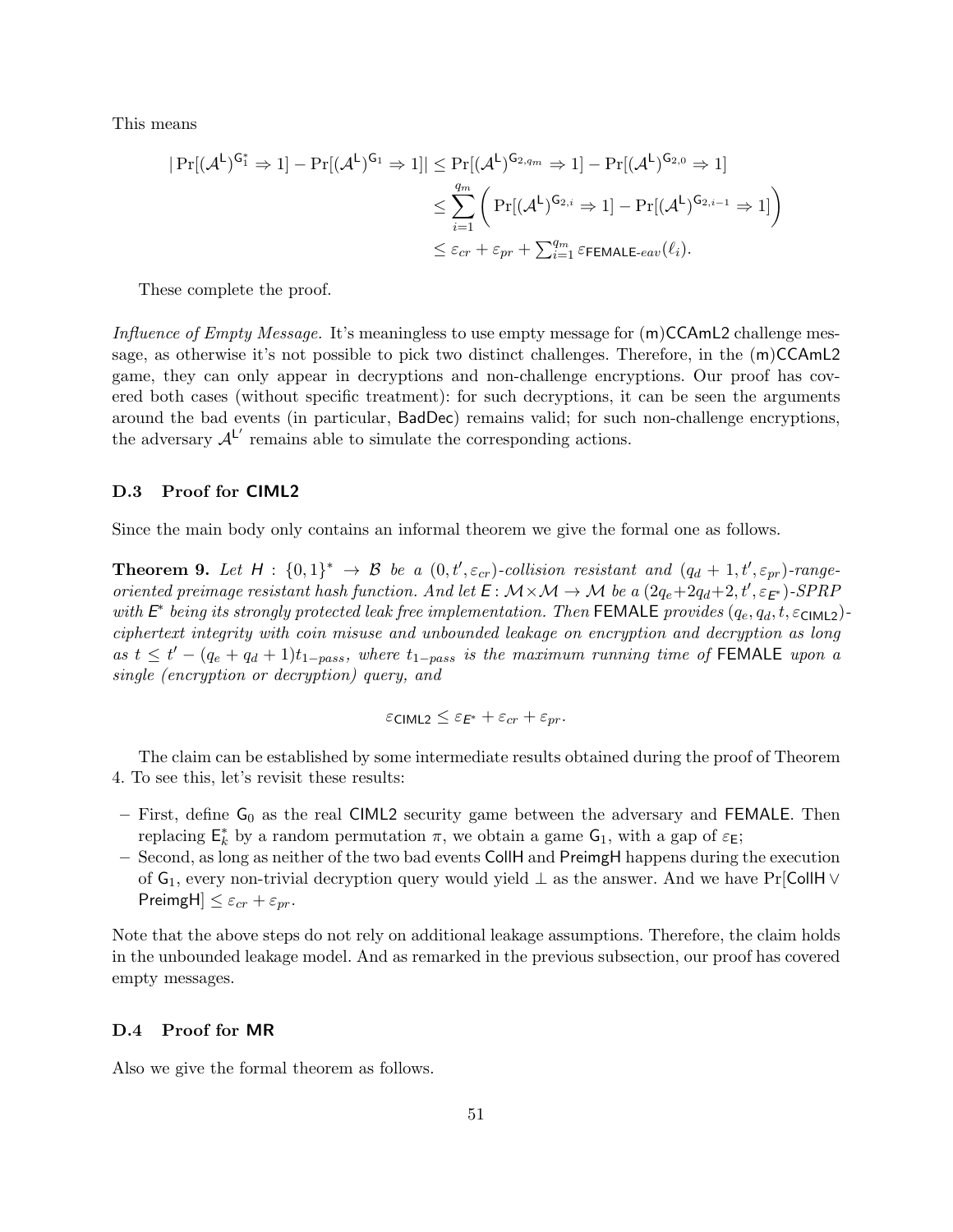**Theorem 10.** Let  $H: \{0,1\}^* \to \mathcal{B}$  be a  $(0,t',\varepsilon_{cr})$ -collision resistant and  $(q_d+1,t',\varepsilon_{pr})$ -rangeoriented preimage resistant hash function. Let  $E: \mathcal{M} \times \mathcal{M} \to \mathcal{M}$  be a  $(2q_e + 2q_d, t', \varepsilon_{E^*})$ -SPRP. Then the FEMALE scheme is  $(q_e, q_d, t, \varepsilon_{MR})$ -MR as long as  $t \leq t' - (q_e + q_d)(t_{1-pass} + (4\ell + 4)t_{\text{F}})$ , where  $t_{1-pass}$  is the maximum running time of FEMALE upon a single (encryption or decryption) query,  $t_{\$}$  is the time needed for randomly sampling a value from M, and:

$$
\varepsilon_{\mathsf{MR}} \leq \varepsilon_{\mathsf{E}} + \varepsilon_{cr} + \varepsilon_{pr} + (2\ell + 4)q_e\varepsilon_{\mathsf{E}} + \frac{2(\ell + 1)q_e + (q_e + q_d)^2 + q_e^2}{2^{n+1}}.
$$

Let A be a  $(q_e, q_d, t, \varepsilon_{MR})$ -bounded adversary against the misuse resistance of FEMALE, and assume  $A$  never makes "redundant" queries, i.e.

- A never repeats queries, and
- $-$  A never decrypts the ciphertext produced by previous encryption queries.

Furthermore, we write the encryption queries as

$$
(N_1, A_1, M_1), (N_2, A_2, M_2), \ldots, (N_{q_e}, A_{q_e}, M_{q_e});
$$

and we assume the length of  $M_i$  is  $\ell_i \leq \ell$ . We stress that  $N_1 || A_1, \ldots, N_{q_e} || A_{q_e}$  are not necessarily distinct since we are in misuse setting.

We will use a sequence of hybrid games, beginning with the real game, named  $G_0$ , where  $\mathcal A$ interacts with  $Enc_k$  and  $Dec_k$ , and ending with random-and-invalid game, named  $G_{q_e+1}$ , where A interacts with \$ and  $\perp$ . Then, using the adversary  $\mathcal A$  we show that any transition can be reduced to an efficient adversary against one of the assumptions. For convenience, we name  $E_i$  the event that A outputs 1 at the end of  $G_i$ .

We start from  $G_0 = A^{\text{Enc}_k, \text{Dec}_k}$ . The first two steps are similar to those appeared in the proof of Theorem 4:

- (i) we first replace all the occurrences of  $\mathsf{E}_k^*$  by a random permutation  $\pi$  to obtain the first intermediate game  $G_{0,1}$ . And we introduce two abort conditions CollH and PreimgH into  $G_{0,1}$ : the former is fulfilled if there exists two calls to  $H(x)$  and  $H(x')$  such that  $x \neq x'$  yet  $H(x) = H(x')$ , while the latter is fulfilled if there exists a hash-call  $H(x)$  and an fresh inverse call  $\pi^{-1}(T)$  such that  $H(x) = \text{trunc}(\pi^{-1}(T))$ . It can be seen  $Pr[\mathsf{G}_{0,1}]$  aborts  $\leq \varepsilon_{cr} + \varepsilon_{pr}$ , otherwise a corresponding adversary running in time at most  $t' \leq t + (q_e + q_d)t_{1-pass}$  can be built against H;
- (ii) It holds  $|\Pr[E_0]-\Pr[E_{0,1} | G_{0,1}]$  does not abort $|\leq \varepsilon_E$ , otherwise from A we can build an SPRP adversary  $\mathcal{D}_{SPRP}$  against  $E_k$ , and  $\mathcal{D}_{SPRP}$  makes at most  $2(q_e + q_d)$  queries and runs in time at most  $t'$ .

We next define  $\ell_0 = 1$ , and consider the second intermediate game  $\mathsf{G}_{0,\ell_0}^*$ , which is the same as  $\mathsf{G}_{0,1}$  except that all decryption queries are simply answered by  $\perp$ . In a similar vein to the proof of Theorem 4, we know that if neither of the two games abort, then they would have no difference. Therefore,  $Pr[E_{0,1} | G_{0,1}$  does not abort] =  $Pr[E_{0,\ell_0}^* | G_{0,\ell_0}^*]$  does not abort].

We then consider the encryption queries in turn, and use a sequence of games

$$
\begin{aligned} \mathsf{G}_{1,-1} &= \mathsf{G}_{0,\ell_0}^*, \mathsf{G}_{1,1}, \ldots, \mathsf{G}_{1,\ell_1}, \mathsf{G}_{1,\ell_1+1}, \mathsf{G}_{1,\ell_1+2} = \mathsf{G}_{1,0}^*, \mathsf{G}_{1,1}^*, \ldots, \mathsf{G}_{1,\ell_1}^*, \mathsf{G}_{2,-1}, \\ & \ldots \\ \mathsf{G}_{q_e,-1} &= \mathsf{G}_{q_e-1,\ell_{q_e-1}}^*, \ldots, \mathsf{G}_{q_e,\ell_{q_e}}, \mathsf{G}_{q_e,\ell_{q_e}+1}, \mathsf{G}_{q_e,\ell_{q_e}+2} = \mathsf{G}_{q_e,0}^*, \mathsf{G}_{q_e,1}^*, \ldots, \mathsf{G}_{q_e,\ell_{q_e}}^* \end{aligned}
$$

,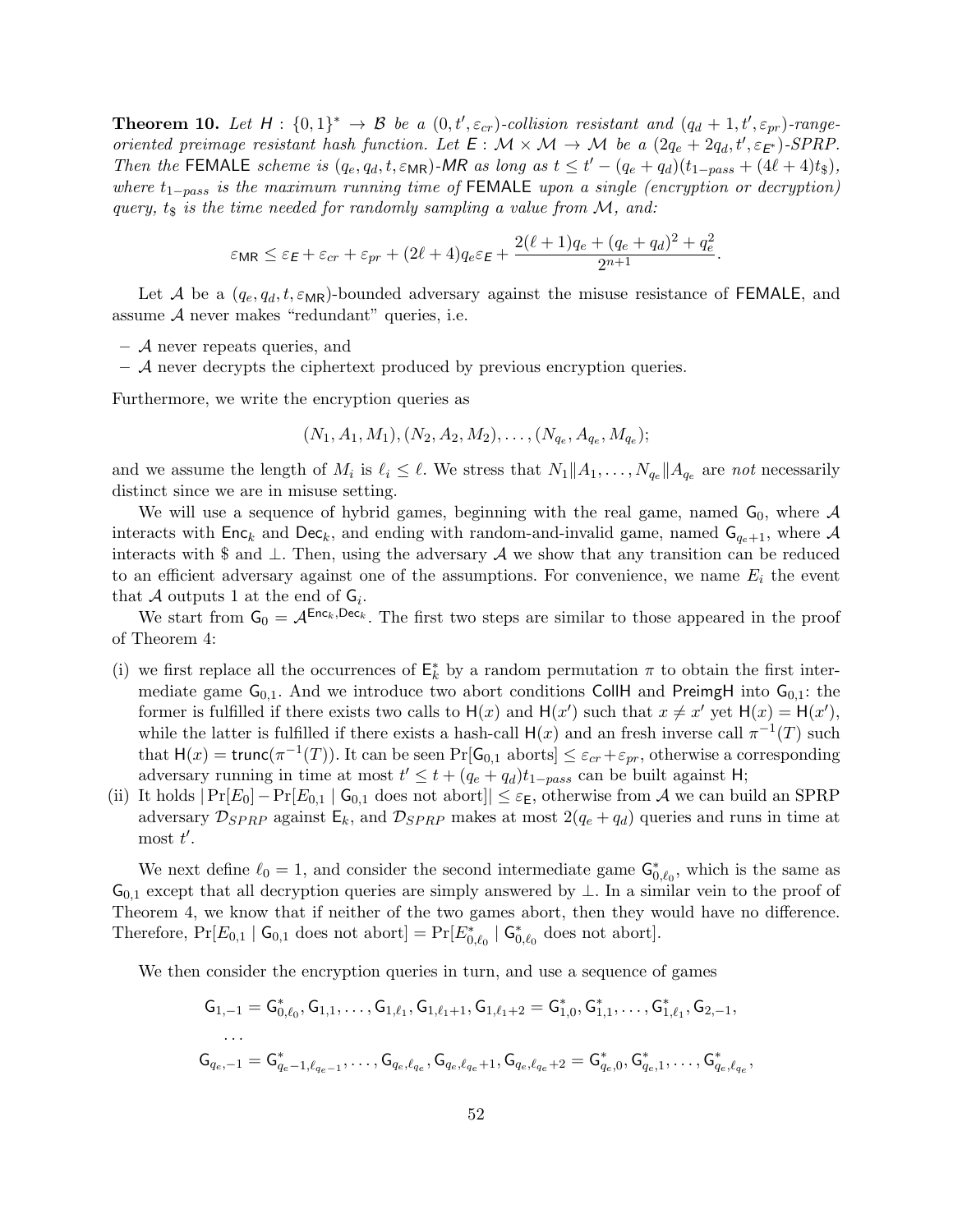to show that the ciphertexts are indistinguishable from uniform. In detail, for  $i = 1, \ldots, q_e$ , we start from  $G_{i-1,\ell_{i-1}}^* = G_{i,-1}$ , and transit to  $G_{i,\ell_i}^*$ . In this game, the tuple  $(N_i, A_i)$  would give rise to  $R_i = \mathsf{H}(0||N_i||A_i)$  and  $s_0^{(i)} = \pi(0||R_i)$ . We distinguish two cases:

Non-reuse Case:  $(N_i, A_i)$  never appeared before. Then conditioned on  $\neg$ CollH,  $R_i$  never appeared before, and thus  $s_0^{(i)}$  must be distinct from all the already appeared intermediate values  $s_0^{(1)}$  $s_0^{(1)}, \ldots, s_0^{(i-1)}$  $\boldsymbol{0}$ since  $\pi$  is a permutation. In the first phase of the transition, for  $j = 0, \ldots, \ell_i + 1$ , we consider the game  $\mathsf{G}_{i,j-1}$ , and replace all the subsequently appearing calls of the form  $\mathsf{E}_{s_j^{(i)}}(x)$  by calls to a new random permutation  $P_{i,j}(x)$ . This yields  $G_{i,j}$ . It holds  $|\Pr[E_{i,j}] - \Pr[E_{i,j-1}]| \leq \varepsilon_E$ , otherwise a PRP adversary  $\mathcal{B}_E$  against E could be built by emulating the common part of  $G_{i,0}$  and  $G_{i,-1}$ . In detail,  $\mathcal{B}_{E}$  interacts with A, and simulates the previously appeared random permutations  $P_{1,0}, P_{1,1}, \ldots, P_{i,0}, \ldots, P_{i,j-1}$  by lazy sampling, till the intermediate values  $s_j^{(i)}$  $j^{(i)}$  and  $d_{j-}^{(i)}$  $j-1$  being computed.<sup>8</sup> Then,  $\mathcal{B}_{\mathsf{E}}$  supplies  $p_A$  and  $d_{j-}^{(i)}$  $j_{j-1}^{(i)}$  to its challenge oracle  $\mathcal{O}$  (which is either  $\mathsf{E}_k$  for a secret key k or the random permutation  $P_{i,j}$ , and uses the obtained  $s_{j+1}^{(i)} \leftarrow \mathcal{O}(p_A)$  to continue emulating the process of real FEMALE encryption. Moreover, to ensure consistency, for queries received in future with  $(N_i, A_i)$  as the involved nonce,  $\mathcal{B}_{\mathsf{E}}$  uses  $P_{i,0}, \ldots, P_{i,j-1}, \mathcal{O}$  for the first  $j+1$  calls to  $\mathsf{E}$ . To emulate these,  $\mathcal{B}_E$  makes at most  $2q_e$  queries to  $\mathcal{O}$ , and the running time of  $\mathcal{B}_E$  is clearly at most t'. Thus  $\mathcal{B}_{\mathsf{E}}$ 's advantage does not exceed  $\varepsilon_{\mathsf{E}}$ .

Then, consider the game  $G_{i,\ell_i+1}$ , and let  $w^{(i)} = P_{i,0}(p_B)$ . We replace all the subsequently appearing calls of the form  $E_{w^{(i)}}(x)$  by calls to a new random permutation  $P_{i,\ell_i+2}(x)$ , to obtain the game  $G_{i,\ell_i+2}$ . Similarly to the above,  $|\Pr[E_{i,\ell+2}] - \Pr[E_{i,\ell+1}]| \leq \varepsilon_E$ . We further replace all the subsequently appearing calls of the form  $\mathsf{E}_{U^{(i)}}(x)$  by calls to a new random permutation  $P_{i,\ell_i+3}(x)$ , to obtain the game  $G_{i,\ell_i+3} = G_{i,0}^*$ , with  $|\Pr[E_{i,\ell+3}] - \Pr[E_{i,\ell+2}]| \leq \varepsilon_E$ . By this, the newly derived initial key  $k_1^{(i)} = P_{i,\ell_i+3}(V^{(i)})$  for the one-time encryption is uniform.

Then in the second phase, for  $j = 1, \ldots, \ell_i$ , we replace all the subsequently appearing calls to  $\mathsf{E}_{k_i^{(i)}}$  by corresponding calls to a new random permutation  $P'_{i,j}$ , and this yields  $\mathsf{G}_{i,j}^*$ . The gap between each pair of games  $(G^*_{i,j-1}, G^*_{i,j})$  is at most  $\varepsilon_{\mathsf{E}}$ . We also have  $|\Pr[E^*_{i,j}] - \Pr[E^*_{i,j-1}]| \leq \varepsilon_{\mathsf{E}}$ .

It can be seen that in the last game  $G_{i,\ell_i}^*$ , the intermediate value  $V^{(i)}$  as well as the ciphertext blocks  $c_1^{(i)}$  $c^{(i)}_1,\ldots,c^{(i)}_\ell$  $\ell^{(i)}$  resulted from the encryption query  $(N_i, A_i, M_i)$  are random. The next paragraph would discuss the nonce-reuse case.

Reuse Case:  $(N_i, A_i)$  has appeared before. Assume that  $\alpha$  is the smallest index such that  $(N_\alpha, A_\alpha)$  $(N_i, A_i)$ . We further distinguish two cases:

- Case 1: the length  $\ell_i$  does not exceed the maximum length of the messages already processed with the pair  $(N_i, A_i)$ . Then it can be seen that in the game  $G_{i,-1}$ , when processing the encryption query  $(N_i, A_i, M_i)$ , all the calls to E during the first pass have been replaced by calls to random permutations  $P_{\alpha,0}, \ldots, P_{\alpha,\ell_i+3}$ . Therefore, we simply let  $G_{i,0}^* = G_{i,-1}$ .
- Case 2:  $M_i$  is the longest message among the messages encrypted with the pair  $(N_i, A_i)$ . Assume that the calls  $\mathsf{E}_{s_0^{(\alpha)}}, \ldots, \mathsf{E}_{s_\beta^{(\alpha)}}$  have been replaced by random permutations  $P_{\alpha,0}, \ldots, P_{\alpha,\beta}$  (note

<sup>&</sup>lt;sup>8</sup> Similarly to the proof of Lemma 3, when  $j = 0$  we take  $d_{-1}^{(i)} = p_B$  and  $w^{(i)}$  as the corresponding output to ease the language.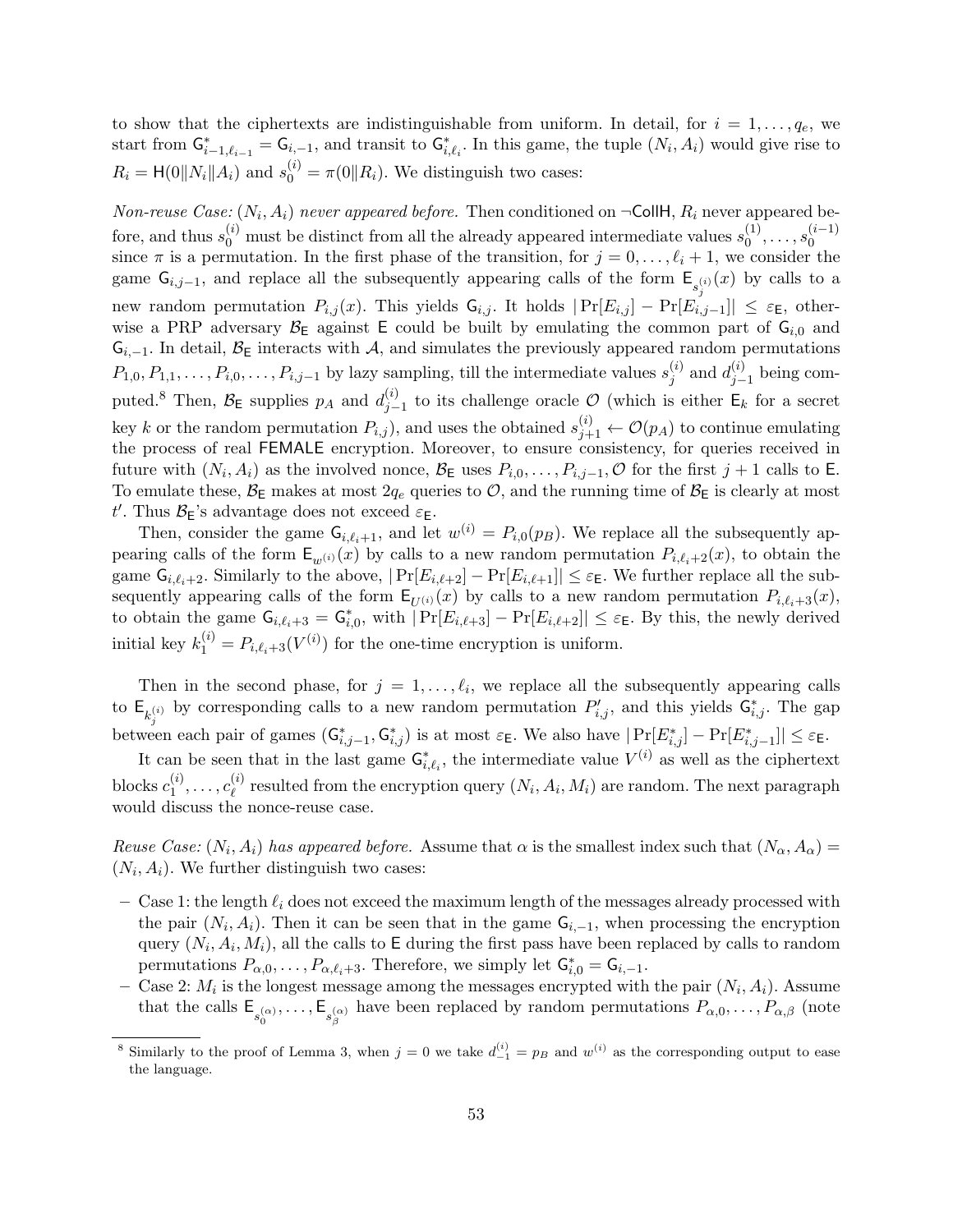that  $s_{\beta}^{(\alpha)} = U^{(j)}$  for some  $j \langle i \rangle$ , and let  $s_{\beta+1}^{(i)} = P_{\alpha,\beta}(p_A)$ . Define  $G_{i,\beta} = G_{i,\beta}$ . Then, for  $j = \beta + 1, \ldots, \ell_i + 2$ , we replace all the subsequently appearing calls of the form  $\mathsf{E}_{s_j^{(i)}}(x)$  (taking  $s_{\ell_i+2}^{(i)} = U^{(i)}$  by calls to a new random permutation  $P_{i,j}(x)$ . This yields  $G_{i,j+1}$ . For convenience we also write  $P_{\alpha,j}$  for the permutation  $P_{i,j}$ . These steps eventually yield the game  $G_{i,\ell_i+3} = G_{i,0}^*$ .

Unlike the non-reuse case, we introduce three abort conditions into the game  $\mathsf{G}_{i,0}^*$ . In detail,  $G_{i,0}^*$  aborts, if at least one of the following occurs during its execution:

- the event CollD<sub>i</sub>, which happens if there exists  $j < i$  such that  $N_j || A_j = N_i || A_i$  and  $\ell_i = \ell_j$  for the j-th encryption query  $(N_j, A_j, M_j)$ , and there exists an index  $\gamma$  such that  $m_1^{(i)}$  $\mathbb{E}^{(i)}_1 \| \ldots \| m_\gamma^{(i)} \neq 0$  $m_1^{(j)}$  $\|f_1^{(j)}\| \ldots \|m_\gamma^{(j)}$ , yet  $d_\gamma^{(i)} = d_\gamma^{(j)}$ ;
- the event CollW<sub>i</sub>, which happens if there exists  $j < i$  such that  $N_j || A_j = N_i || A_i$  for  $(N_j, A_j, M_j)$ , and  $W^{(i)} = W^{(j)}$ .

To analyze the events, we consider every index  $j < i$ . If  $N_j || A_j \neq N_i || A_i$ , then neither CollD<sub>i</sub> nor CollW<sub>i</sub> could happen with respect to j. If  $N_j||A_j = N_i||A_i$  and  $\ell_i \neq \ell_j$ , then CollD<sub>i</sub> could happen. In this case, assume that  $\alpha$  is the smallest index such that  $(N_{\alpha}, A_{\alpha}) = (N_i, A_i)$ . Then by our convention, we have

$$
W^{(i)} = P_{\alpha,\ell_i+1}(d_{\ell_i}^{(i)}), \text{ and } W^{(j)} = P_{\alpha,\ell_j+1}(d_{\ell_j}^{(j)}),
$$

with  $P_{\alpha,\ell_i+1}$  and  $P_{\alpha,\ell_j+1}$  being two independent random permutations. Moreover, if abortion does not happen, then conditioned on the transcripts of queries and answers obtained so far, the values  $P_{\alpha,\ell_i+1}(d^{(i)}_{\ell_i}$  $\binom{i}{\ell_i}$  and  $P_{\alpha,\ell_j+1}(d_{\ell_j}^{(j)})$  $\binom{y}{\ell_j}$  remain uniform, since

- the ciphertexts in the transcript are clearly independent of these two values, and
- $-$  the values  $V^{(1)}, \ldots, V^{(i-1)}$  in the transcripts are outputs of the permutations  $P_{1,\ell_1+2}, \ldots, P_{i-1,\ell_{i-1}+2}$ , thus also independent of these two values.

Therefore, it holds

$$
\Pr[W^{(i)} = W^{(j)}] \le \frac{1}{2^n}.
$$

When  $N_j||A_j = N_i||A_i$  and  $\ell_i = \ell_j$ , then both CollD<sub>i</sub> and CollW<sub>i</sub> could happen. In this case, it necessarily be  $M_i \neq M_j$  since A does not repeat queries. Wlog assume that  $\gamma$  is the smallest index such that  $m_{\gamma}^{(j)} \neq m_{\gamma}^{(i)}$ . Then it can be seen  $d_{\gamma-1}^{(j)} = d_{\gamma-1}^{(i)}$  $\chi_{\gamma-1}^{(i)}$ . Moreover,  $N_j||A_j = N_i||A_i$  implies  $s_0^{(i)} = s_0^{(j)}$  $S_0^{(j)},\ldots,S_\gamma(i)=s_\gamma^{(j)}$ , and thus the first  $\gamma$  random permutations used for processing the two queries are the same ones. Assume that  $\alpha$  is the smallest index such that  $(N_{\alpha}, A_{\alpha}) = (N_i, A_i)$ . Then by our convention, these  $\gamma$  random permutations are  $P_{\alpha,0},\ldots,P_{\alpha,\gamma}$ . Then it can be seen  $d_{\gamma}^{(j)} \neq d_{\gamma}^{(i)}$ , since  $m_{\gamma}^{(j)} \neq m_{\gamma}^{(i)}$  implies

$$
P_{\alpha,\gamma}(d_{\gamma-1}^{(j)})\oplus m_{\gamma}^{(j)} \neq P_{\alpha,\gamma}(d_{\gamma-1}^{(i)})\oplus m_{\gamma}^{(i)}.
$$

As discussed, conditioned on the transcripts of queries and answers obtained so far, the values  $P_{\alpha,\gamma+1}(d_{\gamma}^{(j)})$  and  $P_{\alpha,\gamma+1}(d_{\gamma}^{(i)})$  remain uniform. By these,

$$
\Pr[d_{\gamma+1}^{(j)}=d_{\gamma+1}^{(i)}]=\Pr[P_{\alpha,\gamma+1}(d_{\gamma}^{(j)})\oplus m_{\gamma+1}^{(j)}=P_{\alpha,\gamma+1}(d_{\gamma}^{(i)})\oplus m_{\gamma+1}^{(i)}]\leq\frac{1}{2^n}.
$$

Following the same line, we obtain  $Pr[d_{\gamma+2}^{(j)} = d_{\gamma+2}^{(i)}] \leq \frac{1}{2^n}, \ldots, Pr[d_{\ell_j}^{(j)}]$  $\genfrac{(}{)}{0pt}{}{\binom{j}{j}}{ \ell_i} = d_{\ell_i}^{(i)}$  $\binom{i}{\ell_i} \leq \frac{1}{2^n}$ , and  $\Pr[W^{(j)}]$  $W^{(i)} \leq \frac{1}{2^n}$ . Therefore, for such an index j, the probability that either CollD<sub>i</sub> or CollW<sub>i</sub> happens is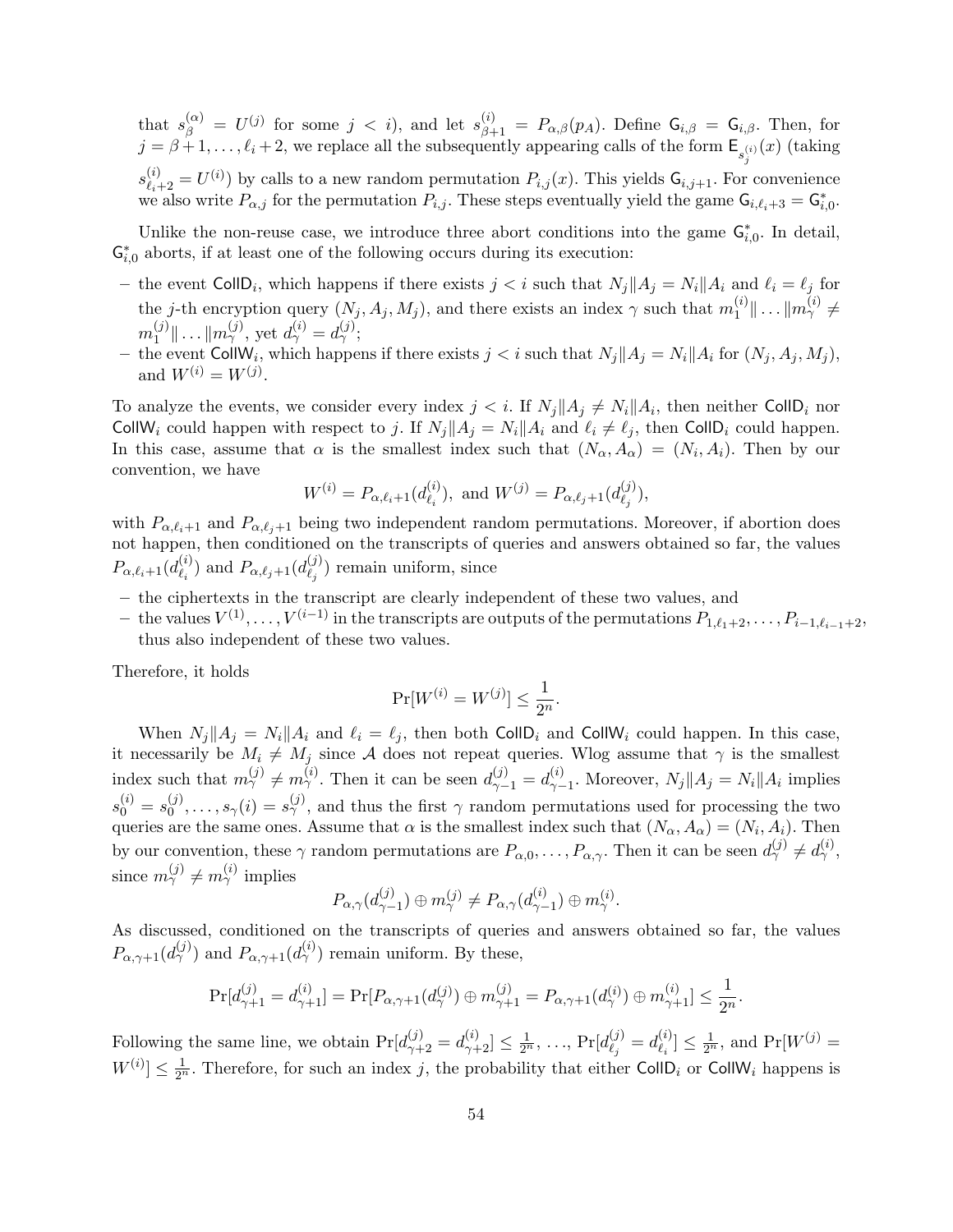at most  $\frac{\ell_i+1}{2^n} \leq \frac{\ell+1}{2^n}$ .

By the above, in any case, the following holds:

$$
\Pr[\mathsf{CollD}_i \vee \mathsf{CollW}_i \mid \neg \mathsf{CollH}] \leq \frac{\ell+1}{2^n}.
$$

If  $\mathsf{G}_{i,0}^*$  does not abort, then the produced intermediate value  $W^{(i)}$  is distinct from all the previous value  $W^{(j)}$  for  $N_j || A_j = N_i || A_i$ . This means the further generated  $V^{(i)}$  are also distinct from these  $V^{(j)}$ , and further  $k_1^{(i)}$  $k_1^{(i)} \neq k_1^{(j)}$ <sup>(j)</sup>. On the other hand, for the previous queries with  $N_j||A_j \neq N_i||A_i$ , conditioned on  $\neg$ CollH we have  $R_j \neq R_i$ , and thus the subsequent processes utilize completed independent random permutations. This means for such index  $j$  the produced one-time encryption initial key  $k_1^{(j)}$  $i_1^{(j)}$  is independent from  $k_1^{(i)}$  $1 \choose 1$ . In all, the produced initial key  $k_1^{(i)}$ .  $i^{(i)}_1$  is a new random value independent from all the appeared keys  $k_1^{(1)}$  $t_1^{(1)}, \ldots, t_1^{(i-1)}$ . Therefore, we start from  $\mathsf{G}^*_{i,0}$  and make  $\ell_i$ hops that are similar to those described in the non-reuse case. These hops yield  $G_{i,\ell_i}^*$  at the end, with  $|\Pr[E^*_{i,\ell_i}] - \Pr[E^*_{i,0}]| \leq \ell \varepsilon_{\mathsf{E}^*} + \frac{\ell+1}{2^n}.$ 

Finally, in the game  $\mathsf{G}^*_{q_e,\ell_{q_e}}$ , it can be seen that every intermediate value is derived via a call to a corresponding random permutation. And it can be seen

$$
\Pr[\mathsf{G}_{q_e,\ell_{q_e}}^*~\text{aborts}]\leq \sum_{i=1}^{q_e}\Pr[\mathsf{CollD}_i\vee \mathsf{CollW}_i\vee \mathsf{CollH}\vee \mathsf{Preimg}\mathsf{H}]\leq \frac{(\ell+1)q_e}{2^n}+\varepsilon_{cr}+\varepsilon_{pr},
$$

and

$$
\Pr[E^*_{q_e, \ell_{q_e}} \mid \mathsf{G}^*_{q_e, \ell_{q_e}} \text{ does not abort}] - \Pr[E^*_{0, \ell_0}] \leq (2\ell+4) q_e \varepsilon_{\mathsf{E}}.
$$

The latter follows from the fact that during the transitions, the number of keys used for calling E is at most  $(2\ell + 4)q_e$ .

We then consider  $Pr[E_{q_e+1}] = Pr[A^{s,\perp} \Rightarrow 1]$ , and derive an upper bound for  $Pr[E_{q_e+1}]$  –  $Pr[E^*_{q_e,\ell_{q_e}} \mid G^*_{q_e,\ell_{q_e}}]$  does not abort]. First, conditioned on that  $CollD_i$  never happened for any i, for any two intermediate values  $W^{(i)}$  and  $W^{(j)}$  we have:

- if their nonce values are the same, i.e.  $N_i||A_i = N_j||A_j$ , then  $W^{(i)} \neq W^{(j)}$ . Therefore, the two further derived values  $V^{(i)} = P_{i,\ell_i+2}(W^{(i)})$  and  $V^{(j)} = P_{i,\ell_j+2}(W^{(j)})$  are two random and independent values;
- if  $N_i||A_i \neq N_j||A_j$ , then  $W^{(i)}$  and  $W^{(j)}$  are random and independent, since they are the outputs of two independent random permutations. This also means the further derived  $V^{(i)}$  and  $V^{(j)}$ are random and independent.

Thus the  $q_e$  outputs  $V^{(1)}, \ldots, V^{(q_e)}$  are random and independent. Yet, some of them may be the outputs of the same random permutation (in the extreme case, i.e. all the nonce values are identical, all of them are the outputs of the same random permutation), and will thus be distinct. By this, the statistical distance between  $V^{(1)}, \ldots, V^{(q_e)}$  and uniform is at most  $q_e^2/2^{n+1}$ .

Following the same line, the further derived  $q_e$  initial keys  $k_1^{(1)}$  $t_1^{(1)}, \ldots, t_1^{(q_e)}$  for the one-time encryption are also uniform and independent. This indicates the  $\sum_{i=1}^{q_e} \ell_i$  blocks in the subsequent  $q_e$  key streams are given by  $\sum_{i=1}^{q_e} \ell_i$  independent random permutations, i.e.  $P'_{1,1}, \ldots, P'_{1,\ell_i}$  for  $i = 1, \ldots, q_e$ ,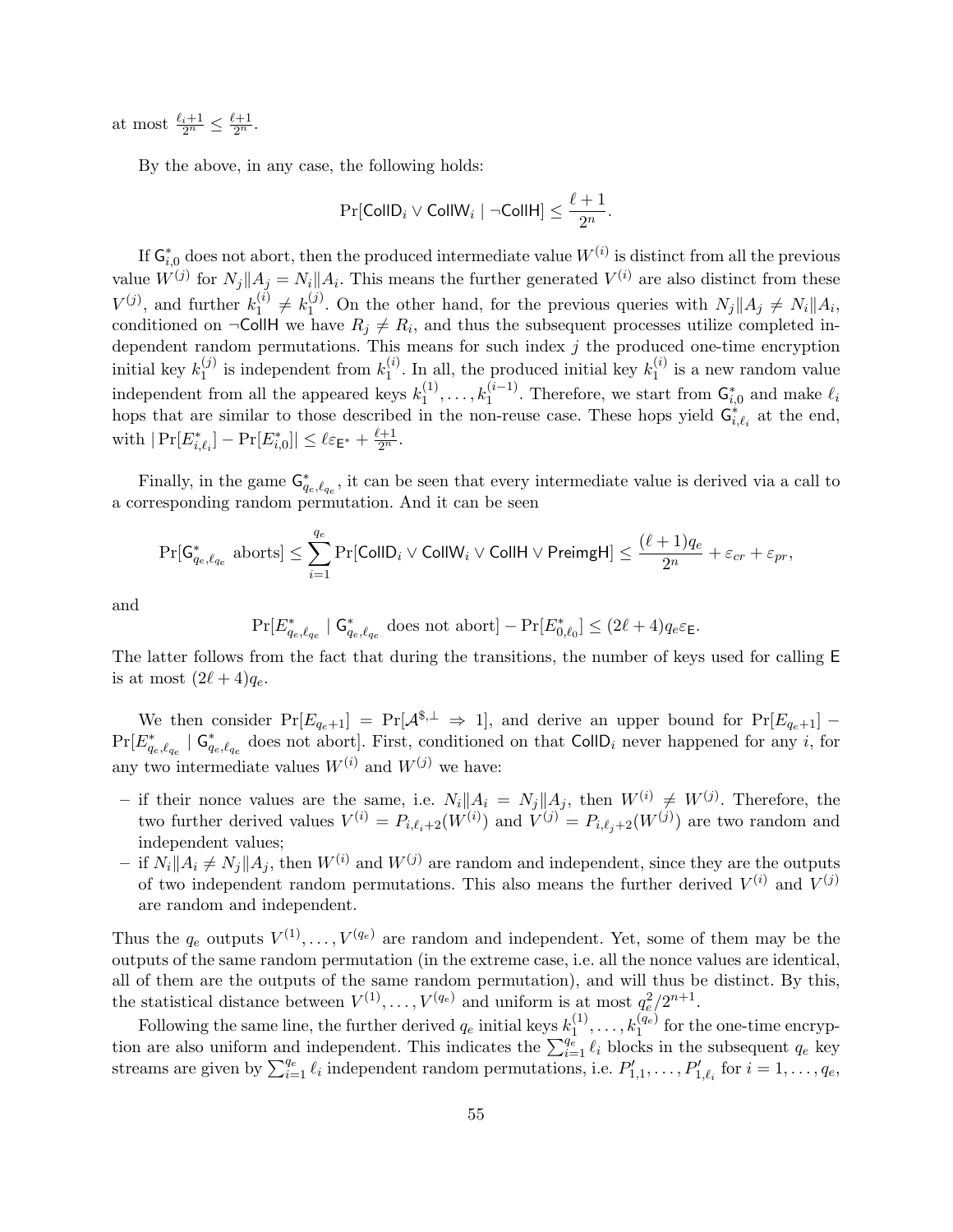and thus uniform and independent. Thus for the  $q_e$  ciphertexts  $(c_1^{(1)}$  $c_{\ell}^{(1)}, \ldots, c_{\ell}^{(1)}$  $\binom{1}{\ell}, \ldots, (c_1^{(q_e)}$  $\binom{(q_e)}{1},\ldots,c_\ell^{(q_e)}$  $\binom{(q_e)}{\ell}$ the distribution is also uniform.

Finally, we argue that during each encryption query  $(N_i, A_i, M_i)$ , when the computation proceeds to the tag generation phase  $h_i \leftarrow H(1||R_i||V_i||c_i)$  and  $T_i \leftarrow \pi(1||h_i)$ , the random permutation query  $\pi(1|h_i)$  is fresh, i.e. it never happened before, and no previous inverse query resulted in  $h_i$ (in this case, the subsequently generated tag  $T_i$  is not random either). To this end, we exclude two possibilities:

- $-$  If the entry  $\pi(1||h_i)$  is non-fresh due to a previous inverse query  $\pi^{-1}(T)$ , then  $h_i = \text{trunc}(\pi^{-1}(T))$ contradicts ¬PreimgH;
- Otherwise, the query  $\Pi(1||Z_i)$  was necessarily made in an earlier encryption query, due to its "second" leak free call  $\mathsf{E}^*(1||\cdot)$ . Assume that this encryption query is  $(N_j, A_j, M_j)$ . This means  $H(1||R_i||V_i||c_i) = H(1||R_j||V_j||c_j)$ . If  $R_i \neq R_j$ , or  $c_i \neq c_j$ , then this clearly contradicts  $\neg$ CollH. Otherwise, if  $N_i||A_i \neq N_j||A_j$  then  $H(0||N_i||A_i) = R_i = R_j = H(0||N_j||A_j)$  also contradicts  $\neg$ CollH. If  $N_i||A_i = N_j||A_j$  and  $c_i \neq c_j$  then  $(N_i||A_i||M_i) = (N_j||A_j||M_j)$ , and it contradicts the assumption that  $A$  never repeats queries;
- there exists an earlier decryption query  $(N_j, A_j, (c_j, T_j))$  such that  $h_i = \text{trunc}(\pi^{-1}(T_j))$ . However, this would contradict ¬PreimgH.

By these, the  $q_e$  tags  $T_1, \ldots, T_{q_e}$  are distinct and random values, and deviate from the at most  $q_d$ tags specified in the decryption queries. Therefore, the statistical distance between the distribution of  $T_1, \ldots, T_{q_e}$  and uniform is at most  $(q_e + q_d)^2/2^{n+1}$ .

Gathering the above, we have

$$
\Pr[E_{q_e+1}] - \Pr[E_{q_e,\ell_{q_e}}^* \mid \mathsf{G}_{q_e,\ell_{q_e}}^* \text{ does not abort}] \le \frac{(q_e+q_d)^2 + q_e^2}{2^{n+1}}.
$$

To conclude, we summarize the gaps as follows:

- (i)  $|\Pr[E_0] \Pr[E_{0,1} | \mathsf{G}_{0,1} \text{ does not abort}]| \leq \varepsilon_{\mathsf{E}^*};$
- (ii)  $Pr[E_{0,1} | G_{0,1}]$  does not abort] =  $Pr[E_{0,\ell_0}^* | G_{0,\ell_0}^*]$  does not abort];
- (iii)  $Pr[E^*_{q_e,\ell_{q_e}} \mid G^*_{q_e,\ell_{q_e}}]$  does not abort]  $-Pr[E^*_{0,\ell_0} \mid G^*_{0,\ell_0}]$  does not abort] is upper-bounded by  $(2\ell +$  $4)q_e \varepsilon_F;$
- (iv)  $Pr[E_{q_e+1}] Pr[E_{q_e,\ell_{q_e}}^* | G_{q_e,\ell_{q_e}}^* \text{ does not abort}] \leq \frac{(q_e+q_d)^2+q_e^2}{2^{n+1}};$
- (v)  $Pr[G_{q_e,\ell_{q_e}}^*$  aborts]  $\leq \frac{(\ell+1)q_e}{2^n} + \varepsilon_{cr} + \varepsilon_{pr}.$

Thus in total,  $|\Pr[E_0] - \Pr[E_{q_e+1}]|$  is bounded by

$$
\varepsilon_{\mathsf{E}^*} + \varepsilon_{cr} + \varepsilon_{pr} + (2\ell+4)q_e\varepsilon_{\mathsf{E}} + \frac{2(\ell+1)q_e + (q_e+q_d)^2 + q_e^2}{2^{n+1}}
$$

as claimed.

Empty Messages. can be handled by the proof in this subsection without specific treatment. In detail, for the empty messages appearing in decryption queries the case resembles subsection D.2. When empty messages appear in the encryption queries, it can handle as well: for example, in the non-reuse case, with  $\ell_i = 0$  the calls to  $\mathsf{E}_{s_0}$  and  $\mathsf{E}_{s_1}$  would be rightfully replaced by random permutations.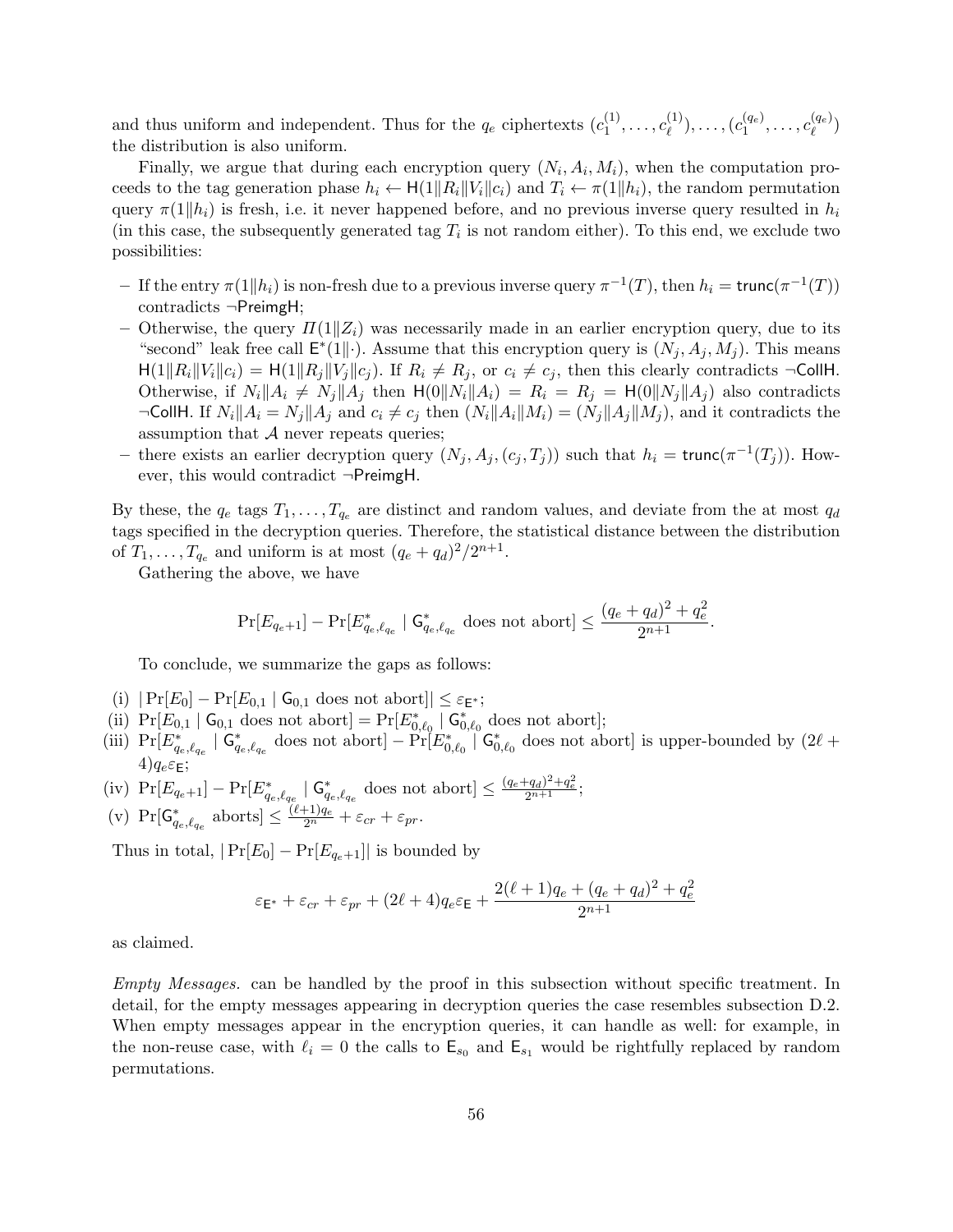Description of AEDT: **Gen(1<sup>n</sup>)** picks a random key  $k \triangleq \{0, 1\}^n$ ,  $\mathcal{N}, \mathcal{M}, \mathcal{C} = \{0, 1\}^n$ . **Enc**<sub>k</sub>(N, A, M) parses  $M \in \mathcal{M}^*$  into as many blocks as needed as  $M = (m_1, \ldots, m_\ell)$  for some  $\ell$ . Computes  $R \leftarrow H(0||N||A)$  and proceeds in three steps: 1. One-time encryption: First computes  $k_0 \leftarrow \mathsf{E}_k^*(0||R)$ , then, for  $i = 1$  to  $\ell - 1$ , computes  $k_i \leftarrow \mathsf{E}_{k_{i-1}}(p_A)$ ,  $z_i \leftarrow \mathsf{E}_{k_{i-1}}(p_B)$ , and  $c_i \leftarrow z_i \oplus m_i$ . Eventually, computes  $z_{\ell} \leftarrow \mathsf{E}_{k_{\ell-1}}(p_B)$  and  $c_{\ell} \leftarrow z_{\ell} \oplus m_{\ell}$ . 2. Authentication: sets  $c = c_1 || \dots || c_\ell$ , and computes  $T \leftarrow \mathsf{E}_k^*(1 || \mathsf{H}(1 || R || c)).$ Eventually, returns the ciphertext  $C = (c, T)$ .  $\textsf{Dec}_k(N, A, C)$  parses  $C = (c, T), c = c_1 || \dots || c_\ell$ , then proceeds in four phases: 1. Integrity Checking: computes  $R = H(0||N||A)$  and  $h^* \leftarrow \text{trunc}((\mathsf{E}_k^*)^{-1}(T))$ . Then, if  $h^* = H(1||R||c)$ , it enters the next phase, and returns ⊥ otherwise. 2. One-time decryption: first computes  $s_0 \leftarrow \mathsf{E}_k^*(0||R)$ , then, for  $i = 1$  to  $\ell - 1$ , computes  $k_i \leftarrow \mathsf{E}_{k_{i-1}}(p_A)$ ,  $z_i \leftarrow \mathsf{E}_{k_{i-1}}(p_B)$ , and  $m_i \leftarrow z_i \oplus c_i$ . Eventually, computes  $z_{\ell} \leftarrow \mathsf{E}_{k_{\ell-1}}(p_B)$  and  $m_{\ell} \leftarrow z_{\ell} \oplus c_{\ell}$ . Eventually, returns the message  $M = (m_1, \ldots, m_\ell)$ .

Fig. 13: The AEDT AEAD scheme.

## E CCAmL2 security of AEDT

We didn't formally describe **AEDT** in the main body: this gap is filled in Fig. 13.

For its (m)CCAmL2 analysis, the leakage function  $L = (L_{enc}, L_{dec})$  of AEDT is defined similarly to the one of FEMALE, i.e., including all the "bounded" leakages generated by the underlying actions.

**Theorem 11.** Let  $H: \{0,1\}^* \to \mathcal{B}$  be a  $(0,t',\varepsilon_{cr})$ -collision resistant and  $(q_d,t',\varepsilon_{pr})$ -range-oriented preimage resistant hash function. And let  $E: \mathcal{M} \times \mathcal{M} \to \mathcal{M}$  be a  $(2q_e + 2q_d + 2, t', \varepsilon_E)$ -SPRP with two implementations: a strongly protected implantation  $E^*$  is leak free, and a plain implementation E have leakage function  $\mathsf{L}_\mathsf{E}$  that is  $(q_\mathcal{S}, t_\mathcal{S}, q_l, t, \varepsilon_{(p,2)\text{-}rsim})$   $(p, 2)$ -R-simulatable. Then the AEDT implementation with leakage function  $\mathsf{L} = (\mathsf{L}_{\mathsf{enc}}, \mathsf{L}_{\mathsf{dec}})$  defined before is  $(q_e, q_d, p-1, q_m, q_l, t, \varepsilon_{\mathsf{mcCAmL2}})$ mCCAmL2-secure, where

$$
\varepsilon_{\text{mCCAmL2}} \leq 2\varepsilon_E + \varepsilon_{cr} + \varepsilon_{pr} + \sum_{i=1}^{q_m} \varepsilon_{\text{AEDT-eav}}(\ell_i),
$$

and  $\varepsilon_{\sf AEDT-eav}(\ell_i)$  is the upper bound on the eavesdropper advantage of  $(q_l, t')$ -bounded adversaries on AEDT with  $\ell_i$  block messages:

$$
\varepsilon_{\text{AEDT-eav}}(\ell_i) \le 4\ell_i(\varepsilon_{\text{E}} + \varepsilon_{(2,2)\text{-rsim}}) + \ell_i \cdot \varepsilon_{s\text{-block}},
$$

and  $\ell_i$  is the number of blocks in the i-th challenge messages and  $\varepsilon_{s\text{-block}}$  is as defined in equation (1). Here  $t' = t + (q_e + q_d + q_m)(t_{s} + t_{1-pass})$ ,  $t_{1-pass}$  is the maximum running time of AEDT upon a single (encryption or decryption) query, and  $t<sub>s</sub>$  is the time needed for randomly sampling a value from M.

The proof follows the same line as sections D.1 and D.2. We first formally describe the two algorithms RESM and IESM, which denote the processes of using Real/Idealized AEDT to encrypt a Single Message respectively. They are described in Fig. 14 and 15 respectively.

Lemma 7 (Indistinguishability of LRESM and LIESM). Let  $E: \{0,1\}^n \times \{0,1\}^n \rightarrow \{0,1\}^n$ be a  $(2,t,\varepsilon_E)$ -PRP, whose implementation has a leakage function  $\mathsf{L}_E$  having  $(q_S,t_S,q_l,t,\varepsilon_{(2,2) \text{-}rsim})$  $(2,2)$ -R-simulatable leakages, and let  $S^{\mathsf{L}}$  be an appropriate  $(q_S,t_S)$ -bounded leakage simulator. Then,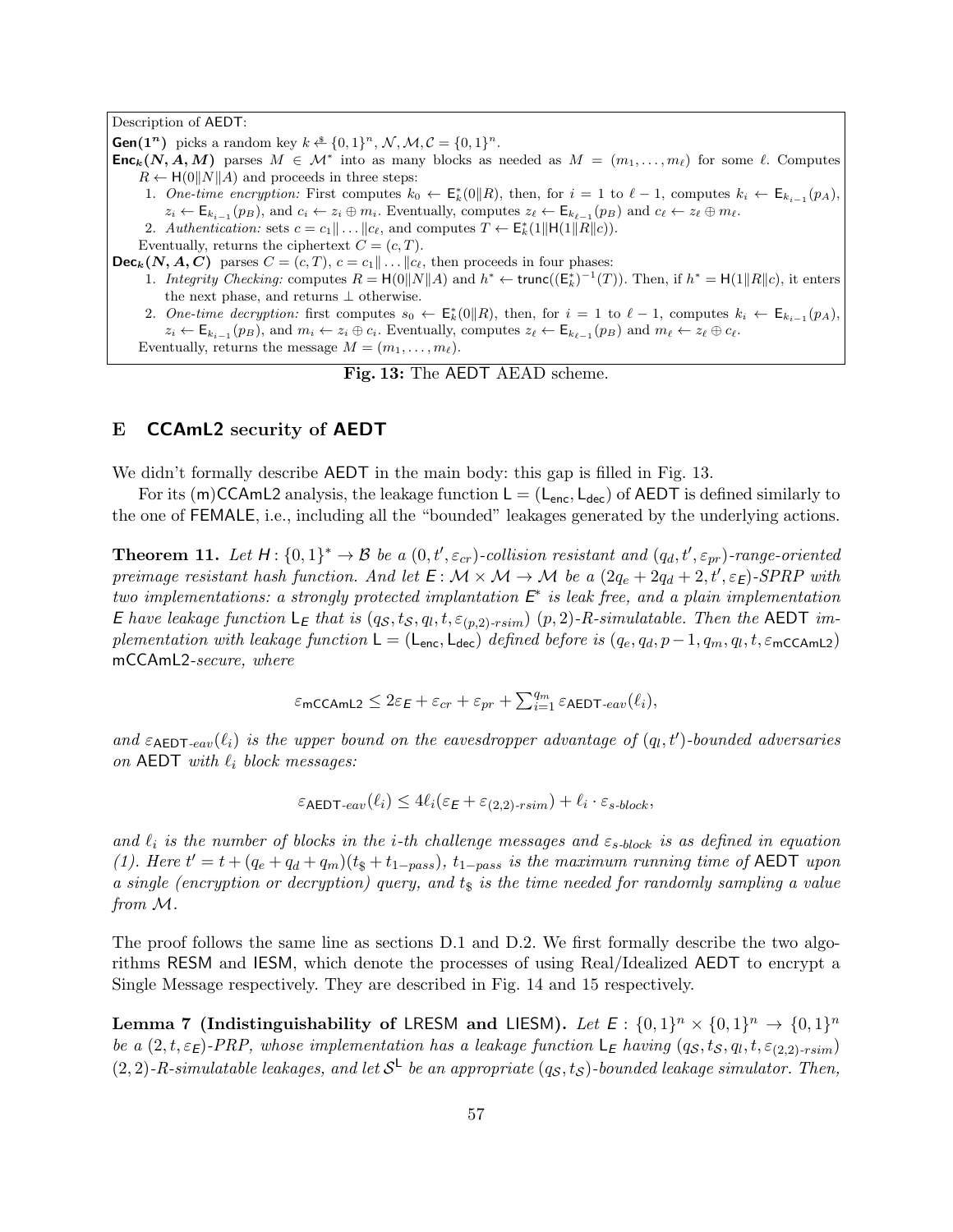Description of RESM:

- $-$  Gen picks  $k_0 \overset{\hspace{0.1em}\mathsf{\scriptscriptstyle\$}}{\leftarrow} \{0,1\}^n$
- $-$  RESM<sub>k<sub>0</sub></sub> $(m_1, \ldots, m_\ell)$  proceeds in two steps:
	- (1) Initializes an empty list leak for the leakage;
	- (2) for  $i = 1, \ldots, \ell$ , computes  $k_i \leftarrow \mathsf{E}_{k_{i-1}}(p_A), \ z_i \leftarrow \mathsf{E}_{k_{i-1}}(p_B)$ , and  $c_i \leftarrow z_i \oplus m_i$ , and adds  $[L_E(k_{i-1}, p_A), L_E(k_{i-1}, p_B)]^p$ ,  $L_{\oplus}(z_i, m_i)$ , and  $[L_{\oplus}(z_i, c_i)]^{p-1}$  to the list leak. Here the two constants  $p_A$  and  $p_B$  in use are the same as those in AEDT.

RESM $_{k_0}(m_1, \ldots, m_\ell)$  eventually returns  $(c_1, \ldots, c_\ell)$ .

We define  $\tt LRESM_{k_0}(m) = (RESM_{k_0}(m),$  leak) for the list leak standing at the end of the above process.

Fig. 14: The RESM scheme.

Description of IESM:

- $\mathsf{IESM}_{k_0}(m_1, \ldots, m_\ell)$  proceeds in two steps:
- (1) Initializes an empty list leak for the leakage; (2) for  $i = 1, \ldots, \ell$ , samples  $k_i \leq \{0,1\}^n$  and  $z_i \leq \{0,1\}^n$  such that  $k_i \neq z_i$ , sets  $c_i \leftarrow z_i \oplus m_i$ , and adds  $[\mathcal{S}^{\mathsf{L}}(k_{i-1},p_A,k_i),\mathcal{S}^{\mathsf{L}}(k_{i-1},p_B,z_i)]^p$ ,  $\mathsf{L}_{\oplus}(z_i,m_i)$ , and  $[\mathsf{L}_{\oplus}(z_i,c_i)]^{p-1}$  to the list leak. Here the two constants  $p_A$ and  $p_B$  in use are the same as those in AEDT.
- **IESM**<sub> $k_0$ </sub> $(m_1, \ldots, m_\ell)$  eventually returns  $(c_1, \ldots, c_\ell)$ .

We define  $\mathsf{LIESM}_{k_0}(m) = (\mathsf{IESM}_{k_0}(m), \mathsf{leak})$  for the list leak standing at the end of the above process.

Fig. 15: The IESM scheme.

 $for\ every\ \ell\text{-}block\ message\ m,\ every\ p_A, p_B,\ and\ every\ (q_l-2q_r-q^*, t-2t_r-t^*)\text{-}bounded\ distinguisher$  $\mathcal{D}^{\mathsf{L}}$ , the following holds:

$$
|\Pr[\mathcal{D}^{\mathsf{L}}(m,\mathsf{LRESM}_{k_0}(m))\Rightarrow 1]-\Pr[\mathcal{D}^{\mathsf{L}}(m,\mathsf{LIESM}_{k_0}(m))\Rightarrow 1]|\leq \ell(\varepsilon_E+\varepsilon_{(2,2)\text{-rsim}}).
$$

Here  $q_r = \ell(2q_S + 3)$ ,  $q^*$  and  $t^*$  are as defined in Lemma 2, and  $t_r = 2\ell(t_S + t_{\$} + t_E) + \ell \cdot t_{\oplus}$ , where  $t_{\textsf{E}},\,t_{\textsf{\$}},\,$  and  $t_{\oplus}$  are as assumed in Lemma 3.

*Proof.* We define  $G_0$  as the security game in which  $A^L$  receives LRFSM<sub>s<sub>0</sub></sub> $(m)$  as the input, and  $G_\ell$ as the game in which  $\mathcal{A}^{\mathsf{L}}$  receives LIFSM<sub>s<sub>0</sub></sub> $(m)$  as the input. We show that  $\mathsf{G}_0$  could be transited to  $G_\ell$  via a sequence of intermediate games  $G_1, G_2, \ldots, G_{\ell-1}$ , which resemble the games  $G_1^*, \ldots, G_\ell^*$ appeared in the proof of Lemma 3. In detail, for j from 1 to  $\ell$ , we consider the game  $G_{j-1}$ : we replace the two intermediate values  $\mathsf{E}_{k_{j-1}}(p_A)$  and  $\mathsf{E}_{k_{j-1}}(p_B)$  by two distinct random values  $k_j$  and  $z_j$ , and replace the leakages  $[L_E(k_{j-1}, p_A), L_E(k_{j-1}, p_B)]^p$ ,  $L_{\oplus}(\mathsf{E}_{k_{j-1}}(p_B), m_j)$ , and  $[L_{\oplus}(\mathsf{E}_{k_{j-1}}(p_B), c_j)]^{p-1}$  by  $[\mathcal{S}^{\mathsf{L}}(k_{j-1},p_A,k_j),\mathcal{S}^{\mathsf{L}}(k_{j-1},p_B,z_j)]^p$ ,  $\mathsf{L}_{\oplus}(z_j,m_j)$ , and  $[\mathsf{L}_{\oplus}(z_j,c_j)]^{p-1}$ . This yields the game  $\mathsf{G}_j$ . Clearly,

$$
\Pr[\mathcal{D}^{\mathsf{G}_j} \Rightarrow 1] - \Pr[\mathcal{D}^{\mathsf{G}_{j-1}} \Rightarrow 1] \le \varepsilon_{\mathsf{E}} + \varepsilon_{(2,2)\text{-}\mathit{rsim}}.
$$

Therefore, the  $\ell$  transitions eventually yield

$$
\left|\Pr[\mathcal{D}^{\mathsf{G}_{\ell}} \Rightarrow 1] - \Pr[\mathcal{D}^{\mathsf{G}_{0}} \Rightarrow 1]\right| \leq \ell(\varepsilon_{\mathsf{E}} + \varepsilon_{(2,2)\text{-rsim}})
$$

as claimed.

We then show the eavesdropper security of LIESM encrypting an  $\ell$ -block message relies on the security of ISEnc.